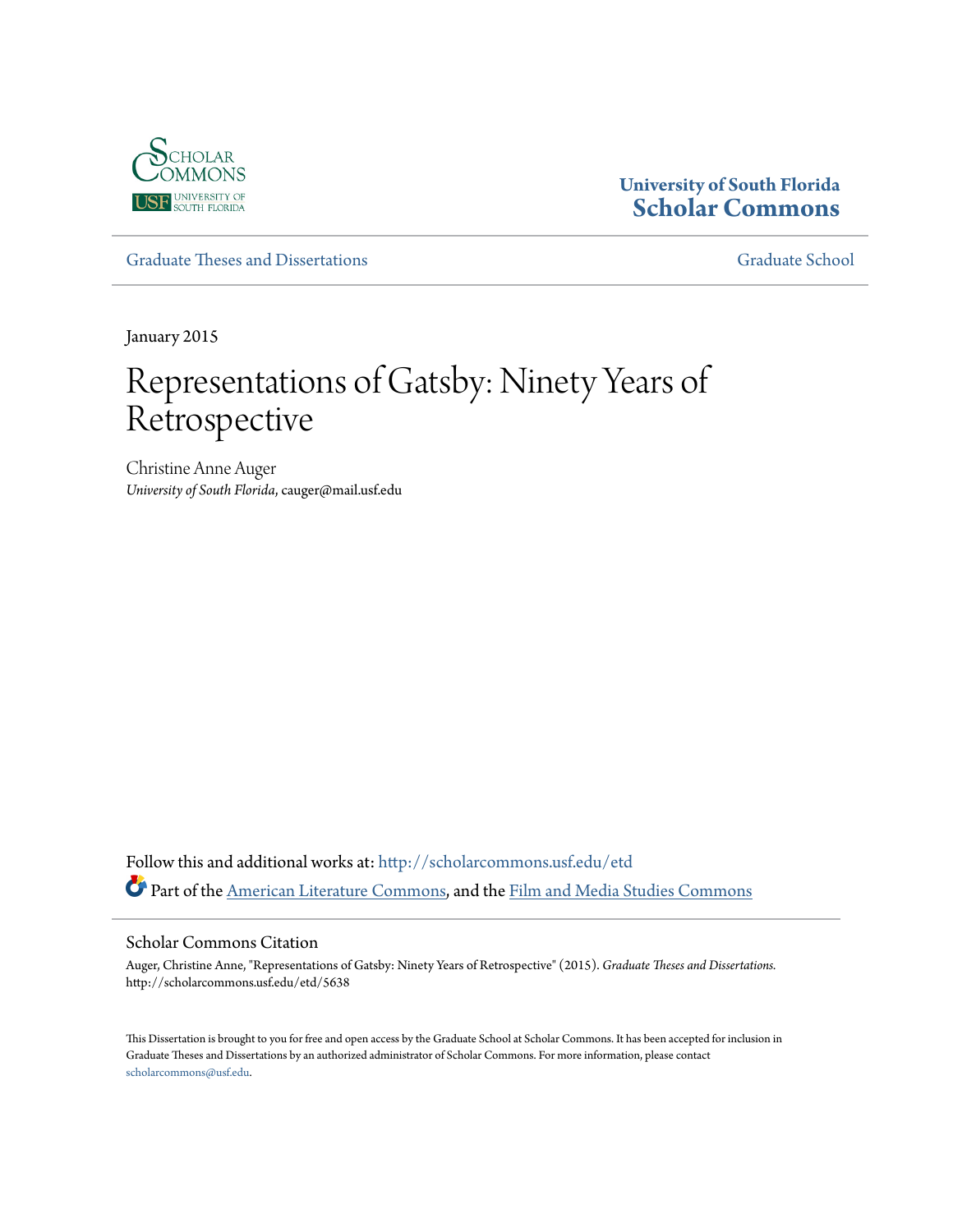# Representations of Gatsby: Ninety Years of Retrospective

by

Christine Anne Auger

A dissertation submitted in partial fulfillment of the requirements for the degree of Doctor of Philosophy Department of English College of Arts and Sciences University of South Florida

Major Professor: Phillip Sipiora, Ph.D. Hunt Hawkins, Ph.D. Victor Peppard, Ph.D. Tova Cooper, Ph.D.

> Date of Approval: April 23, 2015

Keywords: Fitzgerald, Gatz, Hollywood, adaptation

Copyright © 2015, Christine Anne Auger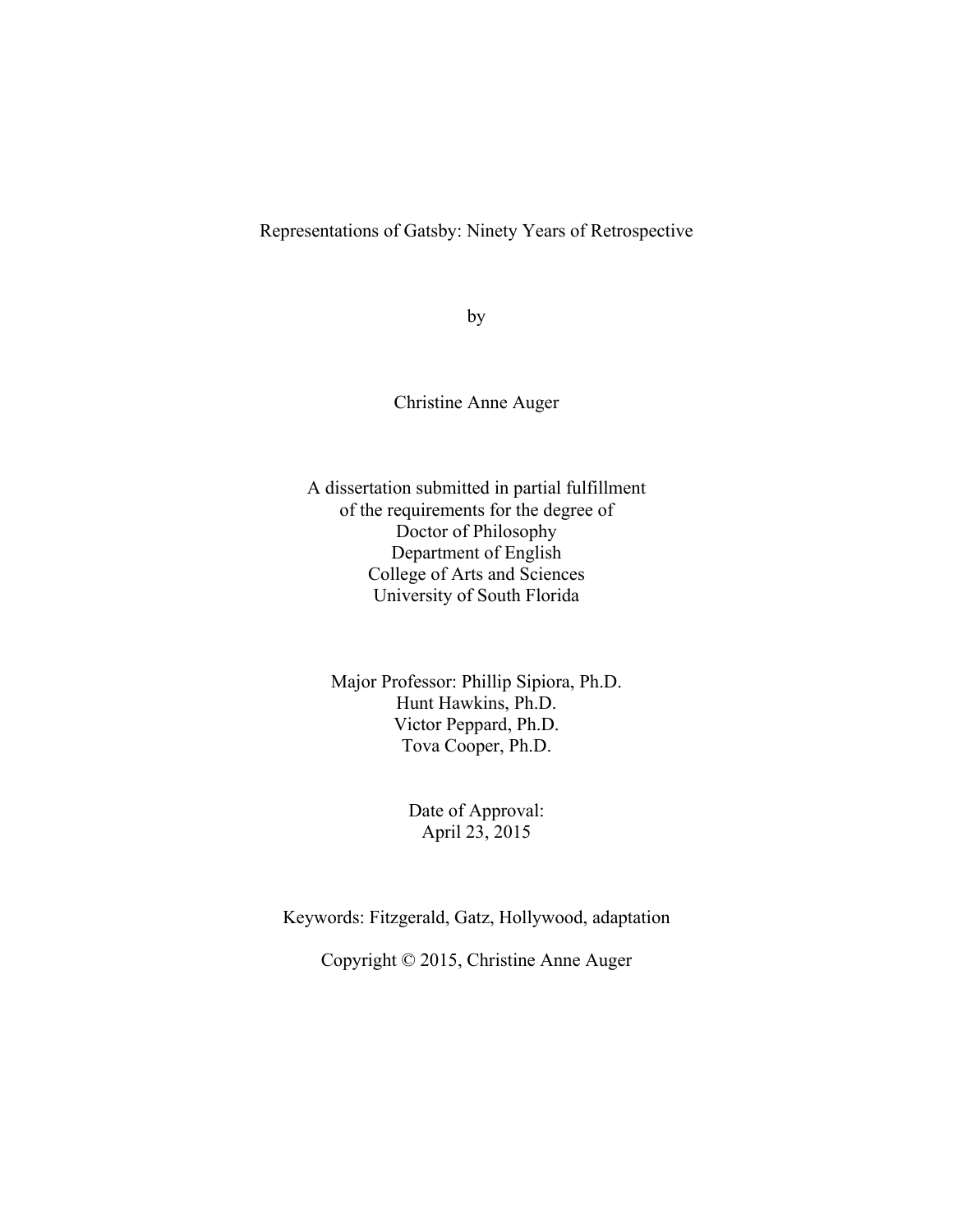# **DEDICATION**

This dissertation is dedicated to the memory of my mother, Caroline Lytle Auger, who constantly fostered my relationship with literature, and whose passion for reading was contagious and inspiring.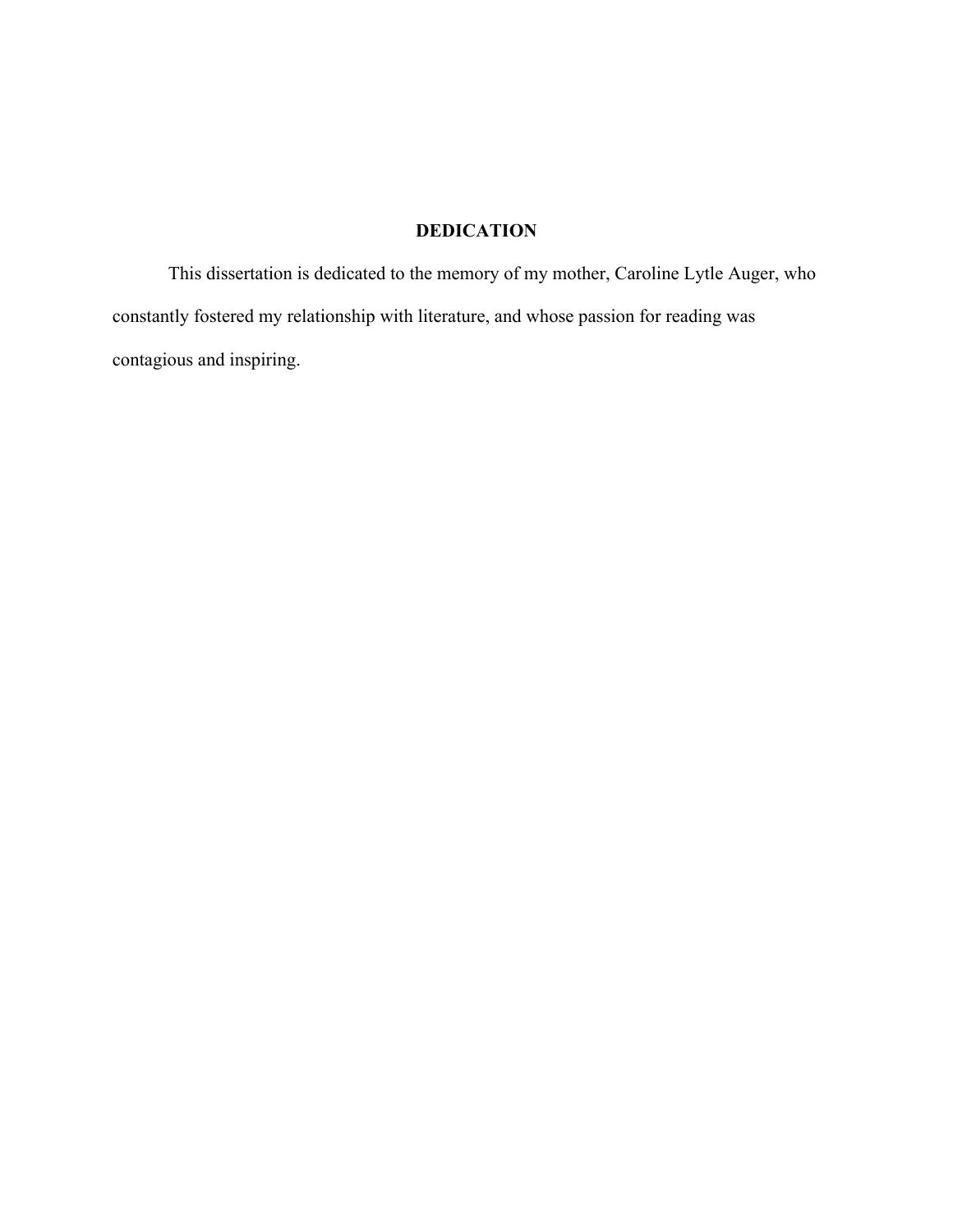# **ACKNOWLEDGMENTS**

Many people have nurtured me during the course of this degree, and their support has buoyed me year after year. I am deeply indebted to Dr. Phillip Sipiora, who has taught me about literature, film, pedagogy, writing, editing, confidence, and perseverance since I began studying at the University of South Florida. I am also grateful for my dissertation committee, Drs. Hunt Hawkins, Victor Peppard, and Tova Cooper, for their excellent feedback guided me during the writing and revision process. Countless friends also deserve my gratitude, for they have prevented me from succumbing to any challenges I faced throughout the pursuit of this degree their support is invaluable. My loving father, Jay Auger, encourages me to follow my dreams and explore the world, and without his boundless faith in me, I doubt I could accomplish many of my goals. I am most grateful for my intelligent, patient, and devoted husband, Michael Dema, whose love has become the anchor of my life, and whose strength has enabled me to finish this project. Finally, this scholarship would not have been possible without the steady companionship of my Basset Hound, Penny Lane, who took my mind on thousands of walks throughout graduate school. Penny's presence in my study and office abated the solitude of my longest writing days, and fortunately, she saw me through the very last revision of this dissertation. Penny Lane will always be sorely missed and fondly remembered by those who loved her most.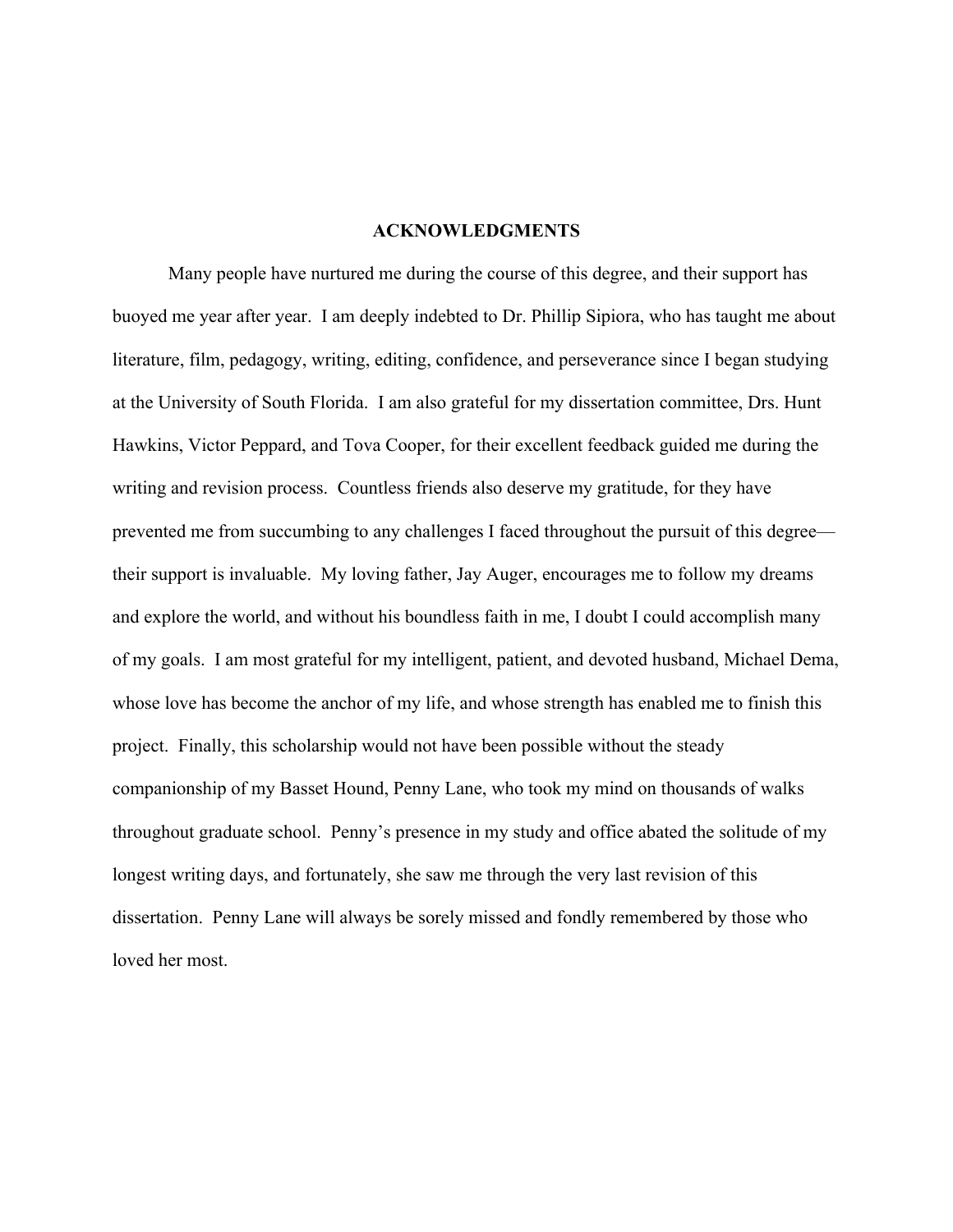# **TABLE OF CONTENTS**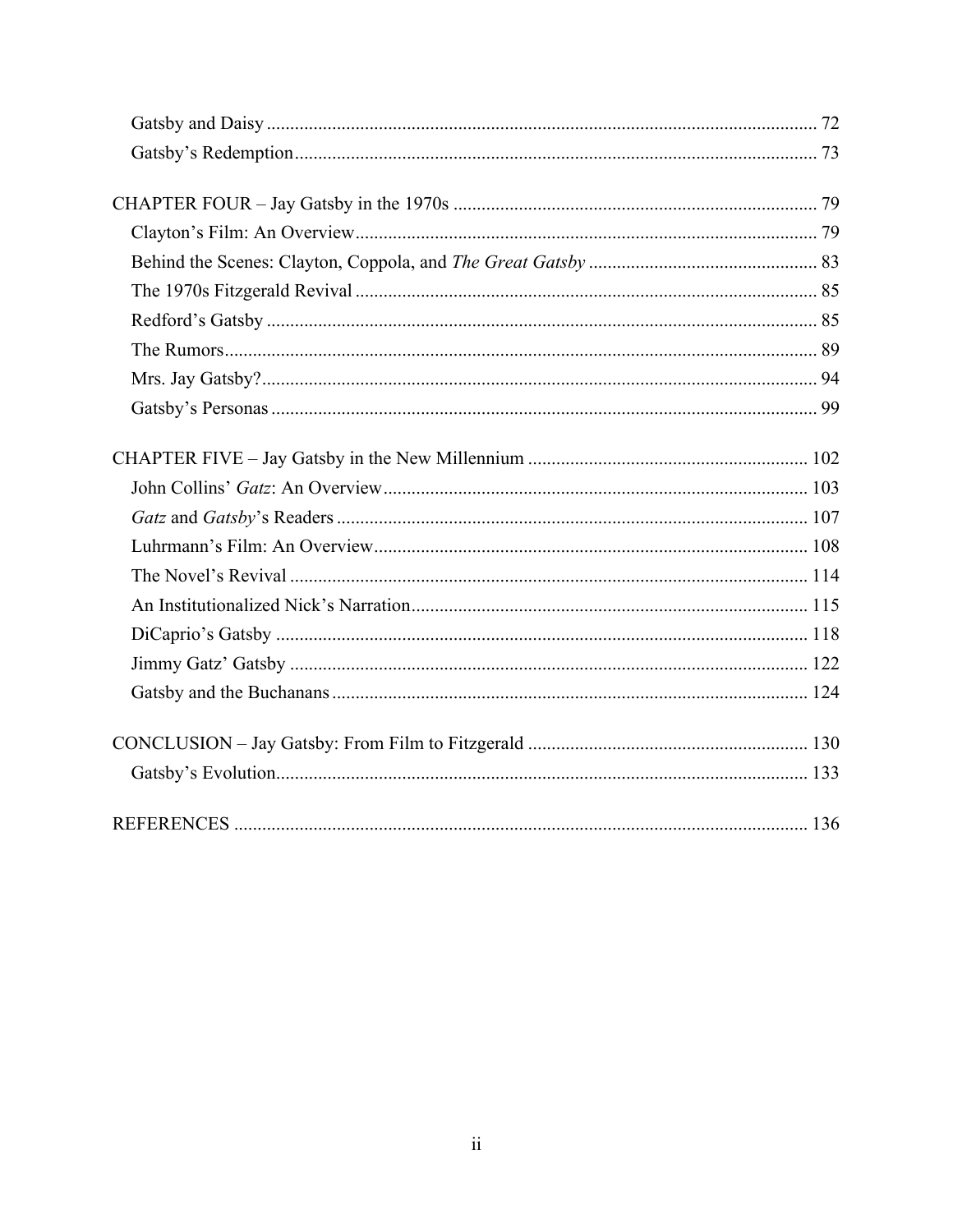## **ABSTRACT**

Jay Gatsby, F. Scott Fitzgerald's most famous character, has starred in a variety of stage and screen adaptations in the ninety years since he was first introduced in *The Great Gatsby* (1925). This dissertation explores the Gatsby character as depicted in six important adaptations of the novel, including two Broadway productions, Owen Davis' 1926 drama and John Collins' 2010s play, *Gatz*, and four major motion pictures: Herbert Brenon's 1926 lost silent film (starring Warner Baxter); Elliott Nugent's 1949 black and white film (starring Alan Ladd); Jack Clayton's 1974 color film (starring Robert Redford); and Baz Luhrmann's 2013 3-D film (starring Leonardo DiCaprio). Each adaptation culls a new portrait of the titular character from Fitzgerald's text and shows how Jay Gatsby is really James Gatz, an enigmatic man whose ongoing performance renders him an impostor who is chasing an impossible dream and staging an elaborate production. The major adaptations underscore the elasticity of the Gatsby character, and demonstrate that he is nothing if not an actor. This dissertation interprets these six adaptations of the novel as supplemental biographies of Jay Gatsby that contribute to the evolving legacy of the character in American popular culture. Production teams, at least in some sense, become stewards of Gatsby's reputation, and they are therefore partially responsible for (re)defining the character's enduring role in contemporary society. Each feature-length film revives public and scholarly interest in Fitzgerald and his fiction, and because their releases coincided with peaks in sales of the novel, their relationship with literary studies cannot be underestimated.

iii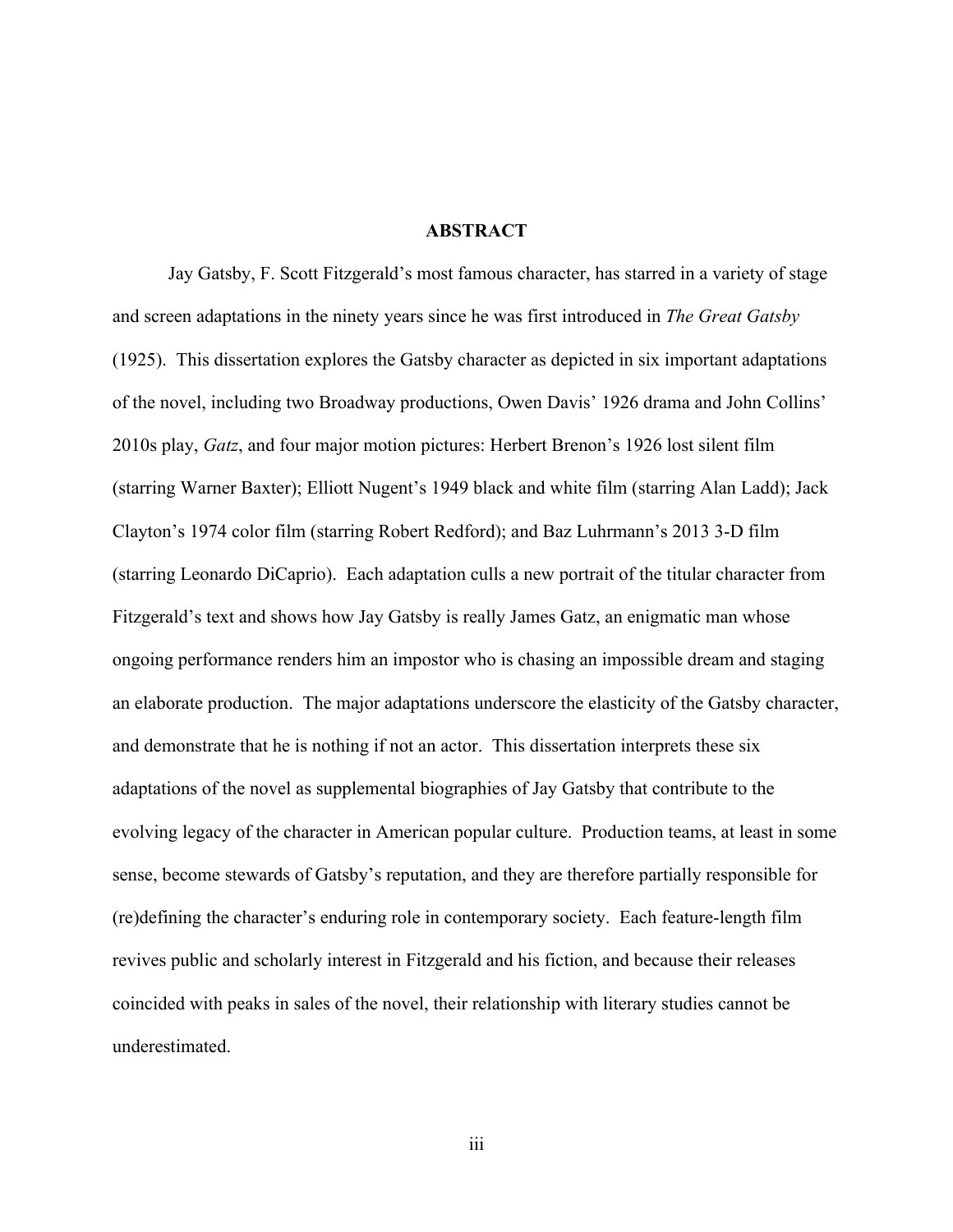### **INTRODUCTION – Jay Gatsby: From Fitzgerald to Film**

Fictitious characters rarely become as famous as their literary progenitors, their names carrying the cachet of bona fide celebrities and evoking the spirit of an entire generation. F. Scott Fitzgerald's most iconic character, Jay Gatsby, fits the bill, and a portion of his reputation hinges on his extracurricular presence in American culture, particularly in the stage and film adaptations of *The Great Gatsby* that have been produced since the novel's 1925 publication. Directors who work with this masterpiece of modern literature face a certain set of challenges during the creative process of adaptation, challenges stemming, at least in part, from the novel's status as a cornerstone of American fiction. The canonical text is routinely taught in the high school and college classroom, and its nearly systematic inclusion on English syllabi suggests that a number of students and adults have read the novel, or at least been exposed to its characters, plot, and themes during lectures and discussions. These readers-turned-viewers have personal opinions about the novel and its characters, and the existence of such preconceived notions can influence the decisions of the various productions teams that have embraced this laborious but rewarding task over the years. Reviewers in the popular media often resort to comparisons between the book and the adaptation, using fidelity as a barometer of success. Other complications arise because the novel is a beloved classic, and some literary scholars and Fitzgerald fans are protective of *The Great Gatsby*, arguing that it cannot be made into a play or film, and that an adaptation should not be produced in the first place. These readers fail to recognize the value of the major *Gatsby* adaptations, which boost sales of the novel and spark a rebirth of interest in Fitzgerald and his work. The relationship between the novel and its various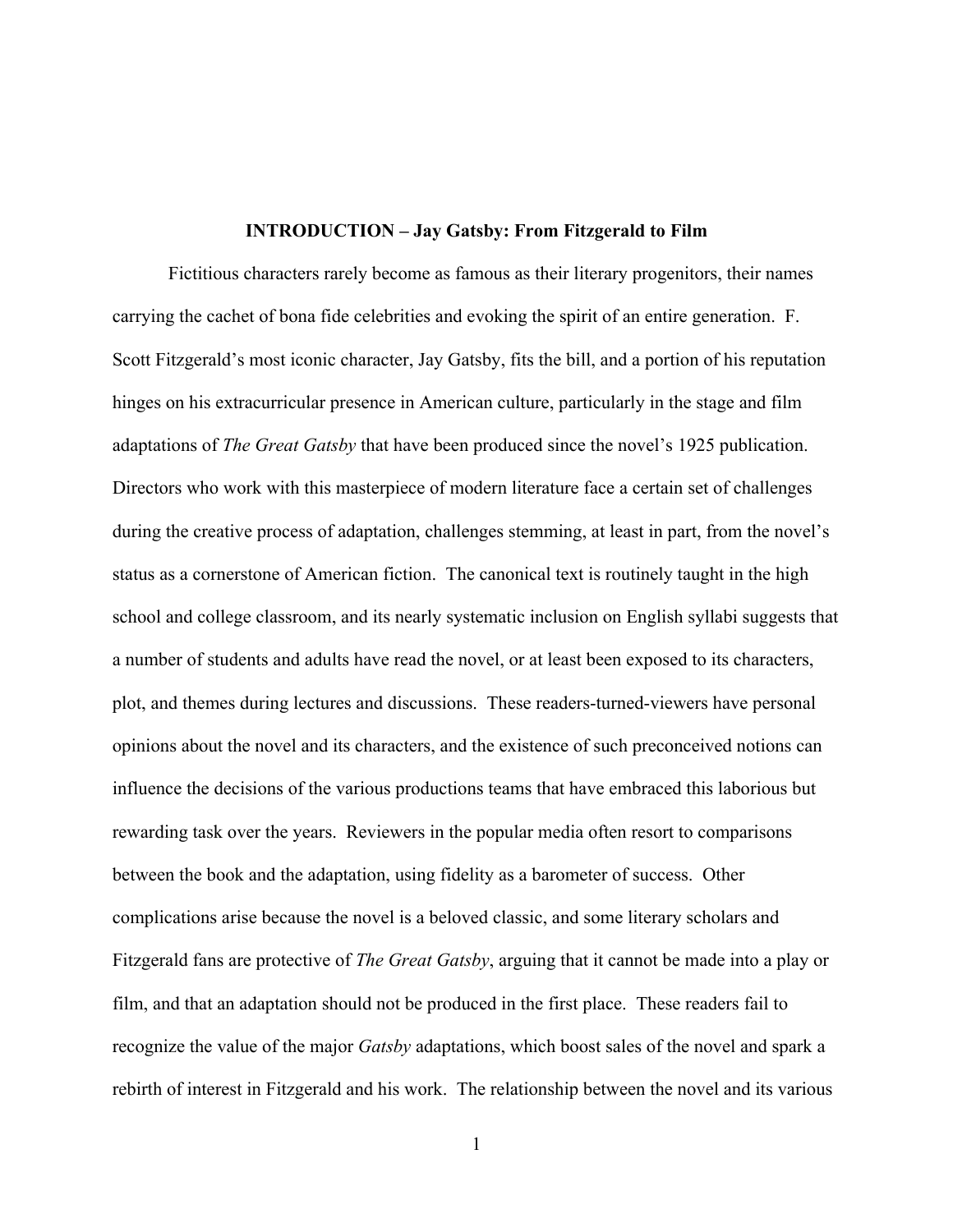adaptations is nuanced and complex, and although the plays and films are not in direct competition with the novel. Instead, the film adaptations are particularly lucrative for the publishers, who reissue the novel and often offer movie tie-in editions. Although some instructors worry that their students will watch the movie instead of reading the book, and some students will certainly resort to this dull method of substitution, it is more important to appreciate the many moviegoers who buy and (re)read the novel outside of the classroom in concert with the release of a new adaptation.

#### **F. Scott Hollywood: Fitzgerald and the Film Industry**

The significance of the most prominent *Gatsby* adaptations grows deeper when one considers Fitzgerald's unsuccessful endeavors in the film industry. Fitzgerald suffered a series of professional setbacks shortly before his 1940 death at the age of 44, and although he was involved with a number of productions as a screenwriter in Hollywood, he did not earn a single film credit. Fitzgerald died without knowing that *The Great Gatsby*, which was out of print at that time, would become a masterpiece of modern literature, and more surprisingly, a reliable candidate for adaptations.<sup>1</sup> Fitzgerald's fiction has enjoyed sustained success in Hollywood since his death, with a number of production teams and actors achieving the fame and financial security that unfortunately proved destructive when not elusive for the Fitzgeralds themselves.

<sup>&</sup>lt;sup>1</sup> Sheila Graham, a Hollywood gossip columnist and Fitzgerald's mistress, suggests that a fleet of feature-length *Gatsby* adaptations would have likely pleased the author. Graham describes Fitzgerald's respect for Hollywood in *Beloved Infidel*, one of her biographies about him that details their time together in California. Graham stresses the influence of the film industry upon Fitzgerald, and reveals more about his relationship with the genre: "We had spent much of our time going to the movies, Scott watching the screen with the rapt attention of a student. He considered motion pictures a powerful medium for the writer: he was determined to master the technique of screen writing. Twice before he had tried his hand at it in Hollywood, in 1927 and 1931, but only briefly" (161). Sadly, Fitzgerald's real success with the industry has only occurred posthumously. Several of his novels and a number of his excellent short stories have been adapted since his death, however, and audiences are not showing signs of Fitzgerald fatigue just yet.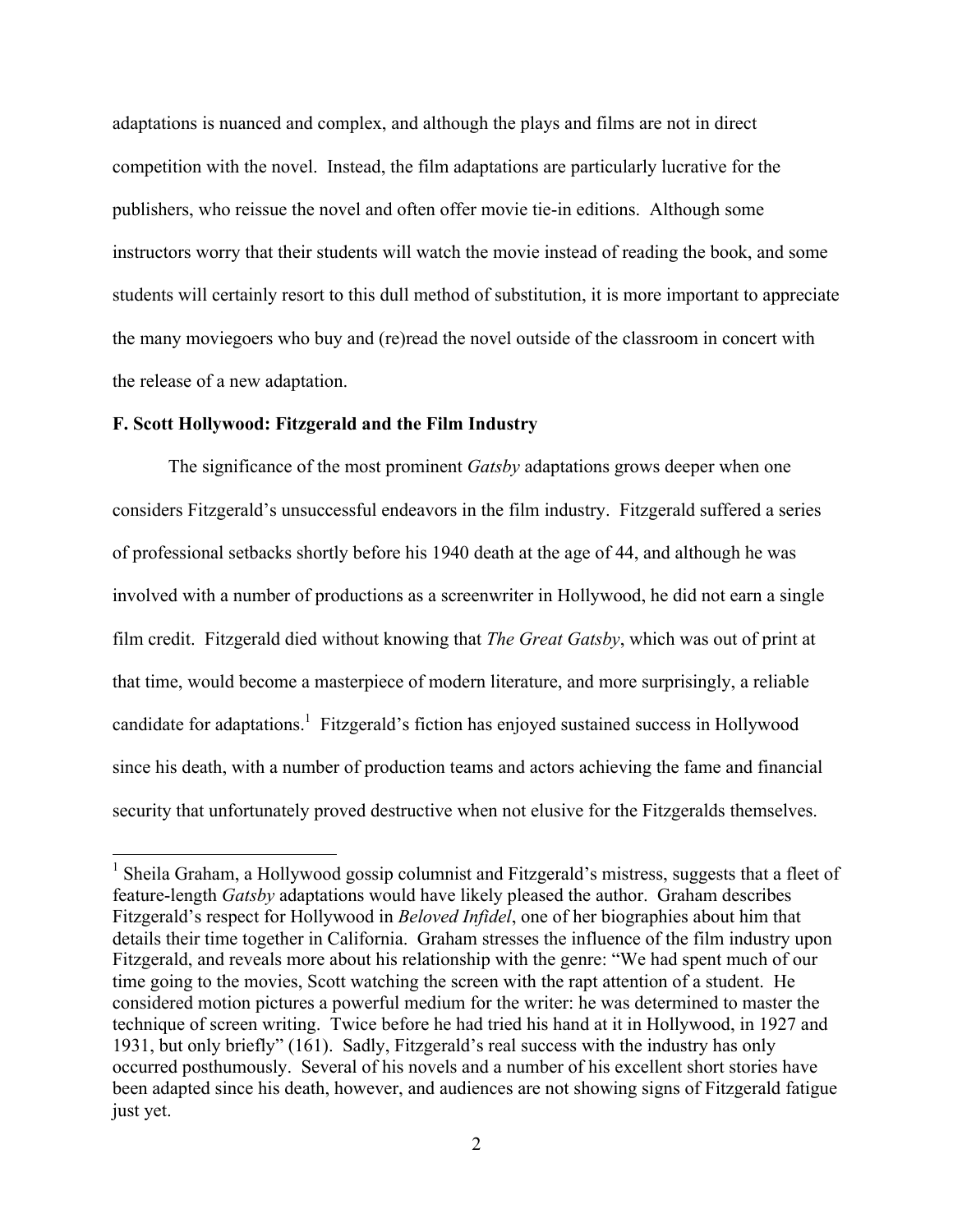Cinematic renditions of *The Great Gatsby* revive the novel's presence in contemporary society and improve Fitzgerald's former reputation in Hollywood, where his own work was financially rewarding but artistically disappointing. In addition, *Esquire* published the infamous "Crack-Up" essays in 1936, three self-disparaging non-fiction pieces wherein Fitzgerald damaged his image in the most public of venues. In 1939, Fitzgerald was fired from his job on *Winter Carnival* for "drinking heavily" at Dartmouth with Budd Schulberg, the producer's son, and the mishap purportedly excluded him from several subsequent opportunities in Hollywood as well (Margolies 202). Fitzgerald's relationship with Zelda had deteriorated; she was then institutionalized across the country, and he was also struggling to finance his daughter's education at Vassar. Fitzgerald nevertheless learned the craft of adaptation first-hand during his three stints in Hollywood, where he encountered the same difficulties that the screenwriters of adaptations of his own literature would face in 1949, 1974, and 2013. His general impression of the process of adaptation emerges in the letters the author wrote from California during these trips, which suggest that Fitzgerald might respect the artists who would later rework his fiction for another medium. Fitzgerald described one of his chief frustrations with literary adaptations in a February 1939 letter to his editor, Maxwell Perkins: "It is wonderful to be writing again instead of patching—do you know that in that *Gone with the Wind* job I was absolutely forbidden to use any words except those of Margaret Mitchell; that is, when new phrases had to be invented one had to thumb through as if it were Scripture and check out phrases of hers which would cover the situation!" (Turnbull 284). Fitzgerald's complaint indirectly liberates the production teams that have adapted his work from critics' expectations that they strictly adhere to the language of the text.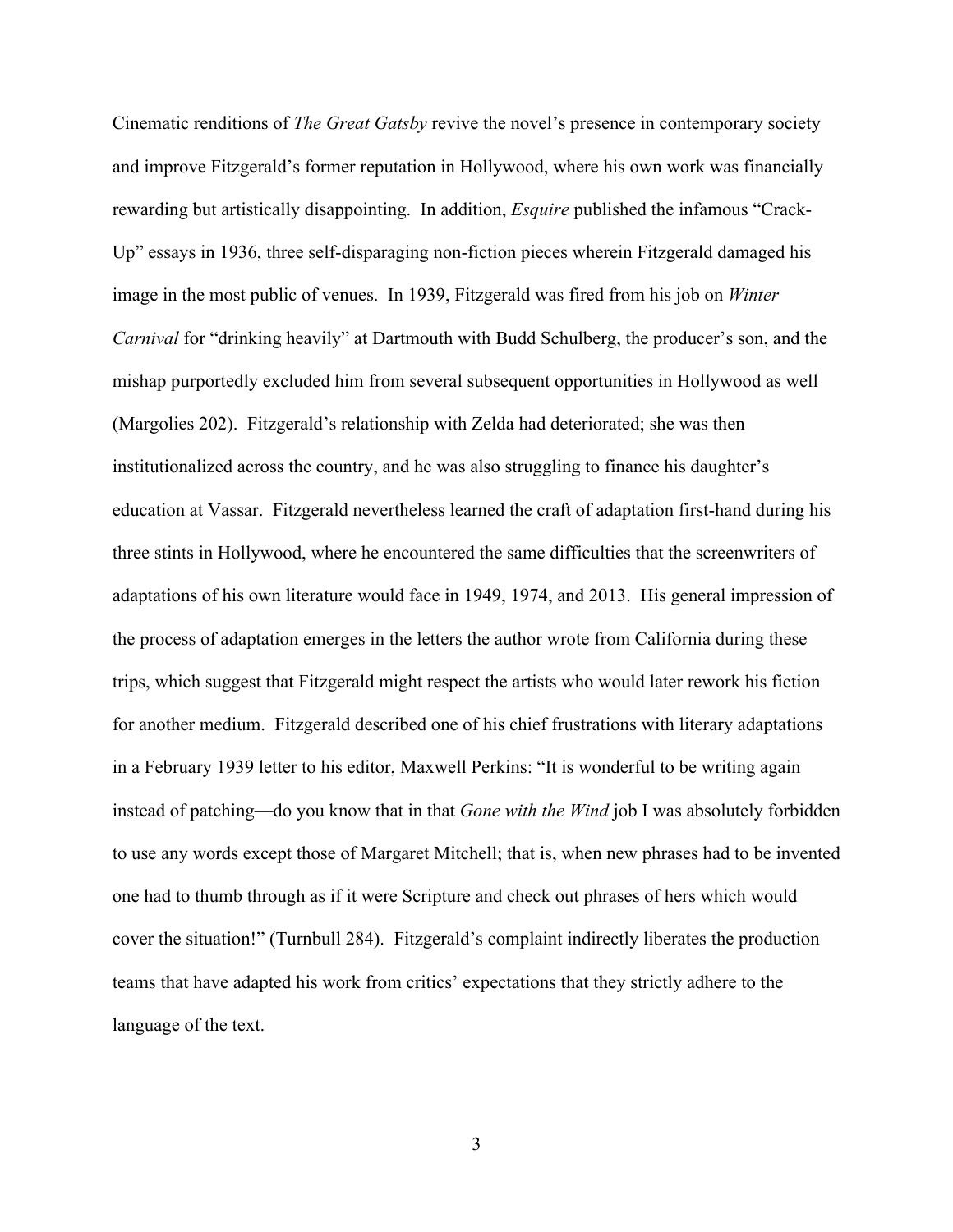Feature-length film adaptations of *The Great Gatsby* are particularly important to literary studies because they trigger a renewal of public fascination with the author and the Jazz Age, and allow Fitzgerald to retain an extraordinary influence over popular culture to this day. A significant revival of interest in Fitzgerald and his fiction is perhaps the bottom line when it comes to appreciating Hollywood adaptations of *The Great Gatsby*, which always boost sales of the novel.2 Consider the numbers. Only 25,000 copies of the novel sold during Fitzgerald's lifetime, but an estimated 25 million copies are now in circulation, and *Gatsby* has been translated into 42 languages. By the 1940s, when the first talkie adaptation of the novel was released, "more than 100 million people went to the movies each week, [which was] about twothirds of the total population" (Batchelor 61). Elliot Nugent's 1949 *Gatsby* film resulted in a reprint of the novel, and the publicity likely helped sell several books about the Fitzgeralds in the early 1950s. Another spike in sales of the novel occurred in 1974, when Jack Clayton released his color adaptation of the novel; only 300,000 copies of *Gatsby* were sold in 1973, but the following year, that figure jumped to one million (Batchelor 71). When Baz Luhrmann's film came out in 2013, it too tripled normal annual sales of *Gatsby*, and the novel sold 1.5 million copies that year. In addition, *The Great Gatsby* was the #10 bestseller of 2013, hit number one on *Amazon.com*, and remained on the *USA Today* Best-Sellers List for 403 weeks. These film

 $2 \text{ In }$  "Sentimentalizing Daisy for the Screen," Thomas Morgan emphasizes the healthy relationship between a literary source and its adaptations: "one of the most direct ways that film adaptations affect the original written work is by boosting sales (and readership) of the original writing. There is a marketing term that describes this relationship—synergy...the synergy between the product sales also escalates debate about the original writing. It leads to closer study of the films and written texts, analysis of what each accomplished, and argument over what the core meanings of these texts truly are. Film adaptations can also indirectly affect the interpretation of the original source material," which is why it is important that directors consider themselves semi-stewards of the evolving reputation of Jay Gatsby (Morgan 29).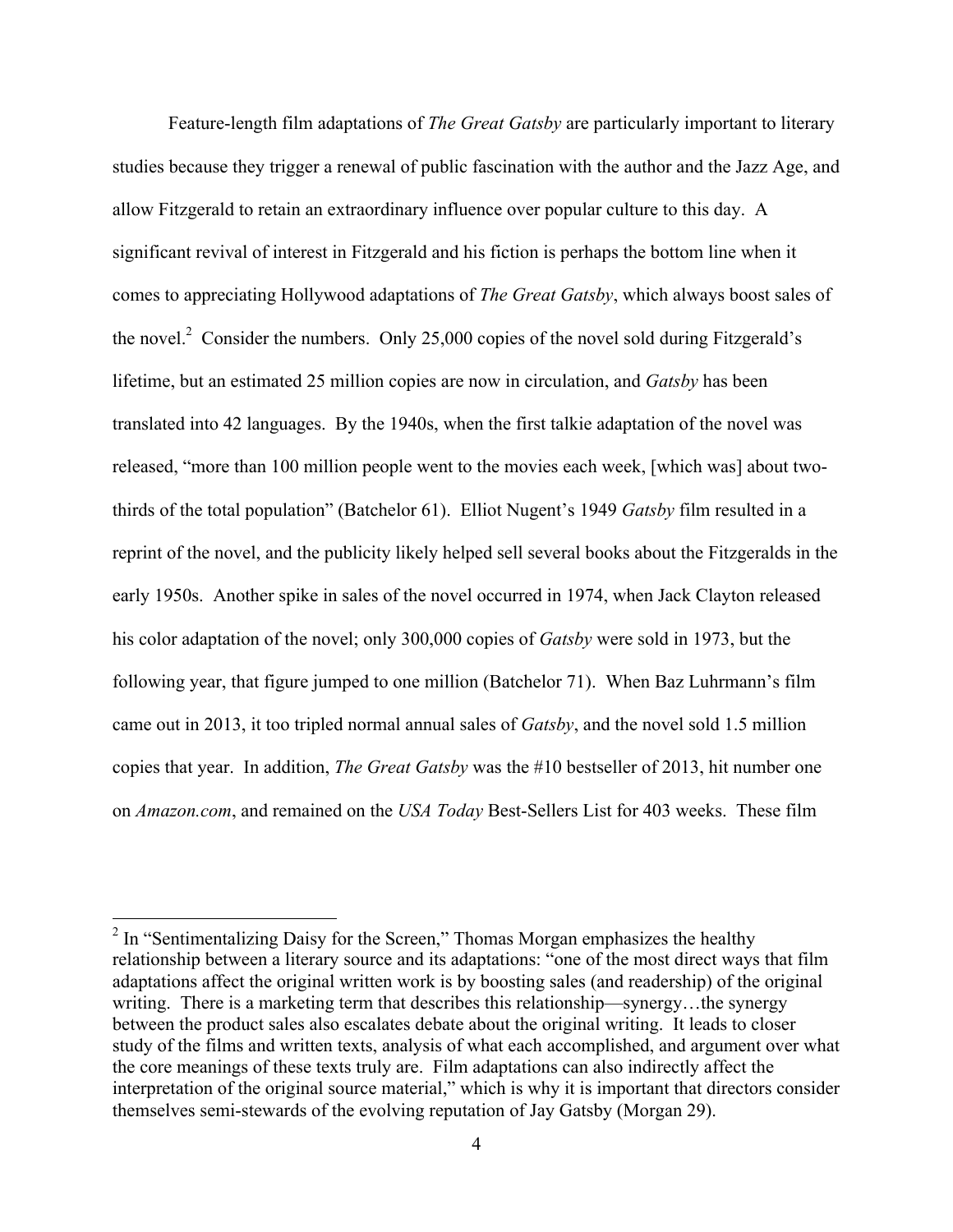adaptations are obviously extracurricular opportunities for Fitzgerald to attract new readers, and they should be recognized for their contributions to the novel's enduring legacy.

Certain novels are therefore more difficult to adapt than others, $3$  not because of their content or structure, but because of their established popularity with the viewing populace.<sup>4</sup> An adaptation's success may depend on the imaginary standards imposed upon it by each readerturned-viewer, and as Gene D. Phillips notes, "an individual filmgoer's choice in this matter basically says more about his or her personal cinematic taste than perhaps it does about the relative artistic worth of the films themselves"  $(124)$ .<sup>5</sup> Readers who feel a strong connection to *The Great Gatsby* sometimes fail to recognize its adaptations as independent artistic endeavors, and because of this misunderstanding, these readers often become the adaptations' harshest critics.<sup>6</sup> Again, Fitzgerald's canonical novel is so beloved that some readers deem the major

<sup>&</sup>lt;sup>3</sup> In 1984, Alan Margolies found none of the existing Gatsby adaptations satisfactory, but instead of faulting Fitzgerald or his fiction, Margolies blames the individual films for various reasons: "Of course, not every novel can be successfully transformed to another medium. Perhaps *The Great Gatsby* is such a novel, but it is impossible to be certain, since the failure of the adaptations [is] derived more from inferior writing, acting, and directing than from any lack of dramatic potential in the original work" (Margolies 187).

<sup>&</sup>lt;sup>4</sup> Boggs explains how "a unique commercial relationship exists between film and novel. A bestselling novel may virtually assure a profit for the producer making a film version, whether the novel has real cinematic potential or not, because of the public's familiarity with the novel. In turn, a screen version that is a box-office success will increase sales of the book. A first-class film adaptation of an unknown novel may even make such a novel a bestseller. The popularity of a novel may influence the filmmaker in the adaptation" (364). <sup>5</sup> Iser elaborates upon this theory at length in his 1978 treatise, *The Act of Reading: A Theory of* 

*Aesthetic Response,* and again in his 1980 piece on the "Interaction between Text and Reader." <sup>6</sup> In *The Well-Tempered Critic*, Northrop Frye illustrates the basic tenets of this

misunderstanding by invoking the simple case of the landscape painter. One could analogize, and extend this metaphor to encompass the relationship between adaptations of *The Great Gatsby* and Fitzgerald's novel: "The form of a painted landscape is a pictorial form. It has a relation to the landscape outside, but the landscape outside is not the source of its form. If it were, the painter would be trying to compete with nature on nature's own ground, or else he would be trying to give us a smudged and oily substitute for a real landscape, designed perhaps to call it up in our memories. This is the Socratic paradox at the end of the *Republic*, and there is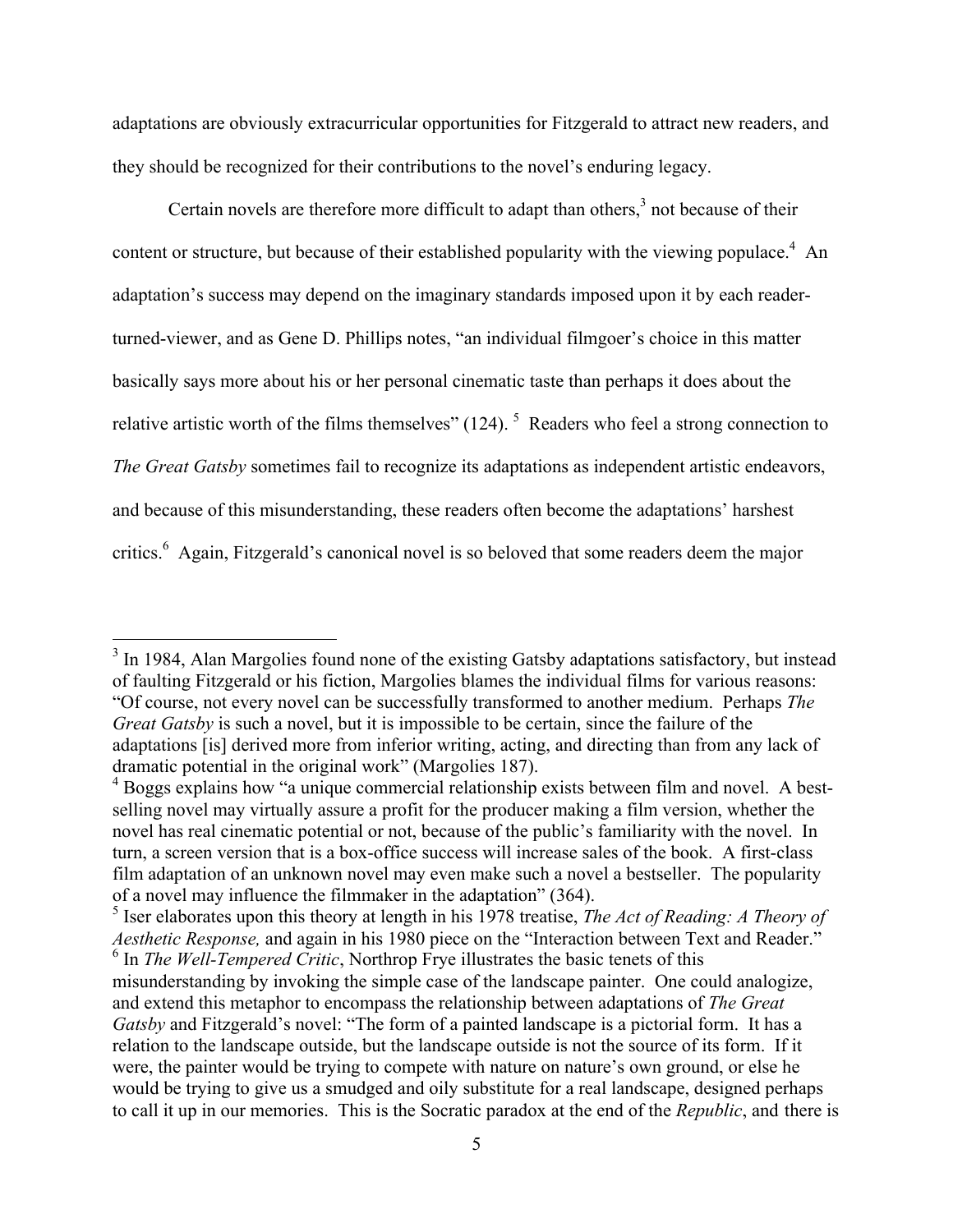adaptations superfluous or even blasphemous, overlooking the positive impact that the films have upon sales of the novel, $<sup>7</sup>$  proof that the adaptations spawn a renewal of interest in</sup> Fitzgerald's novel, and return many filmgoers to the prose. $8$ 

# **Nick's Narration**

<u>.</u>

Nick Carraway, our unreliable first-person narrator, seduces readers into sympathizing with the polished Gatsby figure by controlling the flow of information and withholding details about his neighbor's true identity and undeniable criminality from readers.<sup>9</sup> Nick's staggered disclosures about the titular character allow readers to get to know the ambiguous character just as Nick did, first as the construct that is Jay Gatsby, and then as James Gatz. Gatsby's elaborate and intentional misrepresentation of his autobiography also reveals that he is a slippery character operating under two distinct but entangled identities. The novel's frame story recalls contemporaneous texts like Joseph Conrad's *Heart of Darkness* and contemporary films like *American Beauty* (Sam Mendes) and *No Country for Old Men* (The Cohen Brothers). The narrative device also reminds viewers that we are only getting one side of the stories. Yet Nick's account is editorialized, manipulated, and stylized, and the novel is the subjective product of his memories, offering readers his personal interpretation of the summer's events. In addition,

no avoiding its conclusion that if art is a second-hand copy of external nature, it has no point or place in civilized human life" (Frye 119).<br><sup>7</sup> In *What Cinema Is!, Dudley Andrew supports André Bazin's theory that "the adaptation"* 

business…increases sales of the originals and develops what the arts have always sought, "a public"" (127).

In 2013, Random House announced, "We're always looking for new readers, and the transformation of a book into a film can exponentially increase consumer awareness…it begins with early press coverage of casting and shooting, and continues through to a film's pre-release marketing campaign and theatrical run" (Bosman).

<sup>&</sup>lt;sup>9</sup> In ""A World Complete in Itself": *Gatsby*'s Elegiac Narration," Dan Coleman concludes, "By insisting from his narrative's outset on its hero's happy ending, Nick sets for himself an essentially elegiac ambition: to ensure that his readers come to the last page of the novel convinced that Gatsby is "something gorgeous" (6)" (207).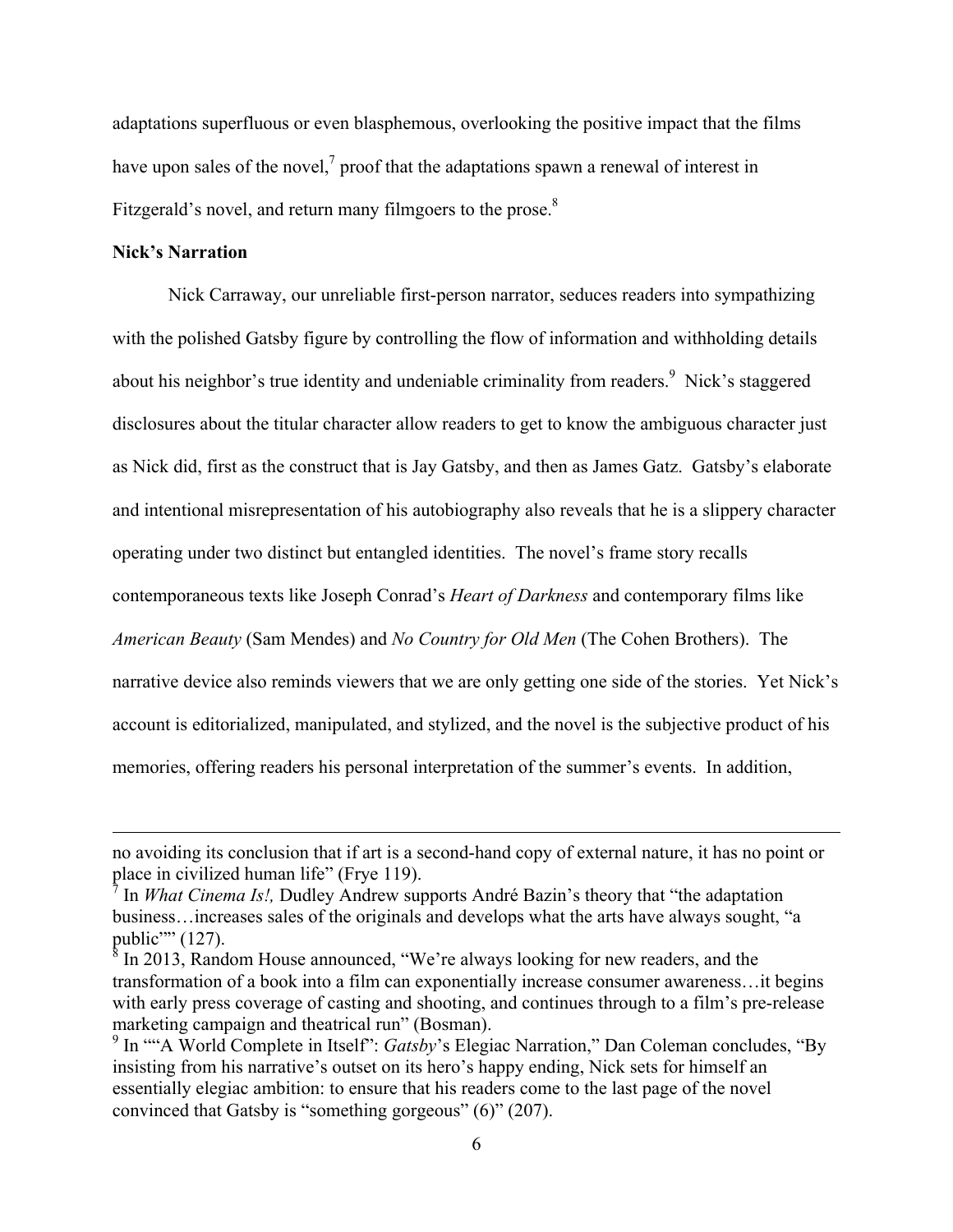Nick's reserved personality and his own self-interest can color his presentation of the multiple threads and sub-plots in the novel. The first-person narrator renders *The Great Gatsby* a difficult and interesting candidate for adaptation, particularly in the cinema, where the camera naturally provides a third-person point of view. Directors must rely heavily on voiceovers and utilize imaginative narrative maneuvers to relate a story told from a first-person perspective. Nick's portrayal of Gatsby invites speculation about the real nature of the character, who is perceived differently by other characters in the novel as well by as the fleet of directors who have undertaken the challenge of adapting *The Great Gatsby* since its 1925 publication*.*

#### **Adaptations as Biographies of Gatsby**

If Nick's novel functions as the first biography of Jay Gatsby, it follows that adaptations of the novel might be interpreted as supplemental biographies (or perhaps even pathographies) of the same character. Adaptations introduce audiences to new portraits of Gatsby, and provide readers and viewers with new ways to conceptualize Fitzgerald's character. Major adaptations of the novel contribute to the mythic stature of Jay Gatsby, and in the process, directors become partially entrusted with the evolving legacy of their mysterious subject. The *Gatsby* adaptations illuminate the dynamism of Fitzgerald's character, and as companionate biographies of "the same man," they illustrate how readily production teams can develop distinct portraits of the protagonist based upon their different readings of Jay Gatsby (Fitzgerald *Gatsby* 75). A director mimics the work of a biographer in that he or she must find a fresh way to present limited material in order to contribute something new and interesting to the field. Production teams therefore magnify and minimize certain traits within their portrayals of Jay Gatsby, providing audiences with multifarious readings of the character. Like Nick and other biographers, directors must decide how to frame Gatsby's life story and relate it to their audiences, and more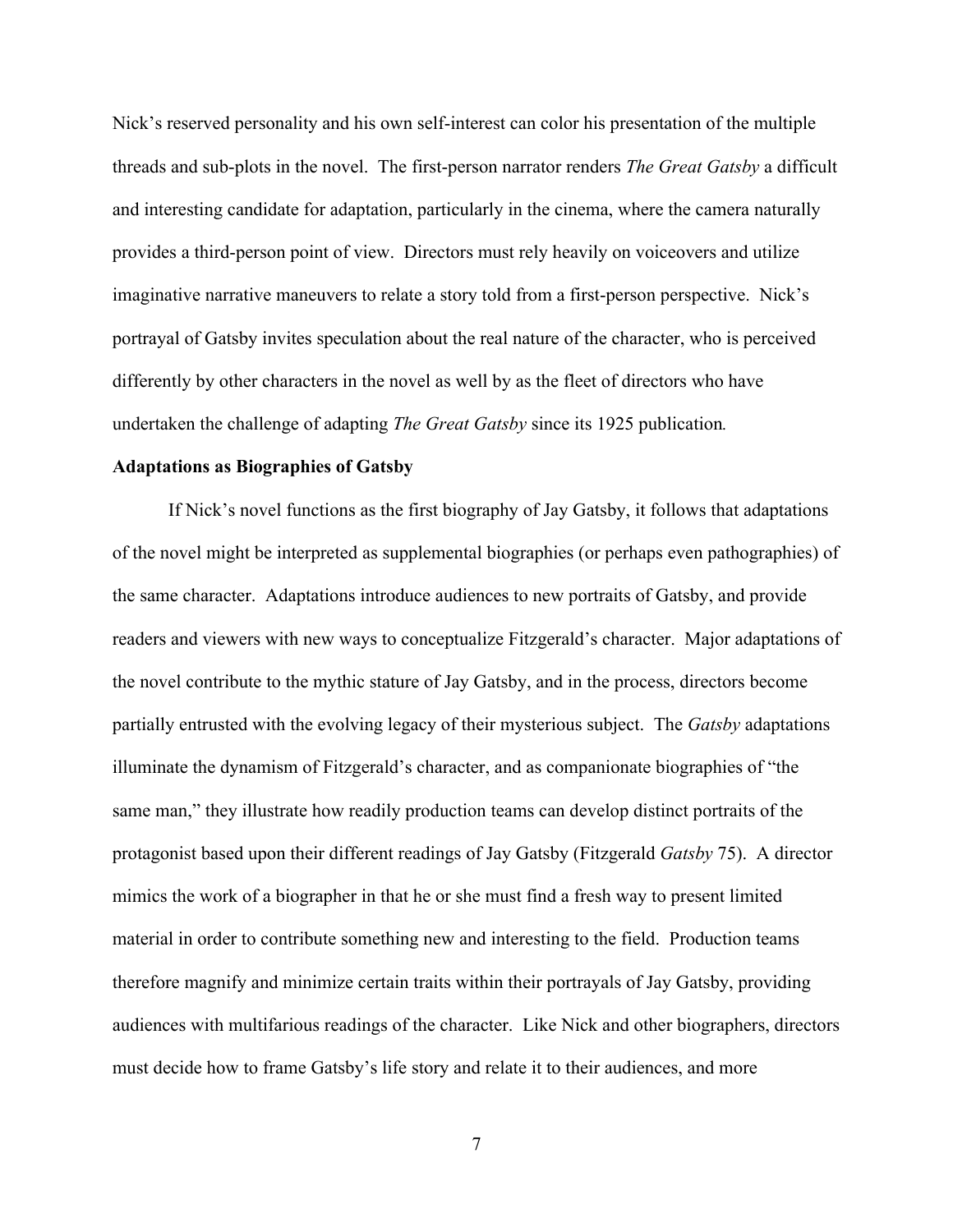importantly, determine which subplots and anecdotes make the final cut—that is, what is included, omitted, altered, downplayed, or exaggerated in the adaptation.

Adaptations benefit from the multi-dimensional creativity of the production team, which incorporates, among other elements, costumes of varying textiles, musical arrangements and sound effects, and props and sets that complement the action of the film. An adaptation can mine all available forms of artistry in its quest to represent a given work of literature, and remakes have a particular advantage in that they can learn from a previous filmmaker's mistakes, and combine different aesthetic components to generate an adaptation that is innovative and a protagonist that is identifiable.<sup>10</sup> The coexistence of so many adaptations of one novel highlights the mesmerizing nature of Fitzgerald's dynamic titular character, a man who piques the curiosity of every character he meets. The distinct renderings of Gatsby that emerge in the most prominent adaptations demonstrate the remarkable elasticity of the author's titular character. Directors' conceptions of Gatsby are distinguishable, at least in part, because they are defined by a unique combination of the profiles that surface in Fitzgerald's novel.<sup>11</sup> Fitzgerald's multiple portraits of Gatsby lead to distinct yet defensible representations of the character in the major productions. Each adaptation generates a new composite character based upon slightly altered proportions of James Gatz vs. Jay Gatsby, bootlegger vs. war veteran, or fraud vs. friend, for example. The protagonist's real name, of course, is James Gatz, and he is a man of poor

<sup>&</sup>lt;sup>10</sup> In "A Note on Novels and Films," Susan Sontag describes how "cinema, as a late-comer to the serious arts, is in a position to raid the other arts and can deploy even relatively stale elements in innumerable fresh combinations" (245). Sontag's statement highlights the derivative nature of the medium, wherein a team of artists collaborates to create a production that is unique unto itself.

<sup>&</sup>lt;sup>11</sup> As Maxwell Perkins acknowledged in a 1924 letter to Fitzgerald, "Gatsby is fairly vague. The reader's eyes can never quite focus upon him, his outlines are dim" (5). Fitzgerald revised the novel after receiving this letter, but in both the novel and its adaptations, the character always remains just out of focus.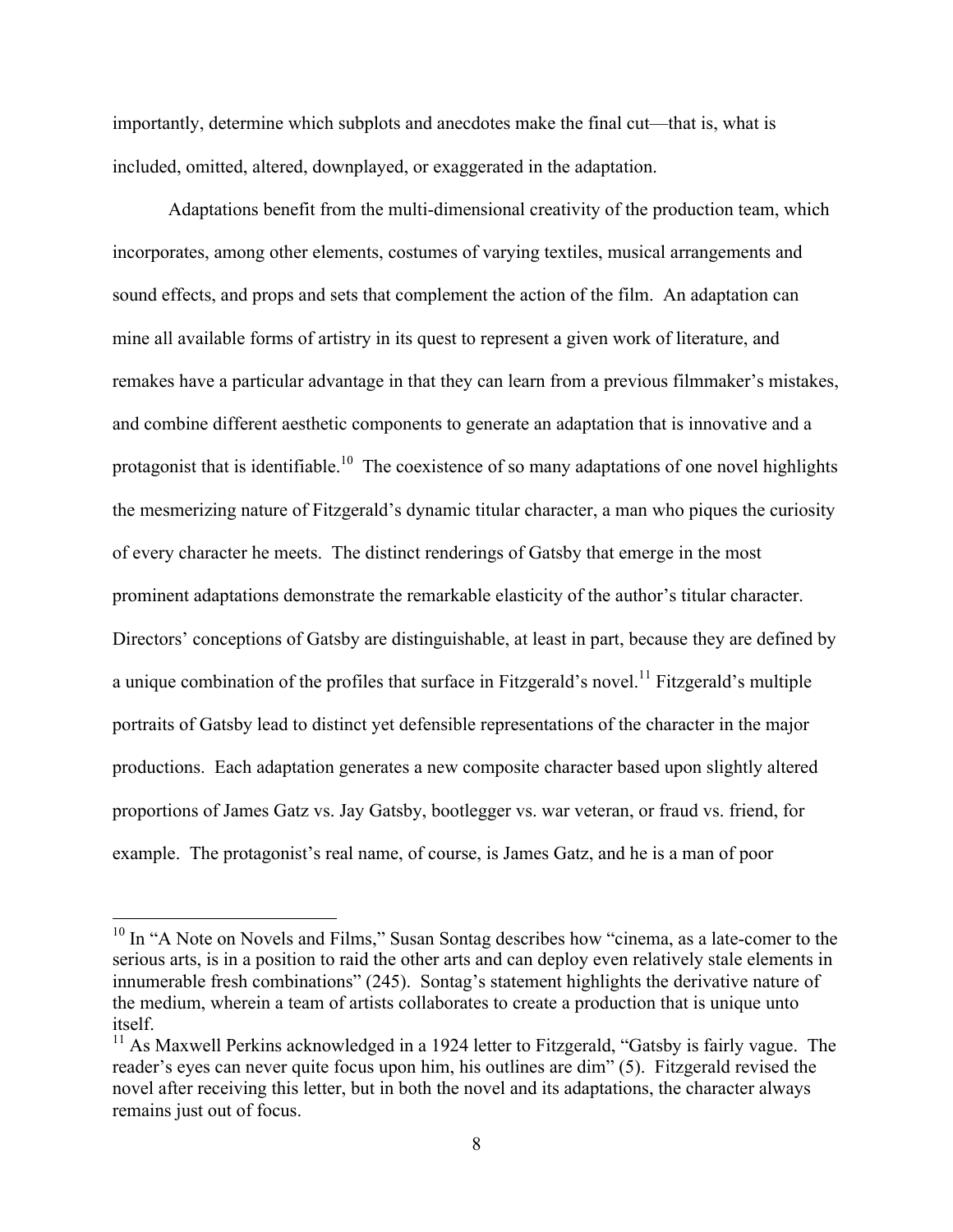upbringing, an impostor who plays the part of the wealthy Jay Gatsby every day.<sup>12</sup> At the heart of Gatsby's self-conscious performance is his awareness of the vigilance of his beloved Daisy Buchanan, whose opinion matters most. When James Gatz fashions himself into Jay Gatsby, he becomes a performative character that is reflected differently in each rendering of his eponymous novel.<sup>13</sup> Indeed, James Gatz and Jay Gatsby are merely two roles played by the same character, and as the adaptations reveal, Gatsby is nothing if not an actor.<sup>14</sup> Gatz stages and directs his very own off-Broadway production, but by mistaking a tragedy for a romance, he loses everything he has worked to achieve, including his life.<sup>15</sup>

# **The Selection Process**

This dissertation offers a cultural examination of Jay Gatsby, a famous figure that has transcended the confines of American literature and gone on to star in a variety of adaptations since he first appeared in print. *The Great Gatsby* is arguably among the most commonly adapted American novels, and certain adaptations are necessarily excluded here, including the "Robert Montgomery Presents" mini-series (1955); Robert Markowitz' 2000 made-for-TV movie; Christopher Scott Cherot's 2002 film, *G*; ballets, musicals, and an opera; and countless college or local theater adaptations. Instead, this project focuses on four Hollywood films and

 $12$  Richard Anderson disagrees: "you could not exactly call him an impostor; he was himself an artist of sorts, trying to remould himself. His stage was a Long Island summer colony, where he came in contact with the realities of his dream and was broken by them" (16).

<sup>&</sup>lt;sup>13</sup> In *Terrible Honesty*, Ann Douglas observes that all of "Fitzgerald's protagonists are actors" poised in the wings, patting their clothing into line for anticipated movement, noting the smells of the theater, the patterns of body and talk which the other actors are creating onstage, listening for the sharp, blank sound of their cue as it falls on the strangely indoor-outdoors air of backstage space. They are acutely on the edge of "going on," actors whose amateur standing only raises the stakes"  $(56)$ .

 $14$  Dan Coleman explains how "the novel sketches out the meanness of James Gatz' life only after it has shown us the grandeur of Gatsby's," indicating that readers must be seduced by a man like Jay Gatsby before they could possibly care about a man like Jimmy Gatz (215).

<sup>&</sup>lt;sup>15</sup> In Marcus Bewley's terms, "*The Great Gatsby* becomes the acting out of the tragedy of the American vision" (226).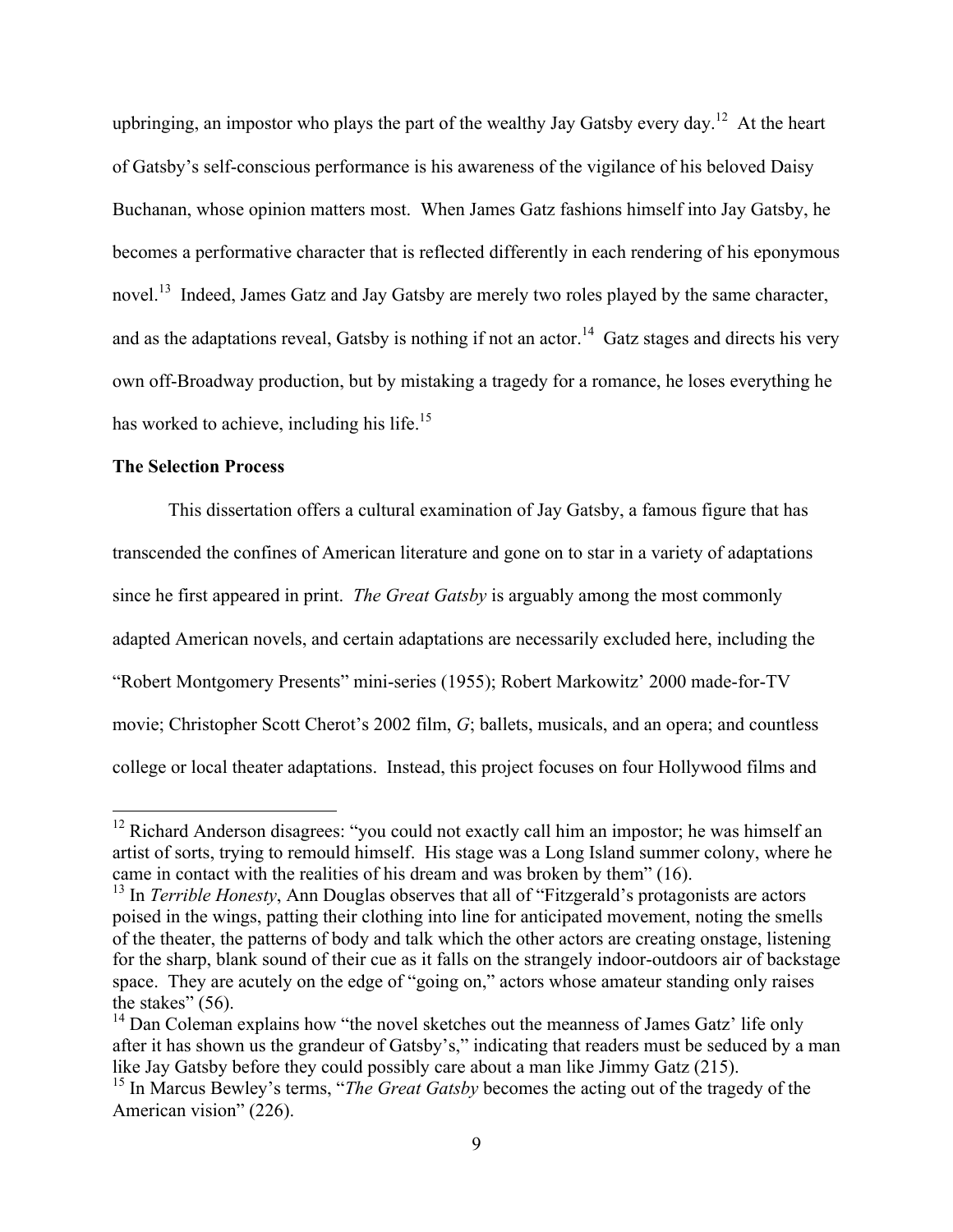two Broadway/West End productions, which comprise the six adaptations that have generated the most critical and popular interest in the novel, and represent the evolving cultural legacy of the Gatsby character. This study examines how Jay Gatsby is portrayed on stage and in film and why the character, as an interior director and actor himself, is able to carry so many adaptations and remakes. The following chapters interpret the major adaptations as fiscally valuable tools that periodically promote a canonical literary text, and explore how adaptations of *The Great Gatsby* invite readers to reinterpret the titular character. Chapter One provides the foundation for the dissertation's subsequent analyses of the major adaptations by interrogating Nick's representation of Jay Gatsby in the novel. This first Chapter identifies the different profiles of Gatsby that develop and co-exist over the course of the novel, because part of what makes the novel an interesting candidate for adaptation is the dicey nature of its protagonist, who is an absolute curiosity. Chapter Two combs through the relics of Owen Davis' 1926 Broadway play and George Brenon's 1926 lost silent film to surmise how these early productions contributed to Gatsby's nascent literary fame and burgeoning public reputation. Chapters Three, Four, and Five are devoted to the 1949, 1974, and 2013 big-budget films, which perhaps provided audiences with the most compelling and sophisticated portraits of Jay Gatsby. Chapter Three covers the revival of Fitzgerald scholarship following the author's 1940 death, and demonstrates how the release of Elliott Nugent's 1949 adaptation, starring Alan Ladd, impacted the novel's position in the literary canon. This "talkie" was produced under the strict restrictions of the Production Code, and it depicts Gatsby as a gangster who is absolved of his sins after a series of invented scenes that distort the character's reception. Chapter Four discusses Jack Clayton's 1974 color film starring Robert Redford as Gatsby—this time, a war veteran whose romantic inclinations dominate his disposition as a hopelessly doomed optimist. Chapter Five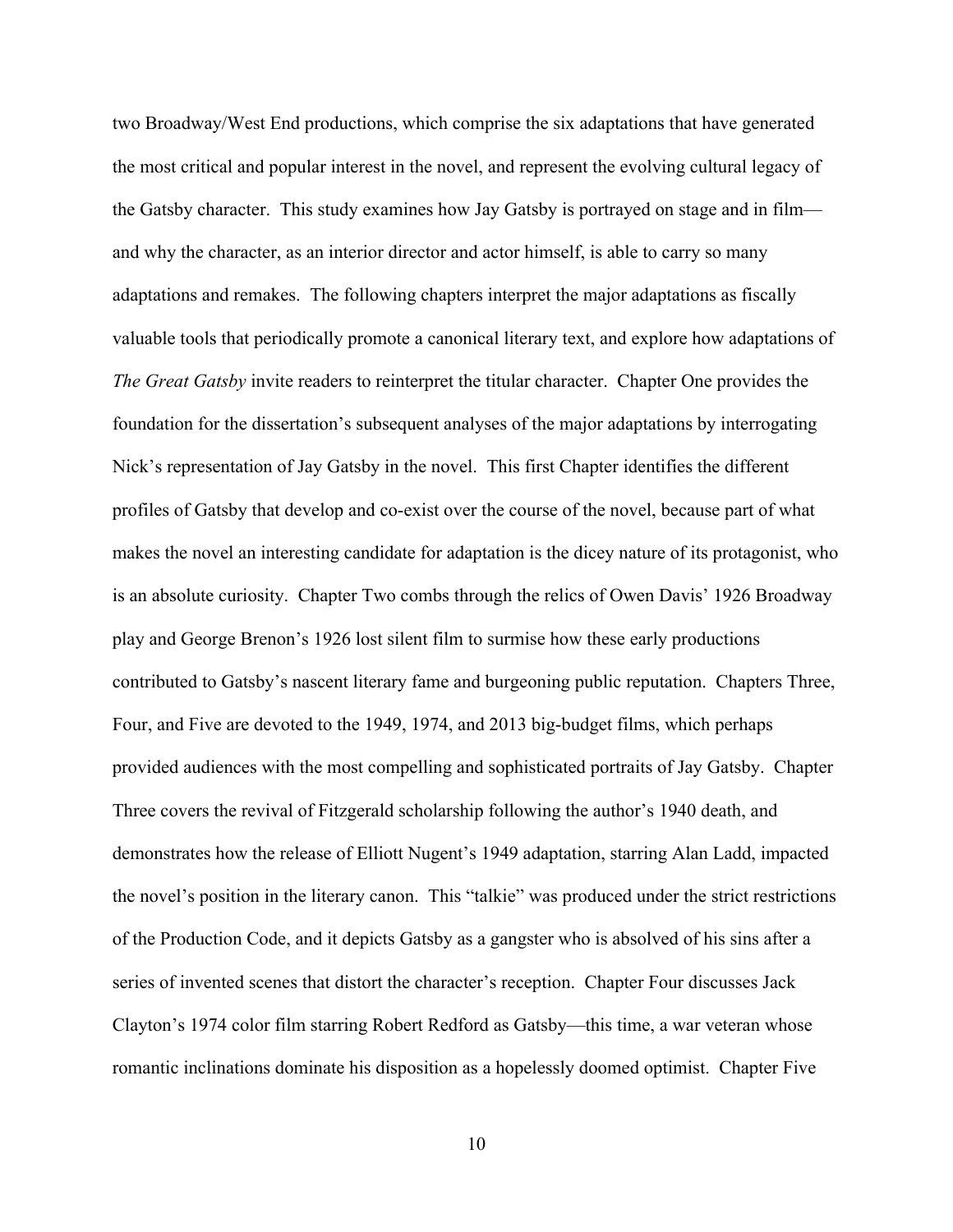examines two Twenty-First Century adaptations of the novel. *Gatz,* John Collins' dramatic reading of the novel, showcases Fitzgerald's precise portrayal of Gatsby, and was a resounding success on Broadway and in the West End in 2010 and 2012. Since actors read the novel aloud in its entirety on stage, *Gatz* is the polar opposite of Brenon's silent adaptation, and opens up an interesting avenue for comparison. Chapter Five concludes with a treatment of Baz Luhrmann's 2013 film, wherein Leonardo DiCaprio plays Gatsby, who is simultaneously a bold masquerader and a sympathetic dreamer, and whose disconnect from reality accounts for his undoing. When viewed collectively, these adaptations shape the extra-textual development of Fitzgerald's literary character in the ninety years since the publication of *The Great Gatsby*, and elevate his enduring celebrity presence in American popular culture.<sup>16</sup>

#### **Related Scholarship**

Other critics have approached the same material differently, providing valuable yet distinct contributions to Fitzgerald scholarship. Most recently, in 2013's *Gatsby: The Cultural History of the Great American Novel*, Bob Batchelor considers Fitzgerald's *Gatsby* "a novel of ideas, not characters," and situates the novel within its broader socio-historical context (60). Whereas this dissertation focuses on the performance history of the Gatsby character, Batchelor provides a thorough history of the novel and explains why, in his opinion, it "has been so central to interpreting and establishing the themes at the heart of American life," themes not addressed

<sup>&</sup>lt;sup>16</sup> My thesis builds upon the work of Thomas Morgan, who finds that the adaptations are worthy contributions to Fitzgerald studies. Morgan writes, "all of these characterizations are sure to alarm some strict constructionists who cannot abide deviations from the original text. This is no cause for alarm, however. Rather, it is an opportunity. We will always have the original written novel and these periodic film adaptations invigorate our discussion of the novel even when they fail to live up to our expectations. It is the task of scholars and educators to make sure that these films do not prime a biased interpretation of the original; rather than shunning the films, we should embrace each new adaptation as an opportunity to open Fitzgerald's novel to fresh debate" (30).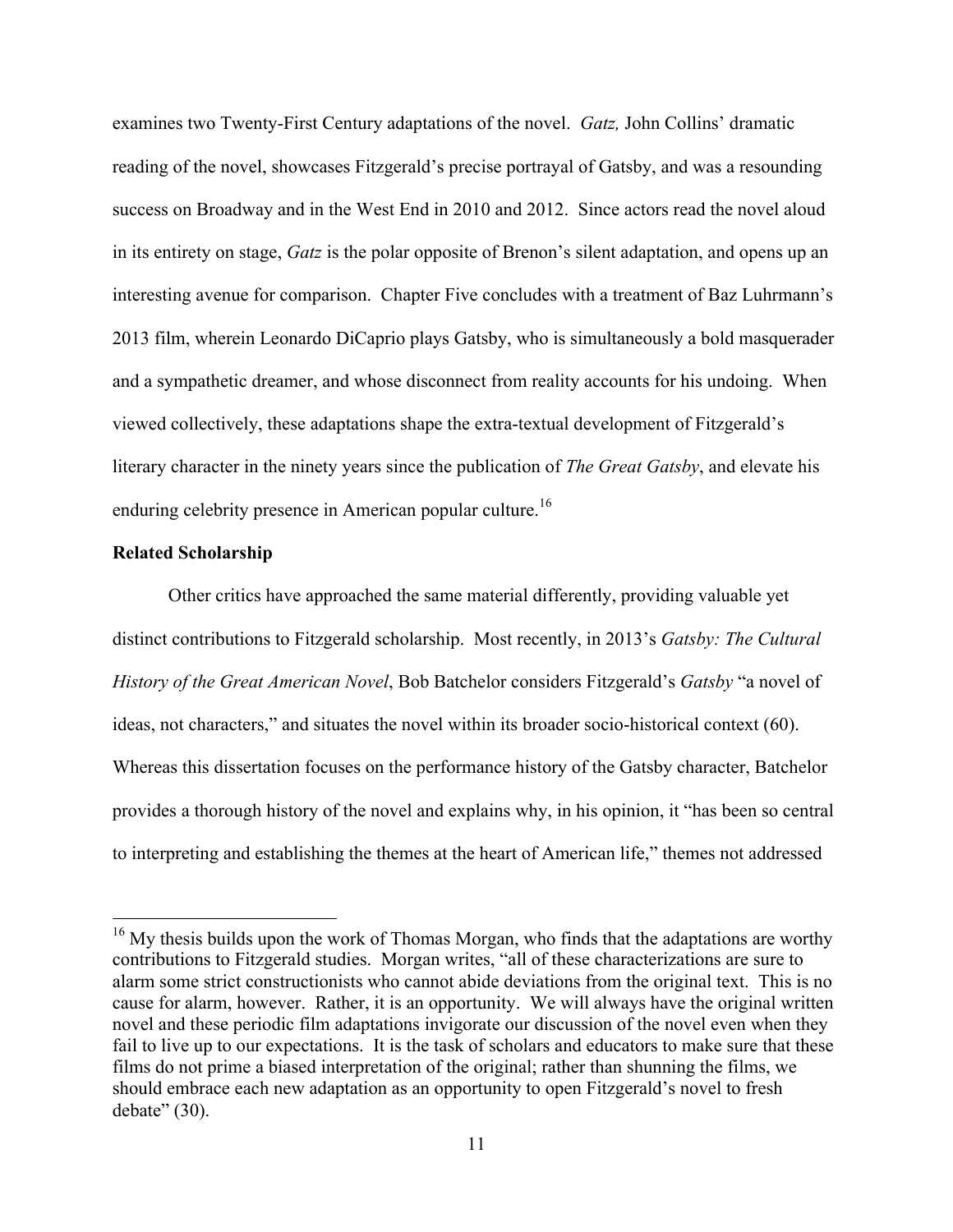here (234). However, Batchelor's analyses of the 1974 and 2013 films provide an excellent point of departure for more detailed studies of their respective Gatsbys. Gene D. Phillips' book, *Fiction, Film, and F. Scott Fitzgerald,* analyzes film adaptations of Fitzgerald's novels and stories, and traces much of the author's fiction to his biography. Phillips emphasizes the duty of the director to "be true to the original author's personal vision," and therefore relatively faithful to the text (7). Nearly thirty years have passed since the 1986 publication of Phillips' book, and in keeping with current trends in scholarship, fidelity is no longer considered the main indicator of an adaptation's success. Other critics are more specific. In "F. Scott Fitzgerald and the Problem of Film Adaptation," Frank E. Cunningham discusses Fitzgerald's role as a screenwriter in Hollywood and his suspicion toward the film industry more than the adaptations themselves. Irene Kahn Atkins excludes the 1926 silent film from "In Search of the Greatest Gatsby" because when it comes to adaptation of literary works, it "is a self-defeating kind of film-making" (217). Atkins identifies Nick, not Gatsby, as the primary character in the 1974 film, and unlike this study, ultimately judges the adaptations in terms of their faithfulness to Fitzgerald's novel. In "The Three Film Versions of *The Great Gatsby*—A Dream Deferred," Wheeler Winston Dixon emphasizes Fitzgerald's vision and details the ways in which the 1926, 1974, and 2013 cinematic adaptations fail. Dixon concludes that the novel itself is the obviously best place to locate the magic of the Gatsby character—in other words, that everyone should simply read Fitzgerald's book if they want to know about the story. However, these adaptations are opportunities for readers to reconsider their own conceptions of Jay Gatsby, and instead of distracting readers from the prose, the adaptations function as free marketing for the ninety year-old novel.

An adaptation is a multi-dimensional, collaborative production that is situated within its own time period, and is both subject to and representative of the continually changing tides in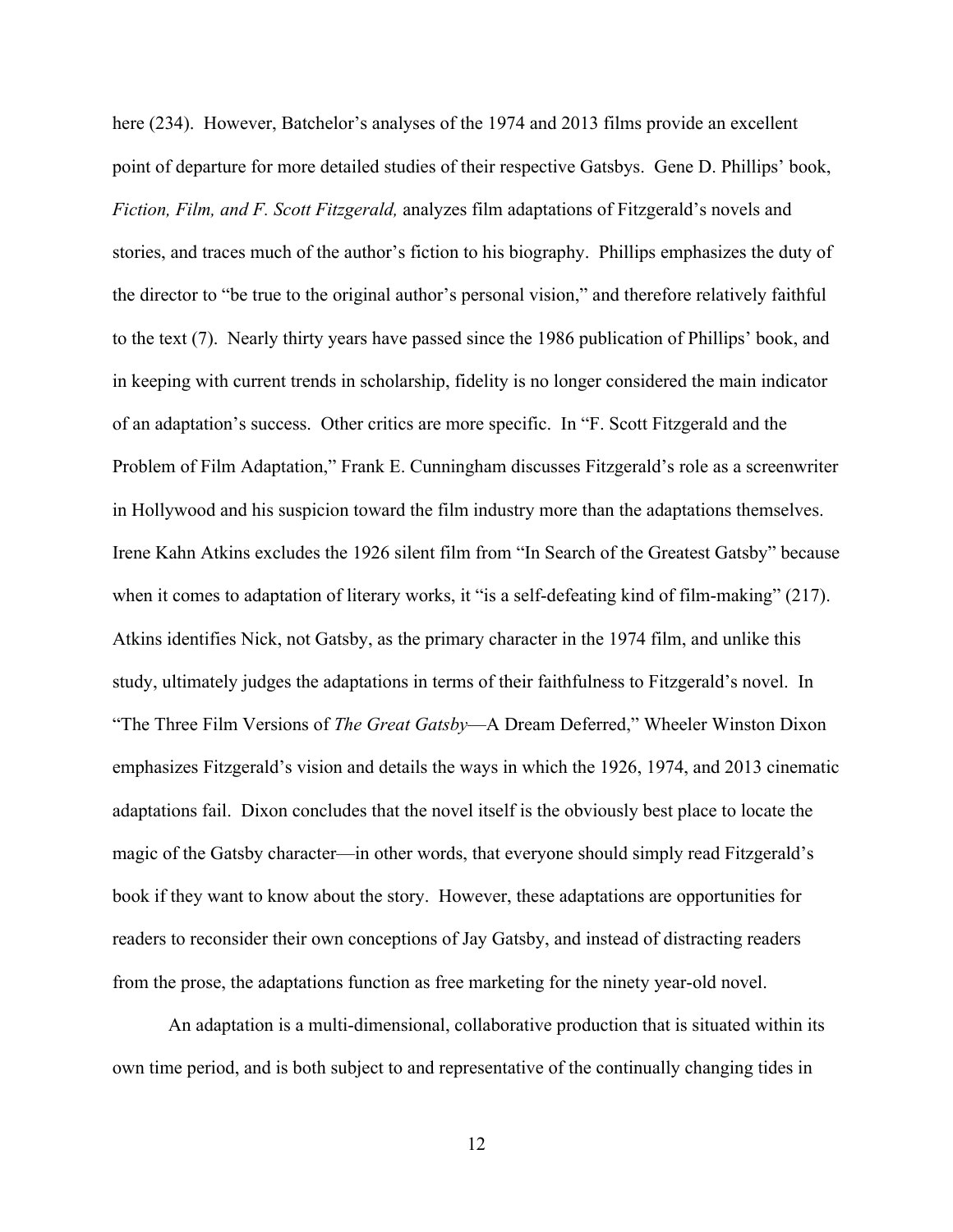historiography and interpretation. The major *Gatsby* adaptations recreate the mood of the novel by mixing the novelist's lines with what lies between them. They provide audiences with biographical portraits that challenge viewers' preexisting ideas about Jay Gatsby, and contribute to the character's fame and reputation. The following chapters explore the boundaries of Fitzgerald's character as it is depicted in the novel and its major adaptations, exposing the rich texture of his composition, and highlighting the traits that make Gatsby great enough to support this series of big-budget productions.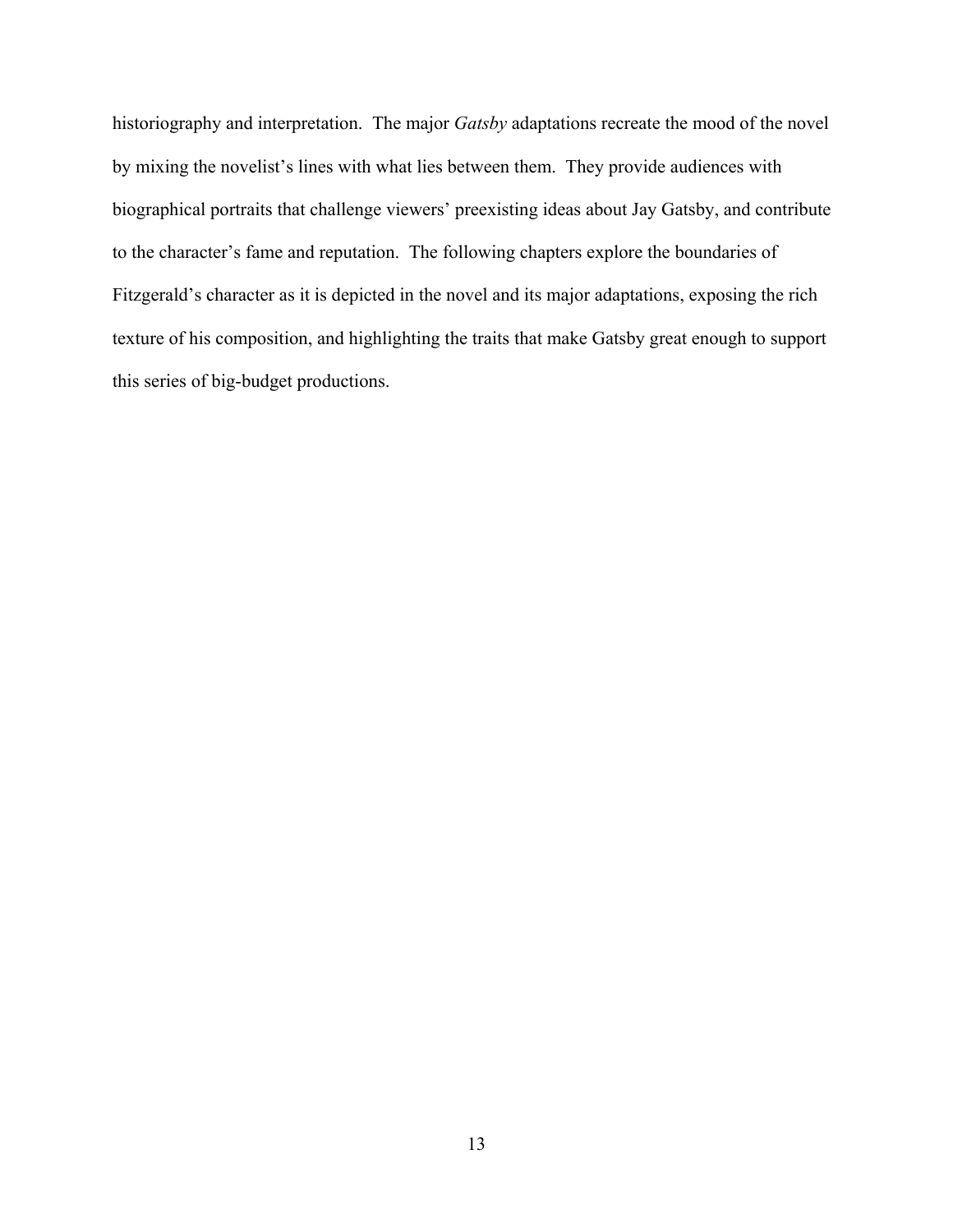### **CHAPTER ONE – Fitzgerald's Multitudinous Gatsbys**

*Then wear the gold hat, if that will move her; If you can bounce high, bounce for her too, Till she cry, "Lover, gold-hatted, high-bouncing lover, I must have you!"*

*D'Invelliers* 

F. Scott Fitzgerald prefaces *The Great Gatsby* with a poem that anticipates the manipulative and performative tenor of the novel's major characters and scenes, and reminds readers that as Jay Gatsby, James Gatz is always tailoring his behavior so as to specifically please Daisy Buchanan. In this epigraph, the poet's voice commands a person suffering from unrequited love do whatever it takes to become irresistible, even if it means wearing a variety of hats and doing a variety of tricks just to impress one's beloved.<sup>17</sup> Gatsby follows D'Invelliers' advice in his relentless pursuit of Daisy, and as a result, he develops personality traits and acquires expensive assets with the hope that she might find him desirable. Gatsby designs a magnificent set for the major scenes of his production, a glittering mansion that is decorated to suit Daisy's taste, and then cultivates a persona that he hopes will prove equally seductive.<sup>18</sup> Fitzgerald releases James Gatz from his real identity, allowing him to become "a son of God,"

<sup>&</sup>lt;sup>17</sup> In "Vampires of the Heart," Phillip Sipiora interprets the epigraph "as an ironic epilogue to the novel. D'Invelliers' concise guide to seduction crystallizes, in a very specific way, the spirit of *Gatsby*, a novel that chronicles a forlorn wasteland, devoid of natural emotions and bereft of humanity" (216).

 $18$  For more on settings and imagery, see A. E. Elmore's 1970 study on "Color and Cosmos in "The Great Gatsby.""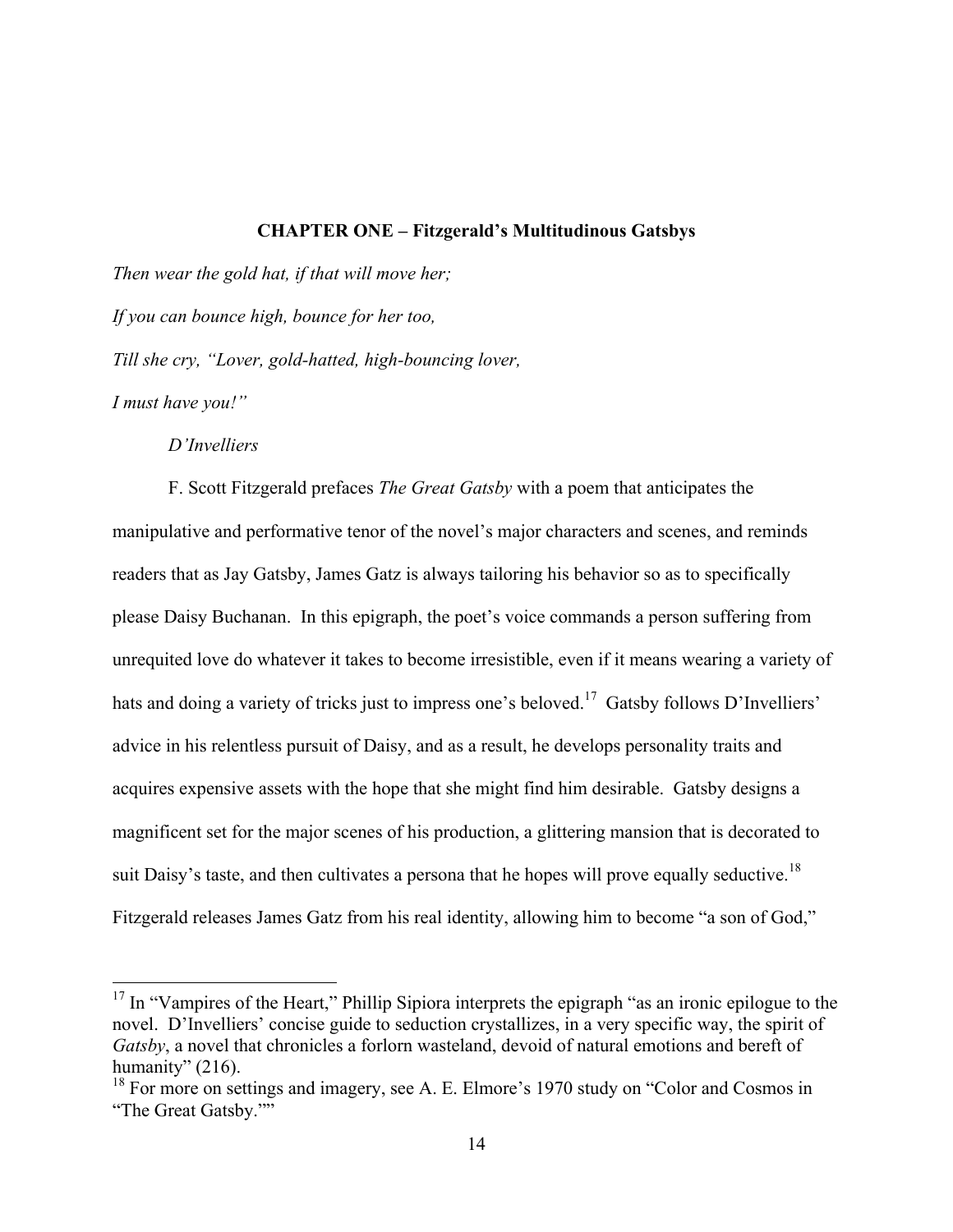and by extension, the adopted son of a number of esteemed directors, artists who shape the character into newly embodied forms fit for audience consumption (Fitzgerald *Gatsby* 98).

Fitzgerald complicates his narrative by depicting Nick and Gatsby, the two characters that tell the majority of the stories in *The Great Gatsby*, as unreliable.<sup>19</sup> Nick's biography of Gatsby is based entirely upon his own recollections of the summer's key events and conversations—and upon the wild stories he hears about *Gatsby*, both from other characters and from the titular character himself. This mode of narration introduces a degree of uncertainty about the novel's plot and characters, and partially accounts for the divergent portrayals of Gatsby that appear in the major adaptations. Nick's first-person retrospective introduces the possibility for bias and revision, enabling Nick to distort readers' reception of characters as he narrates the summer's events. Nick periodically reminds readers that we are, in fact, twice removed from key moments and characters that comprise his biography of Gatsby.<sup>20</sup>

Nick does more than merely talk about his extraordinary summer with a few friends after returning home from New York City, he writes a novel, one that is presumably financed by his family's money. Gatsby, as an interior director of action and a well-known raconteur, co-authors this narrative of his life, and because his invented past and personality are both constructs of his imagination, it is difficult for readers to distinguish fact from fabrication in the novel. Nick's control over the character development of his neighbor also interferes with an audience's ability

<sup>&</sup>lt;sup>19</sup> See Thomas E. Boyle's treatment of Wayne Booth's theory of "distance" in "Unreliable Narration in *The Great Gatsby*" (21).

<sup>&</sup>lt;sup>20</sup> Charles Thomas Samuels evaluates the novel's point of view in "The Greatness of "Gatsby."" He evaluates Fitzgerald's point of view as a "great achievement," noting that with "the creation of Nick…Fitzgerald obtained more than objectivity and concentration of effect. Nick describes more than the experience which he witnesses; he describes the act and consequences of telling about it. The persona is—as critics have been seeing—a character, but he is more than that: he is a character engaged in a significant action. Nick is writing a book. He is recording Gatsby's experience; in the act of recording Gatsby's experience he discovers himself" (Samuels 784). Certain adaptations allow Nick to experience more personal growth than others.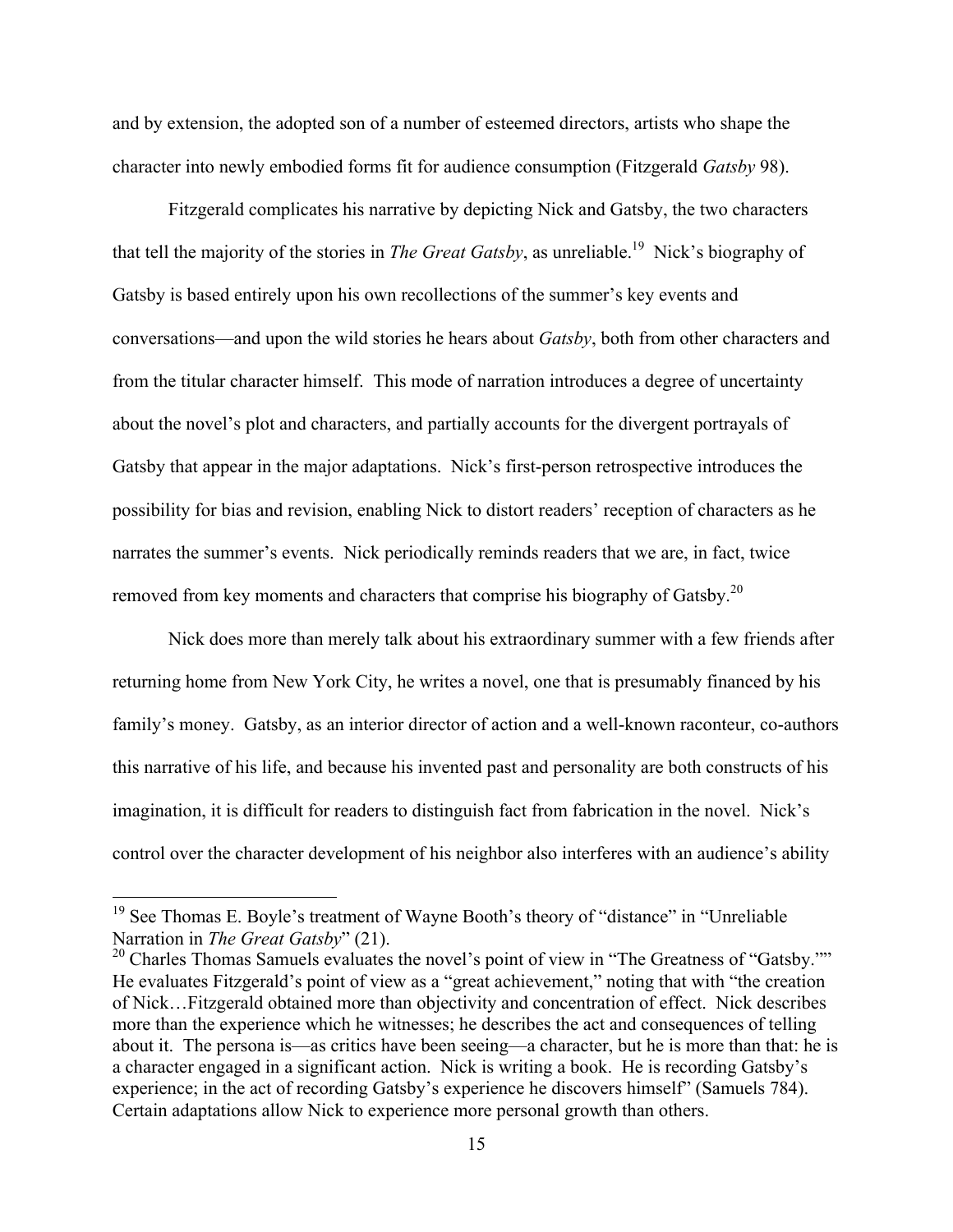to separate truth from fiction, thereby magnifying the mysterious stature of the figure. Dan Coleman argues:

Gatsby is only partially responsible for filling out his Platonic conception of himself. The well wrought creation of Nick's visionary longing, Gatsby is as much a man-made self as a self-made man. In order to become the "something gorgeous" the preface promises, Gatsby needs Nick to fill in the gaps and overlook the failures in his "unbroken series of gestures." For Gatsby to happen, Nick must write a greenhouse around his

hero's delicate greatness and persuade both us and himself to believe in it.  $(223)^{21}$ Despite the reality of Gatsby's business affairs or the dubious credibility of his biography, Nick believes (in) him, and attempts to convince readers that we should, too. To do so, he presents Gatsby in a way that enables several profiles of him to coexist within the text, providing readers with a character that resists definition, and whose background emerges in stages.

The holographic nature of Fitzgerald's notorious protagonist accounts for the variety of conceptions of Jay Gatsby that unfold within *Gatsby* and its adaptations. While this phenomenon alone might not motivate a director to produce a version of *The Great Gatsby*, each depiction of the character ultimately defines a production by emphasizing certain aspects of Gatsby's personality at the expense of others. In the novel, Gatsby takes on a number of roles that are alternately privileged in the different films. The remainder of this Chapter outlines

<sup>&</sup>lt;sup>21</sup> Nick fills in "gaps" in Gatsby's biography in a way that is not dissimilar to Wolfgang Iser's readers, who must individually fill in "blanks" in the text in order to determine meaning. Nick's presentation of Gatsby becomes subjective as a result of this process of interpretation. In a chapter on "Reception Theory," Iser concludes, "Negation and blanks as basic constituents of communication are thus enabling structures that demand a process of determining which only the reader can implement. This gives rise to the subjective hue of the text's meaning. However, as the text does not have one specific meaning, what appears to be a deficiency is, in fact, the productive matrix, which enables the text to be meaningful in a variety of historically changing contexts" (*How to do Theory* 68).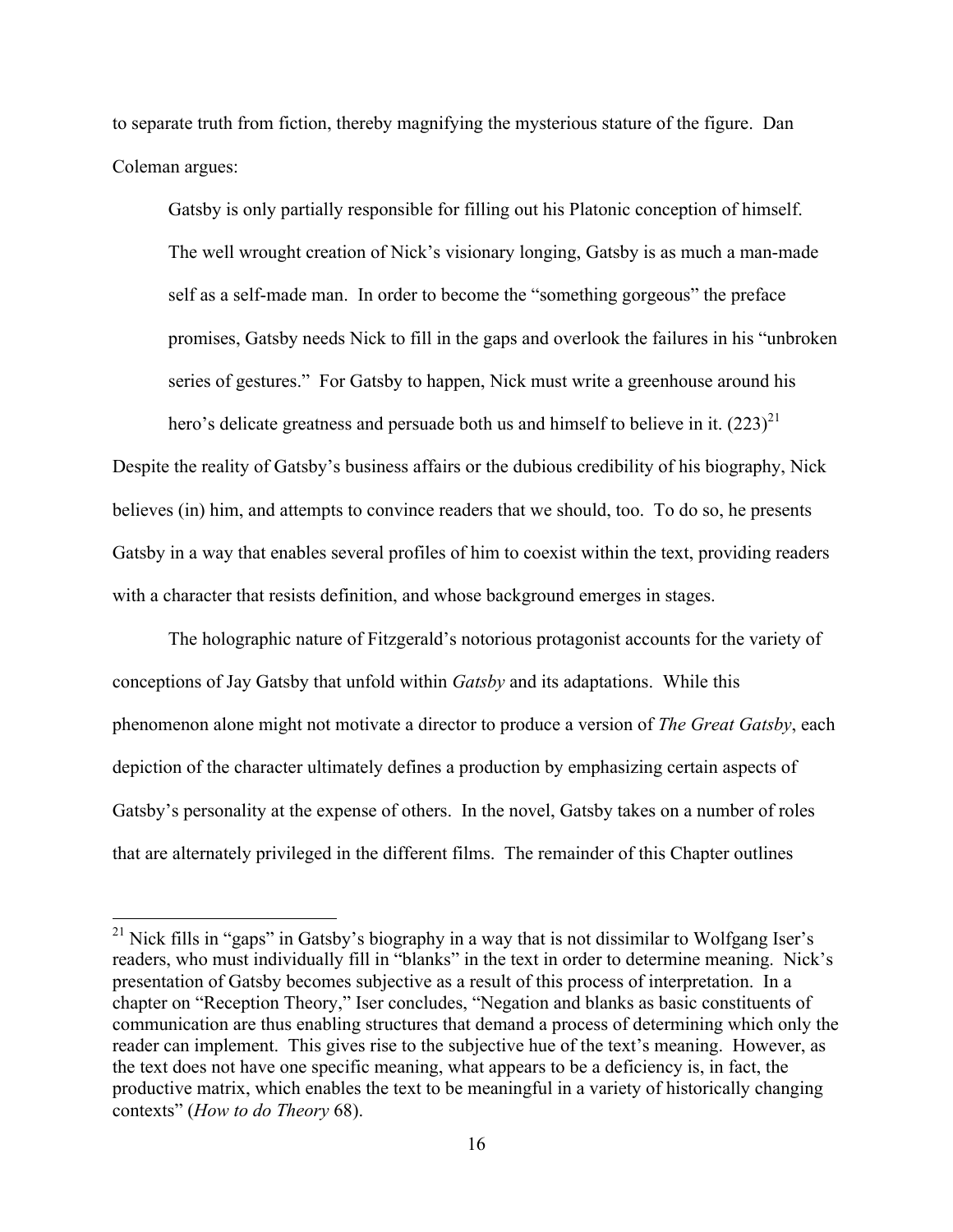Fitzgerald's portraits of Gatsby in preparation for the following four Chapters, which analyze the major adaptations' representations of the character.

#### **James Gatz**

The great Jay Gatsby is, first and foremost, James Gatz, a poor boy from North Dakota who has rejected his past in order to secure a future with a woman who is out of his league. These alter-egos partially explain why the character is so fascinating on film, and why so many adaptations of the novel have thrived both critically and financially.Fitzgerald's disciplined structure gives way to much speculation about James Gatz, and Nick expresses a hint of disdain when he finally realizes the extent of Gatz' act:

James Gatz—that was really, or at least legally, his name. He had changed it at the age of seventeen and at the specific moment that witnessed the beginning of his career when he saw Dan Cody's yacht drop anchor over the most insidious flat on Lake Superior. It was James Gatz who had been loafing along the beach that afternoon in a torn green jersey and a pair of canvas pants, but it was already Jay Gatsby who borrowed a rowboat, pulled out to the *Tuolomee*, and informed Cody that a wind might catch him and break him up in half an hour. (Fitzgerald *Gatsby* 98)

By the time the novel begins, Gatz has been acting the part of Gatsby for nearly half of his life, and so other characters' confusion over his real background, his personality, and occupation is understandable.<sup>22</sup> Indeed, the suspicion that surrounds Gatsby's character only fuels his growing sense of grandeur, and he piques the interest of not only partygoers, but that of readers and filmgoers as well.

<sup>&</sup>lt;sup>22</sup> Henry Dan Piper acknowledges the impact Gatsby's act has upon characters and readers. He writes, "Gatsby, too, is a puppet figure. It is useless to demand that he approximate the reality of the other characters in the novel, since the question of his reality is the subject matter of the story" (Piper 22).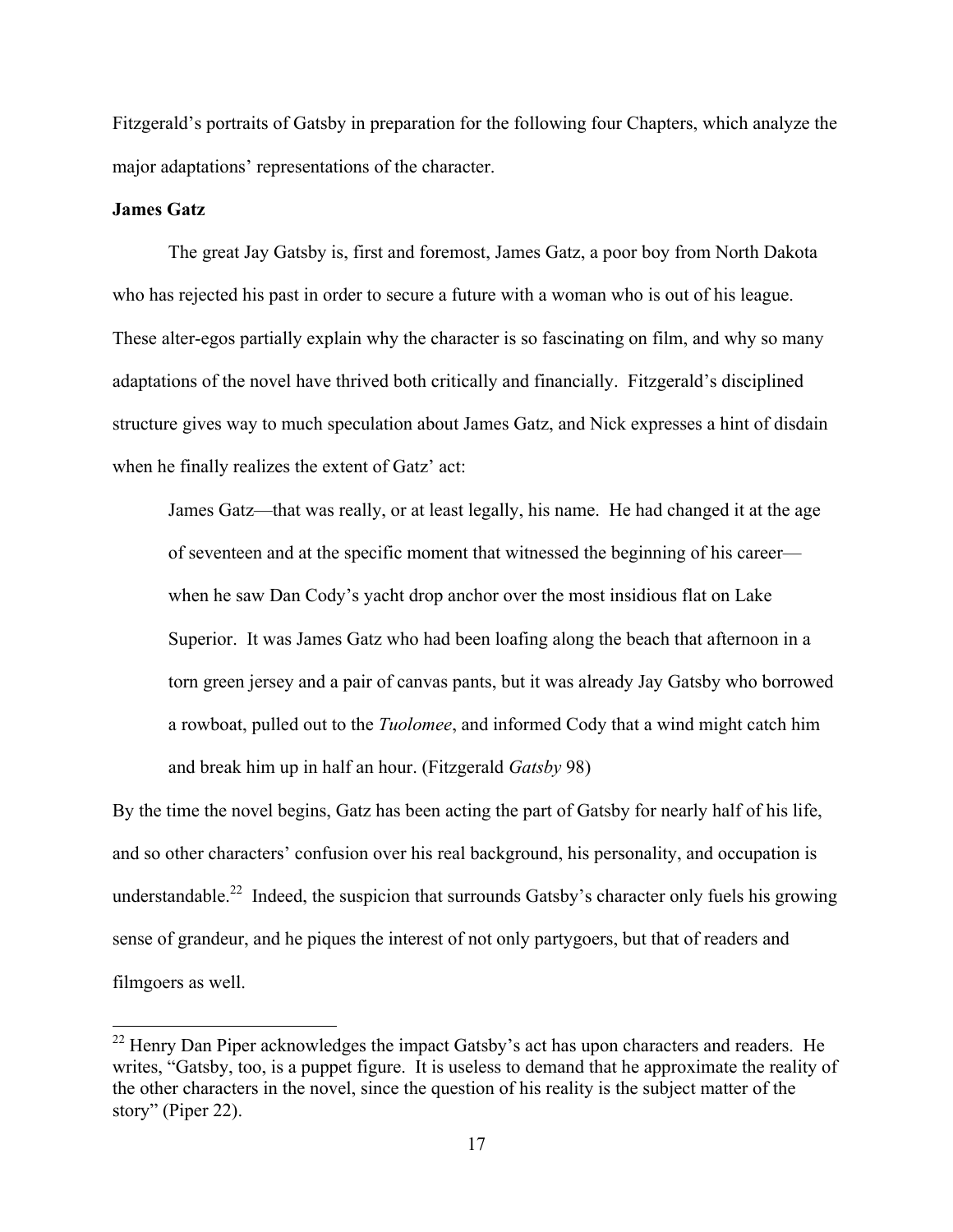Gatsby provides Nick with an initial sketch of his background in his car, where he relates his biography with the skill of an actor who has memorized a scripted monologue, and chronicles his life from childhood through the present day in a rushed and rehearsed fashion. Here it becomes clear that Gatsby is attempting to control all of his scenes, and as a result of his manipulation of other characters, to control scenes wherein he is physically absent as well.<sup>23</sup> Reminiscent of the Vice character from medieval morality play, this particular role becomes even more obvious in the *Gatsby* adaptations. In this passage, Fitzgerald provides one of many opportunities for production teams to draw heavily upon his fast-paced dialogue and masterful incorporation of descriptions of non-verbal communication into the text. Nick narrates the scene in a descriptive scene suited for the screen, recalling details that supplement the dialogue itself, including the tone of Gatsby's voice, which "was solemn, as if the memory of that sudden extinction of a clan still haunted him" (Fitzgerald *Gatsby* 65). Nick also relates his skepticism by describing how Gatsby "looked at [him] sideways—and [Nick] knew why Jordan Baker had believed he was lying" about his past (Fitzgerald *Gatsby* 65). Nick "suspected that he was pulling my leg, but a glance at him convinced me otherwise," and Fitzgerald emphasizes the importance of the non-verbal element in this conversation (Fitzgerald *Gatsby* 65). Gatsby then introduces two props, a medal from Montenegro and a photo from Oxford, finally convincing Nick that "it was all true" (Fitzgerald *Gatsby* 67).<sup>24</sup> In the same conversation, a speeding Gatsby

<sup>&</sup>lt;sup>23</sup> In "Fiction as Greatness: The Case of Gatsby," Arnold Weinstein also sees Gatsby as a director, although he employs a philosophical lens by utilizing Aristotle's terminology instead of that of the morality play. I agree that Gatsby "is the prime mover in Fitzgerald's scheme, the "Son of God" who is a consummate fiction-maker, acting through the shape he gave to himself and to others" (Weinstein 38).

<sup>&</sup>lt;sup>24</sup> Props are also featured in Fitzgerald's descriptions of Gatsby's meticulously decorated mansion. James Ellis reminds readers of the magnitude of "the performance of Jay Gatsby…who staged his production elaborately and well, going so far as to buy not only real books but also the right kind of real books" (471).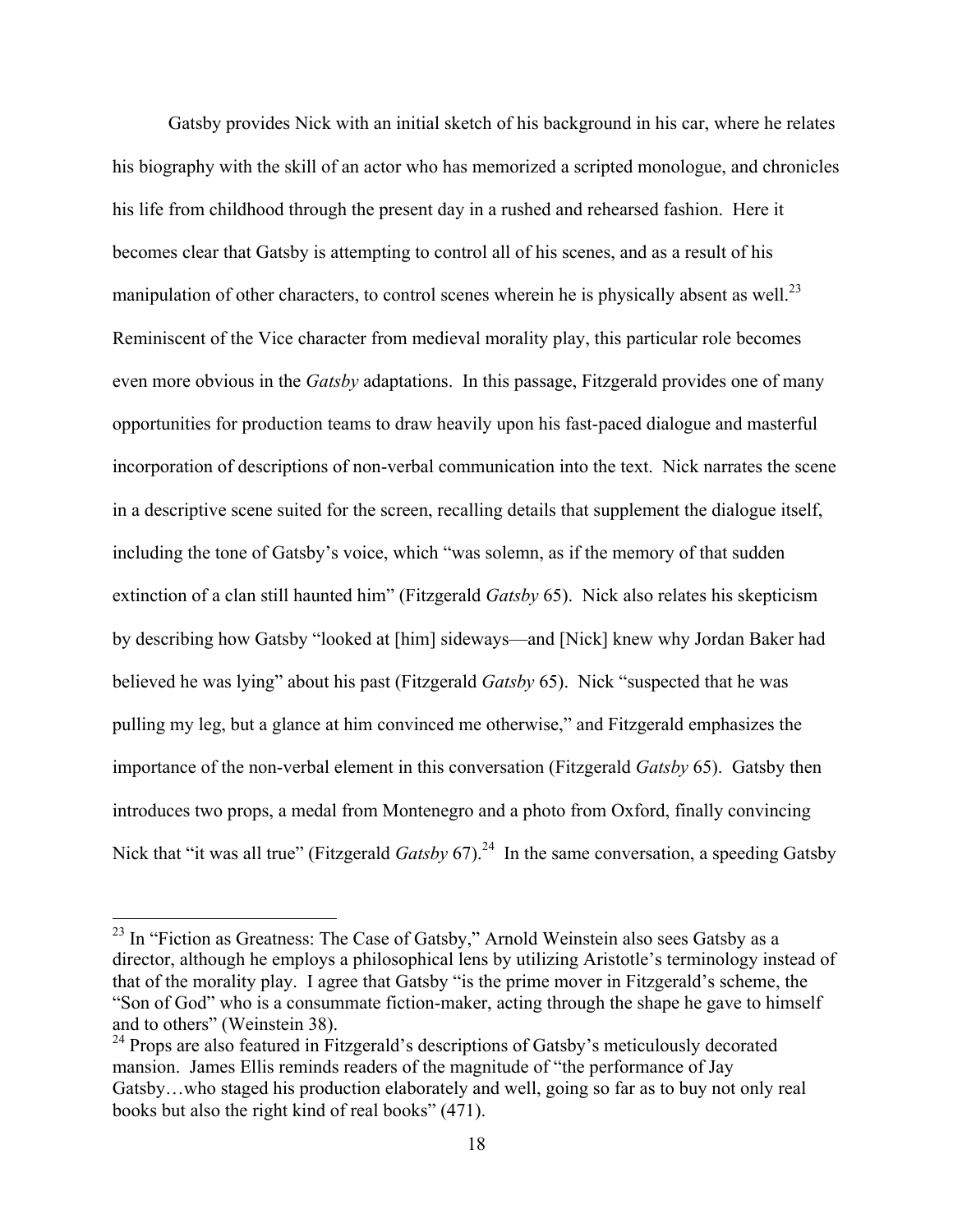is confronted by a police officer on the road, but because he "was able to do the commissioner a favor once," he receives an apology instead of a ticket (Fitzgerald *Gatsby* 68). At lunch, Wolfsheim delivers his own prepared speech in a scenario that seems staged to confirm Gatsby's prominence in New York City. The contiguous scenes suggest that Wolfsheim (and perhaps the officer, too) is merely an actor Gatsby has hired to participate in his great scheme, a strategic move that becomes more apparent in the film adaptations than in the novel.<sup>25</sup> Nick suspects Wolfsheim is an actor, but it is unclear whether he also presumes the character was acting at lunch.

Gatsby intimates that he is an orphaned heir, but because readers are eventually introduced to his ragged father, who arrives in person for his son's funeral, his story cannot possibly be considered "God's truth" (Fitzgerald *Gatsby* 65). When Mr. Gatz appears at the end of the novel, the new character dismantles Gatsby's invented persona, and calls into question every story he shared with Nick. It is only after Gatsby's death that Nick introduces readers to Jimmy Gatz (Fitzgerald *Gatsby* 167). The notion of Gatsby as an orphan, however, constitutes an intriguing symbol in a novel that emphases Gatsby's severance from his life as Gatz in favor of selfhood and self-invention.<sup>26</sup> Gatsby gains anonymity, liberates himself from the Gatz

 $25$  A parallel impression troubles Nick after the Buchanans' dinner party, at the beginning of the novel, although Gatsby is not in the scene. After dinner, Nick "[felt] uneasy, as though the whole evening had been a trick of some sort to exact a contributory emotion from me," although he does little more than acknowledge the feeling, and move on (Fitzgerald *Gatsby* 17). Nick does not draw a connection between the characters' obvious performances, and in these scenes, the narrator comes across as a man who could be easily fooled, and whose interpretations of events might therefore be skewed. 26 Weinstein thematically connects an intentional rejection of one's impoverished past with the

popular notion of the American Dream. He argues, "to be free from constraints of proof or evidence, to alter one's identity, to be multiple rather than single, to overcome the laws of time and space and background: such are precisely the virtues of fiction, or the American Dream, and of Jay Gatsby" (Weinstein 27). In this sense, orphanhood symbolically constitutes part of the mythology of the American Dream.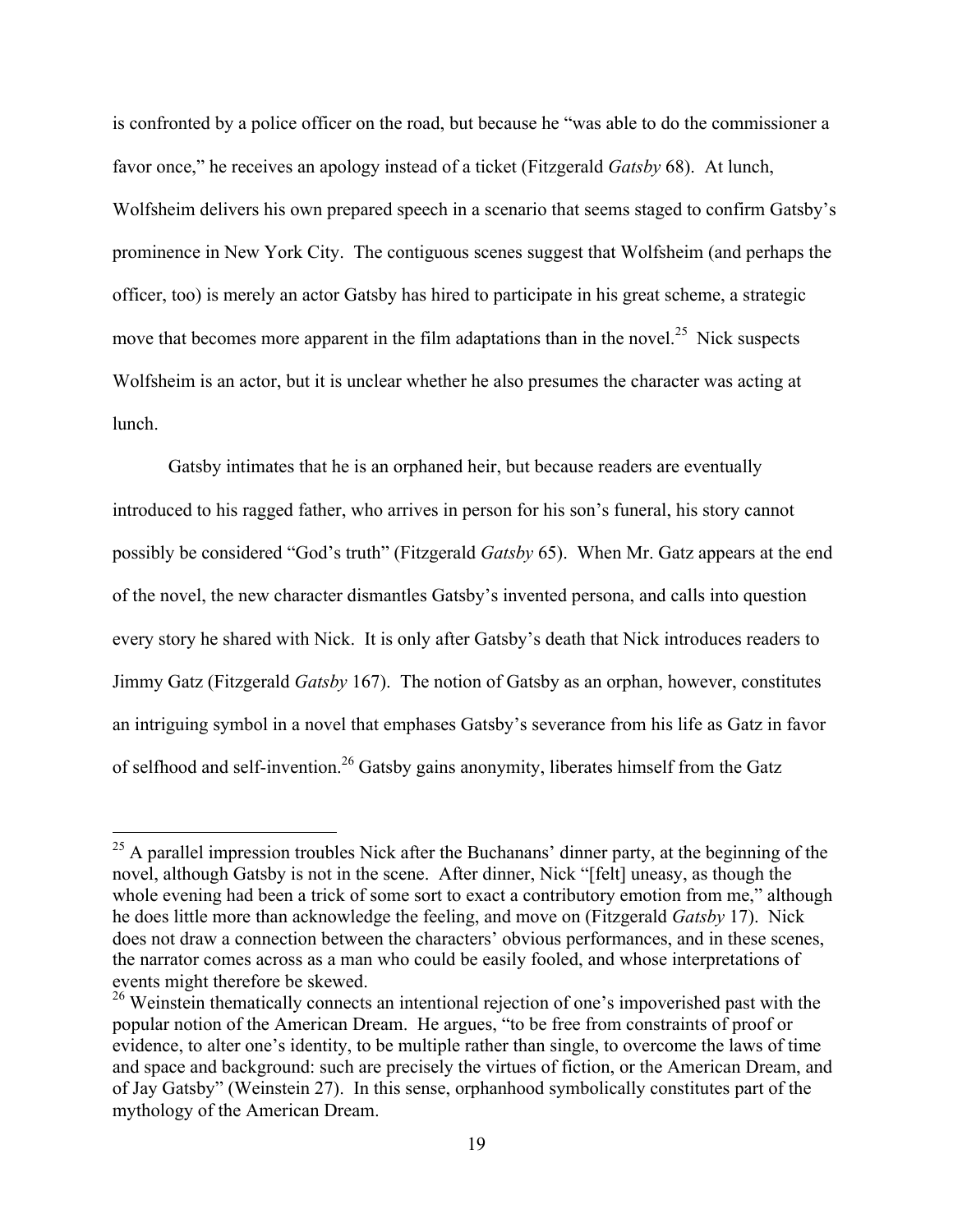lineage, and unscrupulously begins a life detached from his past—and in fact, detached from reality altogether.<sup>27</sup> During the war, Major Jay Gatsby defeats the essence of James Gatz, and when he returns home, the self-proclaimed orphan creates an opportunity to start his life anew.<sup>28</sup> Gatsby fails in his quest to become an orphan, however, and the failure exposes one of the major fault lines in the veneer of this character. As Daisy proclaims, Gatsby "want[s] too much!," and part of this desire includes Daisy somehow erasing her marriage to Tom in the same way that Gatsby has attempted to delete his childhood as Gatz from his past (Fitzgerald *Gatsby* 132). Gatz achieves fame and fortune as Gatsby, and for a brief period of time, he even secures Daisy's affection—but hubris prevents Gatsby from being satisfied with his accomplishments, and instead of being content, he wants to recreate his past with Daisy, too. It really is too much.29 Gatsby's abandonment of his family proves one of his most damning actions, and by claiming to be an orphan, Gatsby tells his most shameful lie, one he cannot survive.

Nick employs a modified confessional tone when finally pondering how Gatsby could lie to his friends and lovers about his true identity yet deem the deliberate deception benign. Gatsby is not a man of unknown origins, and he is not the son of a wealthy but dead family; instead:

 $27$  As Gatsby, Gatz' possibilities for self-creation are endless. Peter Gregg Slater addresses the orphan motif by examining Nick's suggestion of Gatsby being adopted: "Gatsby possesses no ethnicity of any sort, being a product of his own dreams and conceits" (56). Kermit Vanderbilt reads Gatsby's Platonic conception of orphanhood differently, finding that "this idealized selfimage enabled him to claim his native American heritage of self-fulfillment in this new Western world" (300).

<sup>&</sup>lt;sup>28</sup> Magistrale and Dickerson also determine that a proclivity for starting over is connected to generational mobility and the American Dream; see "The Language of Time in "The Great Gatsby"" (120).

<sup>&</sup>lt;sup>29</sup> John Peale Bishop offers a more sympathetic reading of the character: "Yet think, Fitzgerald seems to say to us, of how little Gatsby wanted at bottom—not to understand society, but to ape it; not to compel the world, but to live in it. His own dream of wealth meant nothing in itself; he merely wanted to buy back the happiness he had lost—Daisy, now the rich man's wife—when he had gone away to war" (Bloom 9).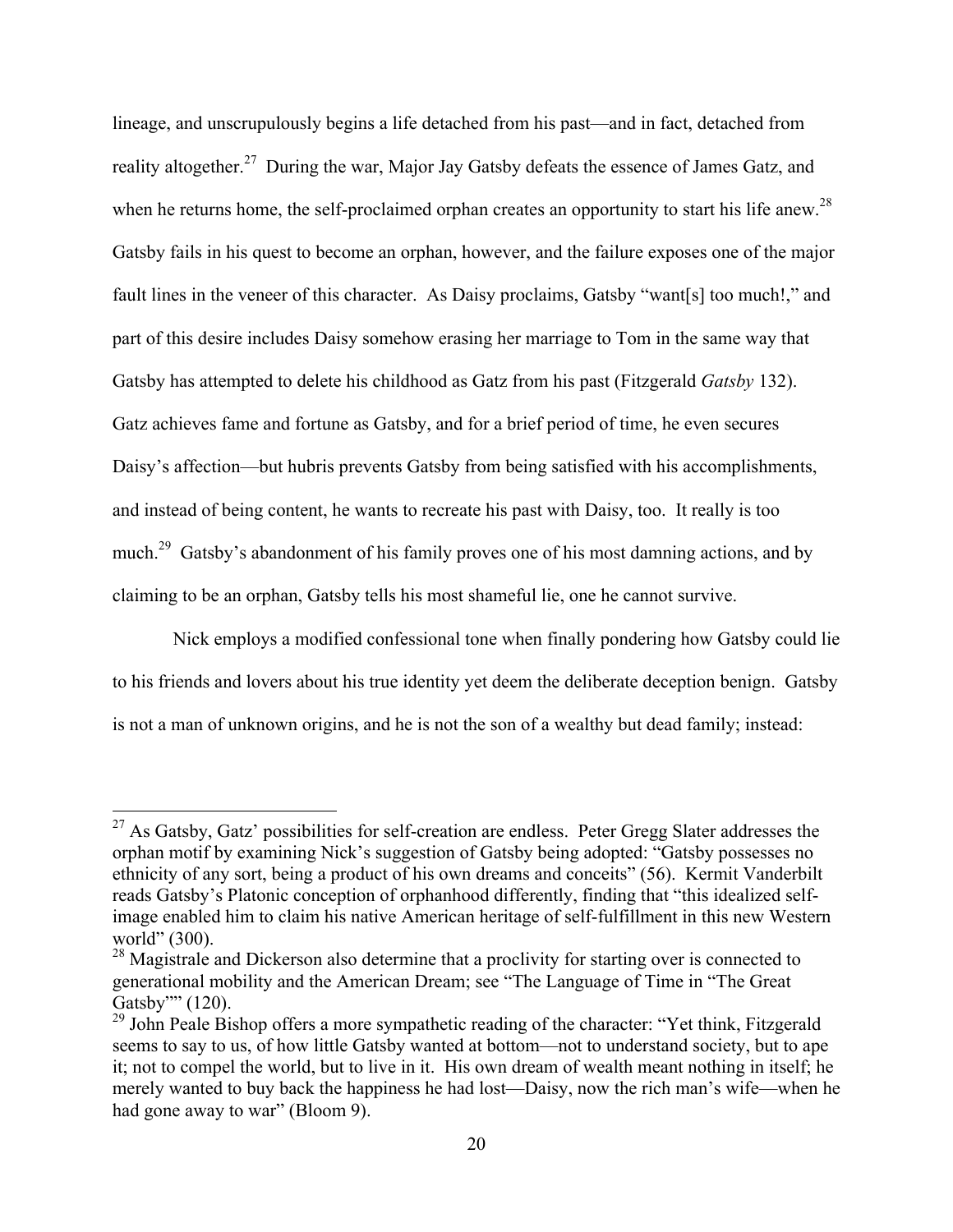His parents were shiftless and unsuccessful farm people—his imagination had never really accepted them as his parents at all. The truth was that Jay Gatsby of West Egg, Long Island, sprang from his Platonic conception of himself. He was a son of God—a phrase which, if it means anything, means just that—and he must be about His Father's business, the service of a vast, vulgar, and meretricious beauty. So he invented just the sort of Jay Gatsby that a seventeen-year-old boy would be likely to invent, and to this conception he was faithful to the end. (Fitzgerald *Gatsby* 97-98)

Unfortunately, Gatz dies within hours of admitting all of this to Nick, and it is as if he is unable to survive the revelations. Gatsby cannot mentally recover from the disclosure of his lineage and his real life as a poor boy, a yachtsman's skipper, and above all else, a fraud. Nick turns out to be a poor choice for a confidant, however, because in the end, he outs Gatz, and sharing all of his most intimate secrets and lies in *The Great Gatsby.*

#### **"Mr. Nobody from Nowhere"**

Gatz' creation of an alter ego initiates a life that operates outside the realm of societal norms, and liberates him from the typically indestructible tethers of one's family and name. Gatsby really is, as Tom terms it, "Mr. Nobody for Nowhere," and although it is meant as an insult, Gatsby seems to be just fine with this label, and perhaps even fosters this reputation (Fitzgerald *Gatsby* 130). For instance, Gatsby admits that he lost Daisy five years earlier because "however glorious might be his future as Jay Gatsby, he was at present a penniless young man without a past" (Fitzgerald *Gatsby* 149). Although he becomes immensely prosperous in the time that lapses, the character cannot honorably explain his wealth, and living as an impostor instead of embracing his reality troubles Gatsby for the remainder of his truncated life.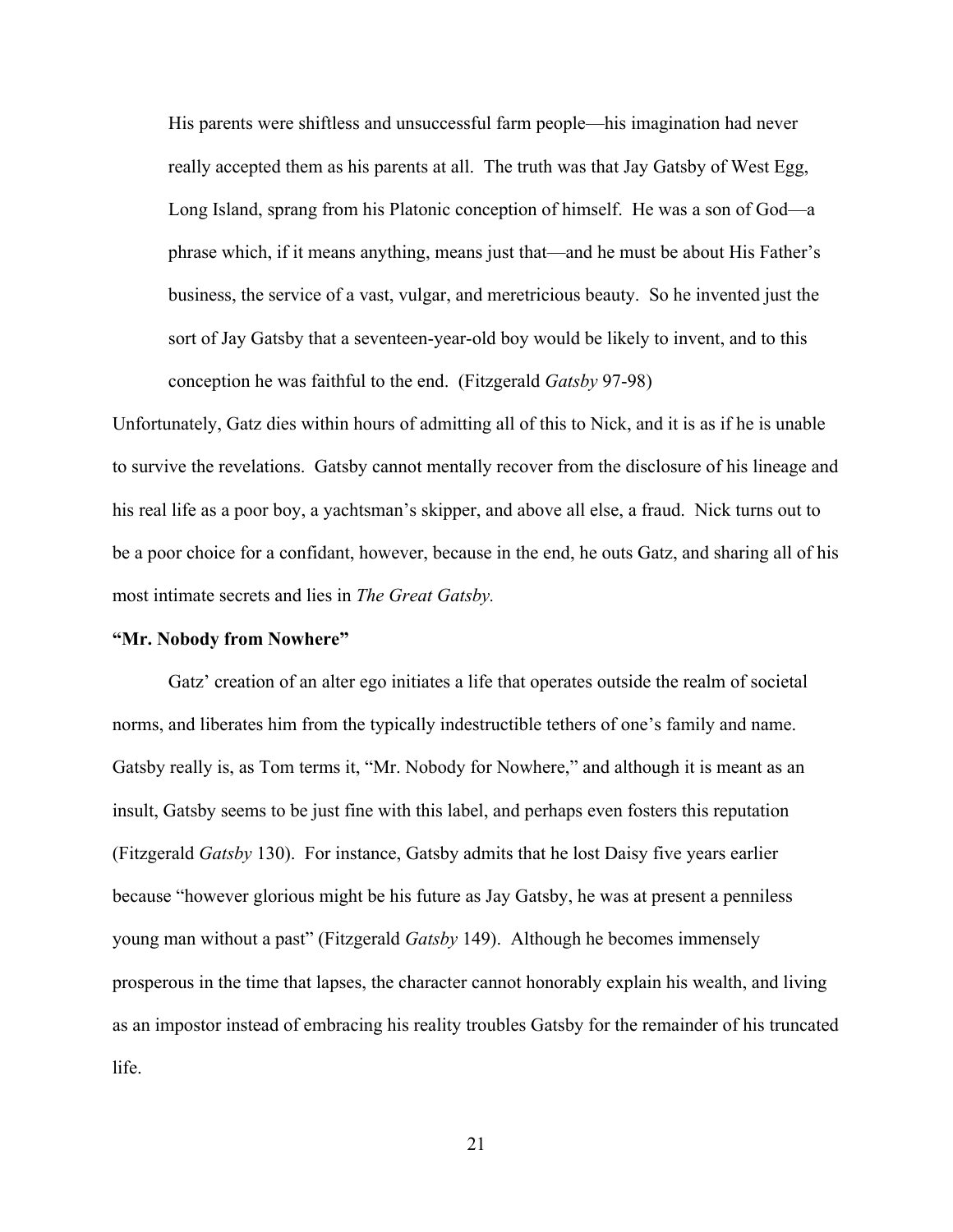Many characters are plagued with curiosity about Gatsby's background: they wonder who he is, how he amassed such a fortune before the age of thirty, and why he throws such large and extravagant parties. This aura of intrigue propels much the novel forward and provides opportunities for filmmakers to raise the generalized suspicion that particularly affects his representations in the novel's many adaptations. Gatsby's name comes up long before he enters the action, at the Buchanans, when Jordan quickly explains that he is a popular Long Island host:

"You live in West Egg," she remarked contemptuously, "I know somebody there."

"I don't know a single—"

"You must know Gatsby."

"Gatsby?" demanded Daisy. "What Gatsby?" (Fitzgerald *Gatsby* 11)

Jordan later admits that she did not even recognize him at first—that upon encountering him in New York, she "didn't realize it was the same man" as the officer she knew through Daisy in Louisville (Fitzgerald *Gatsby* 75). The question remains the same throughout the novel, and Tom later wonders aloud, ""Who is this Gatsby?"" (Fitzgerald *Gatsby* 107). Indeed, in spite of the hundreds of guests that come to his mansion every week, Gatsby retains an astonishing degree of anonymity. Nick fails properly to identify the host at the first party, and Gatsby must awkwardly interrupt their first conversation to declare, ""I'm Gatsby"" (Fitzgerald *Gatsby* 48). Nick grows curious about Gatsby's identity at once, and he "[turns] immediately to Jordan" for answers:

"Who is he?" I demanded. "Do you know?"

"He's just a man named Gatsby."

"Where is he from, I mean? And what does he do?"

"Now *you're* started on the subject, she answered with a wan smile." (Fitzgerald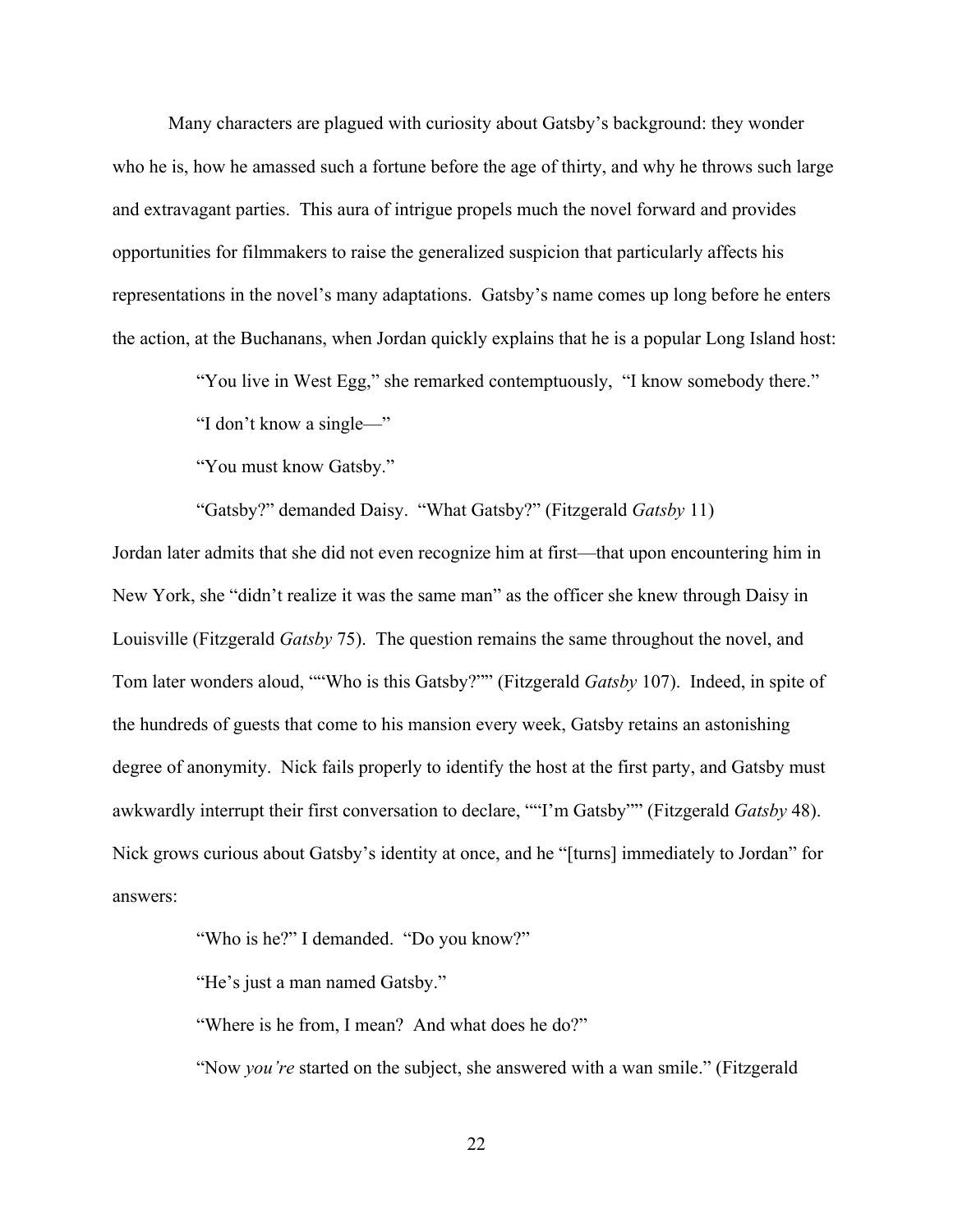#### *Gatsby* 48)

A certain degree of interpersonal distance is required for Gatsby to maintain his act over the long term, and the mystery that surrounds him impacts his relationships with other characters; his questionable identity renders him a character that means different things to different people.<sup>30</sup> Wolfsheim reveals that Gatsby really is just a "nobody from nowhere" who had to be "raised…up out of nothing, right out of the gutter" following his discharge from the military (Fitzgerald *Gatsby* 130; 171). Regardless, this statement also reminds readers that James Gatz did at least one honorable thing while shedding his identity: he enlisted in the military, and fought valiantly in the war.

### **Major Jay Gatsby**

Indeed, perhaps the most concrete profile of Gatsby that surfaces in this novel is that of a courageous veteran, an image that is confirmed in a number of ways and represents one of the character's most favorable portraits. Gatsby's warranted sense of honor and heroism is rooted in his role as Major Jay Gatsby, and by the time he arrives in Louisville, he has already abandoned his previous life as "James Gatz of North Dakota" (Fitzgerald *Gatsby* 97). Jordan and Daisy's corroboration that Gatsby was in the war proves more credible than the medal he brings home, and this evidence of Gatsby's status as a Major becomes the most convincing chapter in his personal history. Unlike other aspects of his biography, there is little doubt that Gatsby fought overseas, and while his bravery and his service to the country is not enough to sustain Daisy's devotion, the military's positive influence upon his disciplined character should not be overlooked. Jordan bolsters the image of Major Jay Gatsby by sharing memories about their

<sup>&</sup>lt;sup>30</sup> In *Reception Theory*, Robert C. Holub employs Wolfgang Iser's notion of ideation when describing the conceptualizations of characters that readers develop in their imaginations (90- 91). Ideation can become an obstacle for production teams adapt a literary text as omnipresent as *The Great Gatsby.*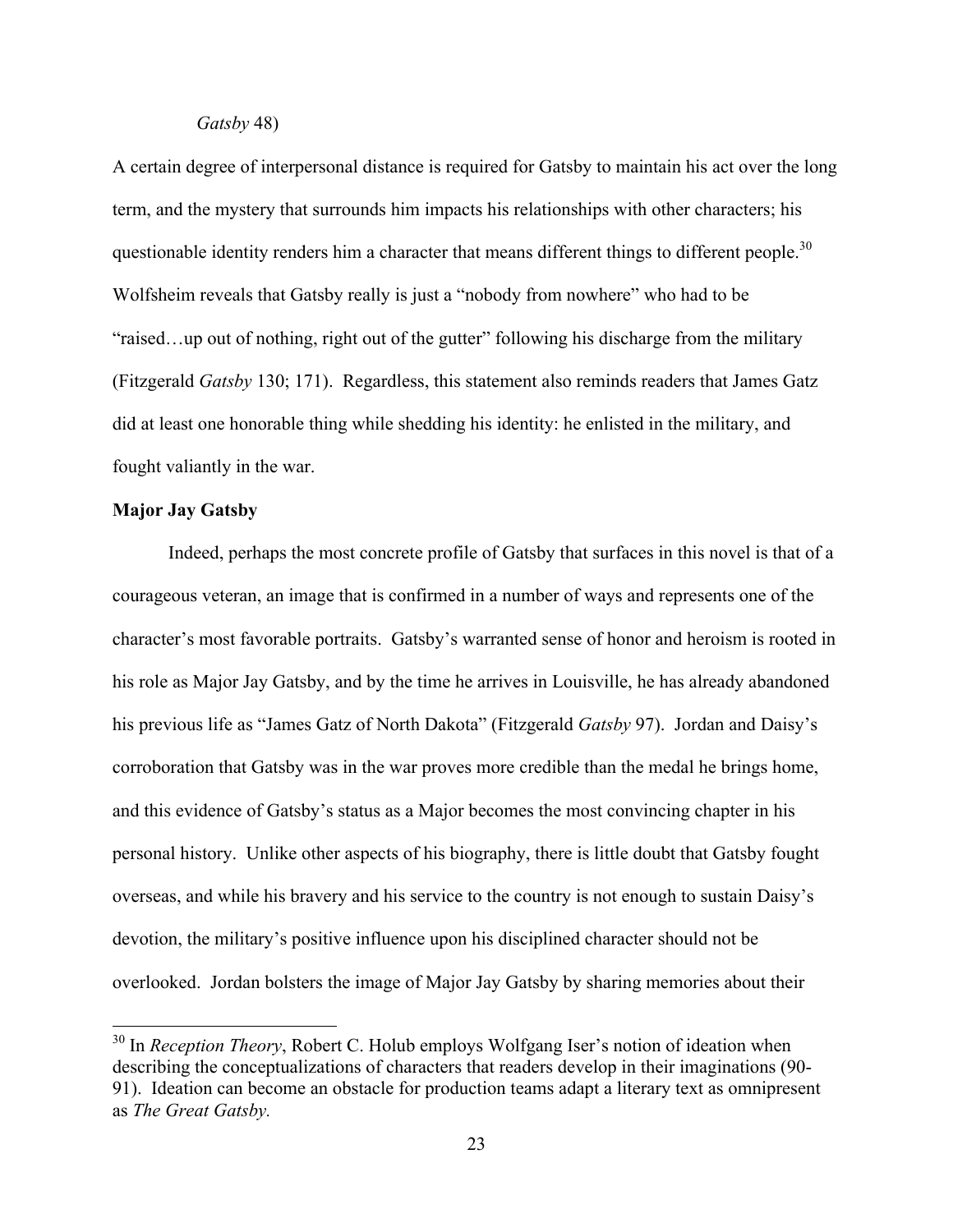time together in Louisville with Nick. Jordan verifies his military background by describing the disintegrating letter she saw on Daisy's wedding day, the one Gatsby sent her from overseas. Jordan recalls how she saw Daisy "sitting in [her car] with a lieutenant [she] had never seen before," a man called Gatsby who was stationed nearby (Fitzgerald *Gatsby* 75). Jordan reinforces Gatsby's identity as a soldier and reaffirms his reputation as a man who has changed significantly in a short period of time, something the films capitalize on in their portrayals of the titular character.

In addition to providing a respectable occupation for Gatsby, the military is an attractive option for him because he is actively seeking out a lifestyle that is dependent upon the deliberate depersonalization of his own identity. Gatsby dons "the invisible cloak of his uniform" to mask his poverty, and perhaps more importantly, to gain entrance into the higher rungs of society, and in turn, into the life of a socialite like Daisy (Fitzgerald *Gatsby* 149). Wolfsheim also describes Gatsby as a veteran concealing his pre-war identity: ""A young major just out of the army and covered over with medals he got in the war. He was so hard up he had to keep on wearing his uniform because he couldn't buy some regular clothes,"" let alone afford to marry a girl like Daisy (Fitzgerald *Gatsby* 170-171). Since fabrications comprise the bulk of Gatsby's autobiography, his role as a soldier constitutes a significant and verifiable chapter of his past, and this profile becomes the foundation for the personality he invents after the war.

#### **The Romantic**

The third profile of Gatsby to emerge in *The Great Gatsby* is that of the devoted lover and eternal optimist, a romantic whose undying love for Daisy compels his every action. This image of a sentimental Gatsby dominates his role in the novel and the films, as his performance in them is designed solely to impress the object of his affection. Fitzgerald builds an aura of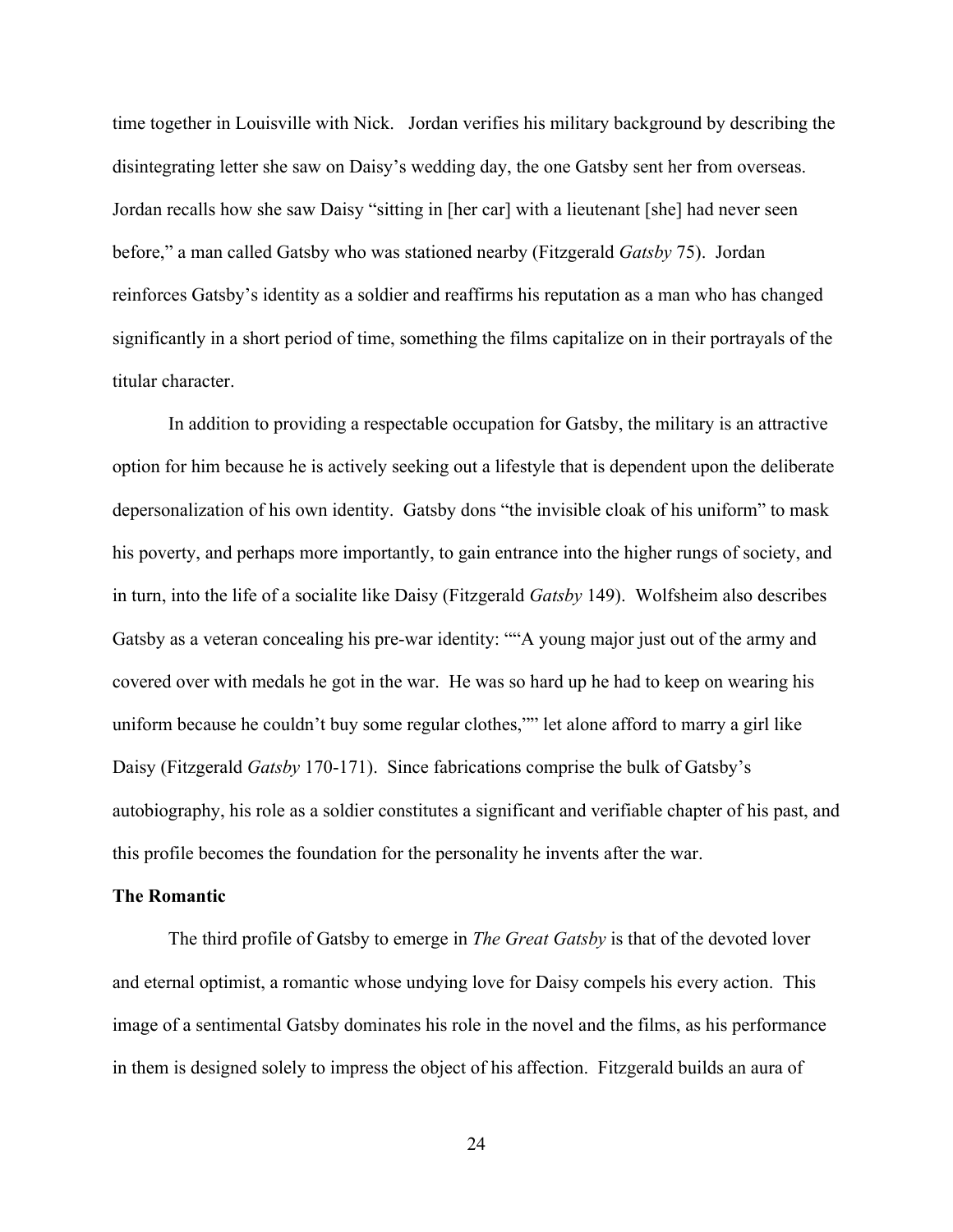pathetic nostalgia around his protagonist, and Nick's impressions of Gatsby proffer audiences a sentiment of his irrationally romantic disposition.<sup>31</sup> Gatsby's obsession seems fixated upon superficial qualities that have little to do with Daisy herself, and Nick recounts how, on the surface, "he found her excitingly desirable…It excited him too that many men had already loved Daisy—it increased her value in his eyes" (Fitzgerald *Gatsby* 155-156). Gatsby, however, fails to recognize that he too is one of the "many men" who had once "loved Daisy," and unfortunately, he suffers grave consequences as a result of this miscalculation. Because he is so focused on his own performance, Gatsby does not pay attention to Daisy's own words and actions. Had Gatsby detected Daisy's passive indecisiveness earlier, or at least noticed her inescapable attachment to the well-bred Tom and their peerless lifestyle, he might have not agreed to accept responsibility for Myrtle's death in a romantic gesture that proves both futile and fatal.

Gatsby clearly misunderstands Daisy because he believes their relationship will survive the admittedly large obstacles of the Buchanans' marriage and child and Myrtle's death. Nick and Gatsby's final conversation highlights Gatsby's most damning vulnerability, his extraordinary belief that in spite of his reality, his dreams can come true. The most prominent symptom of this syndrome is his belief that he can "repeat the past" and "fix everything just the way it was before" the war (Fitzgerald *Gatsby* 109-110). Nick notices Gatsby's "appalling sentimentality" when confronted by the absence of emotion in the novel's other characters, and the presence of desire becomes one of Gatsby's more marked attributes in each adaptation of the

 $31$  As John Kuehl explains, "Gatsby inspires "romantic speculation" in the reader as he does among the people who surround him; neither they nor we ever learn so much about him that this "sense of mystery" vanishes" (Bloom 15).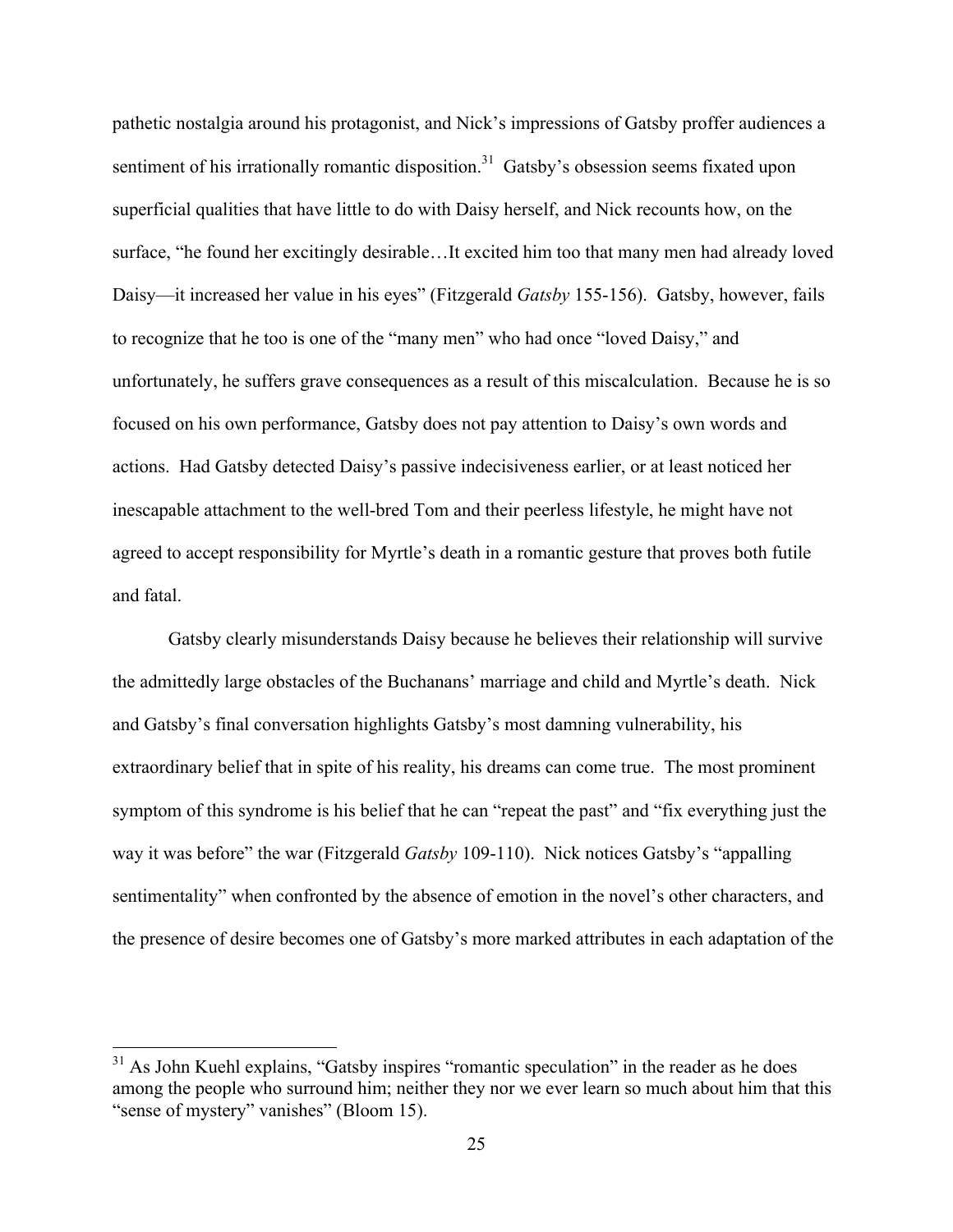novel as well (Fitzgerald *Gatsby* 11). Daisy can, in fact, be bought, but unfortunately, she prefers old money over suspicious fortunes, and Gatsby cannot compete with Tom in this regard.

# **Trimalchio**

Gatsby's role as an ostentatious entertainer outshines his other parts in *The Great Gatsby* because so many characters know Gatsby because of his infamous "career as Trimalchio," an imitation of Petronius' extravagant host (Fitzgerald *Gatsby* 113).<sup>32</sup> Even after Nick is introduced to Gatsby, he refers to him impersonally as "the host": "A sudden emptiness seemed to flow now from the windows and the great doors, endowing with complete isolation the figure of the host, who stood on the porch, his hand up in a formal gesture of farewell" (Fitzgerald *Gatsby* 55). When Jordan explains, "Gatsby bought that house so that Daisy would be just across the bay," Nick begins to comprehend the significance of the host's magnificent set. The narrator realizes that "it had not been merely the stars to which he had aspired on that June night. He came alive to me, delivered suddenly from the womb of his purposeless splendor" (Fitzgerald *Gatsby* 78). When Nick leaves Gatsby's mansion for the last time, he "thanked him for his hospitality. We were always thanking him for that—I and the others" (Fitzgerald *Gatsby* 154). Because very few people respect him, Gatsby's generous performance as Trimalchio yields very little in return although it does manage to make him a local celebrity, and therefore impress his beloved Daisy,

 <sup>32</sup> Brian Way elaborates on Gatsby's role as Trimalchio in his chapter in *Bloom's Major Literary Characters: Jay Gatsby.* Way explains, "Trimachio's banquet, the longest episode in the *Satyricon* of Petronius, is one of the great comic scenes of classical literature, and has certain obvious resemblances with Gatsby's parties" (58). For more on the similarities between the characters, see Way 58-59. Nevertheless, W. M. Frohock indicates that Gatsby's connection to Petronius' Trimalchio is limited: "Trimalchio shares with Jay Gatsby the condition of having more money than taste and the faith that enough lavish display will make him admired. But right here the comparison ends" (Bloom 21).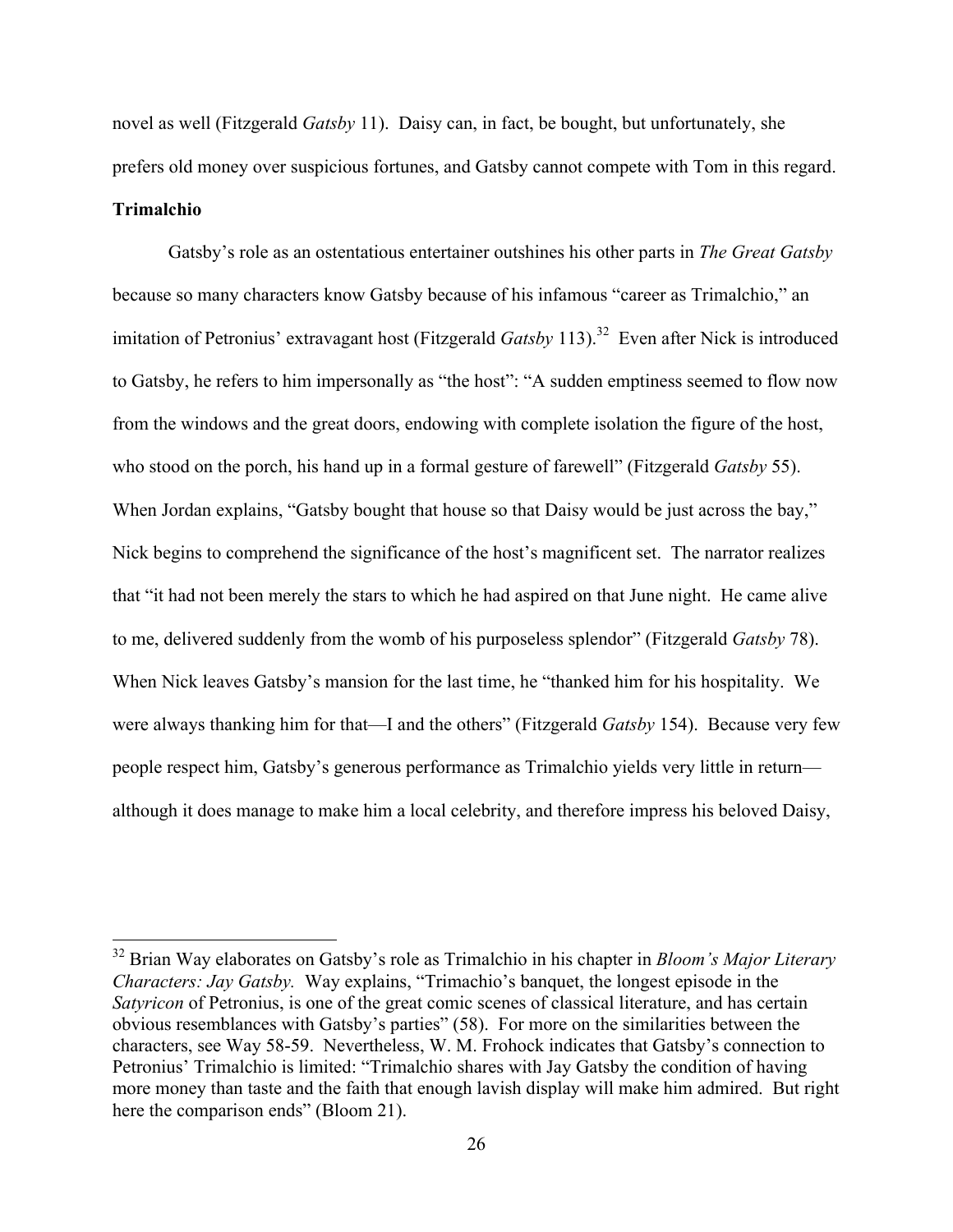which is, of course, his main goal.<sup>33</sup> Gatsby's mansion continues to draw guests posthumously, revealing that many people knew him only as an impersonal host, and not as an individual. When Nick's crowd realizes that the party *is* over—that the host is dead, and that it is partially their fault—the group naturally disbands. Nick flees the chaos goes home in hopes of reinstating his former dignity in a way that Gatsby, with his poor family and unrespectable past, would never be able to do.

### **"A Common Swindler"**

Not all representations of Gatsby are as honorable as that of the war veteran or as intriguing as that of the host, however, and the most unflattering profile of Gatsby that emerges in *The Great Gatsby* is that of "a common swindler," a criminal who has gone to great lengths to amass his fortune, and who will do anything to garner Daisy's attention (Fitzgerald *Gatsby* 133). Gatsby's overt displays of wealth are impossible to ignore, and without a dignified career or a large inheritance, Gatsby cannot account for his money, and his unlawful underpinnings heavily color his reputation as a result. Several characters choose to focus entirely upon his corruption, distilling fragments of gossip about his illegal activities into competing interpretations of Gatsby's criminal involvement. Time and time again, Gatsby's overindulgence generates two important questions: how did he acquire such a fortune before the age of thirty, and why is he spending so much of it on strangers? Few answers are suitable for Daisy and other residents of East Egg, and although Gatsby's earlier jobs are not exactly prestigious, his professional endeavors since the war are downright suspicious.

Gatsby's path to criminality also demonstrates his proclivity for using short cuts to attain his goals and support his ambitions. He performed a number of odd jobs before becoming

<sup>&</sup>lt;sup>33</sup> George Monteiro explains the significance of this mistake when discussing Gatsby as a failure in "Carraway's Complaint" (see 168).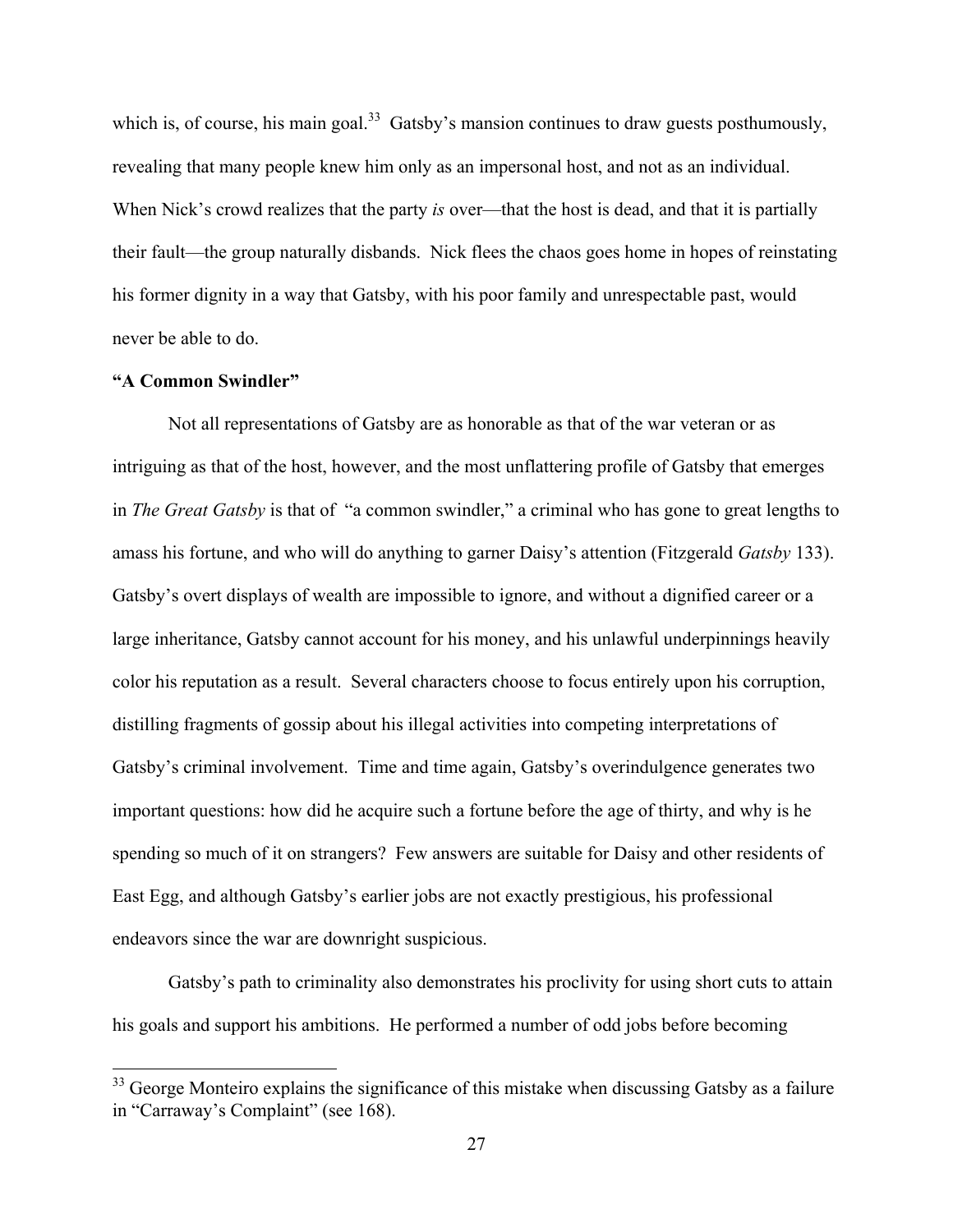involved with Wolfsheim, and his professional experience reveals that his difficult upbringing could not be more different from that of socialites like the Buchanans.<sup>34</sup> The earliest record of his unemployment reveals his lowly stature as James Gatz, who "for over a year he had been beating his way along the south shore of Lake Superior as a clam-digger and a salmon-fisher or in any other capacity that brought him food and bed" (Fitzgerald *Gatsby* 98). However, a young Gatz was not content with such a meager lifestyle, and "an instinct toward his future glory had led him, some months before, to the small Lutheran college of St. Olaf in southern Minnesota. He stayed there two weeks, dismayed at its ferocious indifference to the drums of his destiny, to destiny itself, and despising the janitor's work with which he was to pay his way through" (Fitzgerald *Gatsby* 99). Gatsby's brief collegiate attempt is not included in the 1949, 1974, or 2013 film adaptations, and the detail is often underappreciated in discussions of the character. The failed scholastic endeavor demonstrates that, even as a teenager, Gatsby did not always want to accomplish his lofty goals the regular or honorable way. Instead, Gatsby quits work and begins an influential apprenticeship on the seas with Dan Cody, and was "employed in a vague personal capacity—while he remained with Cody he was in turn steward, mate, skipper, secretary, and even jailor…He was left with his singularly appropriate education; the vague contour of Jay Gatsby had filled out to the substantiality of a man" who was ready to make money fast, and then emulate the behavior of the upper class (Fitzgerald *Gatsby* 100). Gatsby finally admits, "I was in the drug business and then I was in the oil business. But I'm not in either one now," but he never offers any substantive details about his current employment

 <sup>34</sup> Maxwell Geismar observes, "Gatsby is also a new *social* character—one who has no proper education and not the slightest pretense to breeding, who never grew up in Geneva and never went to Yale" (Bloom 12).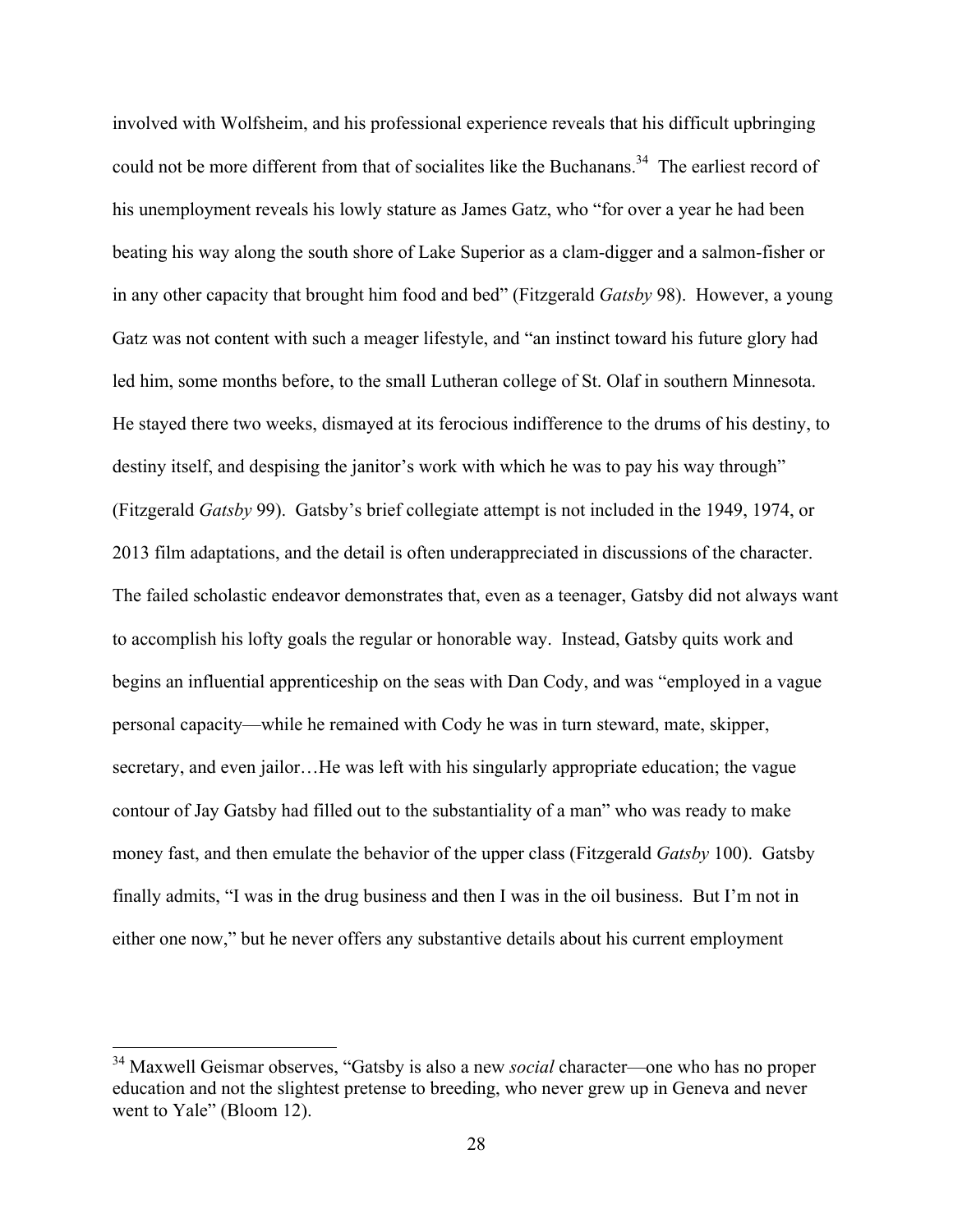(Fitzgerald *Gatsby* 90). Characters wonder about Gatsby's profession and his past, and their suspicions tend to hinge on the criminal element of Gatsby's persona.

The rumors that circulate about Gatsby contribute to characters' confusion and confliction about the character, and although the majority of the rumors appear to be false, the fact that they could be believable only heightens Gatsby's mysterious nature. He remains largely unknown to his guests, whose stories render him unsavory, and rumors about Gatsby's violent past pepper the flow of conversations at his events; depending on the adaptation, these rumors solicit a measure of fear among his guests. To avoid facing the reality of Gatsby's involvement with the underworld, Daisy simply chooses to believe he owns drug stores, although as Tom reminds her, "you can buy anything at a drug-store nowadays" (Fitzgerald *Gatsby* 121; 70). In fact, Tom's exposure of Gatsby's business affairs ultimately ends Gatsby's romantic affair with Daisy. In this scene, Daisy finally comprehends that if she leaves Tom for Gatsby, she will be abandoning an honorable and enviable (albeit unhappy) life to become a divorcée, and then, potentially, the wife of a fraudulent criminal. This scene also interrogates Daisy's motives for her affair, calling into question whether she would have even been interested in getting involved with Gatsby had Tom not been unfaithful to her. In the end, even if Tom's accusations are inaccurate, they are troublesome enough to convince Daisy that Gatsby is an unsuitable longterm candidate for a romantic partner.

The rumors become a major part of Nick's narrative, and in the adaptations, they supplement the overwhelming curiosity about Gatsby that drives the plot forward. Although Nick writes Gatsby's biography "with the idea of exploding those first wild rumors about his antecedents, which weren't even faintly true," the narrator also admits that he had once "reached the point of believing everything and nothing about" Gatsby, a state of mind that could influence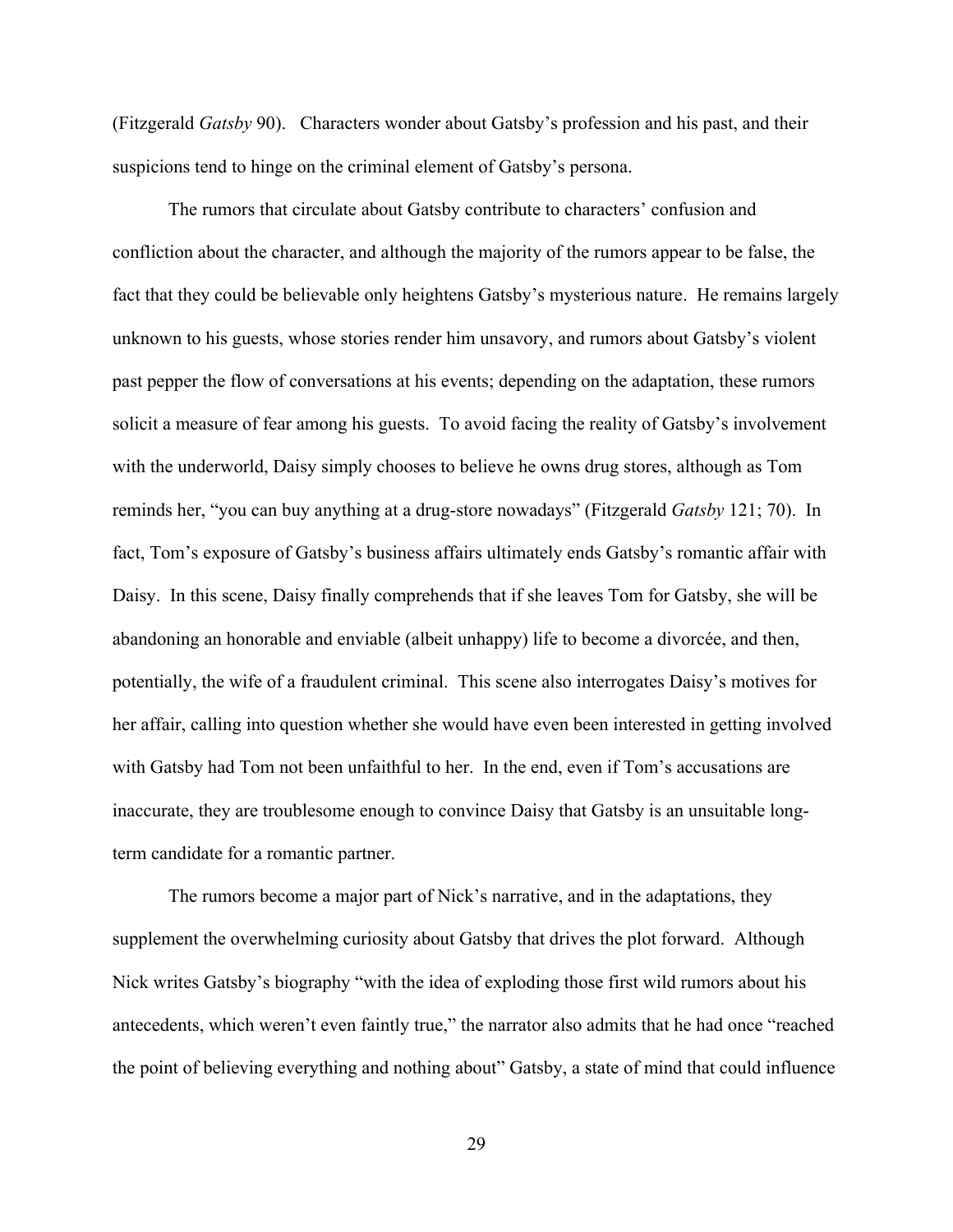his presentation of the character in *The Great Gatsby* (Fitzgerald *Gatsby* 101). Tales about Gatsby's nefarious background abound, and because they feed into the mystery that surrounds him, Gatsby does little to correct them or make himself seem more upright. He is accused of having killed someone, but ironically, is murdered in retribution for a homicide he did not commit (Fitzgerald *Gatsby* 44; 61; 131). Gatsby is, in turn, deemed "the underground pipeline to Canada;" "just short of being news;" "a nephew or cousin of Kasier Wilhelm;" a "sinister" and "despicable" man; a home wrecker; and a scapegoat (Fitzgerald *Gatsby* 97; 97; 32-33; 65; 142- 143; 129; 156). Other characters call Gatsby "a crazy fish" who "got what he deserved;" "a cheap sharper" who "doesn't want trouble with *any*body;" an impoverished man who "takes Daisy" without presenting himself in good faith; and finally, just "a God damned coward" (Fitzgerald *Gatsby* 103; 169; 152; 133; 43; 143). Most of these rumors are told by guests inside Gatsby's own mansion or on his lawns, guests who are clearly not above associating with a supposed criminal who is, in reality, affiliated with enough illegal deeds to warrant a measure of suspicion.

## **The Bully**

A dictatorial facet of Gatsby's personality also surfaces early in the book, rendering him a bully of sorts who dominates his staff, and attempts to control the other characters as well. Gatsby also orders around his boarder, the capable pianist and nomadic loafer who is spending much of the summer at the mansion. The host treats Klipspringer like another one of his servants, and after awaking the reluctant musician from a nap, Gatsby makes a firm demand: ""Don't talk so much, old sport," commanded Gatsby. "Play!"" (Fitzgerald *Gatsby* 94-95). Gatsby is just as ruthless as the master of his many domestic servants, and one day, he fires all of them because he "wanted somebody who wouldn't gossip;" he promptly replaces them with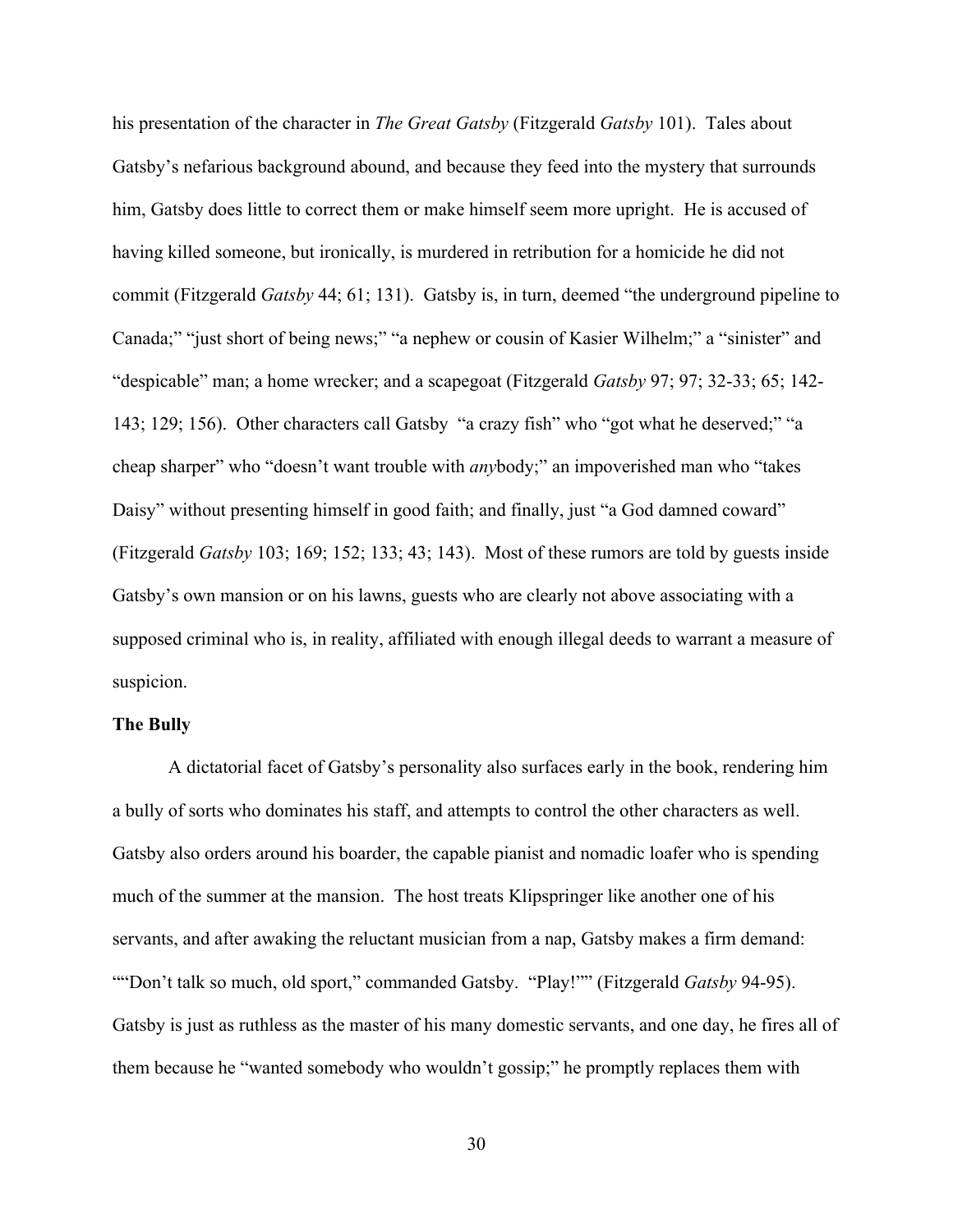"some people Wolfsheim wanted to do something for," presumably people he can mold into subservience before Daisy's eyes (Fitzgerald *Gatsby* 114). In what proves to be an ineffective effort to secure a more prominent position in Daisy's life, Gatsby even attempts to exercise a degree of control over her. At one of his parties, he commands Daisy to "look around…you must see the faces of people you've heard about," and later, at the Plaza, he demands that she "tell [Tom] the truth—that [she] never loved him—and it's all wiped out forever" (Fitzgerald *Gatsby* 104; 132). James Gatz tries to regulate his surroundings too tightly, and his performance as Gatsby is compromised as he grows more overbearing. Gatsby's authoritarian personality can be traced to a young James Gatz, who reportedly bullied his own father as a child. Mr. Gatz explains, "Jimmy was bound to get ahead. He always had some resolves like this or something. Do you notice what he's got about improving his mind? He was always great for that. He told me I et like a hog once, and I beat him for it" (Fitzgerald *Gatsby* 173). This final story about filial denigration and violence is meaningful, especially because Mr. Gatz is ultimately proud of his son, regardless of whether the ends justify the means.<sup>35</sup>

# **"All Right in the End"**

In spite of his negative attributes, Gatsby alone earns Nick's friendship, in part because he is excluded from the vacuous social circle led by characters such as the Buchanans. Our

 $35$  In fact, it could be argued that Gatsby, as a construct, loosely subscribes to several of Machiavelli's guidelines in *The Prince*, wherein rulers are advised to sometimes operate outside the norms of morality in order to achieve their goals for the state. Gatsby's goals, however, are self-serving, and few would deem Daisy a worthy enough end to account for his immoral and illegal means. Amid his strategizing, Machiavelli explains, "the wish to acquire is no doubt a natural and common sentiment, and when men attempt things within their power, they will always be praised rather than blamed. But when they persist in attempts that are beyond their power, mishaps and blame ensue" (7). Like the ideal Prince, Gatsby chooses war over pleasure (Machiavelli 37) and would rather appear good than be good (Machiavelli 40; 46); in general, Gatsby "doesn't want trouble with *any*body" (Fitzgerald *Gatsby* 43). However, Gatsby falters, never realizing that "there is no quality so self-destructive as liberality" (Machiavelli 42).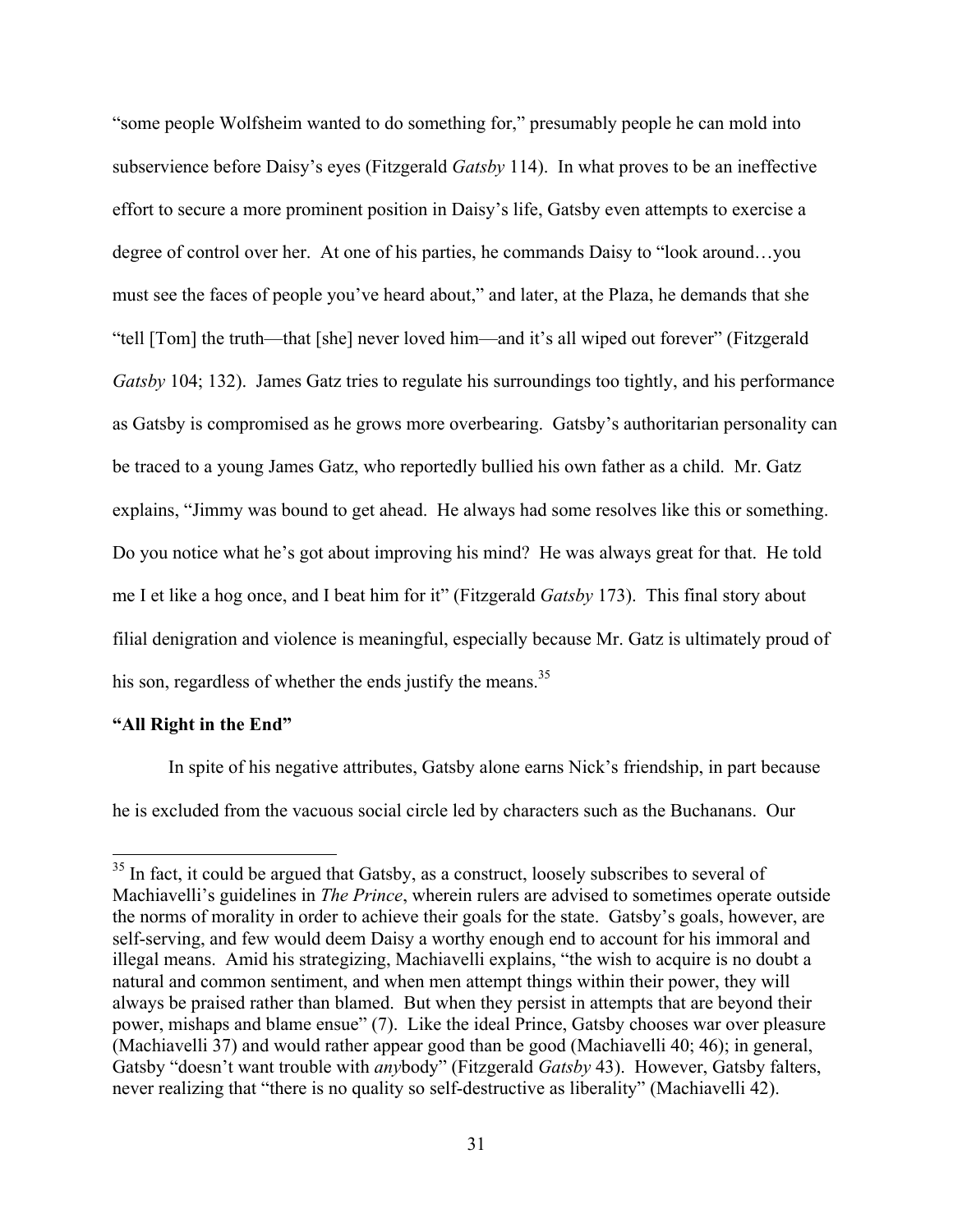narrator determines that "Gatsby turned out all right at the end; it is what preyed on Gatsby, what foul dust floated in the wake of his dreams that temporarily closed out my interest in the abortive sorrows and short-winded elations of men" (Fitzgerald *Gatsby* 2). In the aftermath of the summer's events, it is clear that this observation is a relative assessment and not an objective compliment. Nevertheless, Nick diverts attention away from his neighbor's misdeeds, instead placing blame upon the company they kept on the Eggs. The narrator ultimately excuses Gatsby's flaws as symptomatic of his unnatural initiation into the upper echelons of society, transgressions that stem from his ill-fated performance as the alter ego of James Gatz. A proud Mr. Gatz convinces Nick that Gatsby was, at the very least, a generous and self-made man. Mr. Gatz' anecdotes about his son's childhood provide evidence of Gatsby's true background, providing proof of his determination to succeed, and relating biographical details that predate any of Gatsby's stories or lies.<sup>36</sup> Nick does not hesitate to tell Mr. Gatz that the neighbors "were close friends," but it is with a measure of guilt that Nick reluctantly plans the man's funeral, eagerly moves back home, and eventually pens *The Great Gatsby* (Fitzgerald *Gatsby* 176).

Fitzgerald presents readers with a multitude of Gatsbys within this slim novel, and directors have seized upon this dimension of the novel when adapting *The Great Gatsby* for stage or screen. The ambiguous character is ripe for interpretation, and although there is plenty to dislike about Gatsby, he remains a largely sympathetic character whose blind devotion to Daisy deprives him from enjoying his own reality. Directors of *Gatsby* adaptations envision the elusive titular character according to their own interpretation of Nick's biography, and each

<sup>&</sup>lt;sup>36</sup> Stephen Brauer addresses the novel's nearly Machiavellian allusion to James J. Hill at the end of the novel in "Jay Gatsby and the Prohibition Gangster as Businessman," where he argues: "Fitzgerald's use of Hill does not merely serve as a suggestion of the greatness that Gatsby might have achieved; it is part of a larger rhetoric of self-making that is very much at the heart of the novel, a Machiavellian rhetoric that suggests that the means to success do not matter so much as the results" (52; see also 55).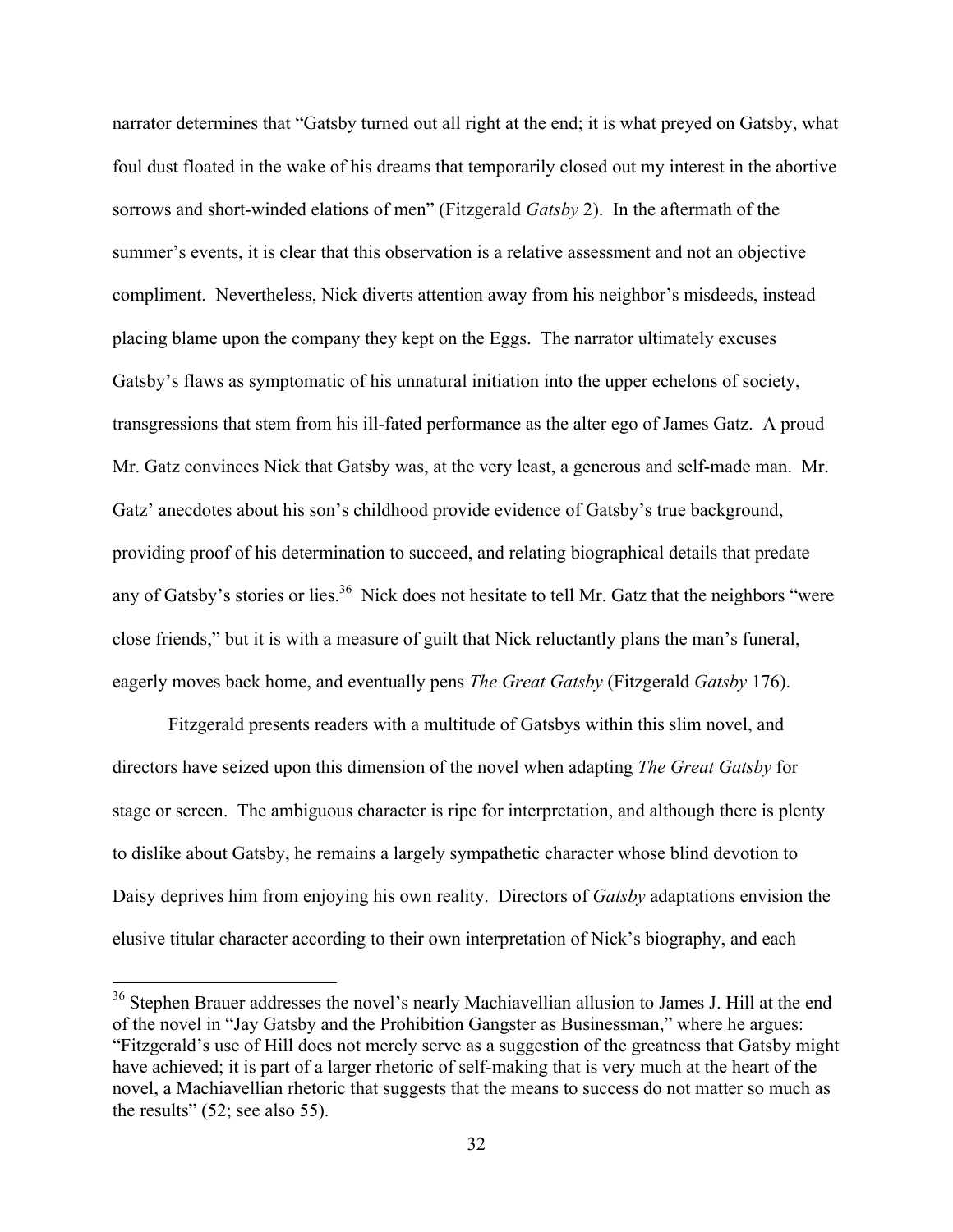representation of Gatsby explores the complex character by emphasizing certain traits and roles over others. Fitzgerald sets the stage for a series of *Gatsby* adaptations by creating a captivating protagonist who is operating under a false identity and acting out a fatal fantasy while pursuing his beloved. The following Chapters explore the ways in which production teams have approached *The Great Gatsby* in the ninety years since its publication, and examine the distinct yet recognizable portraits of the character that have emerged over time.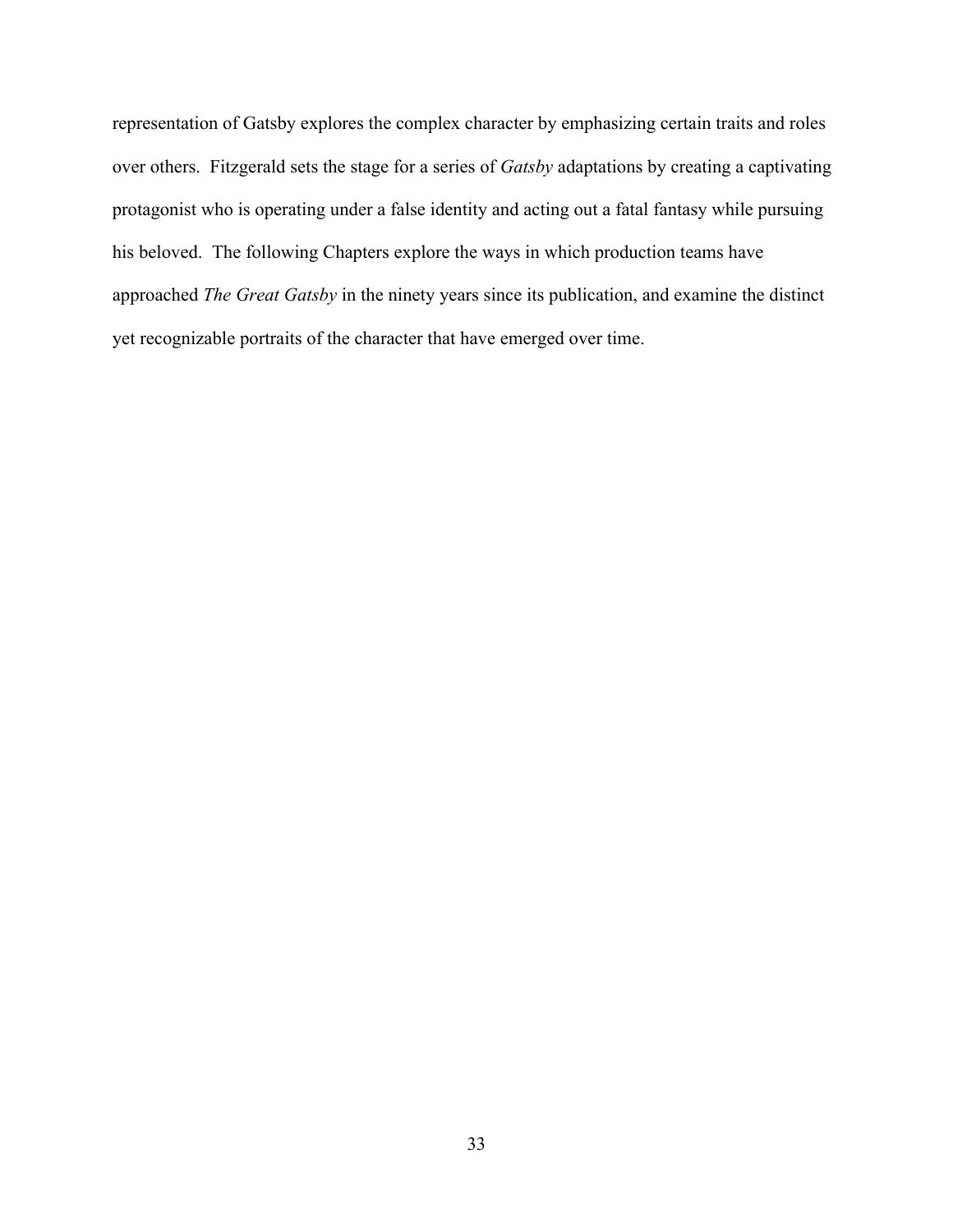## **CHAPTER TWO – The 1920s Adaptations**

It is a redoubtable task to discuss two adaptations of Fitzgerald's *The Great Gatsby* that are unrecoverable, yet Owen Davis' 1926 play and Herbert Brenon's 1926 lost silent film are relevant to the performance history of the novel because they signify the early popularity of Jay Gatsby, a prominent and adaptable character whose presence in American society looms larger than his literary footprint. These productions establish Gatsby as a character who can command the attention of an audience, and confirm Fitzgerald's status as a serious Jazz Age novelist whose influence over contemporaneous popular culture cannot be underestimated. Owen Davis' 1926 play and Herbert Brenon's 1926 silent film contribute to the development of a character whose influence in American culture is undeniable. Since the 1926 productions directly followed the publication of Fitzgerald's 1925 novel, they signal the book's immediate capacity to captivate an audience's attention, and indicate the instant popularity of the intriguing figure. In this Chapter, I recover traces of these two representations of Gatsby to deduce how these adaptations interpreted the character in the year following his introduction to the world via Fitzgerald's *The Great Gatsby*. 37

 $37$  In 1974, Irene Kahn Atkins defends her decision to exclude the 1926 dramatization and film from her pro-fidelity quest to find "The Greatest Gatsby": "It is my intent to deal with two sound film versions of *The Great Gatsby*, not with the play or the silent film. The adaptation of a novel by Fitzgerald into the silent film medium, thus reducing dialogue and evocative word-patterns to title cards, is, I believe, a self-defeating kind of film-making. When reading *Gatsby*, one can *hear* the inflections and the rhythms. There is time for a synthesis of the sounds of church bells and taxis, of the pitch and timbre of voices. When viewing a silent film and reading a title card, the filmgoer is afforded no time for such luxuries" (217). Atkins does not recognize the important role both of these early productions play in the adaptation history of *The Great Gatsby*, and by avoiding any discussion of the 1926 dramatization or silent film, she deprives her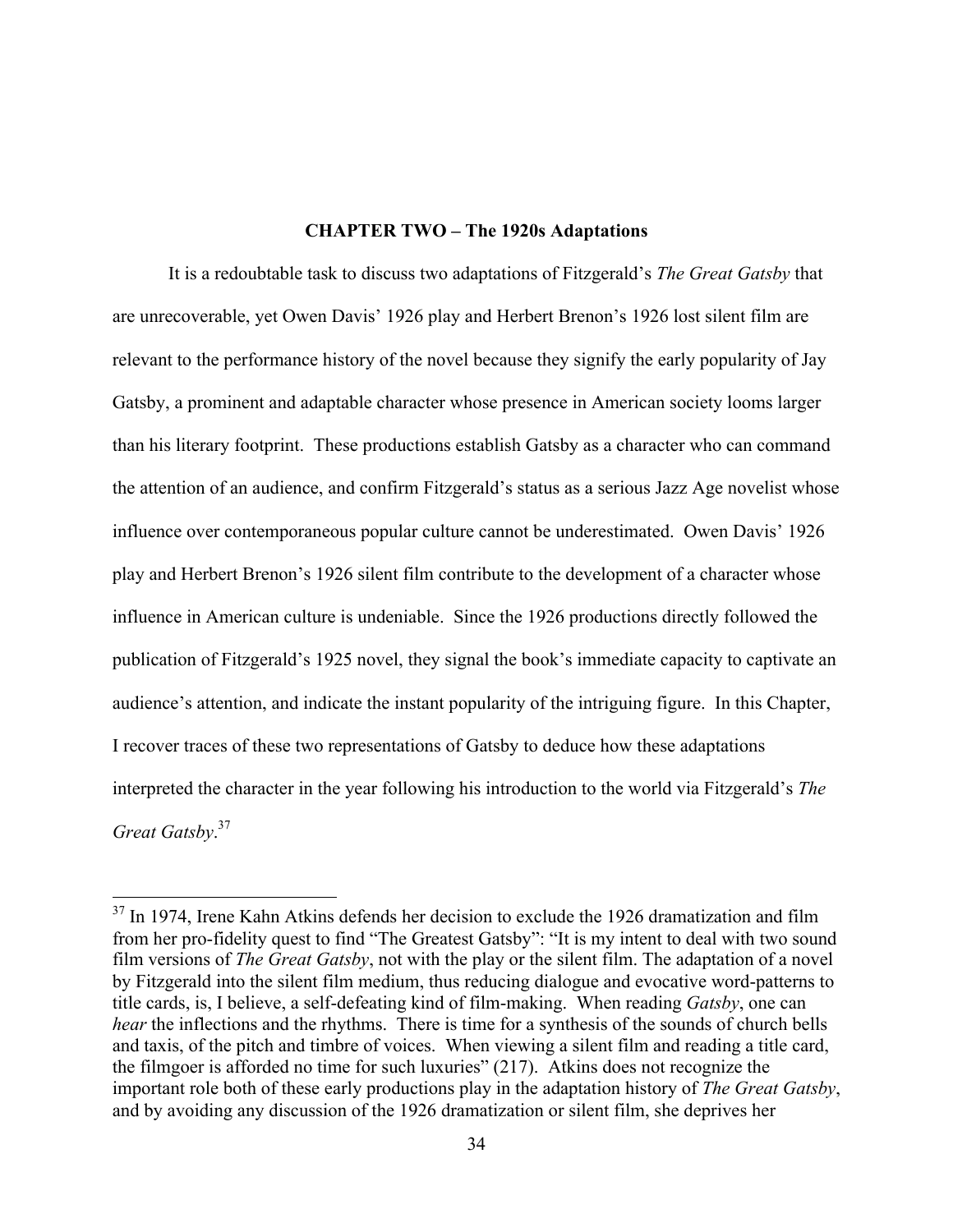Fitzgerald's correspondence from the period reveals that he hoped a Hollywood adaptation of *The Great Gatsby* might supplement the underwhelming sales of his novel, but the 1926 adaptations were not very profitable, and sadly, he would not live long enough to capitalize upon the box office success of subsequent adaptations.<sup>38</sup> The 1926 Owen Davis play, which largely provided the foundation for the 1926 Herbert Brenon film, impacted the author more financially than artistically.39 The disappointing financial outcome of the 1926 film adaptation launched Fitzgerald's long but largely unsuccessful relationship with Hollywood. Hook explains:

The other potential source of income from *Gatsby* was of course the film industry. From the beginning Fitzgerald had high hopes of what the movie rights might bring—and a figure as high as \$70,000 did at one point seem possible. Fitzgerald's optimistic thinking is suggested by his mentioning to Ober that Erich von Stroheim would be an ideal director for the film, but in the end the rights were sold to Famous Players, who made a silent movie version without Fitzgerald's involvement, for around \$50,000; but after the

audience of the chance to consider the influence these adaptations had upon the developing reputation of its titular character.

<sup>38</sup> Winston Wheeler Dixon agrees with *Motion Picture News*' view that sex sells: "Paramount was clearly hoping for a significant box office return above all other considerations, and as might be expected, played up the party scenes at Gatsby's mansion for all their scandalous potential" (288). Indeed, since the trailer emphasizes the party lifestyle of the Jazz Age, alcohol and Prohibition are obviously a controversial component of the movie. Later adaptations are not subject to such criticism because Prohibition and bootlegging are no longer real concerns for filmgoers.

<sup>&</sup>lt;sup>39</sup> Owen Davis' 1926 Broadway script functioned as a supplementary source for the adaptation. For an interesting overview of "Adaptations of Plays," see Boggs's *The Art of Watching Films* (pages 365-374). Boggs explains, "the similarity between the film adaptation of a play and the play itself is likely to be greater than the similarity between the film adaptation of a novel and the novel itself" (365).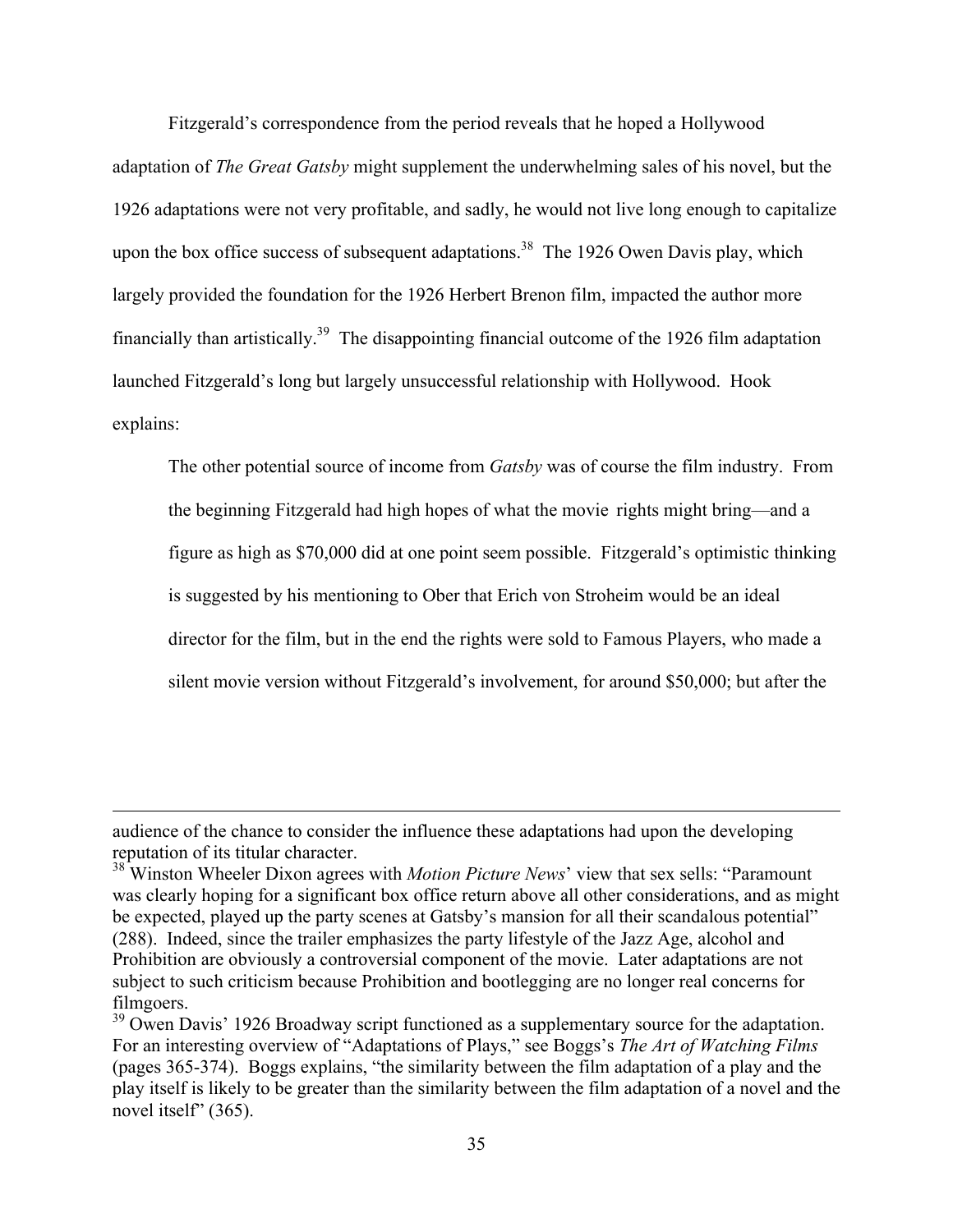various agents and agencies involved got their share, Fitzgerald's payment was only  $$13,500.<sup>40</sup>$  (77)

This is a relatively small sum, especially when compared with what motion picture moguls and actors have since reaped, especially from the 1949, 1974, and 2013 Hollywood productions.<sup>41</sup> Fitzgerald briefly mentioned the two ongoing *Gatsby* adaptations in a 1926 personal letter to Ludlow Fowler:

There's no news from us. Zelda had her appendix out in June at the American hospital in Paris and for the first time in a year and a half is really well. We sold the movie of *Gatsby* for \$50,000 (sic) of which I got a third. We have rather a nice place here on the Rivierra (sic) between Antibes + Cannes and half the Americans I know have been or are hereabouts this summer—Gerald Murphys, Archie Mclieshes, Marice Hamilton, Deering Davis, the Wymans, Grace Moore, Ruth Goldbeck, Anita Loos, John Emerson,

Hemmingway (sic), Picasso, Mistinguet, Ben Finney, Don Stuart, the Debt Commission

+ so many others I can't enumerate. I've been slowed up in my work with parties but I'm

getting along at last. *Gatsby* reopens in Chicago this winter…" (Bodeen 199-200)

Fitzgerald devotes more space to a discussion of his friends than he does to both 1926 adaptations of *The Great Gatsby*, jumbling these remarkable professional feats among mundane personal news. The *Gatsby* productions seem to be of little critical importance to Fitzgerald, at least in a letter such as this one.<sup>42</sup> Nevertheless, the 1926 *Gatsby* adaptations helped sear the

<sup>&</sup>lt;sup>40</sup> Richard Severo notes, "Fitzgerald made no more than \$60,000 in total from the book, his share of the play, and his share of the movie proceeds" (36).

<sup>41</sup> Unlike later adaptations, in 1926, "the stage and screen versions of *Gatsby* did nothing to help the sales of the book," and by the time they were produced, "*Gatsby* was commercially dead" (Tredell 32).

 $42$  The author's impressive list of acquaintances echoes Nick's disinterested list of Gatsby's guests—a list that goes on for pages in Chapter IV of *The Great Gatsby*: "From West Egg came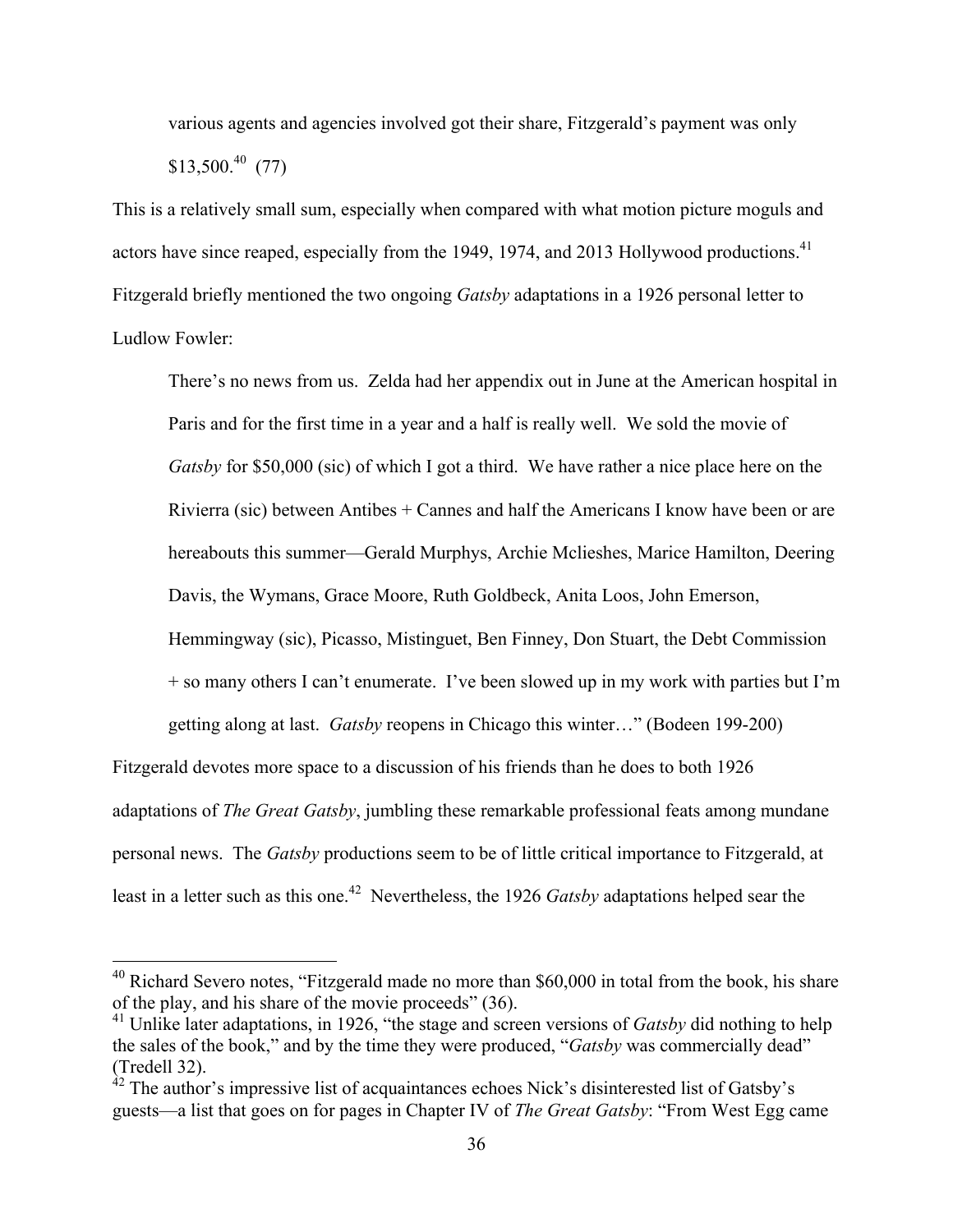character into the consciousness of American popular culture, and established the novel as an attractive candidate for adaptation to this day.

#### **Owen Davis' 1926 Broadway Play**

1

Fitzgerald's *The Great Gatsby* was published on April 10, 1925, and just three and a half months later, the *New York Times* announced that "a dramatization of Scott Fitzgerald's "The Great Gatsby," by Owen Davis," was "proposed" for the "next season" ("Next Season's Proposed Plays"). Davis was a talented and established playwright who had recently won the 1923 Pulitzer Prize for his adaptation of *Icebound,* and his adaptation took Fitzgerald's *Gatsby* straight to Broadway. Davis candidly discusses the process of adapting *The Great Gatsby* in "Making a Play from a Novel," wherein the playwright admits, "it is, for me at any rate, more difficult to make a play from some other person's novel than it is to build one out of my own fancy, and instead of being a never-failing adventure, it is simply a weary grind of the two or three hundred hours necessary for the job" (Davis X4). Davis describes how he ensures his "mind is a blank" at night, and then "[wakes] up in the morning with a dim picture kicking around in my mind—it doesn't mean anything—a girl, perhaps, or an old barn, a farm landscape, or a handsome library. Then other pictures begin clicking in around it and sentences form, and slowly a story develops" (Davis X4). One of only three sets featured in Davis' play is Gatsby's "handsome library," a set that symbolically represents a place of imaginative exploration and

the Poles and the Mulreadys and Cecil Roebuck and Cecil Schoen and Gulick the State senator and New Orchid, who controlled Films Par Excellence, and Eckhaust and Clyde Cohen and Don S. Schwartze (the son and Arthur McCarty, all connected with the movies in one way or another" (Fitzgerald *Gatsby* 62). Fitzgerald creates fictitious characters that are somehow affiliated with the film industry, revealing an early appreciation for the stars of Hollywood. References to the cinema also confer a degree of respect unto the novel's adaptations, which invite Gatsby to brush shoulders with the industry once again.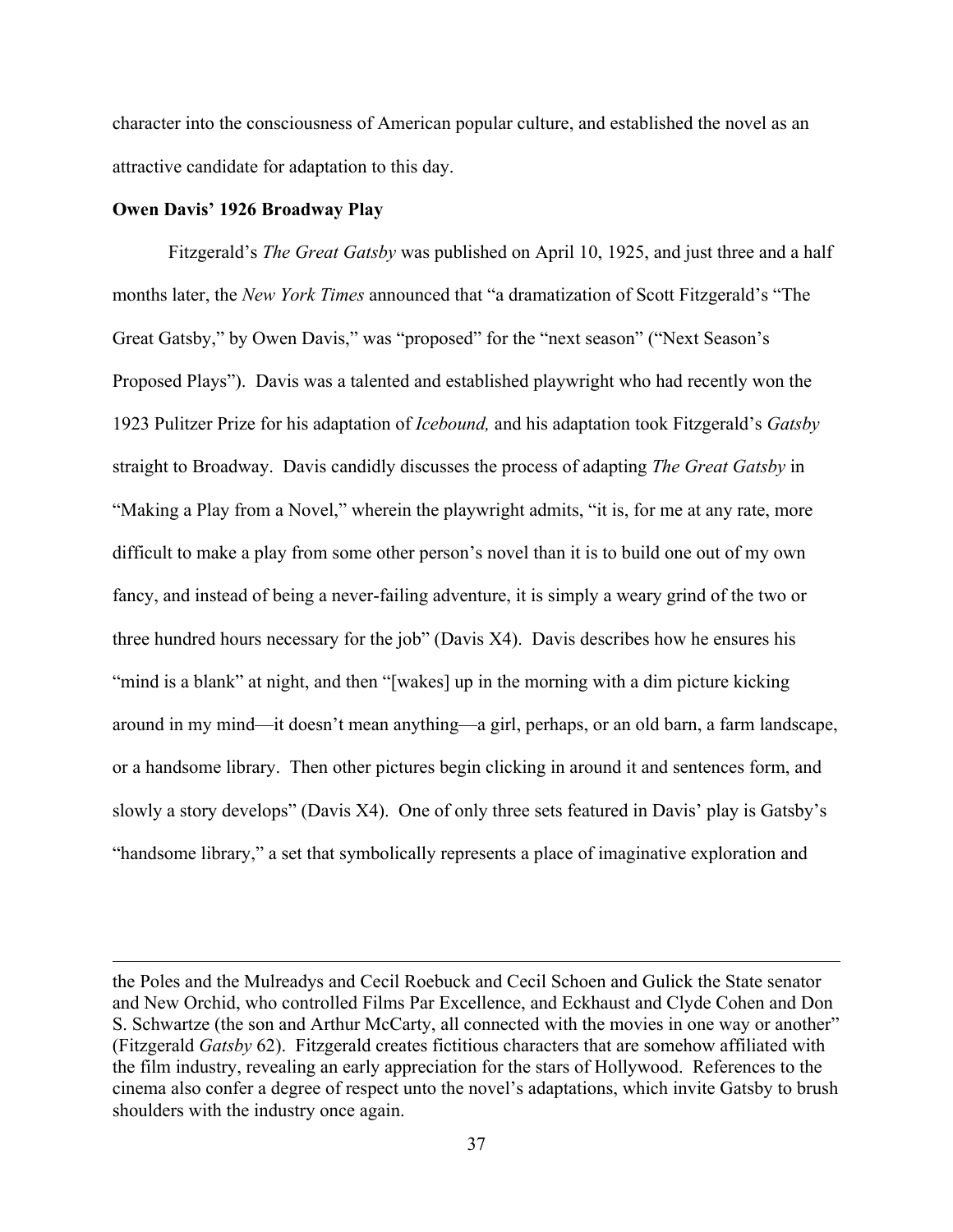introspective self-discovery (Playbill). In the interview, Davis goes on to discuss the personal relationship he developed with the source material during the adaptation process:

Here is a story. If it's a bad story I grow furious as I study it, furious with myself for having agreed to work on it. If it is a good story I grow furious with the man who wrote it, because, of course, I should have written it myself. When I was at work on "The Great Gatsby" I hated Fitzgerald with a deadly hatred. I couldn't for the life of me see why this boy, half my age, should be able to write a better yarn than I could possibly write. At last I made up my mind to get even with him by spoiling his story, but in spite of the fact that I am quite a good "spoiler" when I get started, the thing insisted on coming out all right. It really would take a very clever man to make a bad play out of "The Great Gatsby."

(Davis X4)

In April 1934, John Chamberlain acknowledged a similar envy of Fitzgerald as a writer, describing himself "as one who would have rather written "The Great Gatsby" than any other American novel published in the Twenties" (17). Widespread admiration of the novel has, in fact, inspired a number of esteemed directors to transform *The Great Gatsby* into various adaptations since 1926 with varying degrees of success.<sup>43</sup>

Fitzgerald's own reaction to Brenon's play surfaces briefly in his letters from the period, and while the author expresses a financial interest in the production, he does not seem particularly concerned with the stage adaptation itself. In a May 1926 letter to his literary agent

<sup>&</sup>lt;sup>43</sup> In "The Written Scene: Writers as Figures of Cinematic Redemption," Paul Arthur poignantly observes, "on the surface, it is hard to imagine an activity less given to cinematic representation than a writer's struggle to transform observations or ideas into a finished manuscript," as Nick does in *The Great Gatsby* (Stam 331). Arthur continues: "Writing is mostly solitary, static labor performed in dull locations over excruciating stretches of time; its dramas, such as they are, tend to be internal matters of confusion, frustration, and the pressures of the unconscious" (Stam 331). The narrative structure and the novel's first-person point of view provide challenges for production teams, but as these adaptations demonstrate, they are not insurmountable.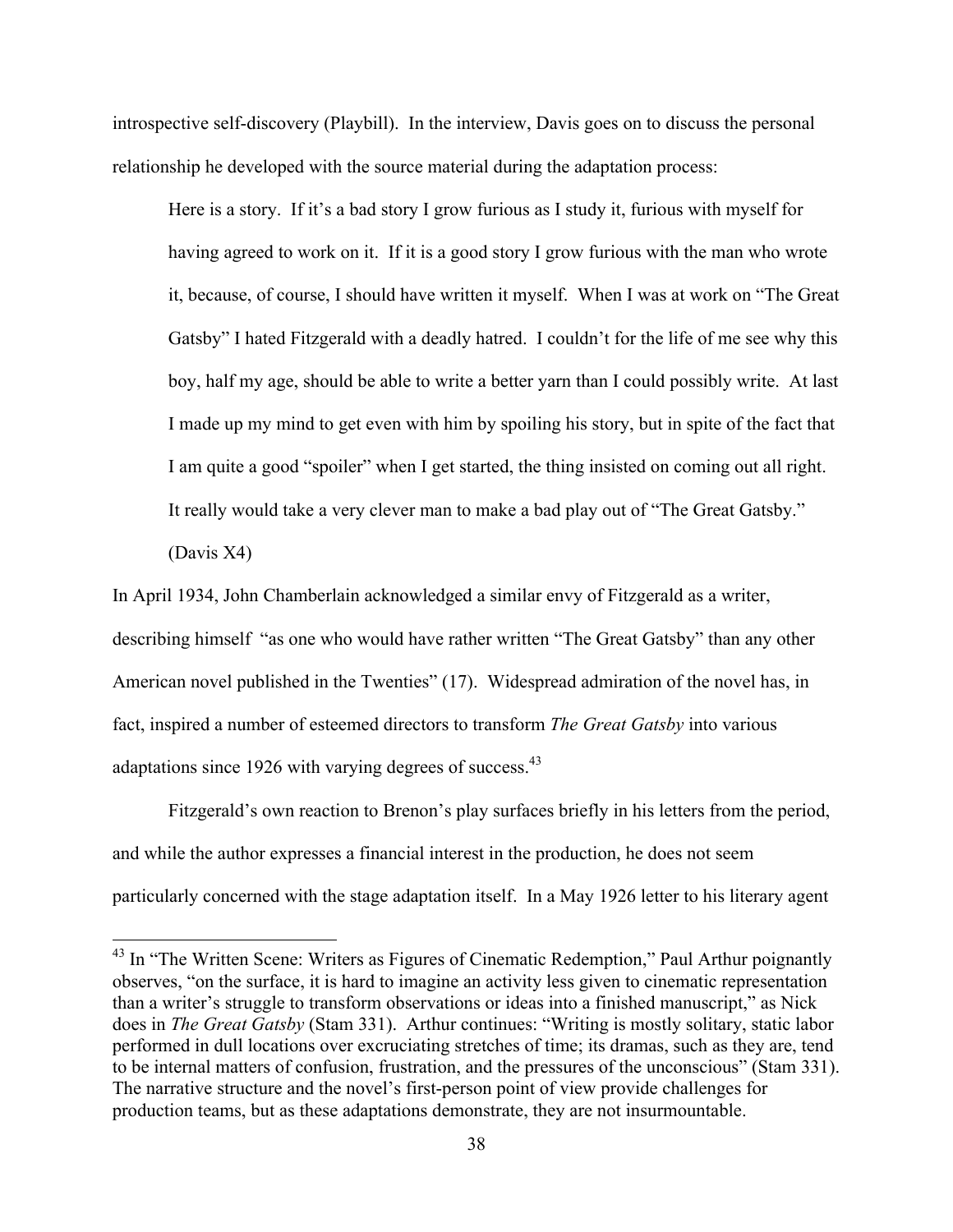and friend, Harold Ober, Fitzgerald directly acknowledged the stage adaptation, albeit primarily in economic terms: "Well, it's rather melancholy to hear that the run was over. However as it was something of a *succès d'estime* and put in my pocket seventeen or eighteen thousand without a stroke of work on my part I should be, and am, well content" (Turnbull 392). The Fitzgeralds benefitted financially from the play's success, but "because [they] were in Europe all the time that they play was on the boards, they never saw it" (Hook 76; Phillips 109).<sup>44</sup> Nevertheless, the productions generated quite a buzz within Fitzgerald's social circle. Ring Lardner, a famous humorist and close friend of the Fitzgeralds, sent them an informal review of the performance in a February 23, 1926 letter.<sup>45</sup> Lardner updated Fitzgerald on his recent travels before mentioning, parenthetically, that he had just seen *The Great Gatsby* on Broadway:

On the tenth of February, if you are still interested, we set out for New Orleans, stopping fifteen minutes in Montgomery, where we shed a tear. (But I almost forgot to say that while in New York, Ellis and I saw "The Great Gatsby." It was a matine (sic) on a day of the worst weather ever seen in the city or anywhere else; yet the house was over three-quarters full. The blizzard was so bad that all the schools were closed and the commuters had a terrible time getting to New York at all. The man who plays Buchanan lives on Long Island and arrived during Act 2. But we thought the show was great and that Rennie was just about perfect. I regretted that they left out the drunken apartment scene, but I presume Davis figured that one party scene was enough. Every now and then

 <sup>44</sup> Arthur Mizener explains: "The sales of "Gatsby" [did not] suggest any general recognition of its nature; by October, when the original sale had run its course, it was still short of 20,000. In 1926 Owen Davis' dramatic version had a successful run in New York, and in the same year Paramount issued a sentimentalized movie. Both brought Fitzgerald money that he needed, but they did not bring him what he needed more, the kind of recognition that would make real for him the serious novelist he dreamed of becoming" (46). <sup>45</sup> Riley V. Hampton locates traces of Lardner in a character from *Gatsby*: ""Owl Eyes" is a

nickname at one time applied to Ring Lardner" ("Owl Eyes in *The Great Gatsby*" 229).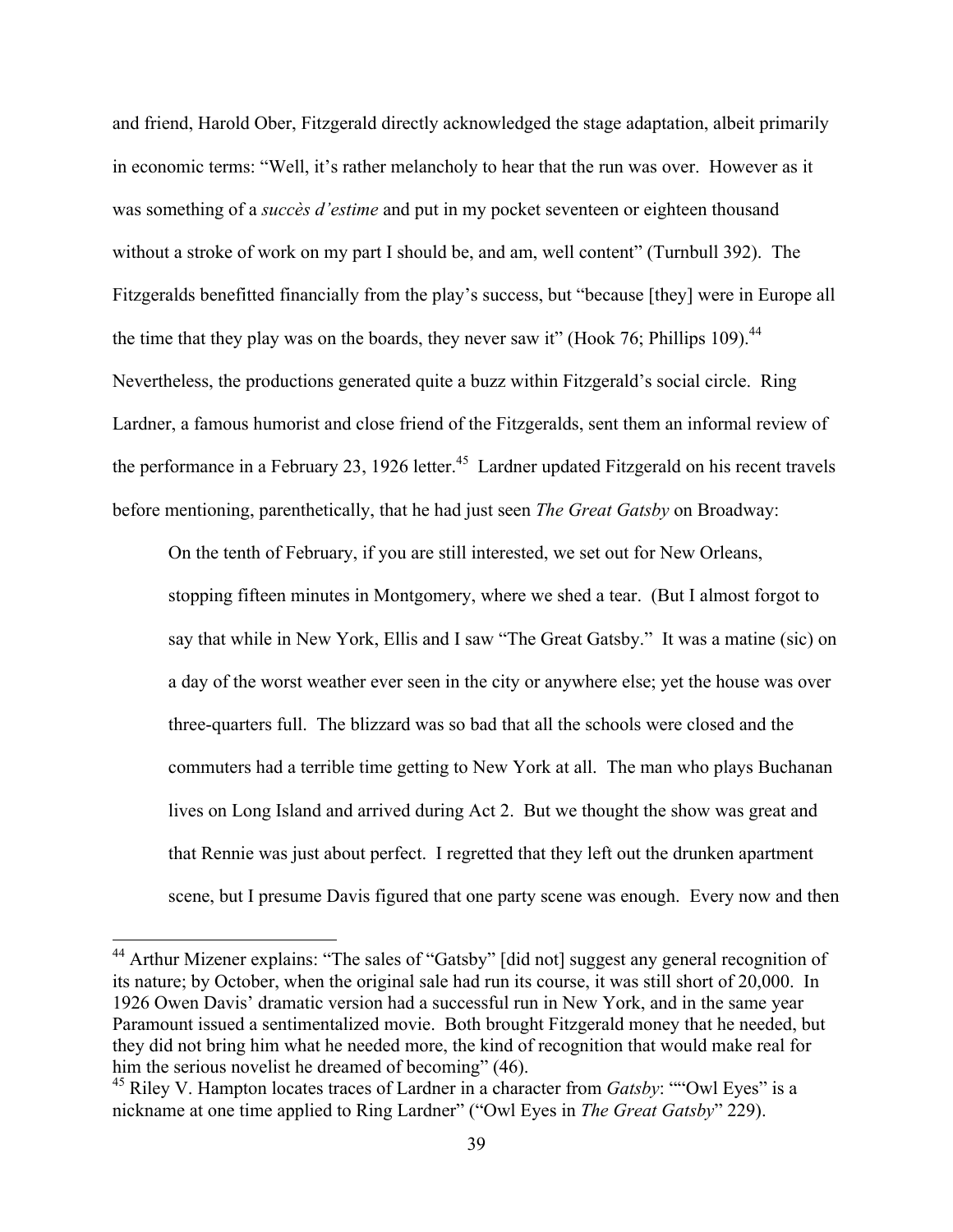one of Scott's lines would pop out and hit you in the face and make you wish he had done the dramatization himself. (Bruccoli *Correspondence* 188-189)

Lardner's treatment of the play conferred a sincere compliment upon his friend Fitzgerald, whose 1925 creation bears his signature no matter its medium*. <sup>46</sup>* Ernest Hemingway also mentioned the Broadway *Gatsby* play in a March 1926 letter to Louis and Mary Bromfield. He wrote, "Gatsby [play] done by Owen Davis pretty darn close to the book—is a hit. I had to pay to get in. Would have paid to get out a couple of times but on the whole it is a good play. Understand it's been turned down by the movies as immoral" (Hemingway 196). Fitzgerald reflected on this adaptation of *Gatsby<sup>47</sup>* (in another parenthetical comment) in a 1936 letter to Maxwell Perkins, and when discussing possibilities for someone "to do an efficient dramatization" for a potential cinematic adaptation of *Tender is the Night*, Fitzgerald reminisced about Davis' version of *Gatsby*, but rejected any notion of doing the work himself: "(I know I would not like the job and I know that Davis who had every reason to undertake it after the success of *Gatsby* simply turned thumbs down from his dramatist's instinct that the story was not constructed as dramatically as *Gatsby* and did not readily lend itself to dramatization)" (Turnbull 268). Fitzgerald was clearly considering the art of adaptation, and he obviously deemed it one way to potentially earn more money for his writing.

 <sup>46</sup> In *A Theory of Adaptation*, Linda Hutcheon explains, "stage audiences…are an active dimension of the meaning-making of any play, not only in their interpretive work but also in their physical and emotional responses at the time of viewing. Stage conventions distance audiences, even as the live presence of actors on stage makes for more intense identifications" (134). Hutcheon grounds this analysis in the work of "Wolfgang Iser, Stanley Fish, and Michael Riffaterre" (134).

<sup>&</sup>lt;sup>47</sup> Gene D. Phillips writes: "Fitzgerald's own specific comment on the artistic merits of the dramatization was that the script "read pretty badly"…Max Perkins wrote Fitzgerald that in his judgment the novel's plot had been adhered to as closely as one could expect, given the physical limitations of the stage" (109).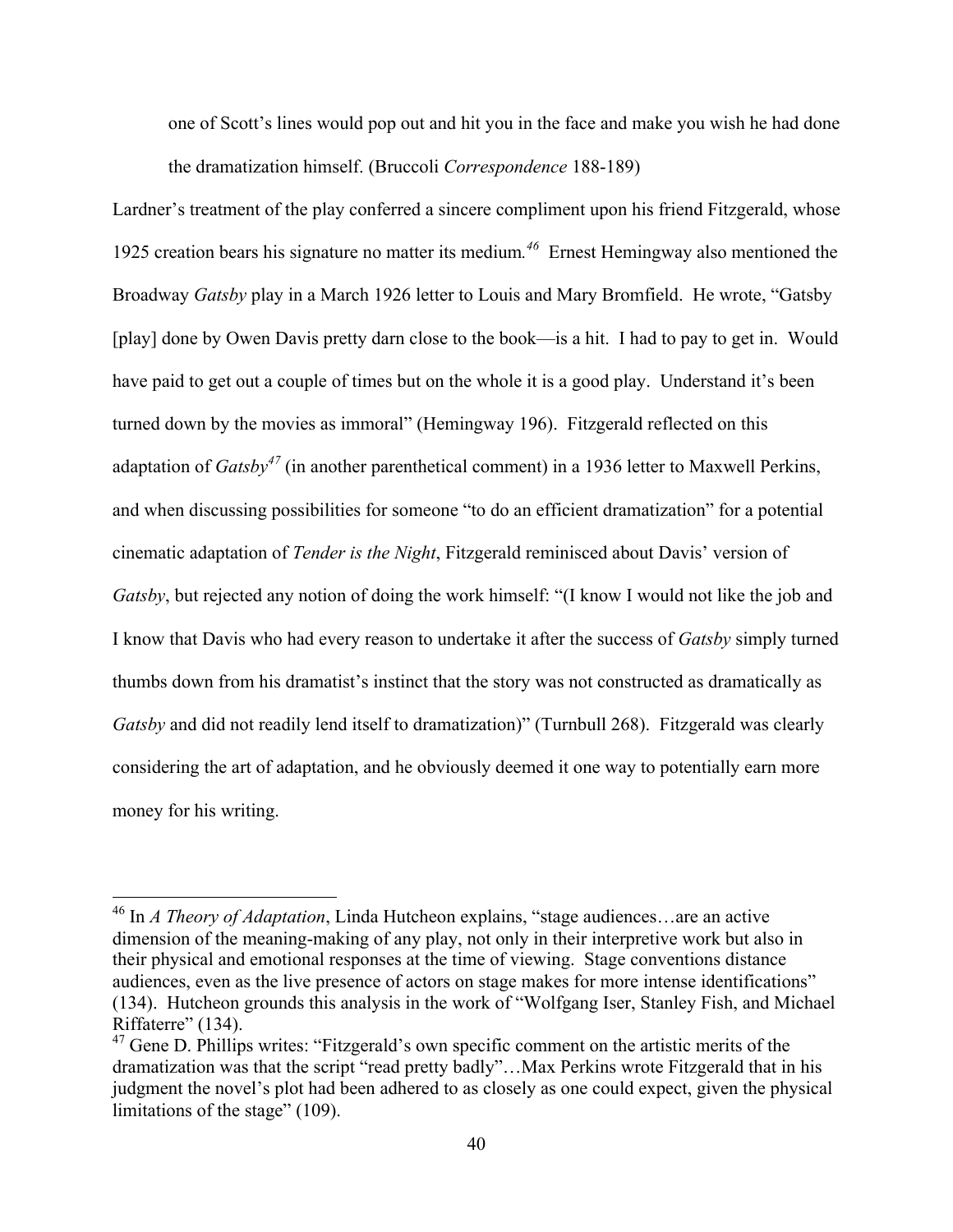The 1926 *Gatsby* Broadway show garnered a significant amount of public and critical attention, and since it opened only one year after the novel's publication, it benefitted from its reputation and Fitzgerald's fame. George Cukor, who went on to win the 1964 Oscar for *My Fair Lady*, directed two established actors for the stage performance: Canadian James Rennie as Jay Gatsby and Florence Eldridge as Daisy.48 *The Great Gatsby* opened on February 2, 1926, and after a 112 show run at the Ambassador Theatre in New York City, moved on to Chicago (Margolies 187). A short piece in the "Amusements" section of the *New York Times* predicted that the play would be one of the leading productions of the season ("Brady to Produce Six New Plays"). An October 10, 1926 *New York Times* advertisement for *The Great Gatsby* describes the play as a "thrilling drama of love, passion, and romance," a blurb that would appropriately summarize Fitzgerald's novel as well (Display Ad 113).

Relics from the production identify the play's key characteristics and sets, and more importantly, outline Davis' script and hint at his representation of Gatsby, a man whose boundless love for Daisy Buchanan is grounded in their courtship in Louisville. The Broadway Playbill reveals more about the show's plot via a "Synopsis of Scenes," a feature that defines the play's structure and briefs audience members on the content of each act. The play's Prologue is set on Daisy "Fay's Porch In Louisville, Kentucky" in "1917," and presumably provides details about the foundation of Gatsby and Daisy's romance and the premise for their later affair. (*PlaybillVault.com*). This setting is outside the parameters of the novel, but a Prologue set in

<sup>&</sup>lt;sup>48</sup> Fitzgerald and Cukor would cross paths again, this time in Hollywood, when Cukor was directing *The Women*, which Fitzgerald worked on briefly. In *George Cukor*, Gene D. Phillips writes, "little of the material that Scott Fitzgerald devised for the screenplay found its way into the final shooting script, but Cukor retained a personal admiration for the writer that dated back to his directing the stage version of Fitzgerald's *The Great Gatsby* in 1926" (103). Phillips also recounts a later encounter between the men wherein the pair went out to lunch shorty before Fitzgerald's death. Cukor said the two "had nothing to talk about…Fitzgerald looked grim and ate in silence" (Phillips 103-104).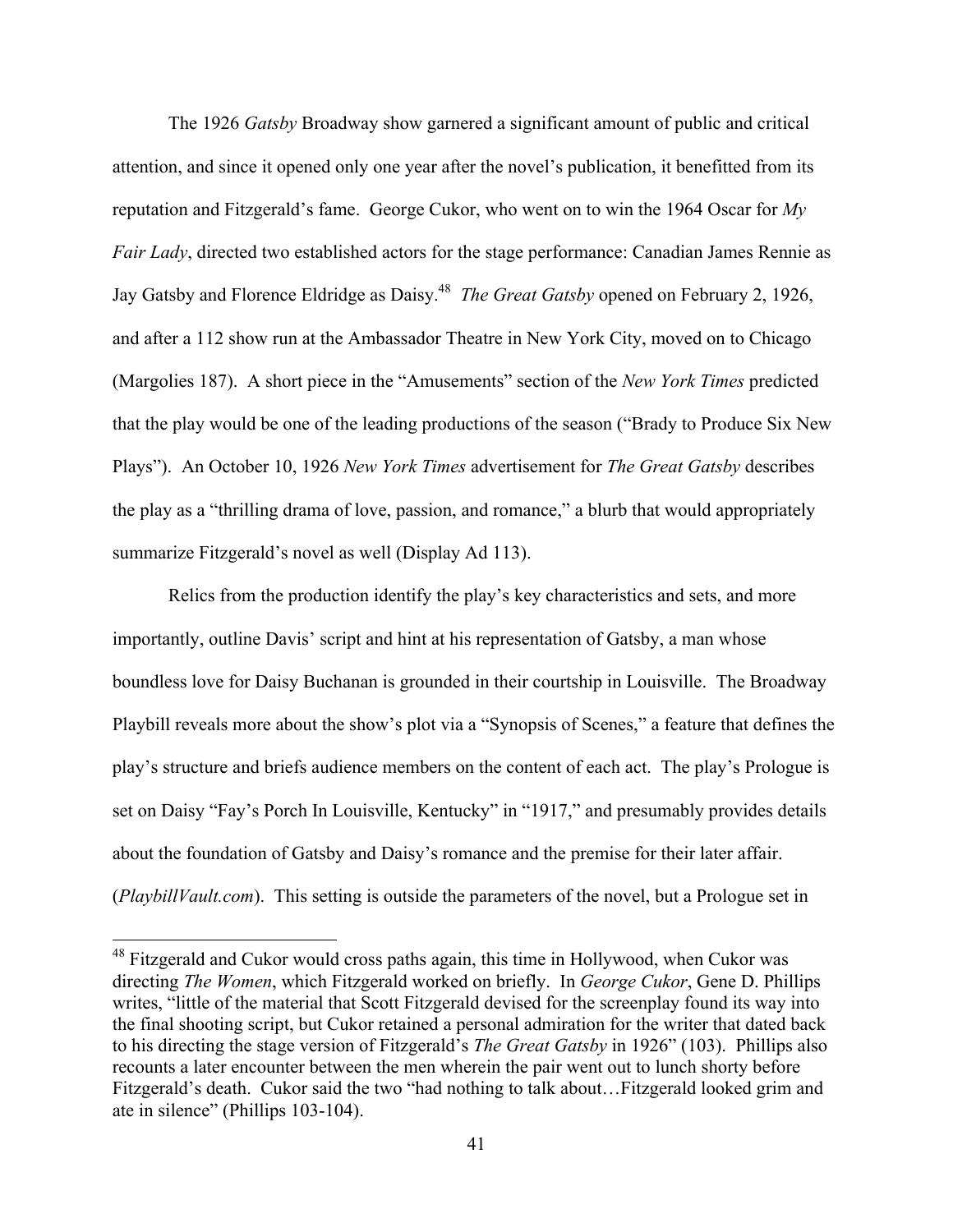Daisy's hometown provides a logical alternative to awkward flashbacks or extended exposition in this stage dramatization. Act I takes place at "Nick Carraway's cottage, West Egg, Long Island" in "August, 1925," which is a few months *after* the novel's publication date, and is therefore a particularly contemporary play for theatergoers. The change also dictates that the gap between Gatsby and Daisy's break-up and their teatime reunion at Nick's house surpasses the five years denoted in the novel itself (*PlaybillVault.com*). Act II occurs in "Gatsby's library, West Egg, Long Island. One week later;" the set of Act III is described as "the same. About 10 days later" (*PlaybillVault.com*). The plot and structure of the play obviously differ from that of the book, and the Louisville setting indicates that Daisy and Gatsby's backstory might occupy more space in the play than the novel. This maneuver might validate the couple's relationship by emphasizing its length and focusing on how Daisy and Gatsby's love was real yet impossible. The strategy could also garner Gatsby the sympathy of viewers, who are perhaps more inclined to support him in his romantic quest after having seen their affection grow in Louisville.

The 1920s reviews of the play provide clues about the first incarnation of Jay Gatsby, and establish him as an interesting character to portray in adaptations.<sup>49</sup> J. Brooks Atkinson suggests that while many of the play's characters are careless, Gatsby is not. He responds favorably to the performance, especially in comparison with similar literary adaptations from the period (Atkinson 22). Atkinson concludes:

Of the several attempts to portray on the stage these restless moderns, whose cynicisms and infidelities keep the calamity-howlers hoarse, none has been more able or moving than "The Great Gatsby," mounted last evening at the Ambassador…As a novel from the facile pen of F. Scott Fitzgerald it found immediate favor last season; the dramatic

 <sup>49</sup> In *Fiction, Film, and F. Scott Fitzgerald*, Gene D. Phillips argues, "there is no doubt that the success of the Davis play sparked special interest in *Gatsby* as a promising film property" (109).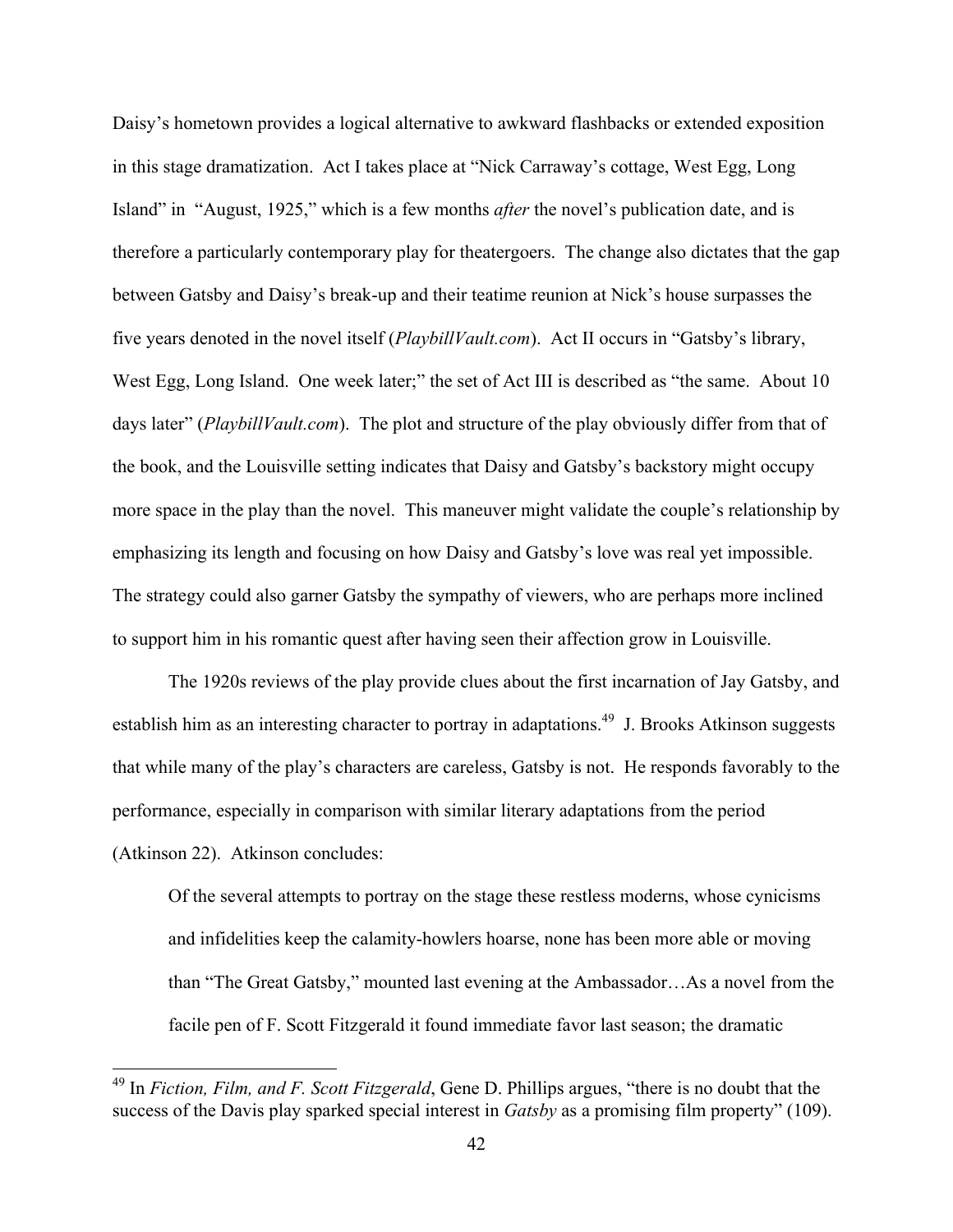version by Owen Davis retains most of the novel's peculiar glamour. Both the novel and play subordinate the meretricious cleverness inherent in this material to the task of telling a story and keeping the characters in true focus. In spite of certain rough edgings in the play composition, awkwardness in the exposition, looseness in some of the scenes, "The Great Gatsby" provides something more substantial than an evening's entertainment. (22)

James Rennie's Gatsby is significant to this study because it is the first dramatic interpretation of the character, and Atkinson's review details why the earliest adaptation of *The Great Gatsby*  might have succeeded*.* Atkinson's analysis reveals his appreciation of the separate art forms that are the novel and the stage, arguing, "if the play loses some of the perfect nuances of the novel's comedy and character that cannot be translated in terms of the theatre, that are essential properties of literary style, it gains distinctly in criticism of the material" (22). Atkinson also highlights how class differences become obvious in the production: "By use of people in the flesh, speaking and acting, the play accents the telling contrasts between Gatsby, the romantic swindler, positive and honorable according to his precedents, and the Buchanans and Bakers and people who have a high sense of honor and cheat it continually" (Atkinson 22). This depiction promotes Gatsby to a higher position than the other characters in Davis' play, and renders him sympathetic before a live audience. Here Gatsby is seen more favorably—not as a saint, of course—but as a savior of sorts who tries to rescue a sympathetic Daisy from a decaying marriage. Atkinson explains:

Driven to desperate extremes by the blatancy of her husband's amours, Daisy flies to Gatsby as the one way out. But since his affection is more substantial than any familiar in her society, he is not content with the easy compromise she suggests. In fact, his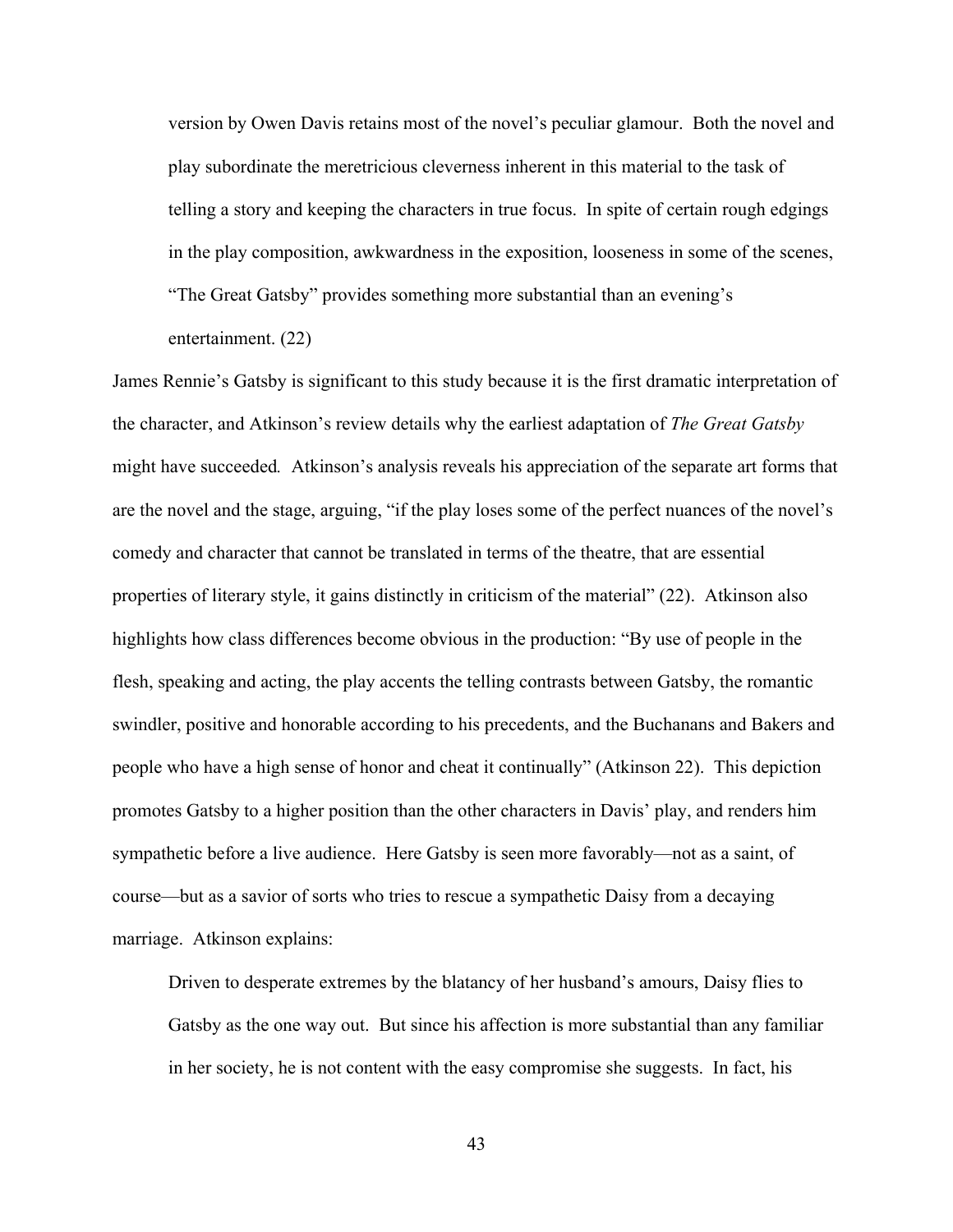idealism places her in a tremendously exalted position. In the final act, she is on the point of leaving her husband for good, has, in fact, made her choice deliberately between the two, when Buchanan exposes Gatsby as a bootlegger, a forger and criminal in general. (22)

It is interesting to interpret Gatsby as "the one way out" for Daisy, which implies that she needs to escape her life with Tom, and emphasizes the heroic tendency in Gatsby's composition.<sup>50</sup> Although the illicit element of Gatsby's character seems to outweigh the charm or wealth that might otherwise attract Daisy, the portrayal situates Gatsby in a more upright position than Tom, who is engaging in yet another extramarital affair, and who has shown very little concern for his wife throughout their marriage. In this stage adaptation, it seems as though Daisy might have left Tom "for good" had he not ultimately exposed that Gatsby has acquired his wealth through illegal endeavors. Gatsby is portrayed as a character whose curious behavior may render him more endearing to audience members, but unfortunately, not to the object of his affection. Nevertheless, Atkinson includes a direct quote from the play that echoes Fitzgerald's prose: ""[Gatsby] was the best of the lot," says one of those present as the epitaph" (22). The inclusion of this modified phrase is significant because it elevates Gatsby's status above that of the other characters, potentially influencing the way audiences might receive the protagonist in this adaptation.

Gatsby is a self-made man whose redemptive qualities transcend his base desire to be rich enough to seduce Daisy, his beloved, into leaving her husband—and in Davis' play, Gatsby's quest for wealth and his beloved reinforces this essential part of the plot:

 $50$  It is important to keep Daisy's character in mind when evaluating Gatsby and his dream. Glenn Settle highlights Daisy's manipulative characteristics in "Fitzgerald's Daisy: The Siren Voice," wherein he acknowledges, "an overview of the story of Gatsby himself is also not without evidence of Daisy as wrecker-temptress..." (118).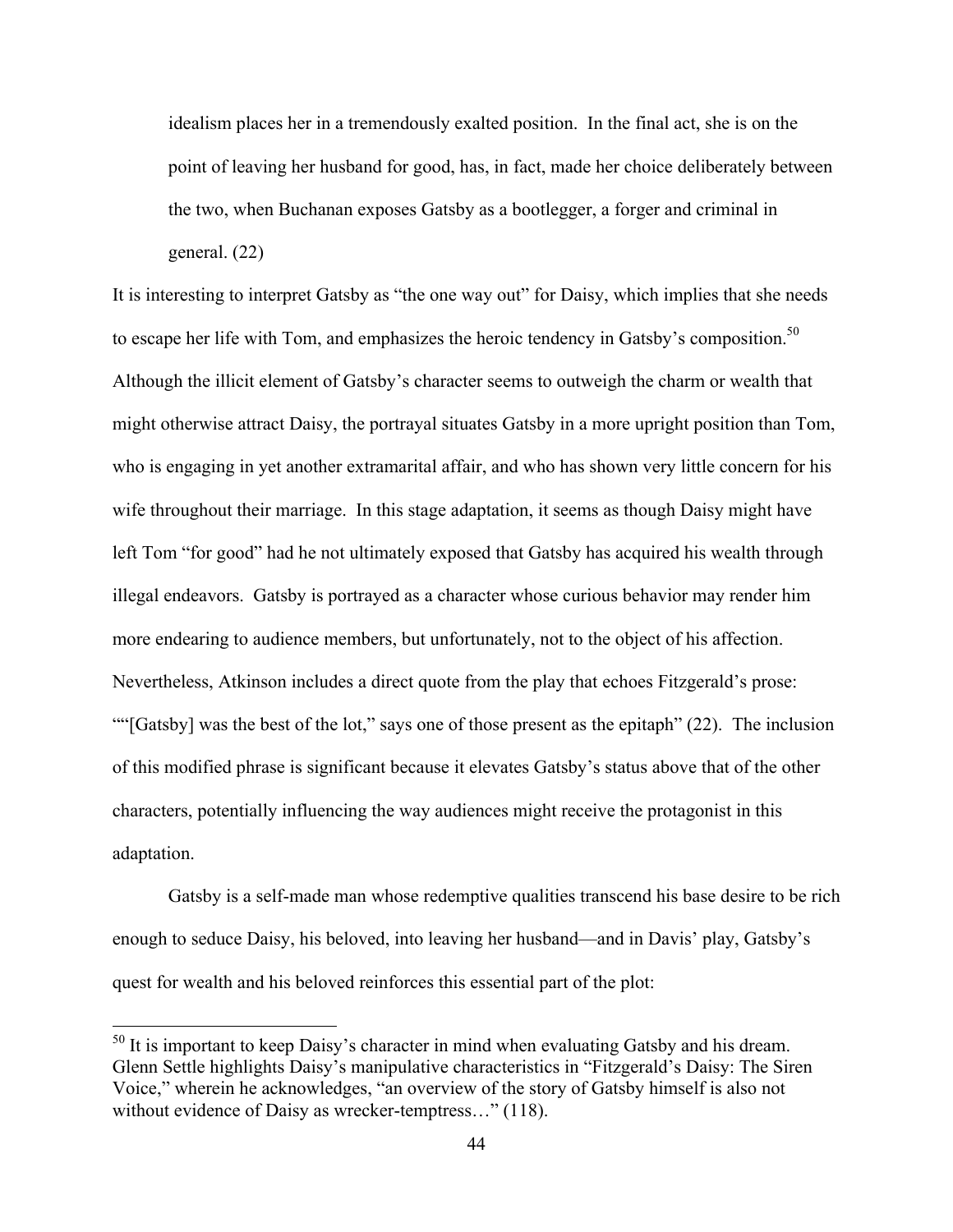"The Great Gatsby" is also a romance. By cherishing his essential ideal Gatsby is forgiven his career of crime. To become the social equal of the woman he loves he has lifted himself by his bootstraps, and all that he has done he justifies by the reality of his affection. The virtue of the play is that it makes this new alignment of social values creditable for the time being as the pawns of characterization. (Atkinson 22)

In the production, Davis seems to suggest that in spite of Gatsby's background and behavior, he is worthy of forgiveness. Gatsby needs to have redeeming qualities on stage, and he benefits from a general softening of the character that garners him the approval of both Daisy and theatergoers. Reviews of Rennie's performance offer clues about Davis' interpretation of the character and his lover:

Mr. Rennie gives plausibility to the part of Gatsby in the roughness and fullness of his voice and in the solidity of his presence. It is the truest portrait in the first act when he covers these qualities with a slight film of social uneasiness in the presence of suaver people. In the emotion of the last two acts he plays a "straight part" that gives Gatsby a polite equality not strictly in keeping with the role. (Atkinson 22)

Davis' "polite equality" of characters situates Gatsby in a social position where he is perhaps better received than in the novel, and where he might not seem so out of place. This rendering makes sense for a Broadway production because it accommodates the restrictions of the medium; it is more difficult to convey the complex depths of a character's interiority on stage than in fiction.

Owen Davis's adaptation of *The Great Gatsby* convinced production teams that the feat was possible and profitable, and because the play became the textual basis for the 1926 and 1949 film adaptations, its role in the performance history of the novel is inestimable. Although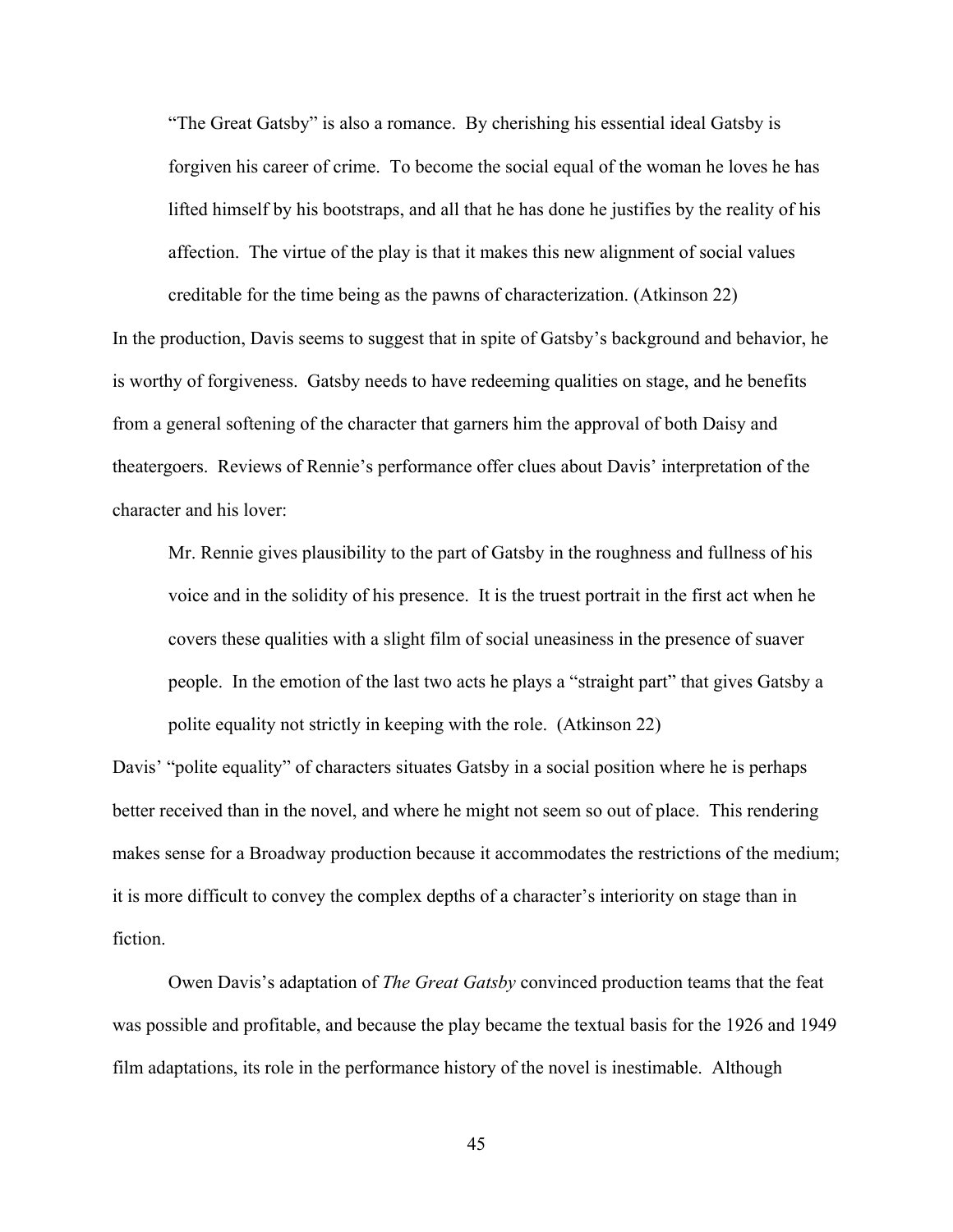directors have staged countless productions of *Gatsby* since this 1926 adaptation, another performance would not hit Broadway again until 2010, when John Collins directed *Gatz*, a dramatic reading of the novel in its entirety.

# **Herbert Brenon's 1926 Silent Film (Lost)**

The 1926 play was quickly followed with the first film adaptation, but unfortunately, Herbert Brenon's 1926 cinematic adaptation of *The Great Gatsby* is among the silent era's many lost films, and a minute-long trailer is the only surviving footage (Dixon 288). A close study of the remaining scenes—a minute-long trailer—suggests that the film provided audiences with an opportunity to imagine the scale of Gatsby's life and the scope of his tragedy. The trailer indicates that the adaptation was likely situated within the emerging genre of gangster cinema and suited to fit the culture of a Prohibition audience.<sup>51</sup> In a silent film, the role of the author is naturally minimized, and although Fitzgerald was alive and writing in 1926, he was largely left out of the adaptation process.

Herbert Brenon's 1926 film adaptation of *The Great Gatsby* established the text and Fitzgerald's famous literary character as worthy projects for production teams. The film's cast and crew include some of the major stars of the period, represent the caliber of the production, and confirm that the adaptation was a desirable project for some of Hollywood's finest players. Brenon was already famous for his vaudeville work when he directed three films in 1926: *The Great Gatsby*, *Beau Gest*, and *God Gave Me Twenty Cents* (Hall). Warner Baxter, the popular

<sup>&</sup>lt;sup>51</sup> Criminals such as bootleggers and gamblers were sometimes conflated in the movies of the period (this happens in Brenon's 1949 *Gatsby* adaptation). In *Film History*, Thompson and Bordwell relate how "the gangster genre had not been particularly important in American filmmaking before the mid-1920s…It was the rise of organized criminal activity associated with Prohibition, however, that helped make the flashily dressed, heavily armed gangster a prominent image in Hollywood films" (142). For more on Hollywood in the Jazz Age, consult Lucy Fischer's collection of essays in *American Cinema of the 1920s*, and see page 115 in Phillips' *Fiction, Film, and F. Scott Fitzgerald.*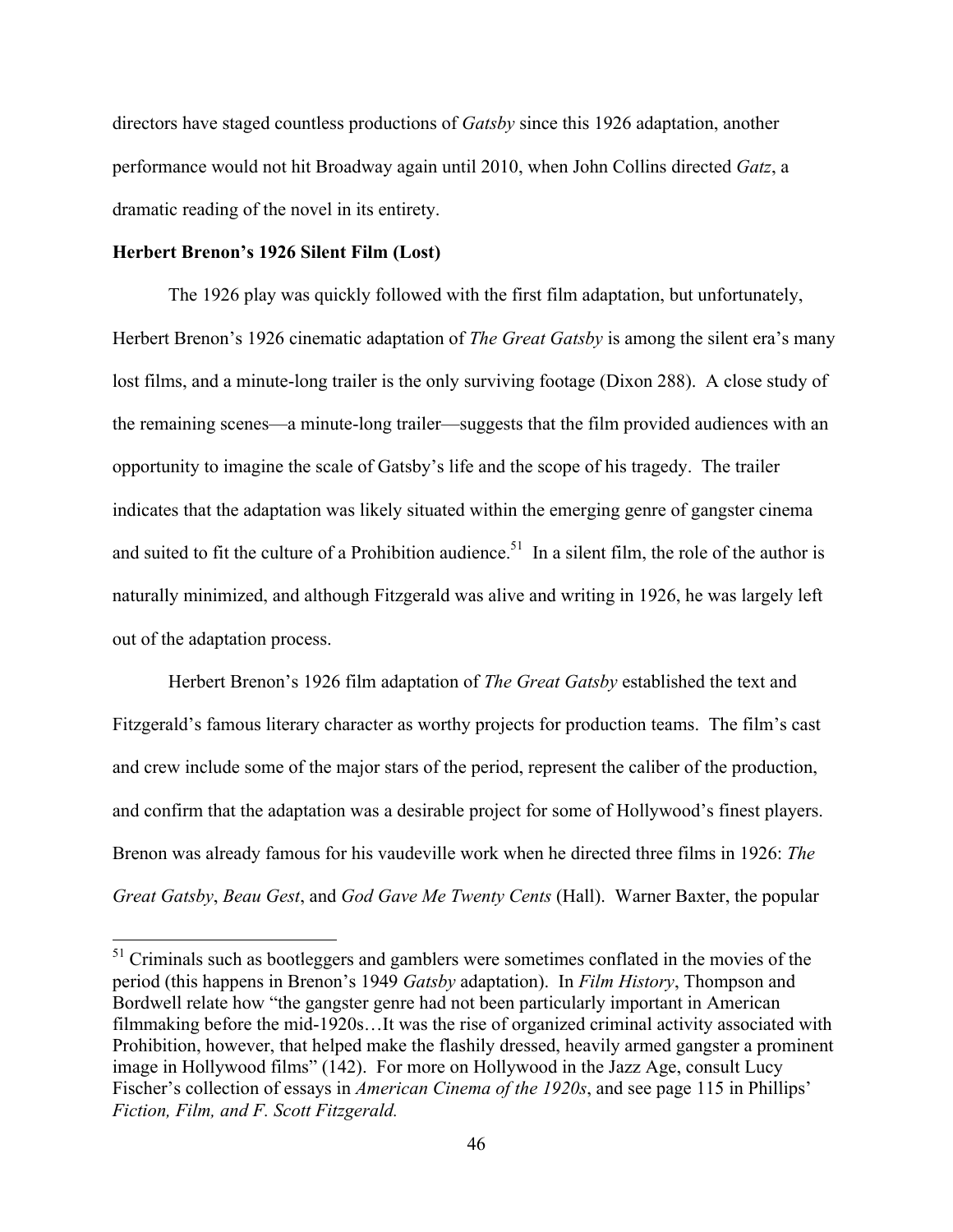actor who portrays Jay Gatsby in this film, went on to win the 1929 Academy Award for Best Actor in a Leading Role as the Cisco Kid in *In Old Arizona*. Other prominent actors in the film include Lois Wilson, the prolific actress who plays Daisy, and Neil Hamilton, who stars as Nick, and decades later, would achieve fame as Commissioner Gordon in TV's *Batman* series.

Marketing materials from the 1926 publicity campaign forecasted the film's popularity, and included a range of advertisements that usually referenced Fitzgerald's novel. Famous Players-Lasky Corporation, the precursor to Paramount Pictures, produced the 1926 adaptation, and a promotional poster touts the motion picture as "a Herbert Brenon production" (Poster). The film is also identified as "one of Paramount's  $15<sup>th</sup>$  Birthday Group," and its poster features four symbolic still frames: a woman with a bob; a dapper couple; a man in a tuxedo; and of course, an image of Jay Gatsby, who is easily identifiable because of his colorful tie and golden monogram, "JG," which is apparent in the picture (Poster). The caption on the poster reads:

Jimmy Gatz (Warner Baxter), a poor boy, works his way to wealth and luxury after changing his name to Jay Gatsby. The lavish entertainments, beautiful homes, gorgeously gowned women was nothing compared to Gatsby's unfailing love for Daisy (Lois Wilson).

To watch this great drama unfold to a tremendous climax until at last Jay can truly be called "THE GREAT GATSBY"—is something you should not miss. (Poster) Note the inclusion of the Jimmy Gatz figure in the briefest of print advertisements, a hint that his former identity is significant in this portrayal of Gatsby, who has transformed himself into a new man following his encounter with Dan Cody. Descriptions such as this offer a glimpse of the film's characterization of Gatsby as a romantic man who acquires his status through hard work, and who is, above all else, defined in terms of his unwavering dedication to Daisy. A one-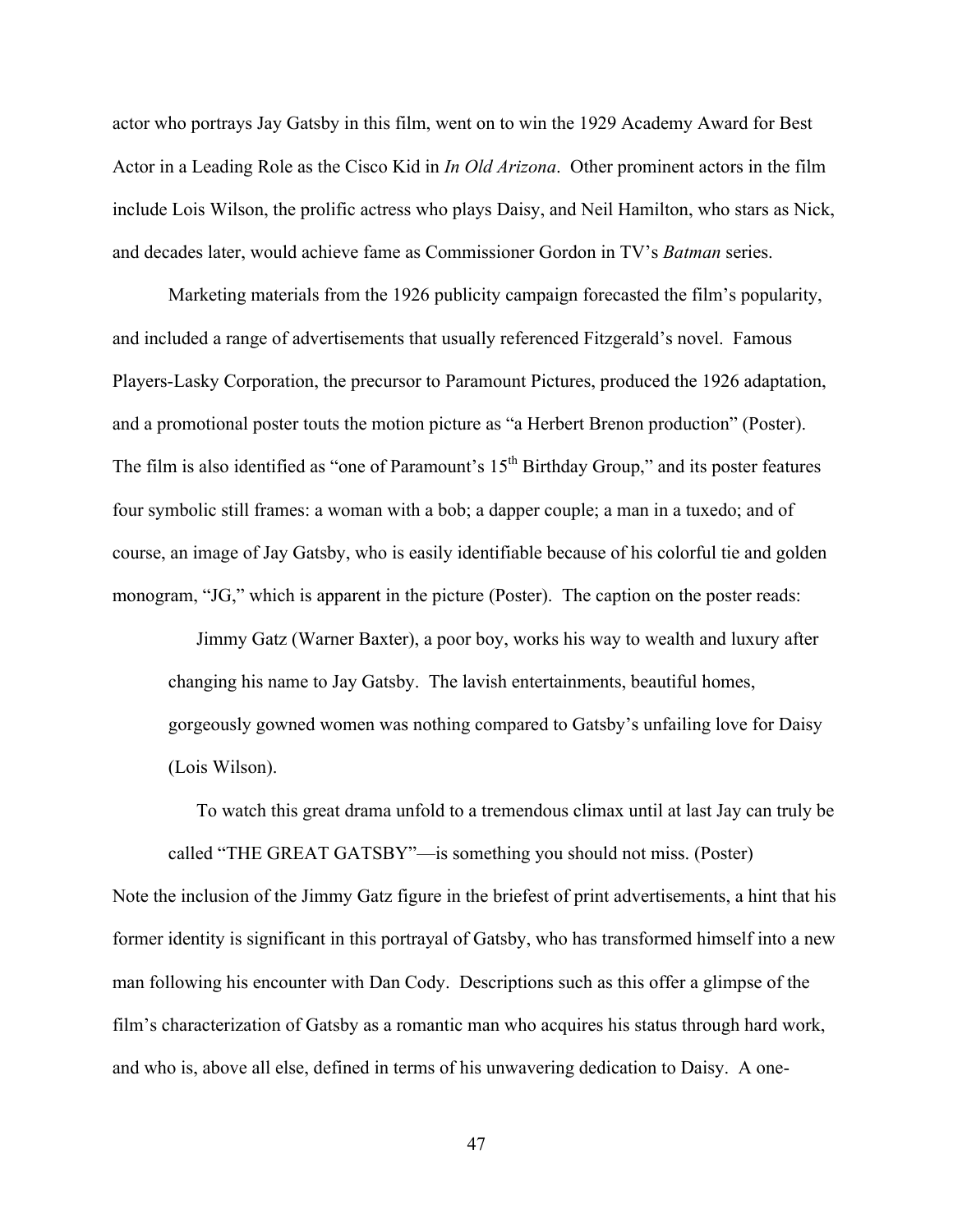dimensional portrayal like this is not uncommon in the genre of silent film, wherein viewers are limited in terms of their abilities to grasp the depth of a muted character's interiority.

Brenon's Gatsby is also imbued with a measure of honor, which is particularly noticeable after the fatal hit-and-run accident, when he volunteers to "confess responsibility to the police" (*AFI.com*). Fitzgerald's Gatsby, of course, does not turn himself in to the police, but the addition of a confession enhances the Baxter Gatsby's dignity, and would perhaps render him more respectable for moviegoers. Gatsby is ostensibly a more upright character in this 1926 silent than he is in the novel, perhaps so as to satisfy a moralizing viewing populace or to abate the demands of the industry standards.<sup>52</sup> Brenon includes Gatsby's background as a soldier in the production, which contributes to his sense of self-respect, but apparently, the director also excludes much of the titular character's corrupt past. Omitting details about Gatsby's obscure background and suspicious income behooves him, as his menacing mysteriousness in the novel is heightened by the unidentifiable source of his new money.

Gatsby's past is not the only component of Fitzgerald's novel that is altered in Brenon's film—significant changes to Daisy's character might also impact how the audience receives the titular character. In "Sentimentalizing Daisy for the Screen," Thomas Morgan reviews Elizabeth Meehan's "extremely thorough forty-nine page treatment" of Brenon's film, noting how the adaptation "emphasize[s] the sentimental and domestic elements surrounding Daisy," perhaps in an effort to make her seem more respectable (15). Morgan identifies some core differences between Fitzgerald's novel and its first cinematic adaptation. For instance, "in the first act of her treatment, Meehan portrays Daisy as living in fear that Gatsby will return to break up her

<sup>&</sup>lt;sup>52</sup> According to John C. Tibbetts, "the script hewed closely to the novel, [but] Gatsby's shady past was omitted and much of the action was purportedly slowed down by wordy intertitles" (159).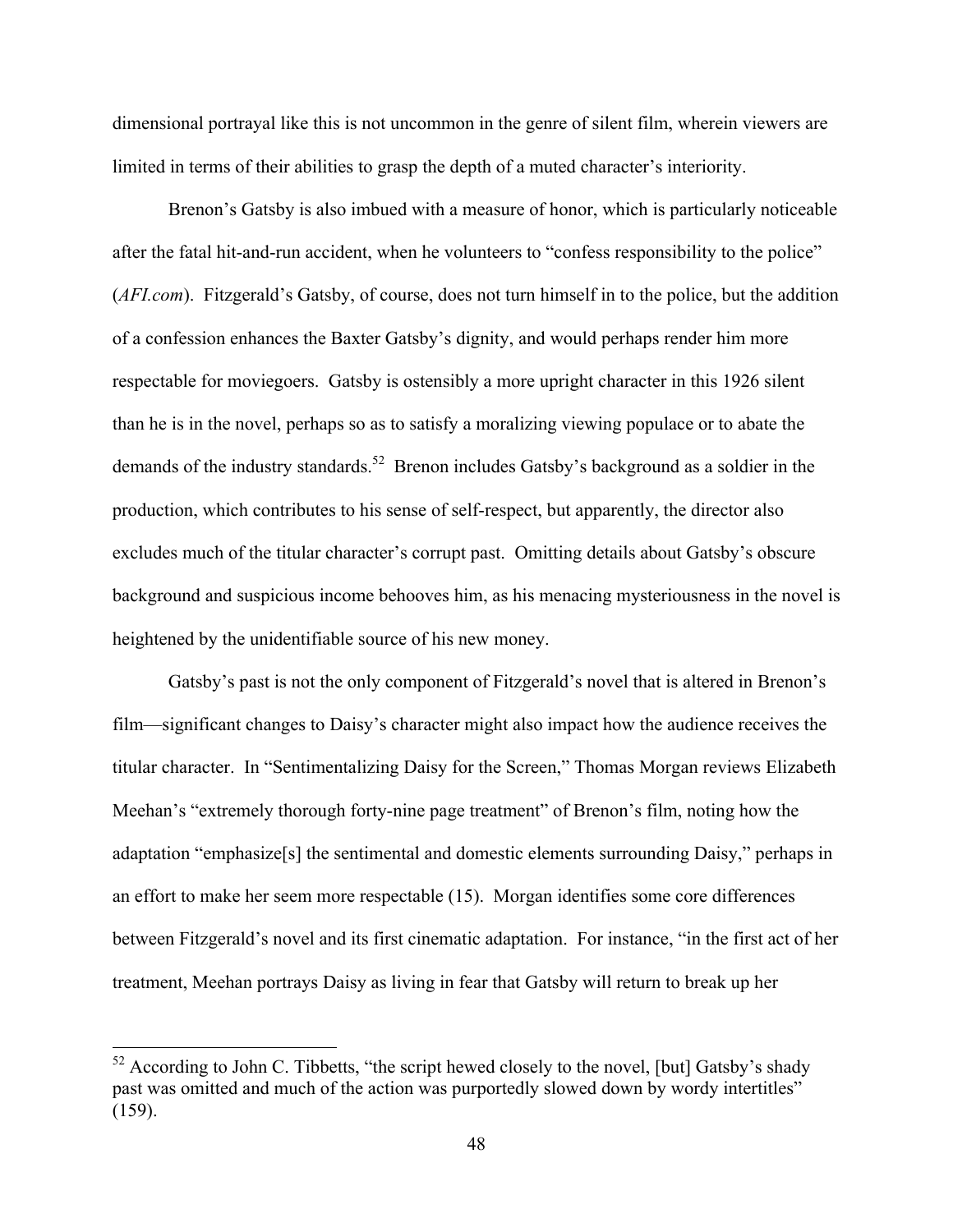family...this ominous portrayal of Gatsby's effect on Daisy is combined with a tender mother/daughter moment that never existed in Fitzgerald's original" text, and introduces a new dimension to the story (Morgan 16). These details frame the story for filmgoers, who must rely upon silent actors who convey emotion and plot through expression and action. Filmgoers are exposed to a more sympathetic Daisy, a conflicted woman who attempts to resist her lover for the sake of her family. Fitzgerald's Daisy hardly seems concerned for her marital obligations or her daughter's well being, but in the movie, there is "the presentation of Tom [as] a gentler, family man. This enables a more easily accepted domestic resolution to the Buchanan family at the end" of the film (16). Morgan notes, "instead of Nick's attendance at Gatsby's funeral or Fitzgerald's rumination about the green light, we end with a note of domestic triumph and the happy Buchanan family in their new home. Meehan writes about how Daisy shows pangs of remorse for letting Gatsby take the blame for Myrtle's death, implying that she and her husband have no idea that Gatsby has been murdered" (16-17). In this adaptation, the Buchanans are therefore spared this major plot detail, which presumably allows the couple to continue their lives with a cleaner conscience. Omitting the funeral scene not only removes the Buchanans from the compounded tragedy, it also deprives viewers of witnessing the revulsion Nick finally feels toward so many of the other characters. If Fitzgerald's Daisy feels any guilt over her involvement in the accident or for permitting Gatsby to serve as her scapegoat, she does not show it.

Coming on the heels of the novel's publication, the 1926 film reveals how one contemporaneous production team interpreted Fitzgerald's relatively new book. Fitzgerald's wife described her personal reaction to the production in a letter "to the couple's then six-year-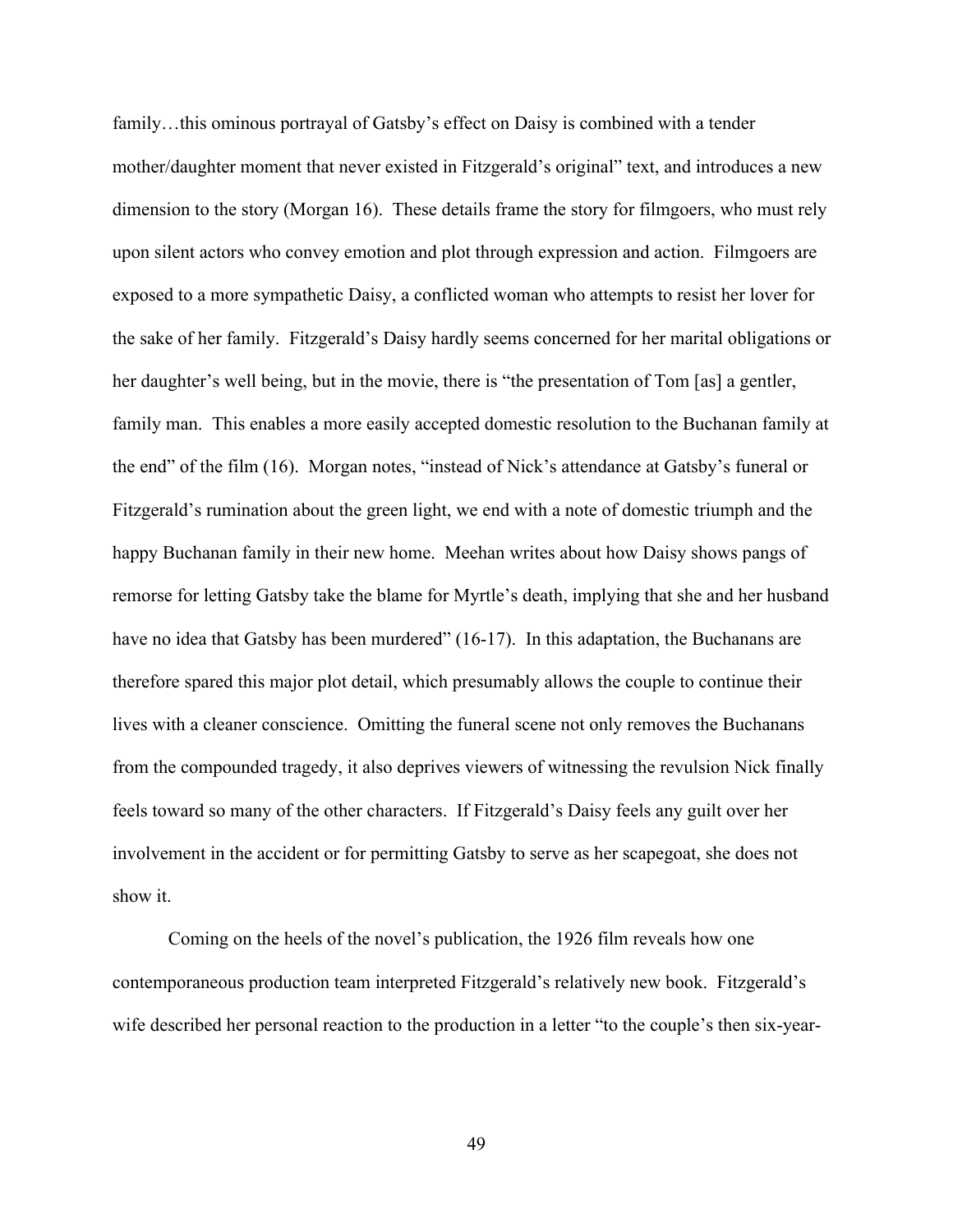old daughter, Scottie": "It's ROTTEN and awful and terrible and we left,"" she wrote (Allen).<sup>53</sup> Author John O'Hara countered that the movie was "a resounding success," and based upon the credits, it certainly had the potential to be one (Dixon 289). Hall provides one of the most complete professional critiques of Brenon's 1926 lost motion picture, and offers some of the only clues as to the relationship between the character in the film and the one in the novel.<sup>54</sup> Brenon upholds Gatsby's image as a character that is entirely devoted to his beloved, a man who loses everything to protect Daisy from the repercussions of Myrtle's accidental death. *Motion Picture News*, another major publication, applauds the actors for their parts in this adaptation:

Every good job has been done by this picture — an adaptation of the novel and play. It offered material which necessitated the intelligent handling of characterization so as to keep its spirit intact. In other words, it depended upon the director emphasizing the central figure as he was emphasized in the novel and play to approach a "nearly perfect gentleman." This Herbert Brenon has done and so well has Warner Baxter responded that his performance is quite the best of his career and one of the best of the season. (Kramer)

 $<sup>53</sup>$  However, "Fitzgerald cut out numerous reviews of the film and pasted them in his personal</sup> scrapbook, perhaps tacitly suggesting his approval of the project," or at the very least, suggesting that he derived a measure of pride from its production (Dixon 289).

<sup>&</sup>lt;sup>54</sup> Hall explains, "Gatsby is unknown to most of his guests, and some of them are surprised that any one should want to meet the host. They are a hard lot, satisfied with the entertainment offered to them—modernists who have no gratitude or affection in their souls. Daisy, who had been in love with Gatsby before he went to fight, marries Tom Buchanan (Hale Hamilton). When Gatsby appears as the mysteriously wealthy individual she goes to Nick Carraway's house to meet him. Here one perceives a regular movie deluge of rain. The reckless driving that results in the death of Myrtle Wilson serves to bring out a sterling trait in Gatsby's character." Hall takes the opportunity to not only critique the movie, but to criticize all of the so-called "moderns" by lumping the revelers who attend Gatsby's parties into one distasteful group without stratification.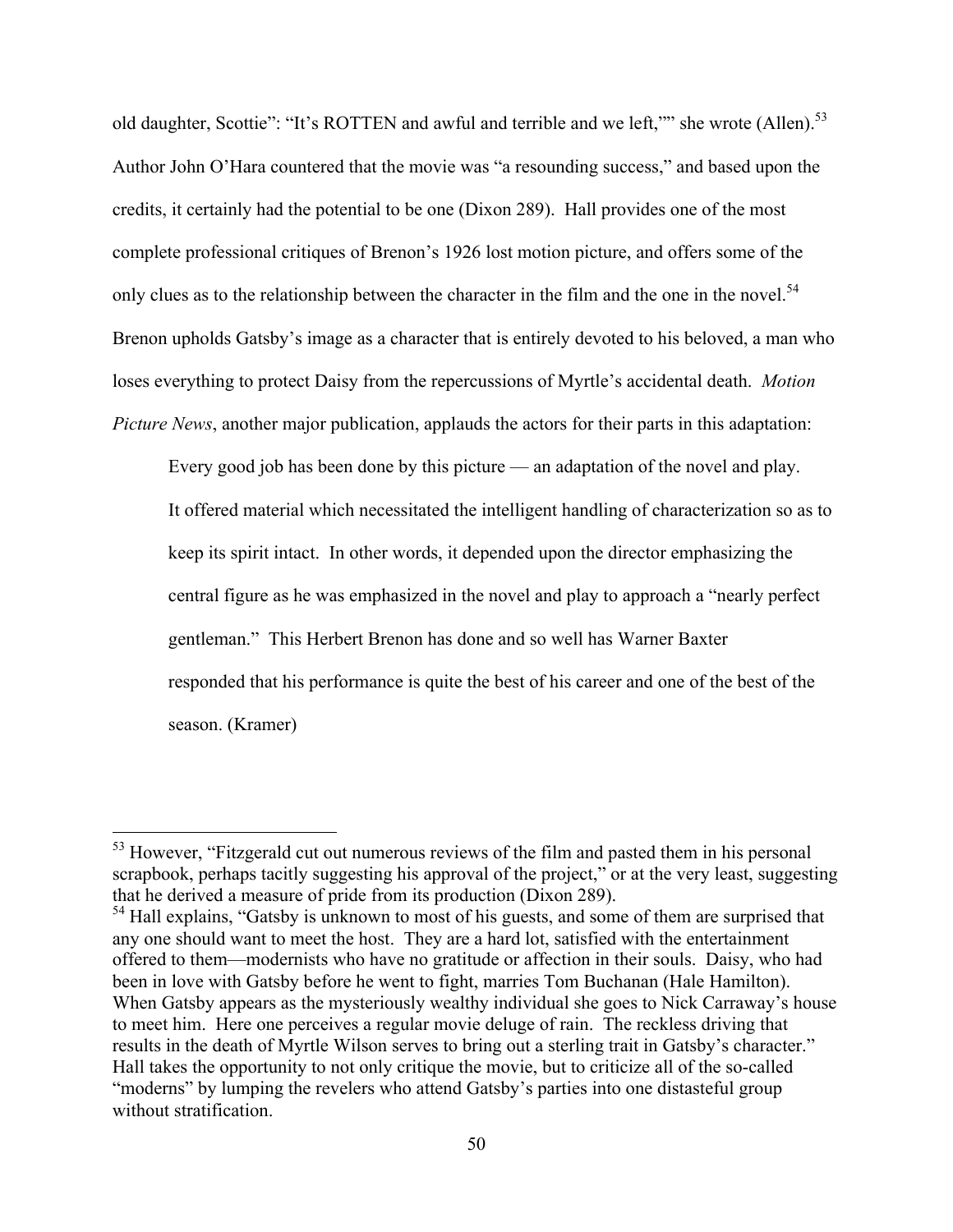This reviewer emphasizes the positive and upstanding qualities of Gatsby's character, and credits Baxter with an excellent performance that initiated the series of solid actors who would come to assume the role of Jay Gatsby over the next ninety years.

The 1926 silent film has one flaw, however: it omits the Dan Cody subplot, a component of Gatsby's story that would be incorporated into later adaptations of the novel.<sup>55</sup> Bodeen writes:

No explanation in any version was given as to how Gatsby became the richest bootlegger on Long Island; three times he is embalmed as "a man of mystery." Yet, read the sixth chapter of the novel and you'll see how expertly and with what cleverness Fitzgerald in a flashback tells exactly how Gatsby became "great." Without the character of Dan Cody, and the knowledge of what Gatsby learned during those five years when he served Cody as steward, mate, skipper, secretary, and even jailer, you don't know the essential background for the tragedy of *The Great Gatsby.* (xvii)

It seems that the key to Gatsby's greatness is indeed the experience he accrues while working aboard Cody's yacht. This narrative thread takes precedence in the 1949 film, and Dan Cody's boat even appears in one of the 2013 trailers, perhaps signifying directors' renewed appreciation for the significant Gatz backstory in Fitzgerald's rendering of the character. Bodeen's concern for this omission is justified, and although it might be difficult to represent the history of the relationship within the silent film, without those details, The Baxter Gatsby is missing one part of his composition.

## **The 1926 Trailer**

Although the majority of the "eighty minutes or 7,296 feet" of film is lost, an extended examination of the trailer facilitates a better understanding of the film's approach to Fitzgerald's

 $<sup>55</sup>$  Nevertheless. Dixon values the production because "it seems that this first version, made in</sup> 1926, might have been the most authentic adaptation the novel received" (287).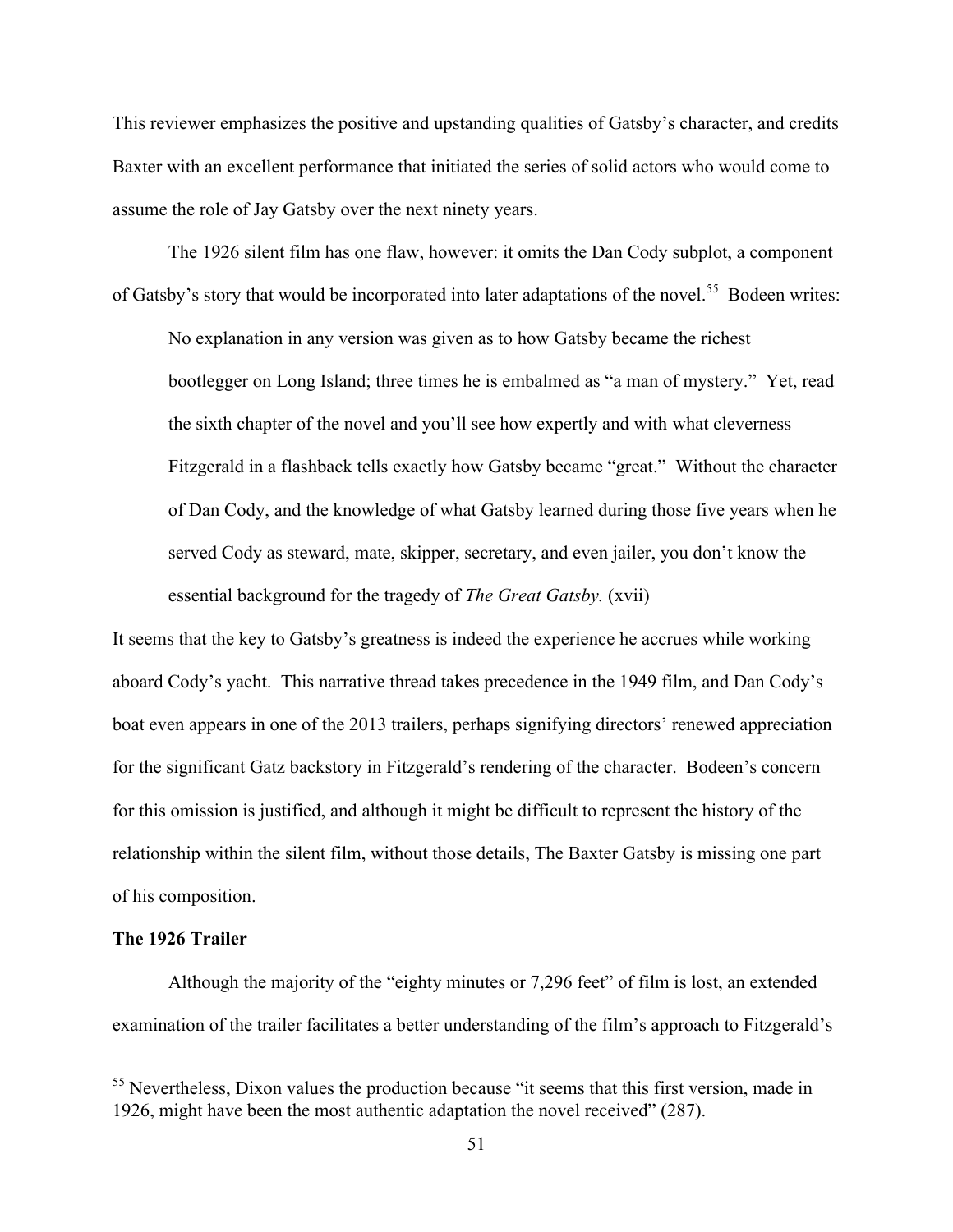novel, and the preserved fragments provide the only remaining channel for speculation about the film at large. The spliced scenes of the 1926 trailer represent Gatsby's story, and despite the staccato rhythm, they hint at the domestic unrest, unchecked lust, unbridled revelry, and unwarranted murder that transpire in this first cinematic adaptation. It is important to remember, however, "the film was designed as lightweight entertainment...a popular film, nothing more," and the film's goal is therefore larger than merely replicating the novel on the silver screen (Dixon 288). None of the trailer's written phrases is a direct quote from *The Great Gatsby*— Fitzgerald's words did not make the final cut. The trailer opens with a still frame, a "title page" of film credits superimposed upon the blurry and haunting image of Francis Cugat's "Celestial Eyes," the amorphous face made famous by the book's dust jacket. Thus *The Great Gatsby*'s cover functions as the first set of the 1926 trailer; in addition, it is the background for many of the marketers' taglines, and the move obviously pays homage to Fitzgerald's novel. Imposing piano chords accompany the advertisement's text and scenes, with the music conveying a sense of urgency and importance to viewers. The ominous soundtrack demands viewers' attention, and soon, a series of phrases written in a variety of whimsical fonts appears on the screen: "A recordselling novel—a theatre-packing play. Now a marvelous picture—*The Great Gatsby*" (*Gatsby* 1926). These choppy phrases summarize the book's incredible journey from novel to play to film in a few short lines. The camera then focuses in on one eye from the iconic dust jacket, and it is positioned just underneath the words, "No need to talk about THIS feature—Just look at these sample scenes!"(*Gatsby* 1926). The advertisement emphasizes the word "look" by coupling it with Cugat's vigilant eyes, symbolically recalling T. J. Eckleburg's billboard and inviting passive viewers to become active voyeurs when viewing this adaptation.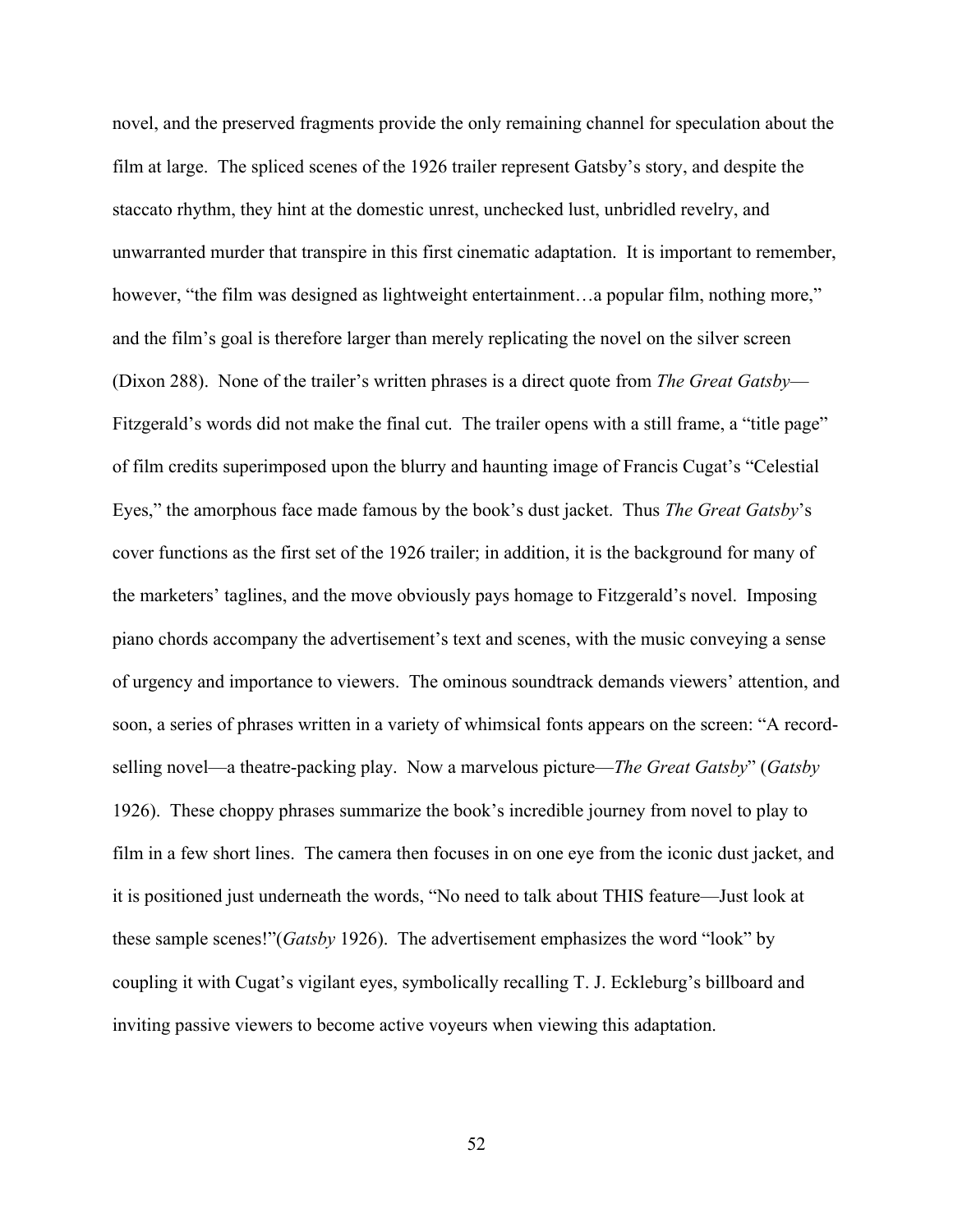Perhaps the most striking feature of the trailer is, in fact, the stark contrast between its portrayals of the rich and the poor. Luckily, some of the film's most important sets are on display within this single minute of film, and the footage confirms the grand scale and expert quality of this 1926 movie. The trailer also provides a glimpse of a contemporaneous interpretation of the novel's imagery, and displays a variety of the cast's elaborate and authentic Jazz Age costumes, with everything from male and female bathing suits to formal cocktail attire featured in its scenes. The more fashionable men are dressed in smart, crisp suits while the affluent women sport a mixture of textiles in modern flapper cuts that perfectly complement their dates' social standings. On the other hand, George and Myrtle Wilson's rickety, wooden abode above their garage in the heart of the valley of ashes emphasizes their low class lifestyle. The apartment is small, with an open floor plan that owes all of its rough features to functionality, not luxury, and it is obviously decorated much more modestly than Gatsby's sprawling mansion. Daisy and Jordan's acutely erect posture is contrasted with that of the homely Wilsons, who slump toward the ground, weighed down by the gravity of each day's work. Their body language suggests the fatigue of the working class lifestyle, and captures the relaxed sense of propriety that comes with their lowly position in New York society. Posture is more important than it might seem, for Fitzgerald paints a vivid picture of Gatsby's perfected poise in the novel:

He was balancing himself on the dashboard of his car with that resourcefulness of movement that is so peculiarly American—that comes, I suppose, with the absence of lifting work or rigid sitting in youth and, even more, with the formless grace of our nervous, sporadic games. This quality was continually breaking through his punctilious manner in the shape of restlessness. He was never quite still; there was always a tapping foot somewhere or the impatient opening and closing of a hand. (Fitzgerald *Gatsby* 64)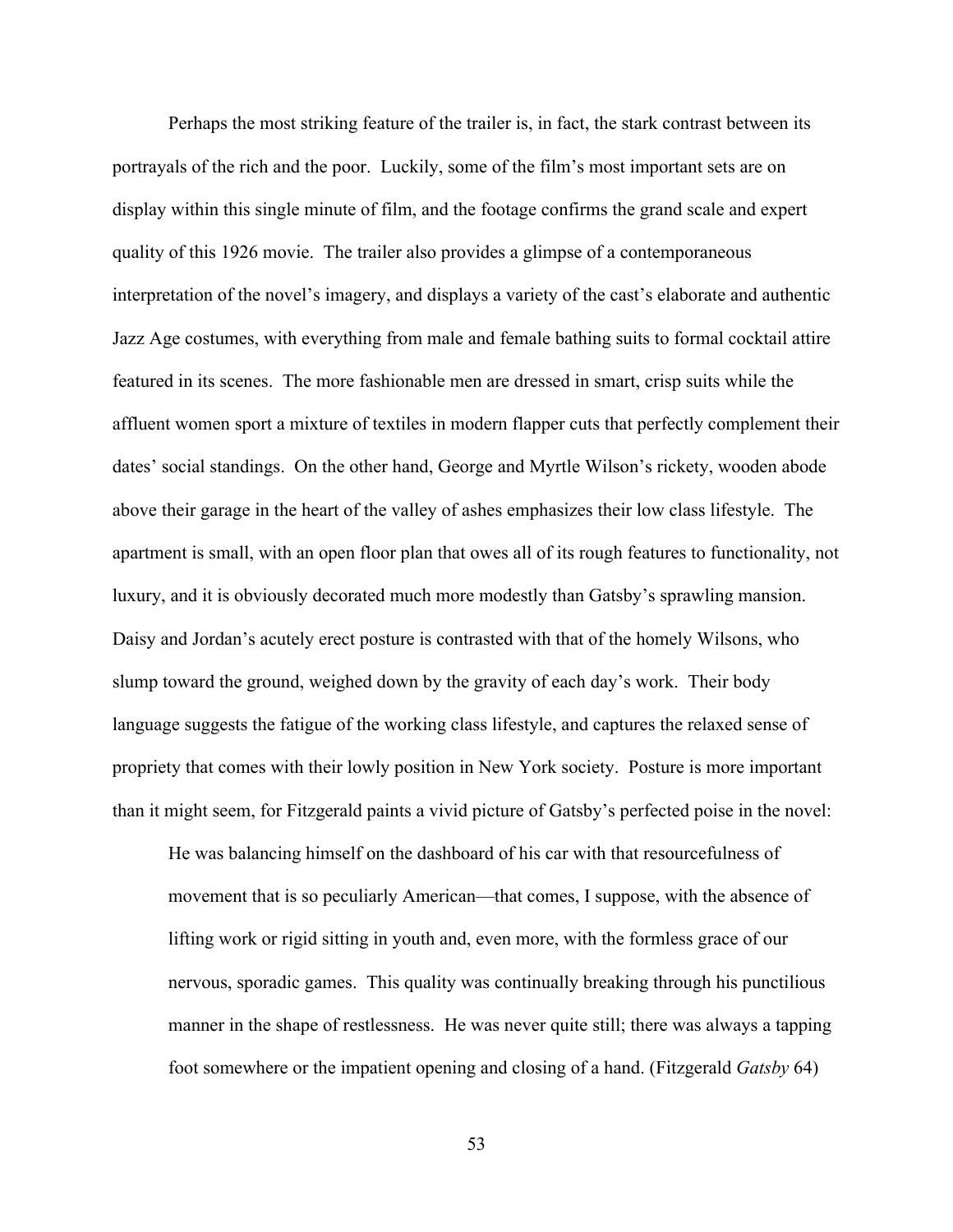In all likelihood, Gatsby himself is posturing in this passage, but as this example demonstrates, Fitzgerald's attention to non-verbal body language is as relevant to this silent production as the novel's verbal exchanges and narrative exposition.

The first scene of the trailer portrays the unrestrained gaiety of one of Gatsby's extravagant parties and offers viewers a contemporaneous view of the revelry of the Jazz Age. This quintessential *Gatsby* scene is reinvented in essentially the same way in every subsequent production: guests race through Gatsby's mansion, chase each other up and down its majestic staircases, swim gleefully in his ill-fated pool, and dance to the orchestra's majestic music. The trailer's remaining stills and scenes feature moments of shock and death, images that round out its representation of the lost film. In its conclusion, the trailer returns to the image of the book cover, recalling Doctor T.J. Eckleburg's centrally looming presence, and reinforcing the status of the film as a literary adaptation based upon Fitzgerald's masterpiece. The text then urges prospective viewers to "Come and see it ALL!" (*Gatsby* 1926). This suggestive phrase arches seductively over the eyes, forming a raised and furrowed brow that towers over the orphaned features that stare out blankly from the screen. The advertisement invites moviegoers to "…enjoy the entertainment thrill of your life!," and before the trailer ends, the film's marketers reassure us that "The Great Gatsby is great!" (*Gatsby* 1926). An unexpected movement on the screen then strips the trailer of any conviviality: Cugat's haunting pupils, stationary hitherto, roll down into their sockets before vanishing into the darkened screen altogether. This final scene conveys the eerie aura of the novel's ending, compounding the public's general disappointment that the film is currently listed as lost.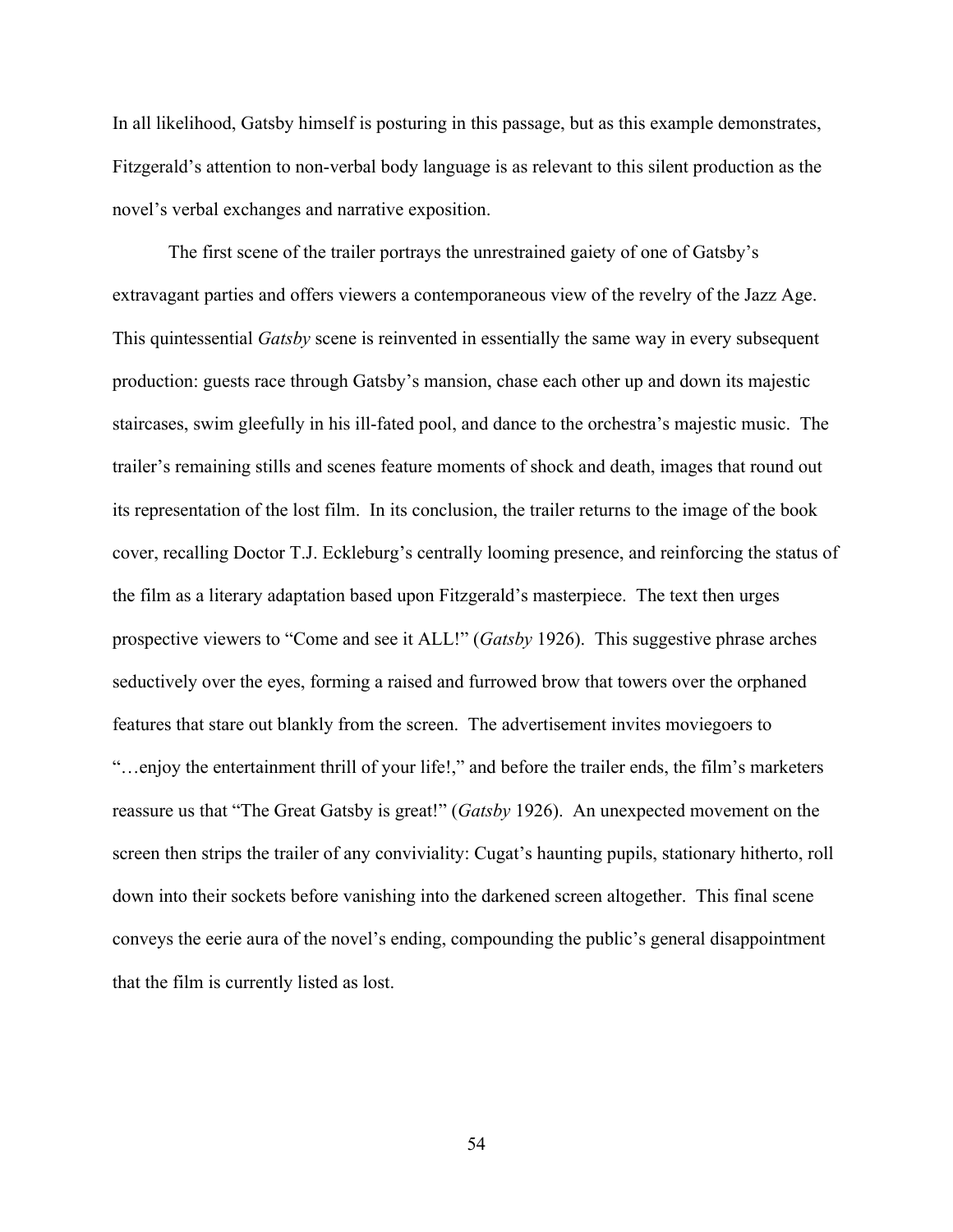### **CHAPTER THREE – Jay Gatsby in the 1940s**

The earliest adaptation of *The Great Gatsby* that can be viewed in its entirety is Elliott Nugent's 1949 film starring Alan Ladd as Gatsby and Betty Field as Daisy. Nugent's black and white "talkie" is the first cinematic interpretation that could incorporate passages of Fitzgerald's language into the film's conversations and voiceovers, and the addition of sound to film adaptations meant that Fitzgerald's novel was no longer limited to supplying a film with merely a plot and characters—it could provide passages and dialogue as well.<sup>56</sup> The film was highly publicized, and its release contributed to a rebirth of scholarly and popular interest in both Fitzgerald and his novel, including the publication of a flurry of books about the author, his life, and his craft. In Nugent's adaptation, Fitzgerald's story is resituated within the film noir style of the 1940s and the harsh censorship of Hollywood's Production Code Administration, and the novel's criminal underbelly becomes an integral component of Nugent's production. This adaptation identifies Gatsby as a gangster, but the film's magnification of the Dan Cody subplot and treatment of Gatsby's relationship with Daisy Buchanan softens Ladd's portrayal of the character. The most interesting aspect of Nugent's film is the moralization of its conclusion, wherein an invented conversation with Nick virtually redeems Gatsby, who takes responsibility for his misbehavior and seeks absolution for his misdeeds.

 <sup>56</sup> In *Double Exposure: Fiction into Film*, Joy Gould Boyum (like Fitzgerald) considers the significance of the addition of sound to film: "When one considers that the silent film had a lifespan of a mere thirty-five years, its accomplishments are staggering. Still, even in the hands of a Griffith or an Eisenstein, it remained extremely limited as a storytelling medium…movies now quite literally had the language of literature at their disposal," and adaptations were suddenly able to represent their source material in a different way than before (6-7).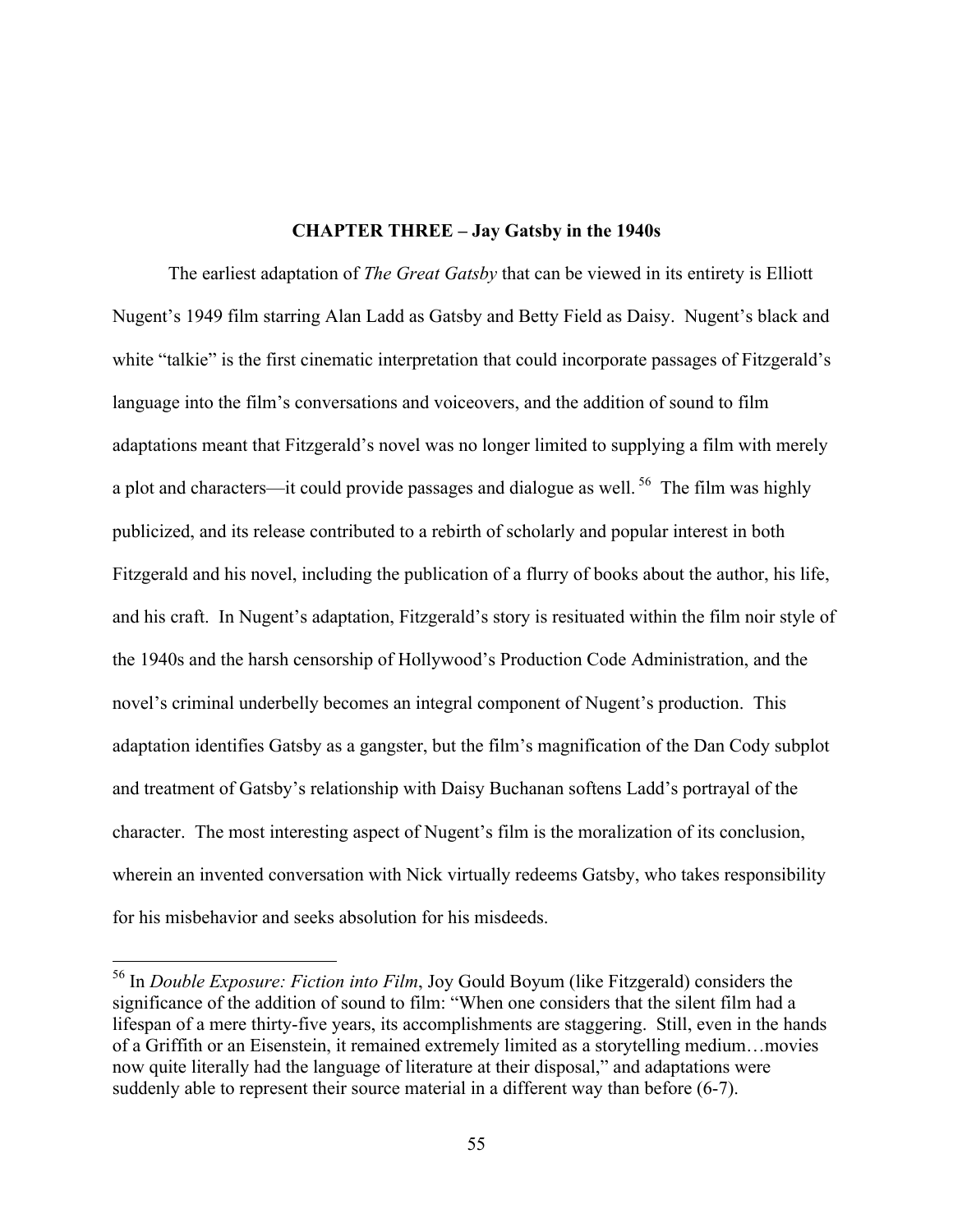## **Fitzgerald Studies in the 1940s**

Fitzgerald lived through this cinematic transformation; his appreciation of silent films influenced his early fiction, and his work in Hollywood shaped his later fiction, especially the Pat Hobby Stories and his last (unfinished) novel, *The Love of the Last Tycoon*. Filmic adaptations of *Gatsby* were on the author's mind in the 1930s, when Fitzgerald was certainly in a position to benefit from selling the rights to his work to studios. A remake of the 1926 *Gatsby*  silent film had the potential to promote Fitzgerald's professional reputation and supplement his personal coffers, and he discussed the possibility of another production in his correspondence with his colleagues. In a December 6, 1939 letter to Leland Hayward, his new literary agent, Fitzgerald fantasized about the prospect of filming a sound version of *Gatsby* with Paramount, explaining that he had recently "worked with Griffith, who has always wanted to do "The Great Gatsby" over again as a talkie" (Bodeen 555-557). D. W. Griffith, who directed *The Birth of a Nation* in 1915, was a respected figure in Hollywood and would have been among the best candidates for the job. The deal never came to fruition, and sadly, both Fitzgerald and Griffith were dead by the time the first "talkie" version was released on July 13, 1949.

The 1949 *Gatsby* adaptation effectively signaled the reemergence of Fitzgerald's cultural influence and introduced a cinematic Gatsby to a new generation of viewers.<sup>57</sup> The Fitzgeralds were both deprived of experiencing the revival of interest in them that surrounded the 1949 film, for Zelda perished in a March 1948 fire in the Highland Hospital for Nervous Diseases, and also missed out on the flurry of attention that surrounded the production ("9 Women Patients Die in

 <sup>57</sup> Kristen Reach describes how, "between 1941 and 1949, seventeen editions of *The Great Gatsby* were published, Viking Portable and Bantam editions among them, with a wide range of new covers. By 1946, *The Kenyon Review* and *The Sewanee Review* were publishing long articles devoted to *Gatsby*. In 1951, two full-length books of criticism were published on the subject. The book enjoyed a revival when new movie, starring Alan Ladd, was released in 1949" (*mhpbooks.com*).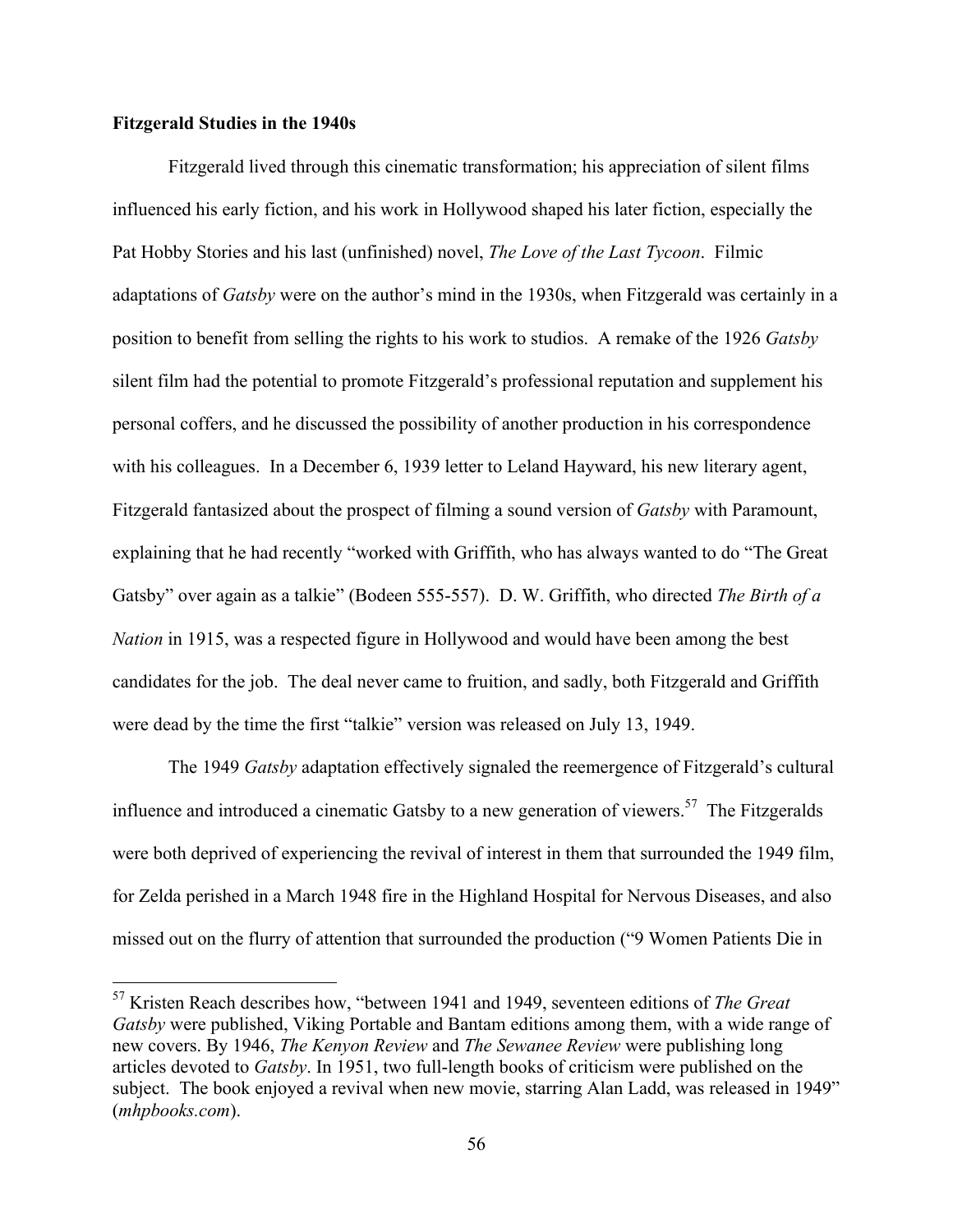Hospital Fire"). Fitzgerald's position in the American literary canon was not yet solidified at the time of his death, and in his December 23, 1940 obituary, The *New York Times* declared, "Mr. Fitzgerald in his life and writings epitomized "all the sad young men" of the post-war generation…Roughly, his own career began and ended with the Nineteen Twenties" ("Scott Fitzgerald, Author, Dies at 44"). The obituary, perhaps understandably, prematurely misjudged the longevity of Fitzgerald's influence in American culture, and underestimated the enduring popularity of his fiction as a result.<sup>58</sup> The obituary also misrepresented the span of Fitzgerald's career, for he published *Tender is the Night*, a masterpiece in its own right, in 1934, and he turned out many excellent short stories, including "Babylon Revisited," "Crazy Sunday," and "The Lost Decade" in the 1930s. These literary works represent some of Fitzgerald's finest writing, but his obituary failed to recognize these later accomplishments.

The reemergence of public interest in Fitzgerald that followed his death and accompanied the 1949 film confirmed the author's status as one of the nation's leading modernists, and secured *Gatsby*'s position as a canonical text that would soon become required reading for high school and college students across the country. The public and critical attention surrounding the Fitzgeralds that engulfed the 1949 production "was not only a harbinger of what was to come; it also was a reprise, if abbreviated and more limited, of the sort of coverage Fitzgerald and his wife Zelda received during the 1920s and early 1930s, when they were among the most famous couples in the world" (Bryer 210). Nugent's film firmly established Fitzgerald's presence in American popular culture, and the author even posthumously influenced fashion, with the movie prompting flapper trends and Jazz Age parties. In 1949, it was "1920s all over again, except that

<sup>&</sup>lt;sup>58</sup> However, the obituary accurately reflected the status of Fitzgerald studies in the United States: "his final royalty statement of 1 August 1940 recorded sales of seven copies" of *Gatsby*, and although it was a critical success, the novel had sold fewer than 25,000 copies at the time of Fitzgerald's death (Tredell 32).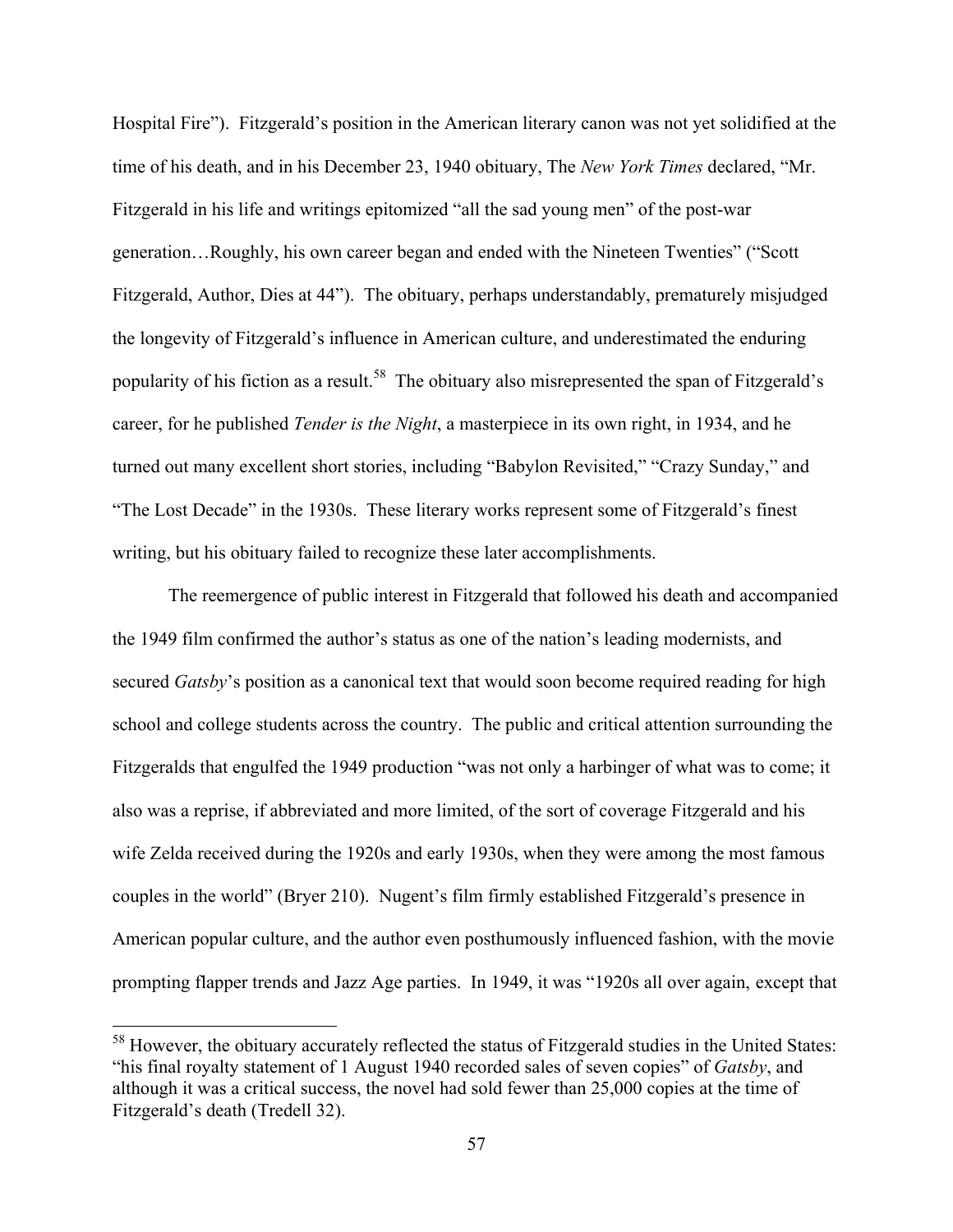these dresses were invariably belted, in contrast to the unbroken line of that earlier period" (*RetroWaste.com*). The revival of Jazz Age style seeped into hairstyles, too: "Kerchief-pointed skirts, wavering between knee and ballet length, were another aspect of hem-line uncertainty and another reminder of the '20s also recalled by the ever receding length of hair…Of course, this short hair went along with head-clasping hats" (*RetroWaste.com*). The 1949 *Gatsby* adaptation not only reacquainted society with the liberated spirit of the 1920s, it persuaded many of them to return to the literature of the era as well.

Each *Gatsby* adaptation induces a burst of critical and cultural fascination with Fitzgerald and his oeuvre, and the 1949 production is no exception: it generated reprints of the novel and reinvigorated appreciation for the author's fiction. The *New York Times* recommended the reissue of *Gatsby* in its 1949 "Christmas Guide for the Reader," confirming that the book's popularity was climbing after the film's release (BR 45). Indeed, "between 1941 and 1949, seventeen editions of *The Great Gatsby* were published, Viking Portable and Bantam editions among them, with a wide range of new covers" designed to attract new readers to the novel (Reach). A December 1950 *New York Times* blurb announced that a number of upcoming books about Fitzgerald and his fiction would be published in concert with the film's release: "F. Scott Fitzgerald, whose life is the basis of Budd Schulberg's novel "The Disenchanted," is the subject of two forthcoming books. Houghton Mifflin will issue on Feb. 1 a biography by Arthur E. Mizner (sic), entitled "The Far Side of Paradise." Scheduled for April 20 publication by World is "F. Scott Fitzgerald: The Man and His Work." It is a collection of criticisms and a selection of his work edited by Alfred Kazin" ("Books and Authors"). These authors and biographers took advantage of the publicity that surrounded the 1949 film, and the link between Hollywood's 1949 adaptation of *The Great Gatsby* and the publication of the 1951 books is hard to deny.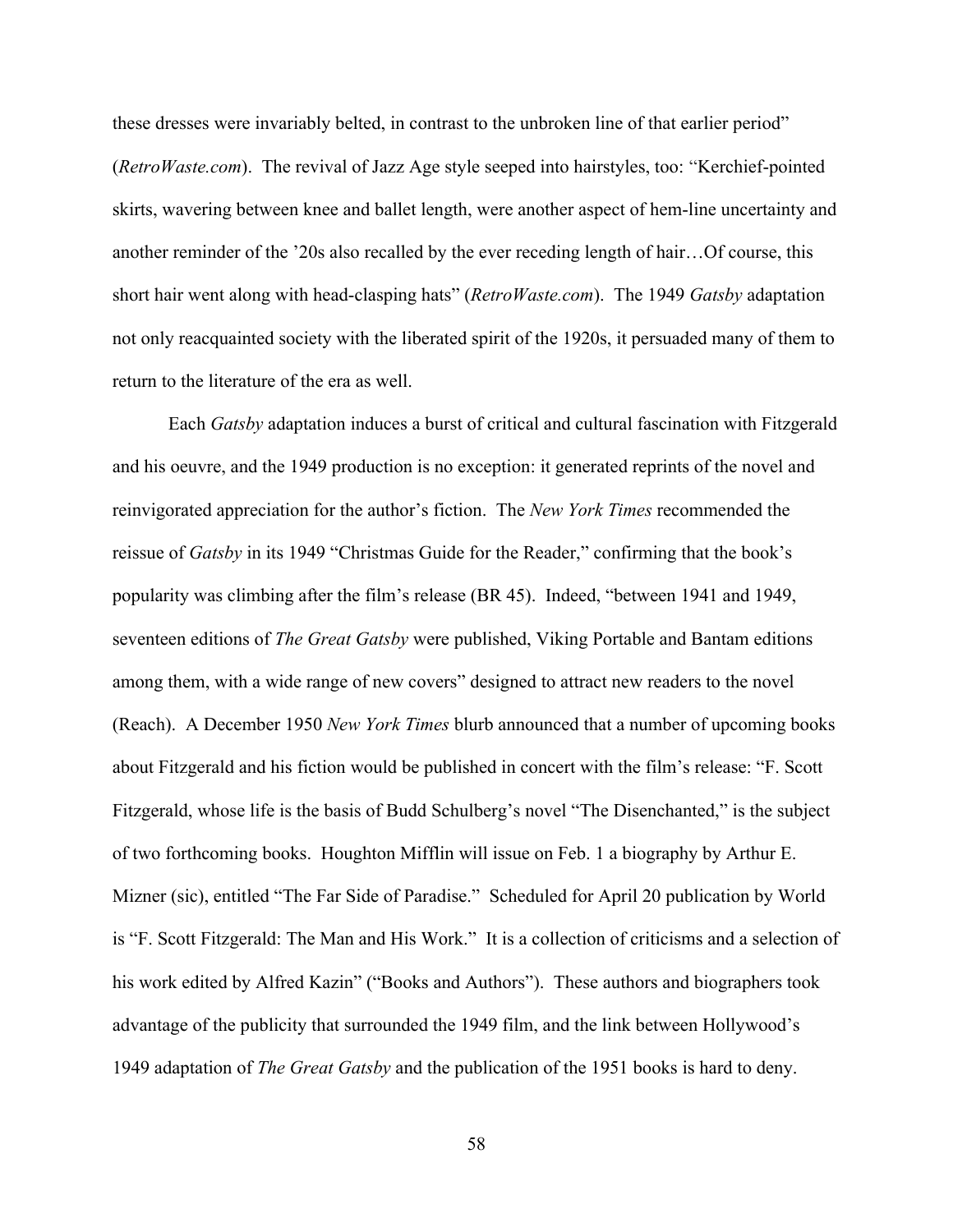#### **Hollywood in the 1940s and the Motion Picture Production Code**

Elliot Nugent's 1949 film is the only *Gatsby* adaptation that was subjected to the regulations of the Production Code, which tightened moral standards for films from 1934 until 1968. Historically, the 1949 production came in the midst of postwar cinema, when the world was recovering from the horrors of the Second World War and struggling to find its moral compass.59 Hollywood productions were highly censored during this time, and "with social issues more hotly debated and the movies gaining more influence than ever, the messages of films came increasingly under scrutiny" in those decades (Corrigan). More recent adaptations, which were not produced under such strict moral scrutiny, can hardly be compared with the first sound version of *The Great Gatsby*, especially in light of the immoral actions displayed in the novel, including infidelity, bootlegging, murder, suicide, and many other indiscretions.

Nugent and his crew decided to work around the censorship issues, and regardless of the many alterations that would be required in the process, they went forward with the project under the restrictions of the Code. <sup>60</sup> The process of finding a suitable way to adapt *Gatsby* under such conditions involved a degree of creative liberality, but the efforts reveal the production team's determination to bring it to the silver screen for a new generation of viewers. Susan King describes the lengthy process of adaptation from pitch to production: "the green light to write the script came as early as 1946, but the Motion Picture Production Code rejected the draft of the story because of its inclusion of immorality "without sufficient compensating moral values"" (*Los Angeles Times*).<sup>61</sup> Richard Maibaum, the film's screenwriter-producer, recalls in an

 <sup>59</sup> For an overview of postwar cinema, see the Introduction to *American Cinema in the 1940s.* <sup>60</sup> The 1949 *Gatsby* film was made "despite discouragement from the Production Code Administration, which advised the studio that the basic story was unacceptable" (McGettigan). <sup>61</sup> Thomas Morgan situates the film in terms of the Motion Picture Production Code, "or the Hays Code as it was commonly called, after Will H. Hays," in "Sentimentalizing Daisy for the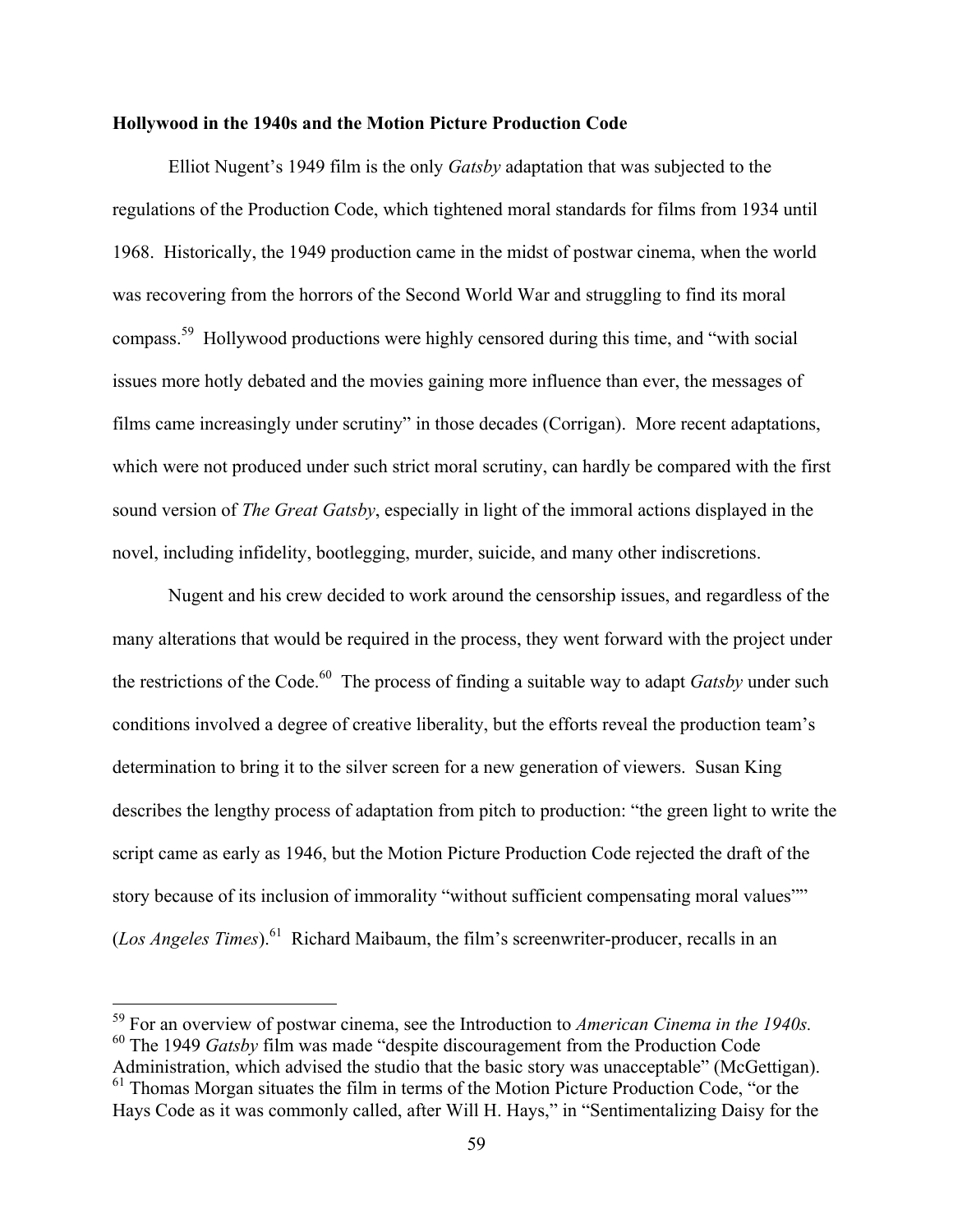interview decades later that the Production Code "said *The Great Gatsby* had an unpunished murder, illicit sex, extramarital affairs, and so on," and was therefore not suitable for the screen (McGilligan 280). These themes presented very real challenges for the project's production team, which had to either work around the strict guidelines, or risk having the project scrapped altogether. Fitzgerald's novel features several pivotal scenes that would not be proper for adaptation under the Code, which "strictly enforced a conservative list of "Don'ts and Be Carefuls," primarily governing the depiction of crime and sex," both of which are occur in Fitzgerald's novel (Corrigan 296). The artistic compromises were significant, but then again, they were typical of 1940s films, which were obviously all operating under the same conditions. George Bluestone identifies this aesthetic maneuvering as a trademark of the times: "The conflict between artistic freedom and thematic control has had the practical effect of taxing the ingenuity of directors, writers and cameramen who try to evade the Code's specific strictures" (37). These problems stifled the 1949 production and account for the alterations that keep the film adaptation from aligning itself more closely with the novel's motifs of unchecked decadence and hedonism.<sup>62</sup> The era's cinematic modes made the production particularly sensitive to the audience's reception of the film.<sup>63</sup>

Screen." Morgan writes, "as a result of the Code, producers and writers were forced to reenvision the tale of Gatsby as a morality tale where adultery, bootlegging, and manslaughter were eventually punished, and the remaining characters were reconciled to the idea that crime does not pay" (17).

 $62$  Joan McGettigan explains, "under the code...the movie would have to identify Gatsby as a crook and therefore ensure that the audience knew it was not supposed to sympathize with him," a facet of the production that forced filmmakers to manipulate viewers' impressions of the protagonist and his moral dilemma from beginning to end (*BrightLights.com*).

 $63$  David Riesman and Evelyn T. Riesman provide an interesting study of intergenerational responses to films in their 1952 article, "Movies and Audiences." See pages 200-201 for a case study on Nugent's film adaptation of *The Great Gatsby.*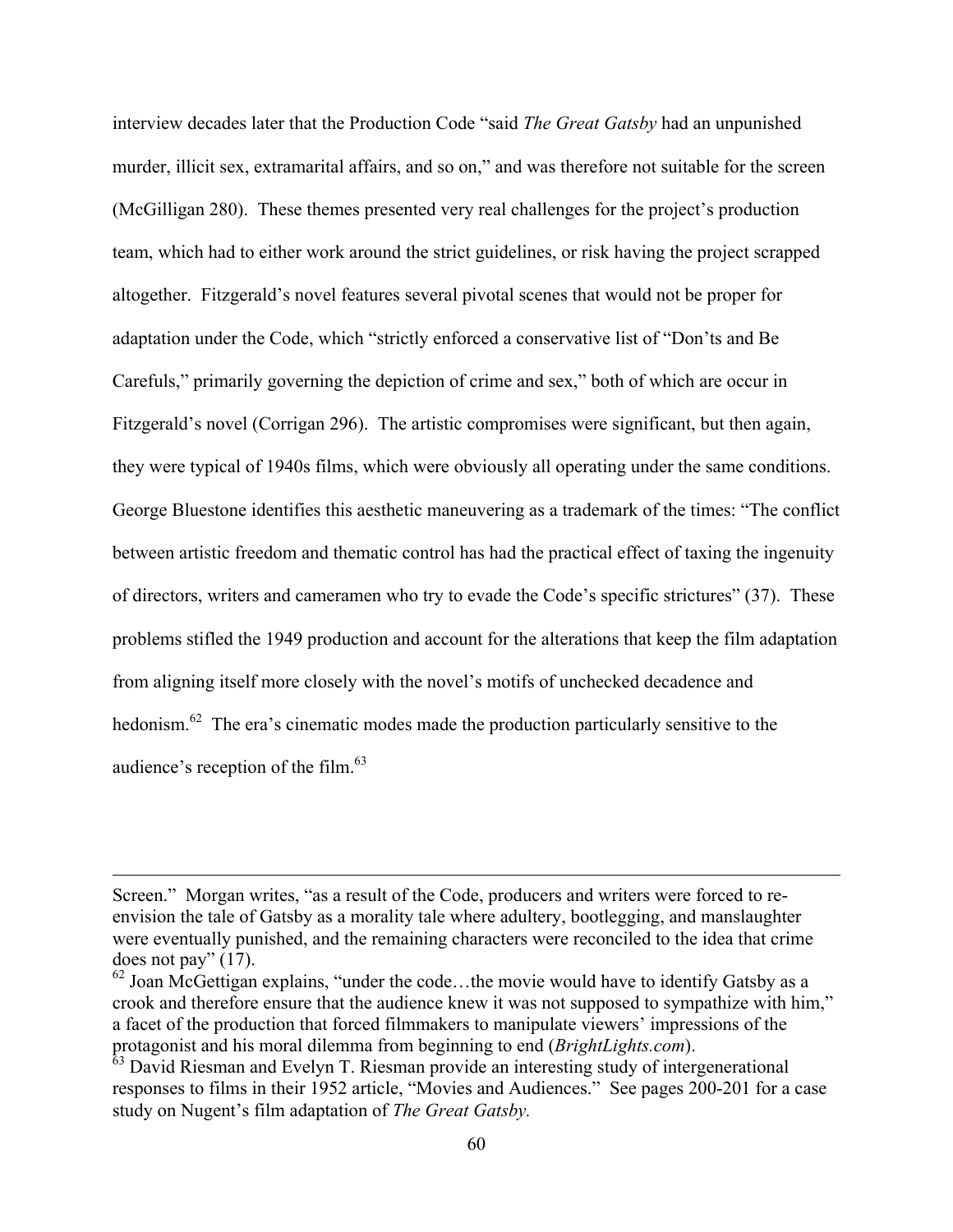Some of the major plot changes are therefore easily attributable to the Code, and producer-screenwriter Richard Maibaum, who ardently supported the picture in its infancy, explains that certain scenes were changed or added to ameliorate the studio's concerns about propriety. Maibaum had to find strains of morality within Fitzgerald's novel or create them himself—so he placed a verse of scripture, Proverbs 14:12, "right in the opening where Nick and Jordan, now married, stop at Gatsby's grave and quote the chapter and verse from Gatsby's tombstone: "There is a way which seemeth right unto a man, but the end thereof are the ways of death"" (McGilligan 281). Maibaum eventually regretted this decision, admitting in an interview that the addition detracted from the picture: "I had to do it, which I now think was all wrong and very un-Fitzgerald-like. To moralize like that was something he never did; he was always indirect" (McGilligan 282). The film was therefore a product of the social climate of the 1940s, and as Atkins proclaims, "that it fails in its goals can be explained not so much by the difficulties inherent in the dramatization of Fitzgerald, but by a consideration of a bygone way of life in Hollywood movie-making" that typifies the postwar period of heightened cinematic censorship (217).

## **Nugent's Film: An Overview**

Regardless of the limitations imposed upon the film as a result of the Production Code, the 1949 *Gatsby* has a recognizable cast, crew, and title, and the black and white Paramount Pictures film, which is only 91 minutes, was largely successful in the theaters. Cyril Hume and Richard Maibaum collaborated as the adaptation's screenwriters, and over the course of their Hollywood careers, the pair worked on nine productions together, including *Bigger than Life*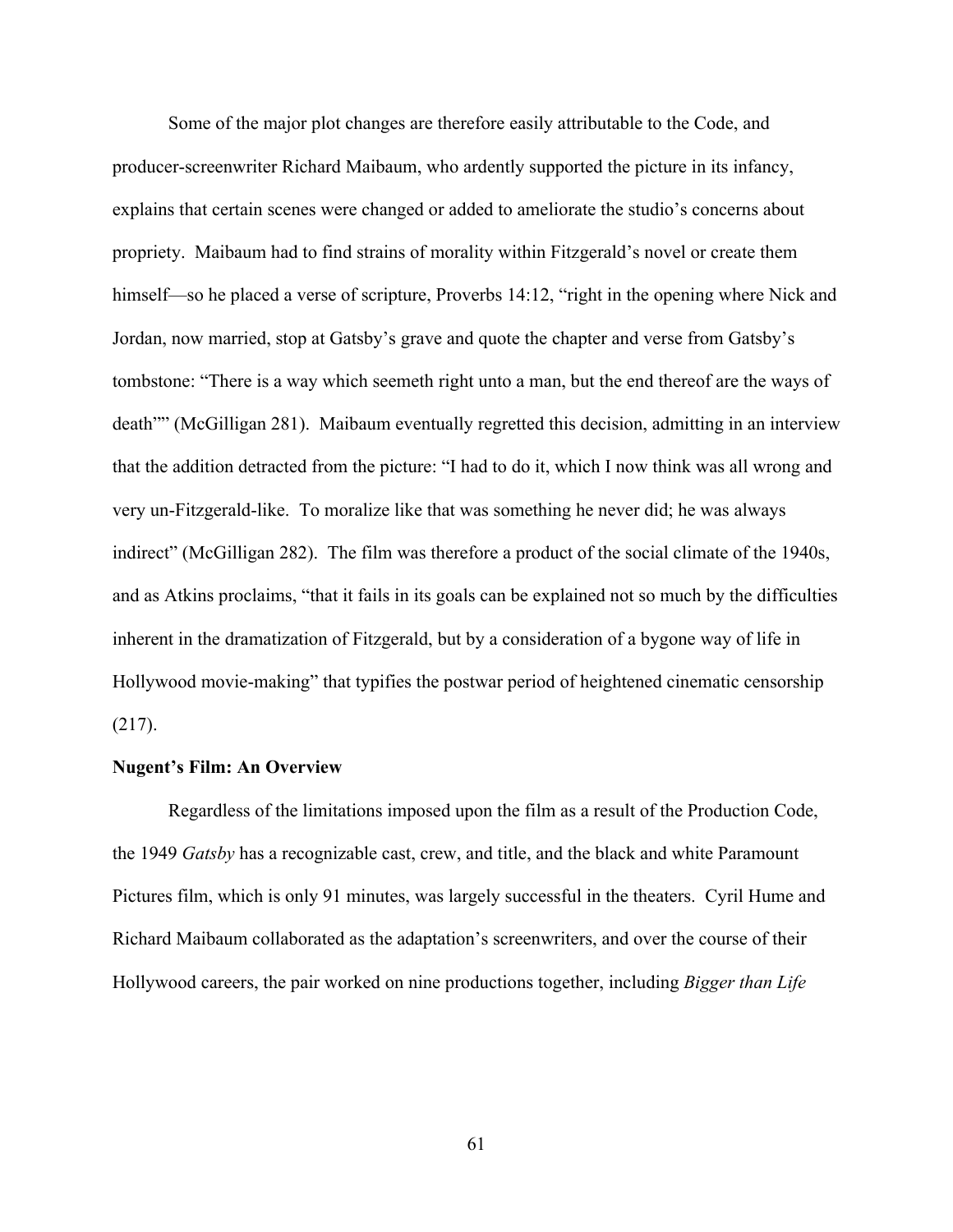(1956) and many other major motion pictures (McGilligan).<sup>64</sup> Hume later worked as a screenwriter for two of the *Tarzan* films, and Maibaum remained a Hollywood magnate for more than 50 years, writing screenplays for the James Bond series, and working steadily until his death in 1991. Together, Hume and Maibaum provided Nugent with a screenplay based upon Fitzgerald's 1925 novel, Davis' 1926 play, and Brenon's 1926 film that was also acceptable for 1940s studio standards. The bulk of the criticism of the 1949 adaptation centers on the film's uncreative direction, which was a problem before production even began. Nugent, in fact, was not originally slated to direct the picture—John Farrow, director of 1956's *Around the World in 80 Days* (and coincidentally, the father of Mia Farrow, who stars as Daisy in Clayton's 1974 adaptation), resigned from the project in February 1948 after "a disagreement over casting with Richard Maibaum," who was also one of the film's producers ("Nugent Replaces Farrow on Movie"). Years later, "Nugent admitted publically that his version of the novel leaves much to be desired, and that he did not want to be assigned to the project in the first place" (Dixon 290). At least he had a huge star in Alad Ladd, who presents today's viewers with the first complete Hollywood portrayal of Fitzgerald's iconic Jay Gatsby.

The 1949 version was largely marketed around Ladd, who had gained fame in 1942 as the star of *This Gun for Hire*, was named Photoplay's "Most Popular Male Star" in 1953, and won a Golden Globe in 1954. Betty Field earned a lukewarm reception as Daisy Buchanan, although Dixon suggests it was largely Nugent's fault: "Nugent, never known for his literary or thematic perception, instructed Field to play Daisy in a strictly one-dimensional manner, which she certainly did" at the film's expense (291). Field, who married playwright Elmer Rice in 1942, earned a solid reputation on Broadway before making her way into Hollywood, and she

<sup>&</sup>lt;sup>64</sup> For interviews with both Hume and Maibaum, see Pat McGilligan's 1986 collection, *Backstory: Interviews with Screenwriters of Hollywood's Golden Age.*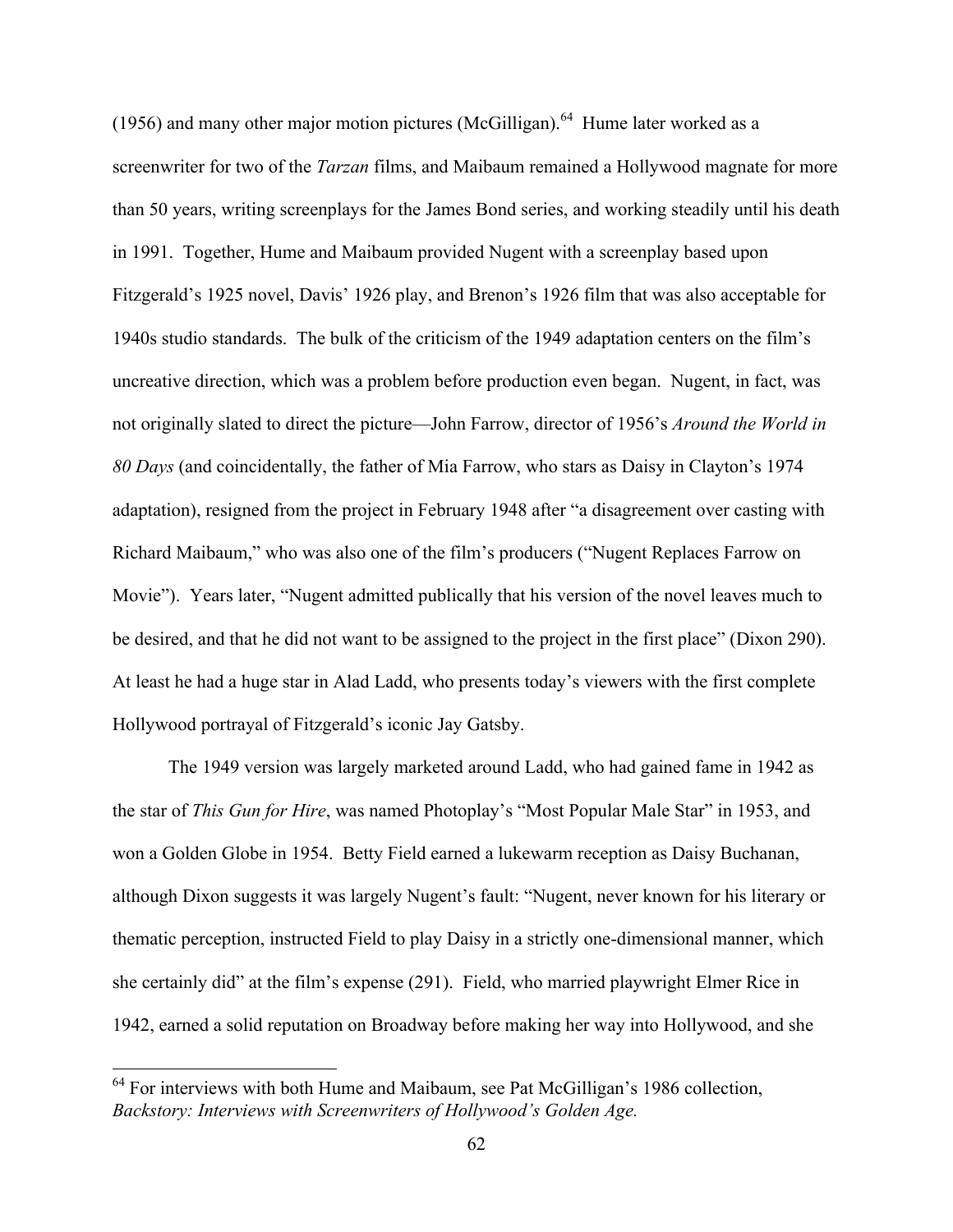was also "an F. Scott Fitzgerald fan" whose praise of the novel was featured in an interview that coincided with the film's release. Field said, ""They made me a good offer…and "Gatsby" is the kind of story I can't resist. I never could," she added firmly" (Thomson X3). Macdonald Carey, who stars as Nick Carraway, "is also curiously miscast; rather than a sympathetic observer, for most of the film he is portrayed as a censorious bluenose, scandalized by Tom Buchanan's affair with Myrtle Wilson, and also by Gatsby's obsessive desire for Daisy" (Dixon 291). Shelley Winters, who achieved fame decades later as Charlotte in Kubrick's 1962 adaptation of *Lolita*, portrays a compelling Myrtle Wilson in this adaptation. Howard Da Silva plays George Wilson in 1949, and interestingly enough, he joined the 1974 cast as Meyer Wolfsheim. Other prominent figures in Nugent's production include "history's most prolific movie costumer, Edith Head, [who] made the wardrobe for this black and white interpretation," and John F. Seitz, the film's cinematographer, who had already shot *Double Indemnity* in 1944 and *The Lost Weekend* in 1945, and went on to film *Sunset Blvd.* in 1960 (Muther).<sup>65</sup>

Nugent's film also benefitted from an aggressive advertising campaign and the public's ongoing fascination with the novel and its author. The film's *New York Times* ad was the largest on the page by far; it featured two busty women, a shirtless Gatsby, and the following caption: "Ladd guns his way to power in "The Great Gatsby"…a love story that matches the tension of the times!...A GREAT CAST in A GREAT MOTION PICTURE from A GREAT NOVEL" (Display Ad 29). Other marketing materials played up the same elements of lust and greed, and in the official poster for the film, Ladd is outfitted in a tuxedo, a trench coat, and a hat—and is

<sup>&</sup>lt;sup>65</sup> Although the film had a skilled cinematographer, the production is limited by its sets, "and to make matters worse, practically the entire film is shot indoors, even the exteriors, which was a common Hollywood practice of the period, in order to avoid the possible delays that location shooting sometimes produced (changes in sunlight, rain, obnoxious tourists cluttering up the set)…Thus, the 1949 Gatsby is confined to the elegant simulcric prison on an overlit Hollywood sound stage, and thus lacks both visual substance and reality" (291)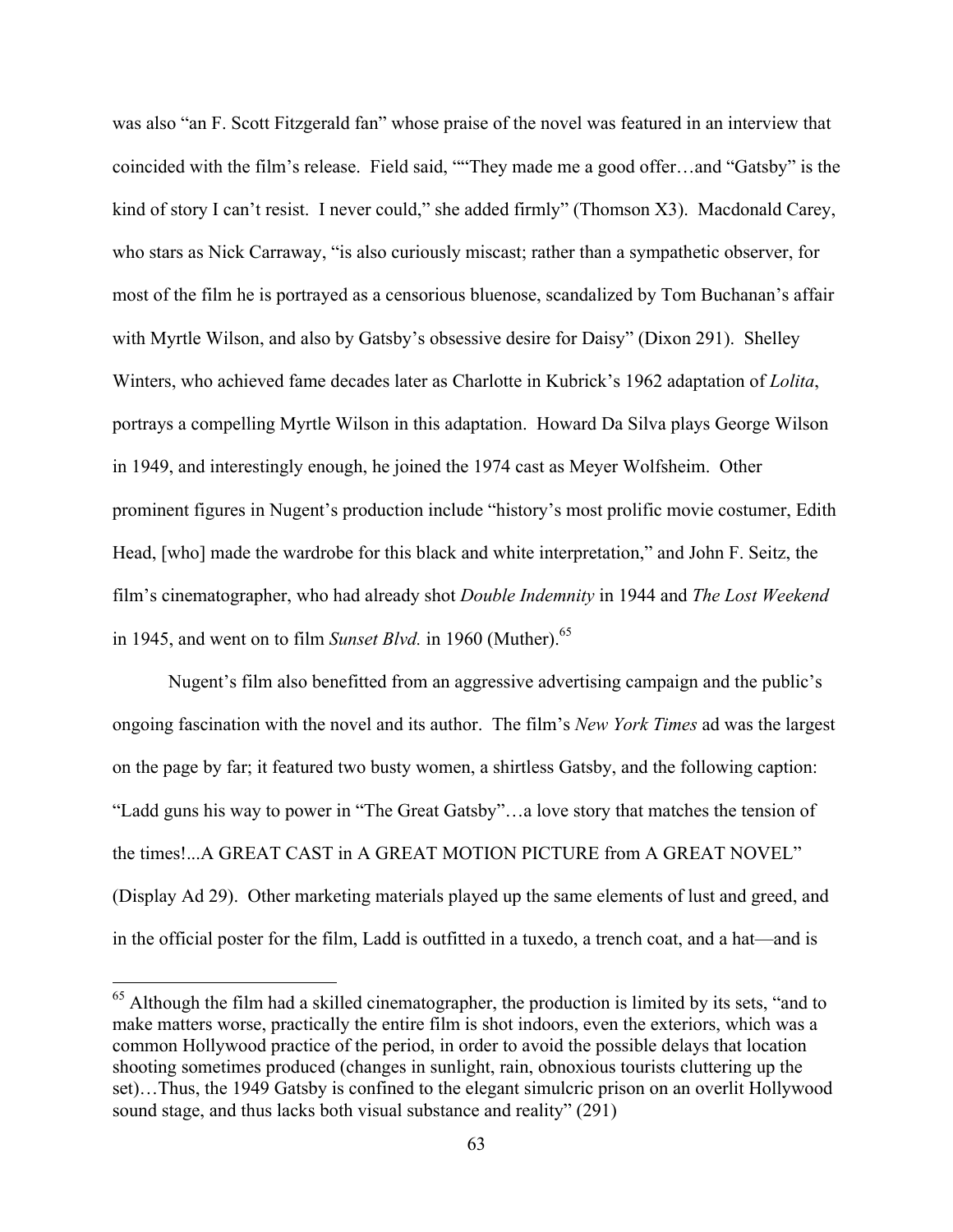surrounded by four gorgeous women in suggestive evening gowns. An image of the climactic accident is shown in the corner; since it displays the moment Gatsby's car strikes Myrtle, the poster highlights the film's various tragedies. Together, the drawings represent the film's sexual charge and criminal undertone, and in the centerpiece of the poster is Ladd's Gatsby.

Ladd's casting as Jay Gatsby stemmed from a serendipitous and interesting interaction with Maibaum. In a 1980s interview with Pat McGilligan, Maibaum recounts an encounter with Ladd that convinced the screenwriter-producer that the actor was destined to play the part of Gatsby on the silver screen. Maibaum explains how an unexpected experience became the impetus for the production:

Paramount had Alan Ladd pegged as a dubious actor, but I didn't believe them. I was at his house, and he took me up to the second floor, where he had a wardrobe about as long as this room. He opened it up, and there must have been hundreds of suits, sport jackets, slacks, and shoes. He looked at me and said, "Not bad for an Okie kid, eh?" I got goose pimples, because I remembered when Gatsby took Daisy to show her his mansion, he also showed her his wardrobe, and said, "I have a man who sends me clothes from England every spring and fall." I said to myself, "My God, the Great Gatsby!"

(McGilligan 280)

The pair could not resist interpreting the moment as a sign that the actor was destined to play the part on film, and since Paramount already owned the rights to *Gatsby*, both Ladd and Maibaum lobbied the studio to produce a remake with sound. The romanticized anecdote about the men's inspiration for the film might be part of the problem with its reception, as it was widely considered a star-driven production that placed too much stock in its lead actor. Many reviewers see Ladd in the same vein as Maibaum—as a man who, in real life, "was, in a way, the Great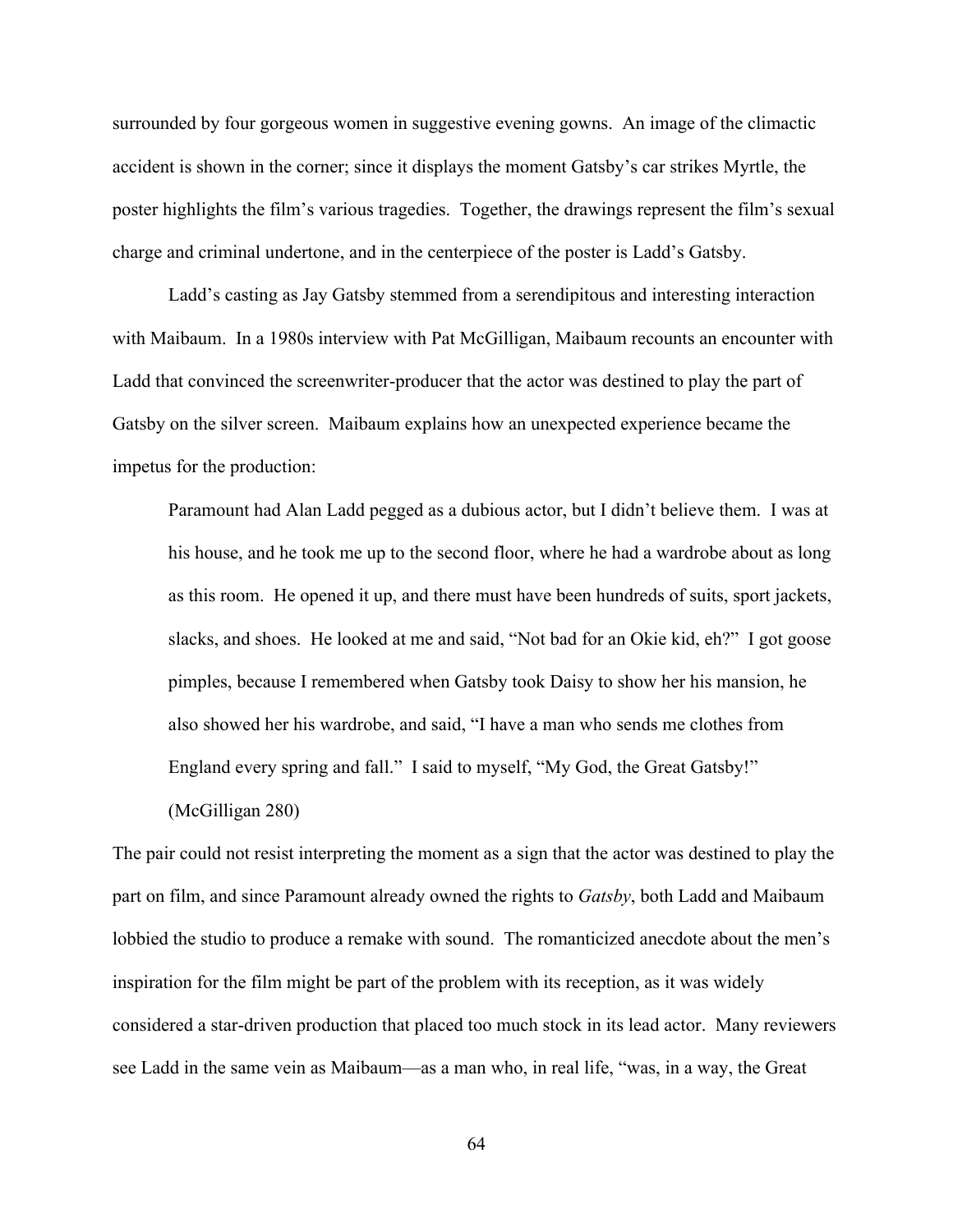Gatsby. Success had settled on him as it had on Gatsby. Being a movie star, he had the same kind of aura of success, but he didn't quite know how to handle it," just as Gatsby acquires a great fortune, but never knows how to enjoy it without suspicion (McGilligan 280). This sort of specialized experience with sudden wealth cannot be bought, but it can be translated from a man's life into an actor's role, and Ladd set about doing so in the 1949 film. <sup>66</sup>

#### **Ladd's Gatsby**

Ladd's casting, however, contributed to the hardened portrait of the character that emerges in the 1949 adaptation, one that might be influenced by the film noir style of cinema in the  $1940s$ <sup>67</sup>. The film's representation of the protagonist is complex and dynamic, and although Ladd seems like an affluent gentleman for the majority of the film, it is clear that something more sinister lurks just under the surface. Hidden beneath Gatsby's gold hat lies a low-life bootlegger who earns his money dishonorably and whose "business gonnegtion[s]" are shameful (Fitzgerald *Gatsby* 70). <sup>68</sup> Thus the criminal element becomes a defining feature of Nugent's portrayal of the character, with the opening montage establishing him as an emblem of Jazz Age

 <sup>66</sup> Maibaum and Ladd's fortuitous conversation may have led to the project's fruition, but it could not guarantee a successful production. The contemporaneous *Variety* reviewer claims, "Alan Ladd handles his characterization ably, making it as well-rounded as the yarn permits and [faring] better than the other cast members in trying to make the surface characters come to life" (*Variety.com*). Ladd had the confidence to depict the character aptly, however, and the edge to portray him as a criminal, too. Robert S. Birchard argues, "Alan Ladd is a nearly perfect Gatsby, exhibiting great charm as well as the vulnerability tinged with sadism" (*American Film*). Atkins confirms that "Ladd *is* a believable Gatsby," and compares his charisma and vacuity to Robert Redford's all-American good looks as the 1974 Gatsby (220).

 $67$  In his biography of Ladd, Rob Nixon writes, "with his ability to suggest dark secrets and a quiet pained longing, Ladd seemed an ideal choice for the role of the mysterious Jay Gatsby…but the movie failed to click with either the public or critics," and a combination of minor problems contributed to the weak film (*TCM.com*). Others determine that Ladd's "portrayal is quite in accordance with that stock character he usually plays" (Crowther). <sup>68</sup> Brauer notes, "although Gatsby serves as little more than the handsome and elegant façade for Meyer Wolfsheim's criminal enterprises—even if he is a well-dressed and good-looking gangster, Gatsby, after all, is still a gangster—he does offer a captivating example of self-making and the pursuit of the American Dream" (53).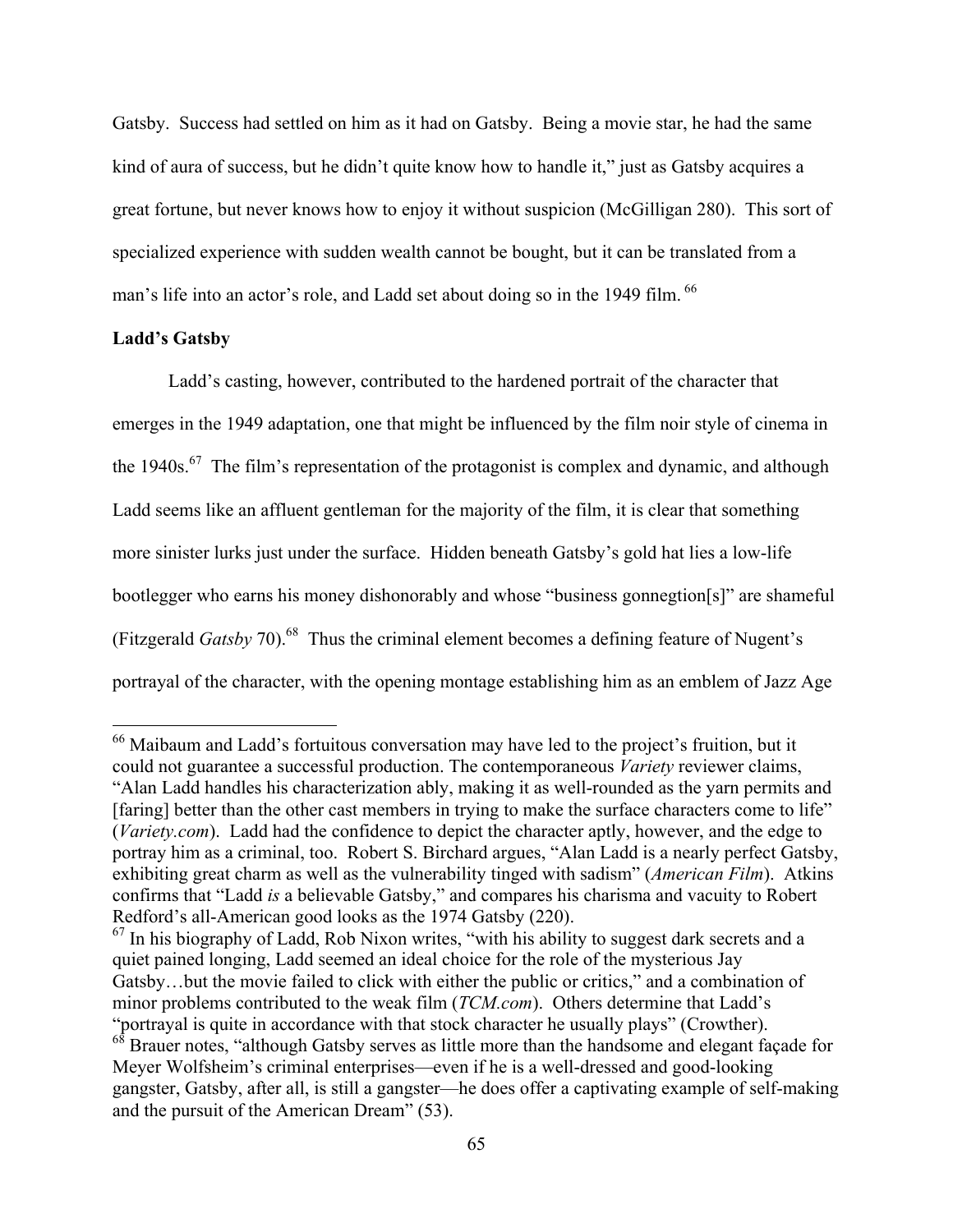corruption, and a crook by anyone's standards—especially the Production Code Administration's<sup>69</sup>. Ladd's Gatsby becomes a sympathetic character, in part because of his rare combination of domineering strength and docile sensitivity. In spite of his redemptive sentimentality, Gatsby's illicit endeavors prevent him from seeming pathetic, and since his epiphany comes before his murder, in Nugent's adaptation, he is absolved of his sins before he  $dies^{70}$ .

The 1949 film opens with a montage that indicates Gatsby is heavily involved with the underworld, and the adaptation's first scenes establish him as an outlaw and set the tone for the remainder of the movie. The opening credits are superimposed upon a picture of the cover of Fitzgerald's book, and as soon as the film begins, stereotypical depictions of the Jazz Age ensue. The first scenes feature young people dancing the Charleston; adults drinking bootlegged beer at speakeasies; men smuggling barrels of alcohol in a warehouse; and gangsters engaging in highspeed chases and then shooting up moving targets. A voiceover introduces Gatsby, and explains that "out of the '20s and all they were came Jay Gatsby, who built a dark empire for himself

 <sup>69</sup> As Martin Halliwell notes in "Modernism and Adaptation," invented mob scenes "ensure that the stable hierarchy of characters is established from the outset, [and] Jay Gatsby (Alan Ladd) is introduced as the chief character in an opening montage in which he is portrayed in archetypal gangster role, whereas in the novel there is a long delay before he appears enigmatically as a guest at his own party" (93). For more on gangsters and 1940s Hollywood, see pages 111-112 in Thomas Schatz' volume, *Boom and Bust: The American Cinema in the 1940s.*

 $70$  The moralization of the plot interferes with viewers' perceptions of the film's major characters. In "Modernism and Adaptation," Martin Halliwell explains how "the symbolic texture of the novel also suffers in adaptation, with localities such as the Valley of the Ashes losing their dramatic impact (it is quite obviously a film set) and Gatsby's attempt to reclaim lost time (in Fitzgerald's narrative the clock falls from the mantelpiece as Gatsby nervously waits for Daisy, and Nick ruminates on Gatsby's attempt to "beat back time" in the final epic lines) is reduced to the clichéd line "it's time to start over," moments before Gatsby is shot. Rather than an extended epilogue that coveys crucial information about Gatsby's past, the film is bookended by scenes in which Nick and Jordan Baker reflect on Gatsby's life as they visit his grave. This provides a fatalistic account of an individual with vaulting ambition and prevents the viewer from sharing Nick's begrudging respect for Gatsby in the novel" (92-93).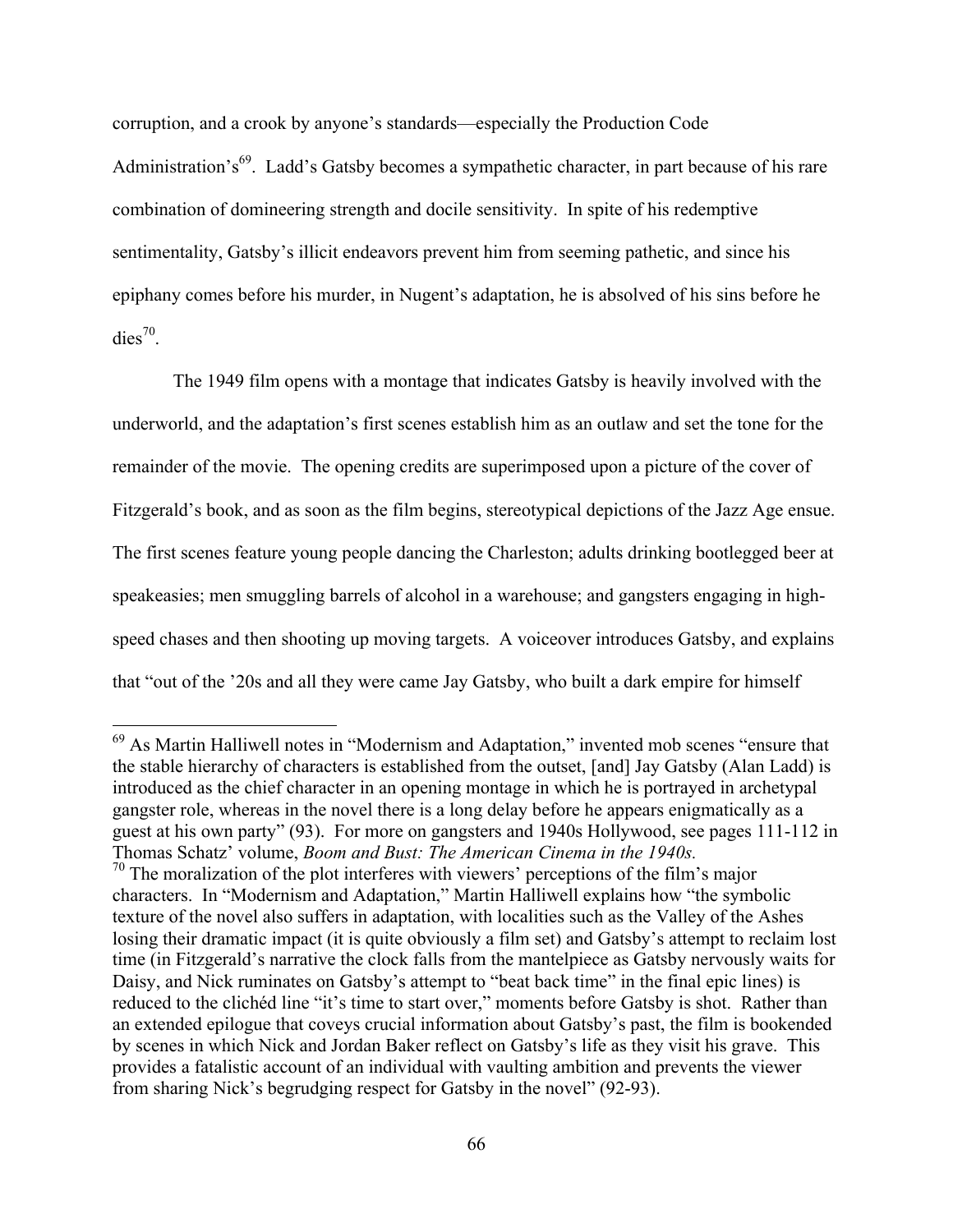because he harbored a dream in his heart," a dream that would ultimately determine his destiny (*Gatsby* 1949). Gatsby is the first character to appear in the film, a decision that immediately separates Nugent's film from the 1974 and 2013 adaptations. Ladd's Gatsby is first pictured at Wilson's garage, where he is getting gas beneath the looming eyes of T.J. Eckleburg with a fleet of henchmen in tow (*Gatsby* 1949). To establish his role as an outsider, Gatsby asks Wilson for directions to West Egg, where he spends \$200,000 in cash on a mansion positioned directly across the bay from the Buchanans' home (*Gatsby* 1949). Nugent's Gatsby is self-assured and wise, especially in comparison with the lackeys he has in his car. Because the valley of ashes is featured within the first five minutes of the film, its contrast with the elegance of either Egg is startling indeed. Amid much exposition, Ladd positions himself as a wealthy and worldly man who possesses knowledge about a variety of things, from polo stables to crystal chandeliers to love and war.

The opening scenes also introduce viewers to the blend of strategies that Nugent utilizes as he strives to accommodate the novel's first-person narrative perspective within the restrictions of the inherently third-person cinematic mode. Nugent's motion picture is "typical of the noirstyle films of the day in that the action is fast and flashbacks are employed—in this case to convey Gatsby's gangster past" (Tibbetts 159). These flashbacks puncture holes in Gatz' performance as Gatsby, perhaps lessening any sympathy that viewers may be accruing for the character by revealing anecdotal evidence of his undeniable criminality and unseemly background. In addition to depicting scenes outside the chronological scope of the film, these flashbacks also logically fill in gaps in the story where our narrator is not present. The 1949 adaptation adroitly employs voiceovers and added conversations to disseminate information and provide necessary explanations to viewers. In an inventive maneuver, the screenwriters expand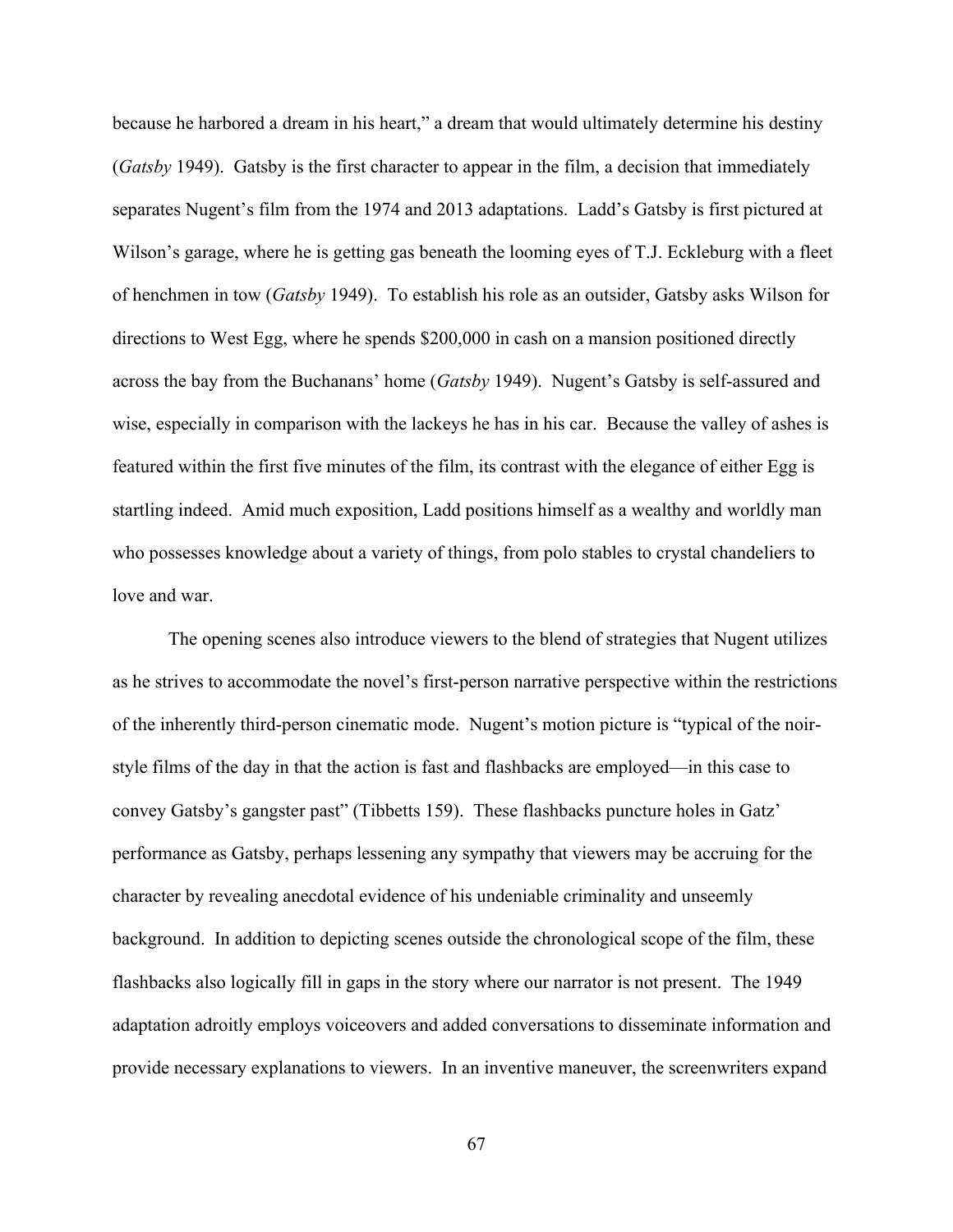the role of Klipspringer (Elisha Cook Jr.) from that of a nearly anonymous boarder to that of a soldier who served under Major Gatsby, allowing the character to expound upon Gatsby's past and detail the source of his income and his pain.

Although Gatsby appears to be a respectable man with enough money to do as he pleases, he is not what he seems. In the first scene, Klipspringer plays the piano while minor characters ponder the reasoning behind Gatsby's purchase of the mansion.<sup>71</sup> When Gatsby leaves the scene for a moment, Klipspringer sketches out segments of Gatsby's biography for viewers. In the 1949 adaptation, Klipspringer immediately reveals that Gatsby bought his house to impress Daisy Buchanan, a socialite who might finally be within Gatsby's reach, both physically and economically. Klipspringer casually mentions that Gatsby's post-war inheritance, \$5,000 from Dan Cody, grew into a fortune after he met a man at a speakeasy. Although the name of the character has been changed to Lupus, he has clearly replaced Meyer Wolfsheim as Gatsby's underworld connection. Much later in the adaptation, Klipspringer, who refers to Gatsby as "the Major," describes his host's heroism in the military before playing the piano for the guests. In a flashback featuring the Major and Klipspringer after the war, a despondent and impoverished Gatsby learns of Daisy's marriage, and acknowledges that Cody was right: that he lost his shallow girlfriend because he was a poor man without a respectable family name; Gatsby will later change his mind, realizing that Cody's advice led him astray, and that his lustful pursuit of money has proved his undoing. This flashback simultaneously emphasizes Gatsby's powerful role as a commanding officer in the military and his nearly impotent role as Daisy's suitor.

 $<sup>71</sup>$  This study focuses on how the adaptations capture the novel and its protagonist on film rather</sup> than how they function within their historical milieu, so an extended discussion of certain cinematic modes is outside the scope of this dissertation. However, Mark T. Conrad edited an interesting collection of essays in his overview of *The Philosophy of Film Noir* that informs viewers' interpretations of this genre, and provides a spectrum of articles from expert critics.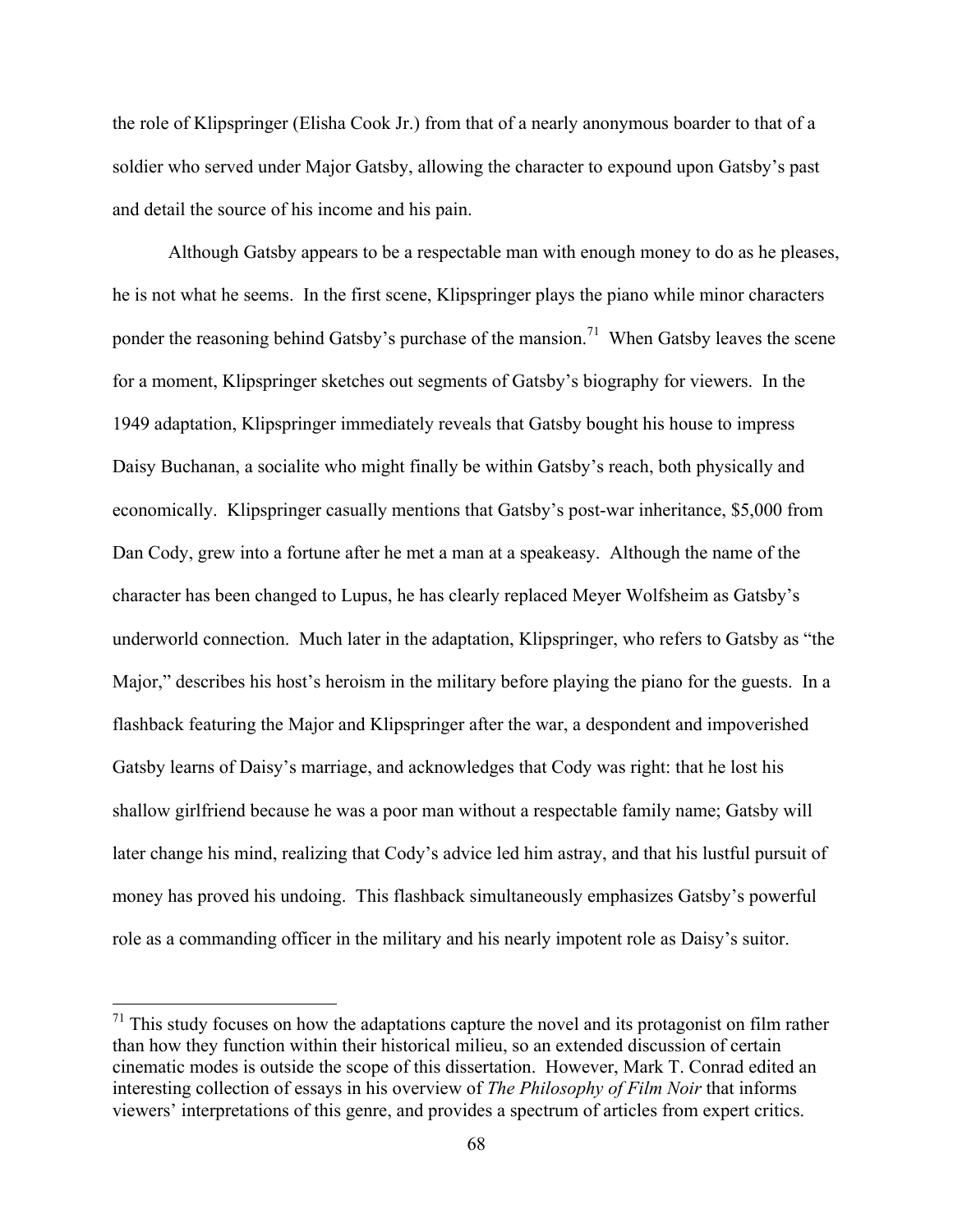Without any budgetary restraints, Gatsby sets about remodeling his newly purchased mansion at once, and in hopes of attracting his beloved, he hires the same interior decorator as the Buchanans. Gatsby's stint as Trimalchio begins once the renovations are complete, and his house soon becomes the site of gluttony, debauchery, and infidelity—themes the Production Code prohibited, and which the production team mitigated by adjusting the moral framework of the film.

Nugent's Gatsby is a secretive man who is concealing much about his life and livelihood from Nick and Daisy, and therefore from viewers as well. Gatsby wants to protect his reputation, and his projected self-image is essential to his performance as a man who is worthy of the companionship of society's most privileged members. He is obviously a criminal, but Gatsby is deliberately hiding other parts of his personal history from everyone in the 1949 film as well. When Nick first meets Gatsby, an inebriated guest approaches the host and persistently calls him Gatz, revealing his alternate identity and corruption. This scene immediately damages Gatsby's façade, and introduces viewers to the air of suspicion that surrounds the host. Gatsby admonishes the guest for drinking too much, takes him around a corner and knocks him out, and returns to Nick and to his performance as the perfect gentleman. This invented scene damages Gatsby's character and portrays him as an unrefined roughneck, and his subsequent biography sounds more dubious as a result of the encounter.

Nugent relocates Gatsby's introductory life story from his car to his boat, where he relates his fascinating experiences, both aboard Dan Cody's yacht and abroad at war and at Oxford. Some aspects of Gatsby's life story seem a bit off to Nick, who laughs nervously throughout the story; for instance, both men claim to be from Minneapolis, but Gatsby changes the subject when Nick wonders what street he grew up on, and the scene is undermined by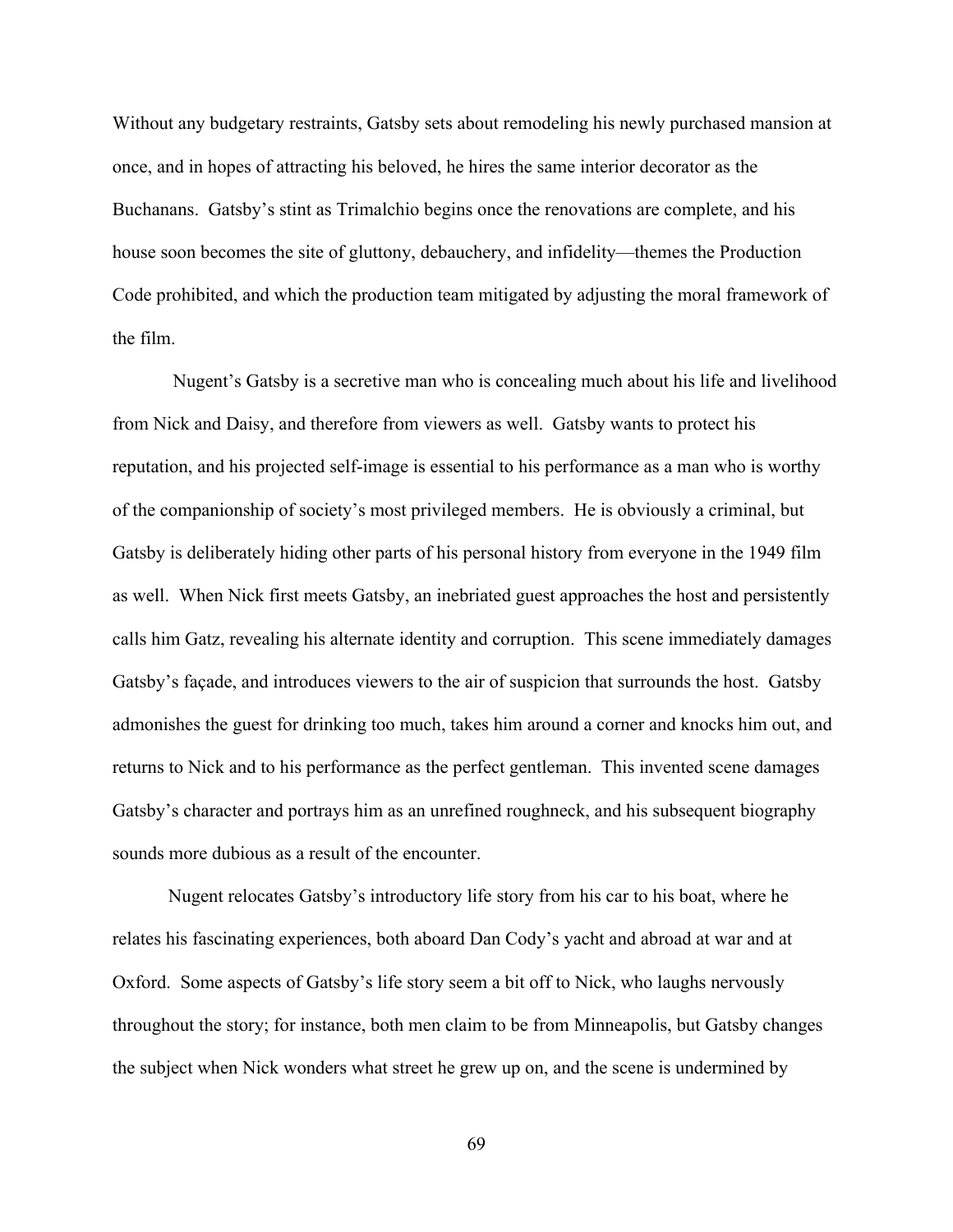Nick's disbelief. When Gatsby finally asks Nick to invite Daisy to tea, he tries to bribe him for the favor, saying, "every man has his price, Mr. Carraway. What's yours?" (*Gatsby* 1949). Nick just smiles, and says, "let's go back to your party, Mr. Gatsby" (*Gatsby* 1949). This scene replays itself in the 1974 and 2013 adaptations as well, with Nick always declining his neighbor's offer, and Gatsby always coming across as an ambiguous man at best. Gatsby's speech retains a measure of Fitzgerald's prose, and in it, he declares himself a "self-made man," an ambitious and hard worker who is worthy of Nick's friendship regardless of his criminal connections (*Gatsby* 1949). Nugent's inclusion of one of Fitzgerald's most important subplots perhaps becomes the most remarkable dimensions of this production.

# **Gatsby as Dan Cody's Protégé**

Gatsby's romantic sincerity and dignity is exemplified in Nugent's 1949 adaptation because of the director's inclusion the young Jimmy Gatz' experiences with Dan Cody, and in particular, his resistance of the sexual advancements of Cody's wife, Ella. These scenes provide filmmakers with an opportunity to balance out Gatsby's seedier side by representing loyalty to his misguided mentor and his former self-discipline around married women. Dan Cody (Henry Hull) plays a curiously important role in Gatsby's life, and in this 1949 film, his powerful influence over the protagonist frames the story, and it is as beneficial as it is damning.<sup>72</sup> Gatsby's background as Cody's protégé is amplified in an extended flashback, with Cody

 $72 \text{ Codv's}$  advice frames the moralistic nature of this film, wherein Gatsby is somewhat redeemed of his wayward ways by finally rebuking what he learned from his old mentor at sea. Gene D. Phillips provides a pithy summary of Cody's Weltanschauung in "Knight without Armor: The Three Films of *The Great Gatsby*": "It was under Cody's tutelage that this teenage lad confirmed his resolution to discard his former identity as James Gatz in order to forge a new personality for himself as Jay Gatsby...Hence the advice this tough old buzzard passes on to his foster son has a ruthless, materialistic ring to it, based as it is on the assumption that one's personal happiness is determined almost exclusively by the size of his bankroll" (114).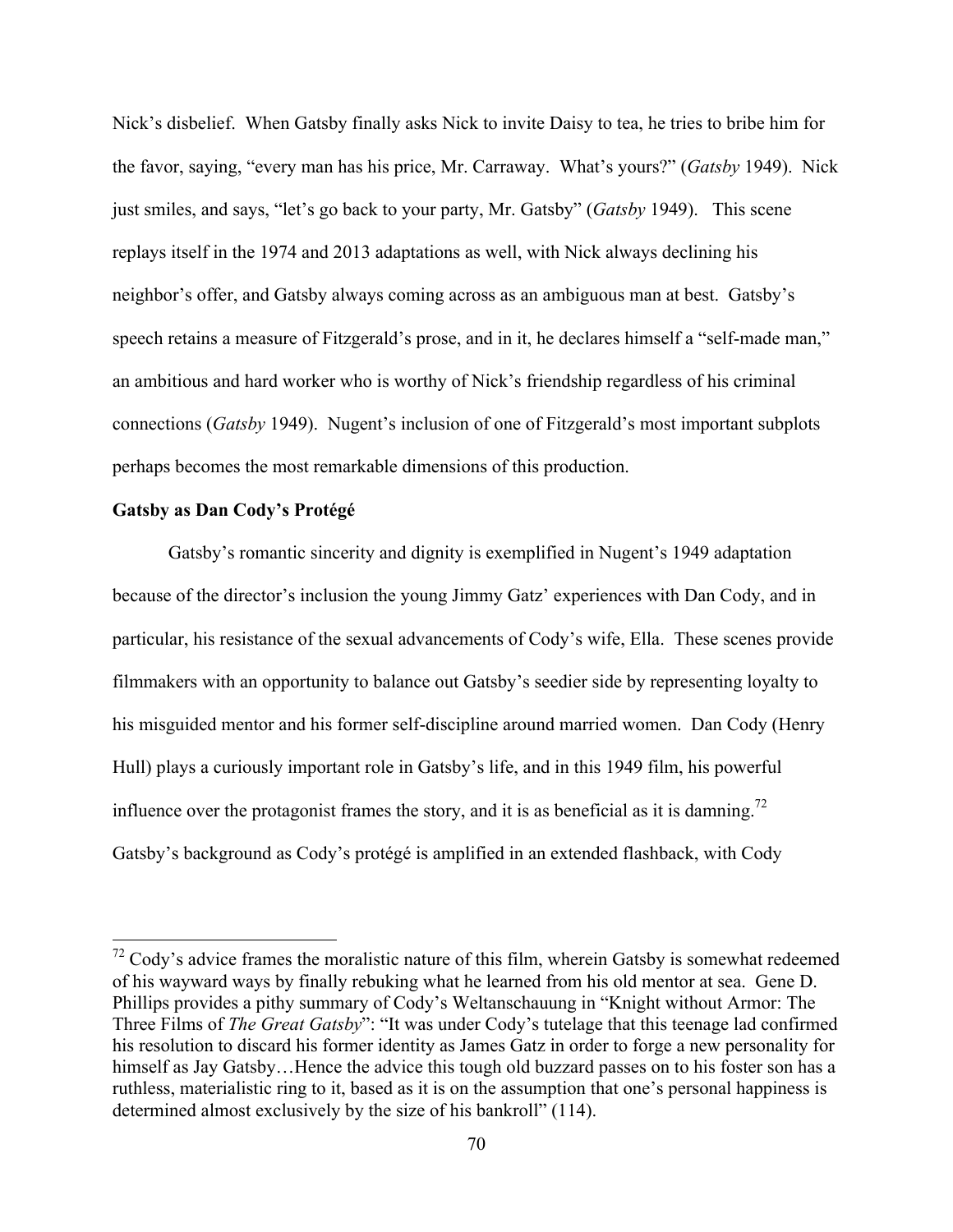providing Gatsby with advice, experience, and money<sup>73</sup>. Cody repeatedly calls Gatsby "Jimmy" or "Gatz," and Nugent's film again clearly delineates the poor boy Gatz from the identity he later procures as Jay Gatsby. Cody tells Gatz, "whatever your dream is, the first thing to do is to get some money in the bank. Whatever you want, anything in the world, if you've got money, you just take it" (*Gatsby* 1949). This advice becomes problematic for the young Gatz, who heeds it as closely as he does D'Invellier's, and as moves on from his apprenticeship to pursue obscene wealth and impossible romance, he sets about a path of self-destruction.

Nugent's film depicts Gatsby as a young man who respects his elders and exercises selfrestraint around women, an interesting addition that could garner him the admiration of some viewers early in the film. Cody notices a repressed sexual connection between his young wife, Ella, and Gatz, a situation that allows Gatsby to make a good decision and earn a degree of moral credibility in the process. Screenwriters Hume and Maibaum write in several lines that attempt to evoke the spirit of the novel: "Oh, go right ahead, Jimmy, go right ahead. You've got everything I haven't got: youth, health, strength...Why don't you try to take her away from me? I don't think you can, because I've got the bankroll, and that's what counts. Nothing else matters, nothing," Cody says (*Gatsby* 1949). These words haunt Gatsby during the invented epiphany he experiences before his murder. Gatz works as a deck hand for more than a year, going around the world with the Codys three times as the sexual tension between Gatz and young Ella mounts. Before his death, Cody tells Gatz he is leaving him a small inheritance, but asks him to promise to never touch Ella. Although Gatz has wanted to be with Ella all along, when she tries to seduce him as soon as Cody dies, he honors his promise, rejecting her advances and

 <sup>73</sup> Martin Halliwell also positions the film within its cinematic mode: "The 1949 adaptation reworks Fitzgerald's novel along the lines of classical Hollywood realism. Rather than having the past revealed in snatches, the film fills in the back story through three carefully orchestrated flashbacks given in historical sequence" (92-93).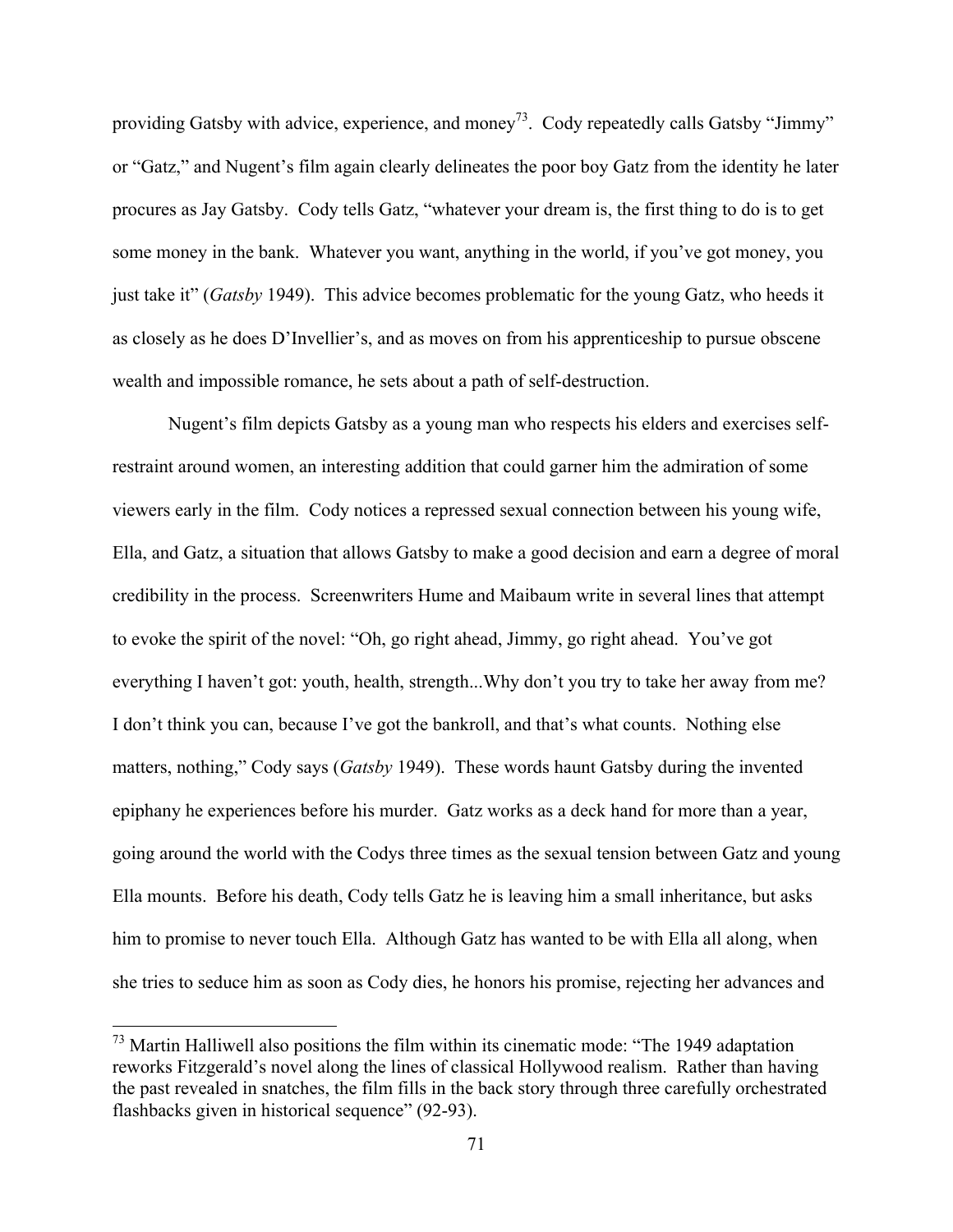losing \$20,000 of his \$25,000 inheritance as a result. By turning down Ella, however, Gatz projects the image of a loyal man, and the admirable act of refusing her sexually becomes an indicator of his chivalrous nature. The juxtaposition of the two betrothed women in Gatsby's life, Ella and Daisy, individualizes Gatsby's love for Daisy, and particularizes his affection for her. In Nugent's film, Daisy is therefore uniquely appealing to Gatsby, a man who fell in love with her when she was single, and who has demonstrated a respect for matrimonial vows in his past. A certain moral ambiguity hangs over Gatsby's relentless pursuit of his beloved Daisy, and viewers are left to determine for themselves whether or not they support the relationship.

# **Gatsby and Daisy**

This story of Gatz's restraint around Ella is contrasted with Gatsby's unchecked lust for Daisy, a vapid and bored mother who doesn't even know her daughter's age. Another flashback reflects the emotional sincerity of Gatsby and Daisy's previous affair, and in it, Gatsby admits that while he is currently "empty handed," he promises to "start a business" after the war so as to "make her family proud" and do things the "right way" (*Gatsby* 1949). Gatsby's forthrightness with Daisy enhances his credibility in this adaptation, and the scene establishes him as a man who is willing to work hard to acquire the fortune he will need to marry a woman like Daisy. Nick is appalled that Gatsby wants to be set up with his married cousin, but as in all of the film adaptations, the narrator grows conflicted after hearing about Tom's multiple affairs, and he begins to sympathize with Daisy. Daisy agrees to leave Tom just hours after the reunion, intimating that she really is miserable, that Gatsby was possibly her first choice after all, and that his poverty was the only thing that had kept them apart. Gatsby and Daisy's rushed tea party is underwhelming in this adaptation, especially considering that the gap between them seeing each other has been extended from five to eleven years. In Nugent's adaptation, Daisy repeatedly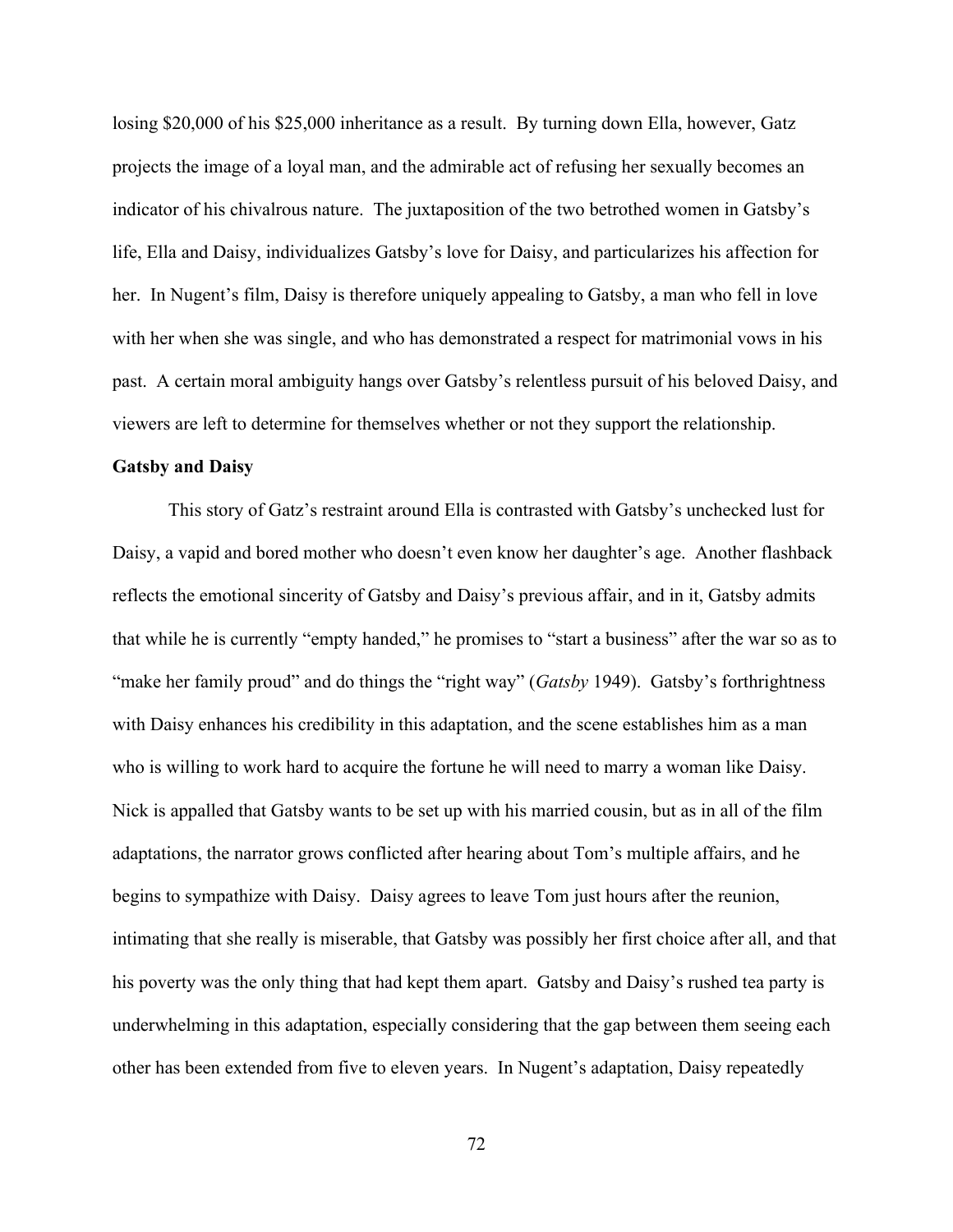calls her lover, "Jay," aurally reminding filmgoers of the distinction between the Jimmy Gatz of the Cody years and the Jay Gatsby of today.

The Ladd Gatsby naively misjudges the probability that his dreams will come true, and his self-confidence proves self-defeating as a result. He cannot reconcile the fact that despite his wealth, he is outside of Daisy's societal realm, and he will never be a suitable match for her hand in marriage. In Nugent's film, Gatsby loses touch with reality, and does not realize that his dream is slipping away from him, even as he approaches his personal apex. The next time Gatsby sees Daisy is when the Buchanans attend one of his parties as a couple. As soon as Gatsby and Daisy are alone in his library, he begins questioning her about when she will leave her husband, claiming that he "want[s] to start over" properly, but ignoring the fact that she is married and has a child (*Gatsby* 1949). Although Nick warns Gatsby that his pursuit is futile, he is stubborn and has no interest in giving up now that he thinks he "has what it takes," at least in Cody's opinion, to win back Daisy (*Gatsby* 1949). For instance, Gatsby foolishly presumes that he and Daisy's daughter will "like each other a lot," suggesting that he is willing to take care of little Pam as well as her mother, and that they will all be together in the future. Tom, however, recognizes that Gatsby is a "common crook," and that despite his immense wealth, as a bootlegger, he will never be respectable enough to marry an old money woman like Daisy.

#### **Gatsby's Redemption**

The remainder of Nugent's film confirms that regardless of his profession or his background, it is Gatsby who is too good for Daisy, not the other way around. After the accident, when Daisy faints, Gatsby takes control of both the situation and the wheel—granted, he does not return to check on Myrtle, but instead, he focuses on taking care of Daisy, which is, after all, what he has wanted to do all along. Back at the Buchanans, when Daisy is hysterical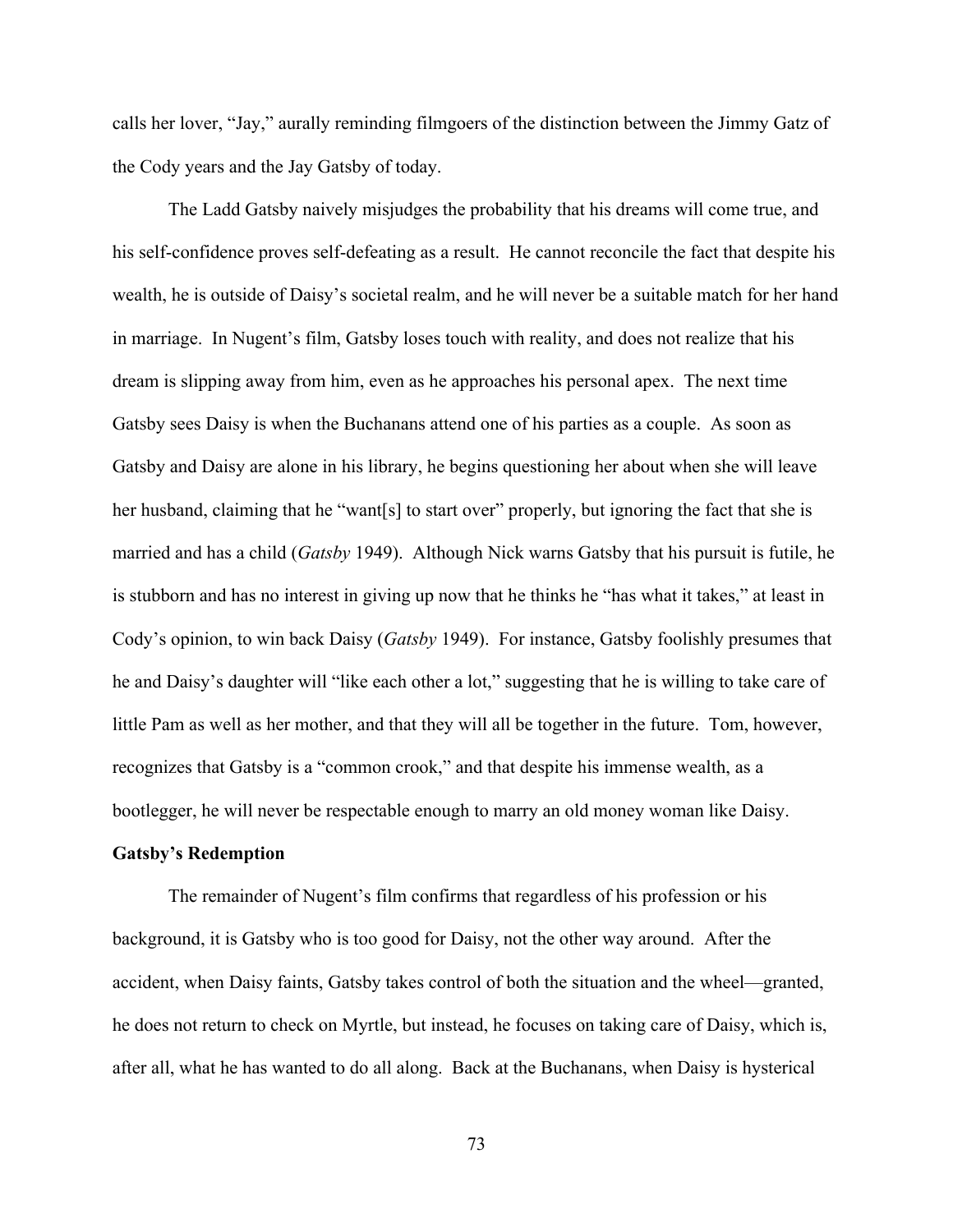and worries about going to prison, a protective Gatsby's words and behavior indicate his sentimental interiority, and his road to redemption begins. He volunteers to take the blame for the vehicular homicide, and makes Daisy repeat after him: "Jay was driving. Jay was driving" (*Gatsby* 1949). Gatsby even tells her, "you're still the best," before leaving to hide the car, and promising to return for her in a couple of days (*Gatsby* 1949). Tom gets home to find Daisy alone in his house, and presumes that she has changed her mind about leaving him, but instead, Daisy suddenly admits, "we had an accident. It was horrible…Near Wilson's garage" (*Gatsby* 1949). Tom assumes Gatsby was driving, and hopes that because Gatsby fled the scene of the accident without stopping to help Myrtle, Daisy will finally understand "what kind of man he is" (*Gatsby* 1949). The accident *does* show audiences the true nature of Gatsby's character: he is a self-sacrificial man whose priority is his beloved. More importantly, it shows audiences Daisy's real composition: she a selfish woman who is willing to let Gatsby go to prison for her mistake. Waiting alone outside of the Buchanans' house, Gatsby eavesdrops on Daisy, Tom, Jordan, and Nick, who all agree to let him to take the fall, although Nick is appalled by their decision. Of course, the narrator could correct this wrong by confessing what he knows, but he admits that he will not tell the police the truth. When Tom wants to know whose side Nick is on, he declares that as of "one minute ago" he has aligned himself with Gatsby, and is ready to leave the group behind (*Gatsby* 1949). Nick tries to persuade Gatsby that Daisy "isn't worth it," but he has made up his mind, and is sticking to the plan he and Daisy agreed upon—he will say he is driving, and she will stay with Tom because she will be safer with him at their house than she will be at Gatsby's. The scene not only changes Nick's perspective of Gatsby, it also enables some viewers to shift their interpretations of the character from a position of ambiguity to that of allegiance.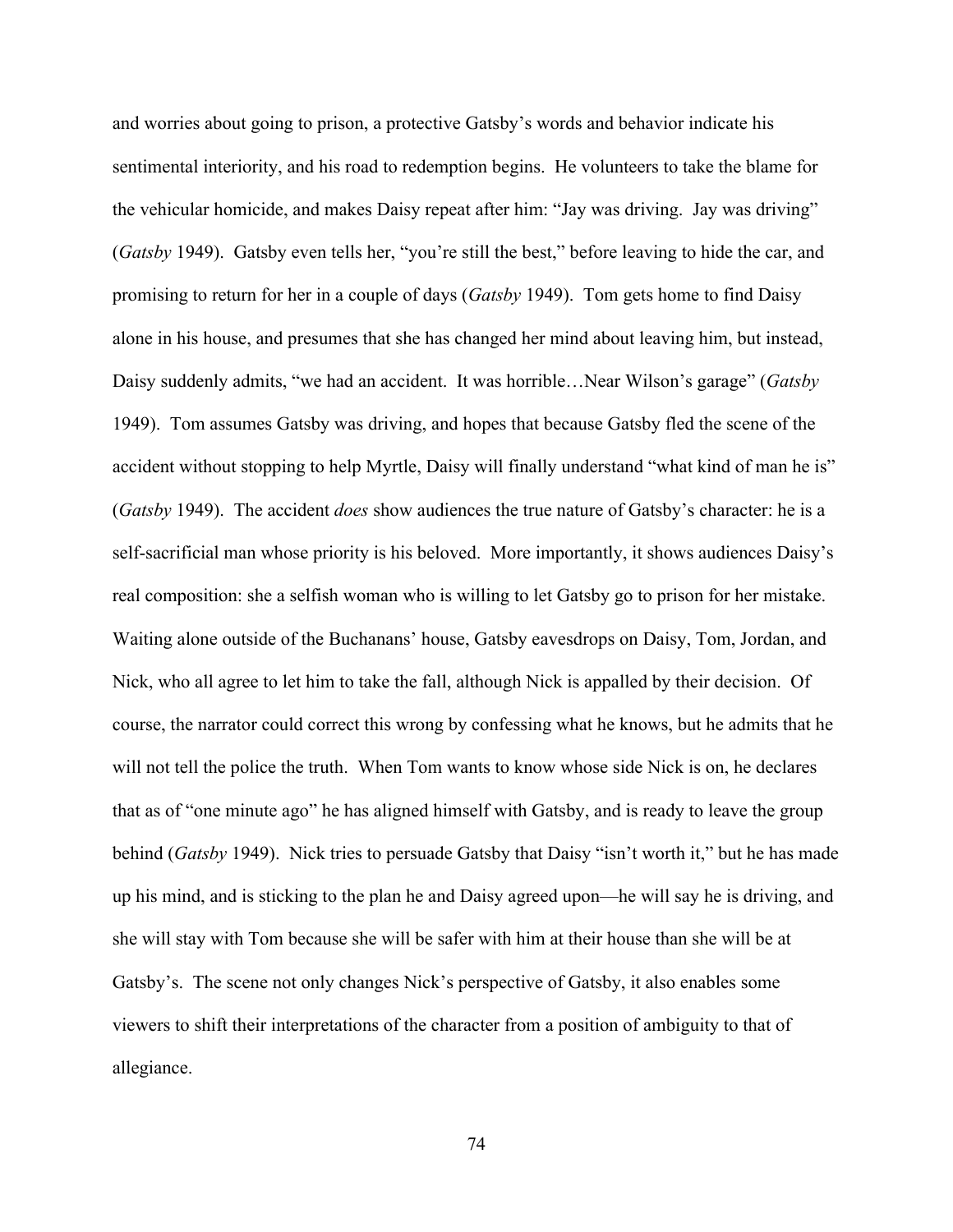Gatsby further distances himself from the Buchanans and their carelessness in the adaptation's penultimate scene, when George Wilson confronts his wife's paramour, and Tom's unflattering characteristics prove insurmountable. When Wilson arrives at the Buchanans' house, Tom denies being involved in the accident, and to his credit, he avoids giving up Gatsby directly. Instead, Tom tells Wilson, "go ahead and shoot. I won't be responsible for a murder" (*Gatsby* 1949). Although he is already in the home of the Daisy, who actually is responsible for Myrtle's death, Wilson leaves the Buchanans' house and goes looking for the owner of the car that killed his wife. After a moment's hesitation, Tom decides not to call Gatsby and warn him of the pending doom, thereby becoming partially complicit in his rival's murder after all. Daisy attempts to redeem herself the following morning by confessing to Tom that she wants to go to the police and "tell them the truth…help me," she begs, "don't let me be a coward. I was frightened last night. Don't let me be weak and selfish this time, too. Please. For once in my life, I want to be decent and loyal, to do the right thing" (*Gatsby* 1949). This last sentence reveals the darker side of her emotional interiority, and indicates that a pattern of unflattering behavior haunts her past—although the production team also softens her character in this scene. Tom insists that they both stay out of it, let Gatsby be the scapegoat for the accident, and avoid trouble altogether. Tom proclaims, "that guy had it coming to him," and as he defends his decision to not warn Gatsby of Wilson's pursuit, he too shows audiences his true character (*Gatsby* 1949). Daisy admits, with discernible sincerity, that she will "hate [Tom] as long as [she] lives" if he lets something happen to Gatsby, and it is only then that Tom frantically places phone calls to Gatsby's house—but by that point, it is too late. Both Buchanans fail Gatsby, and their inaction costs him his life. This ethical dilemma elevates Gatsby's moral position above that of the Buchanans, however, and prepares audiences to forgive him for his own indiscretions.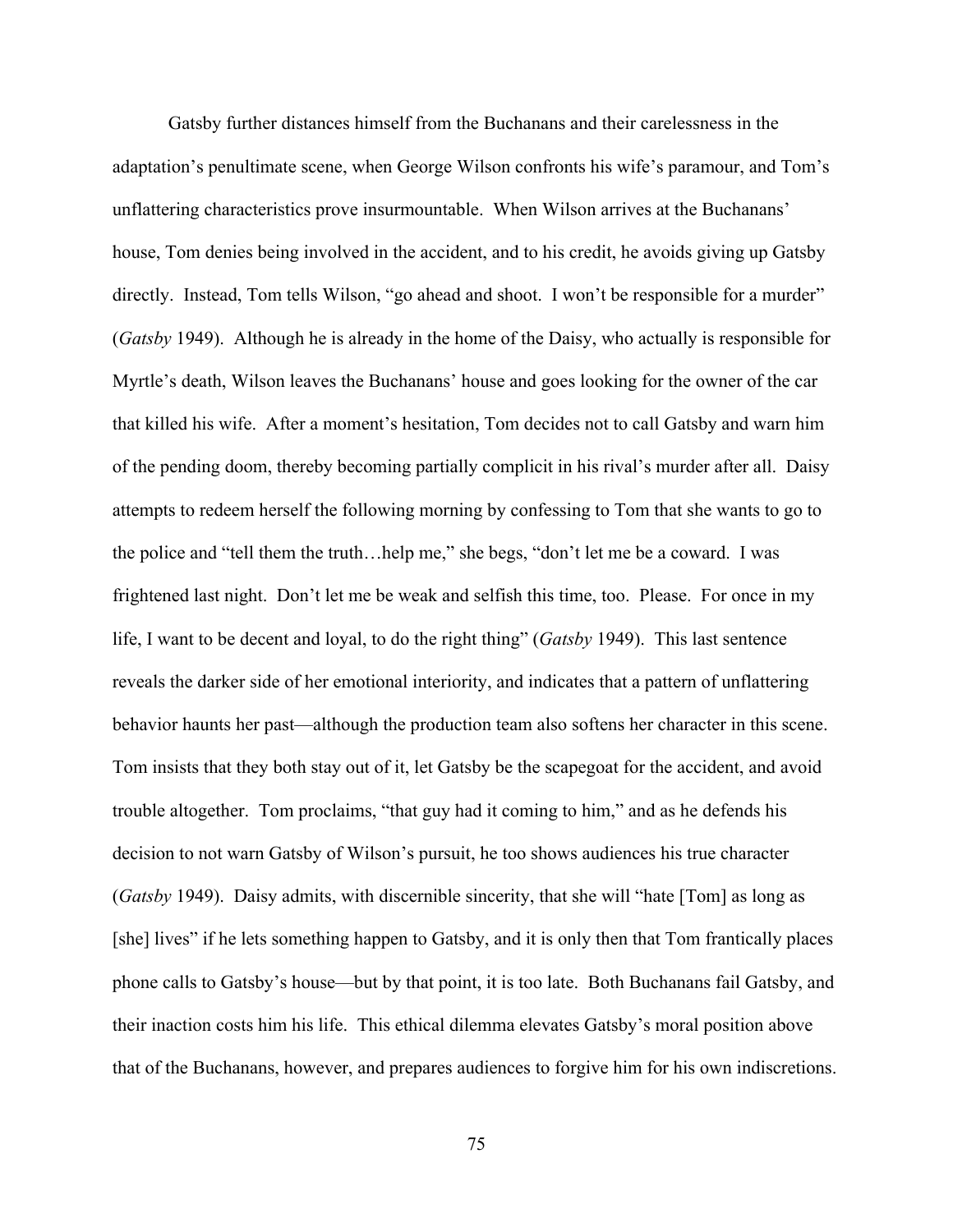Gatsby is particularly sympathetic in this adaptation because he cannot reconcile his romanticized and idealized conception of Daisy with the woman she really is, or at the very least, the woman she has become in the eleven years since their courtship in Louisville.

At the end of the film, Gatsby has a cathartic conversation with Nick that renders him a pathetic and sympathetic character worthy of forgiveness. In an added scene, Nick attempts to persuade Gatsby to turn Daisy into the police himself, but Gatsby idiotically responds, "she's still Daisy," verifying that he either does not comprehend her at all, or is so blindly in love with her that he does not care about the composition of her character (*Gatsby* 1949). Nick tells Gatsby, "you're a gentleman. A real one," but Gatsby disagrees, acknowledging that he would "hate to tell you of all the things I've been in. I made a mistake somewhere. I thought I was right. I thought old Dan Cody was right. But look what I've done to myself and everybody else to get where I am. And for what? To be like the Buchanans?" (*Gatsby* 1949). The scene establishes a new hierarchy among the cast of characters, with Gatsby no longer idolizing the moneyed upper class, and Nick no longer respecting them. Gatsby continues his confession and acknowledges the folly of his ways: "old Dan said a man was a sucker if he didn't move in and take what he wanted. Well I was a sucker" (*Gatsby* 1949). Nick says, "You're getting your eyes opened, Jay," once again reminding viewers of the silent presence of the Production Code in Nugent's production (*Gatsby* 1949). Gatsby has a lot to atone for, and he believes he deserves to be punished, even if it is for the wrong crime: "I'm seeing it clear from here on. I'm going to pay up. I am going to square myself. I've beat a lot of raps in my time, but I'll take this one. I'll wait right here until the cops find that car, and if they don't find it, I'll call them" and lie to them in order to protect Daisy from the repercussions of the vehicular homicide (*Gatsby* 1949). Gatsby defends his decision to take the fall, declaring that he finally wants to do what he feels is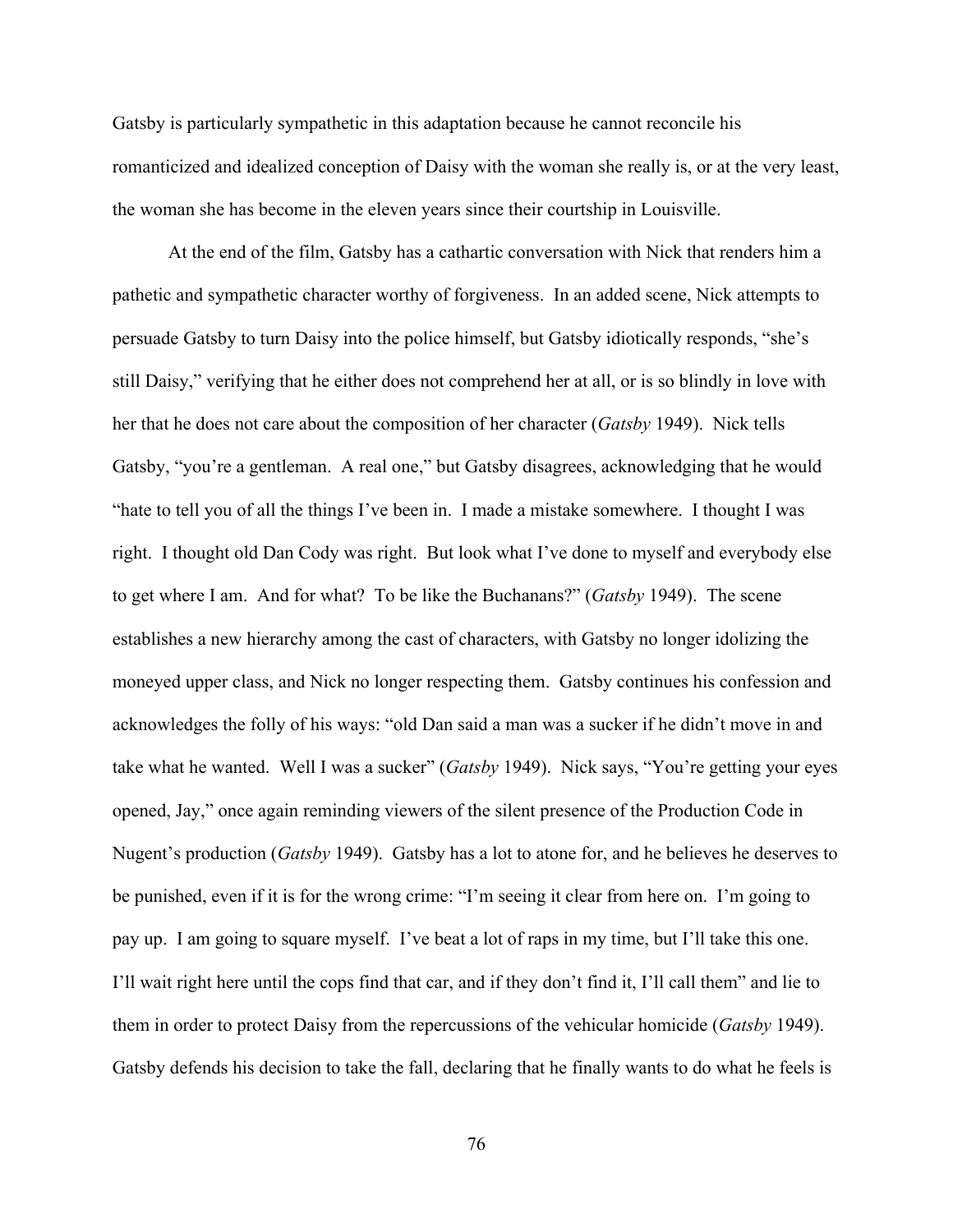right: "I owe that to a kid named Jimmy Gatz. Me, Nick, Me. What's going to happen to kids like Jimmy Gatz if guys like me don't tell them we're wrong?" (*Gatsby* 1949). In this scene, Gatsby reconciles the two parts he plays throughout his life, embracing his former identity and privileging it over the one he has labored so hard to construct. Gatsby's final words intimate his hope for the future, an optimism which has not been diminished by the ordeal. He says, "maybe after I do my time and start over again…"; unfortunately, Wilson kills Gatsby before he can finish his sentence, leaving both Nick and viewers to speculate about what he might do differently if he only had the chance (*Gatsby* 1949).

Fitzgerald's Gatsby does not enjoy an epiphany at the end of the novel or in the other major adaptations—instead, it is Nick who enjoys the most significant personal growth, as evidenced by the opening and closing paragraphs of his book, *The Great Gatsby*. The conclusion of the 1949 film adaptation suggest that Gatsby's illusions are self-destructive and self-defeating, and that his failure to recognize that his dream "was already behind him" results in his untimely. Fitzgerald is ambiguous about whether Gatsby's dreams are worth striving for, but in the novel's final line, Nick decides that it is human nature to forge ahead no matter how little progress we make as a result of our struggles: "So we beat on, boats against the current, borne back ceaselessly into the past" (Fitzgerald *Gatsby* 180). By the end of the novel, Nick understands that the past cannot be repeated or repressed, but rather, that the past is something that remains a part of us forever. Nugent's conclusion, on the other hand, does not include the novel's last line, and because it transfers this gradual enlightenment from Nick to Gatsby, viewers are left with the impression that Gatsby is a largely naïve and sympathetic character whose murder seems entirely unjust. The 1949 film ends with Jordan and Nick heading West together because the narrator has "some writing to do," a statement that alludes to the narrative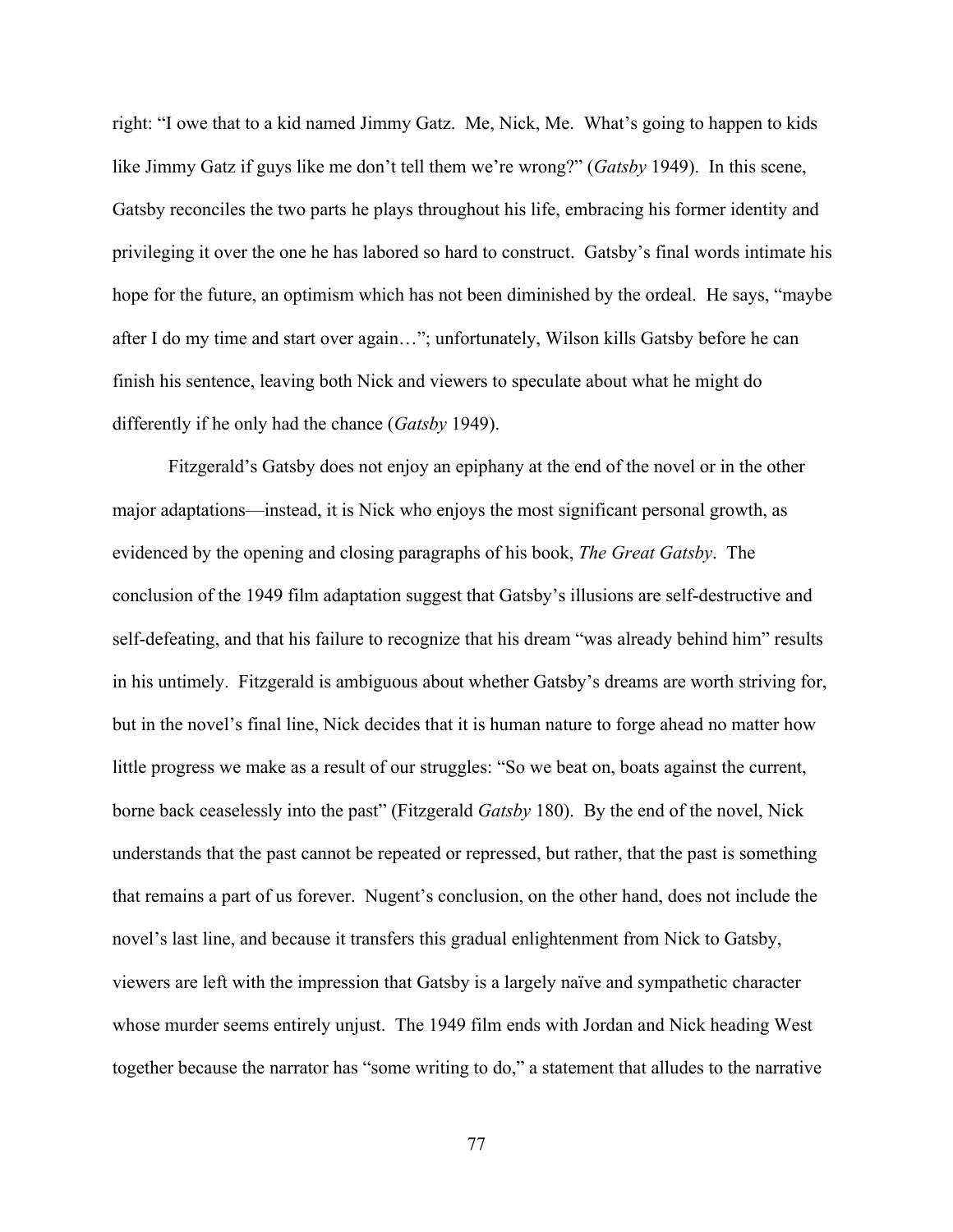structure of Fitzgerald's novel for the only time in the film, and indicates that Nick needs to create an opportunity to explore his personal growth and moral interiority in the wake of the summer's tragic events.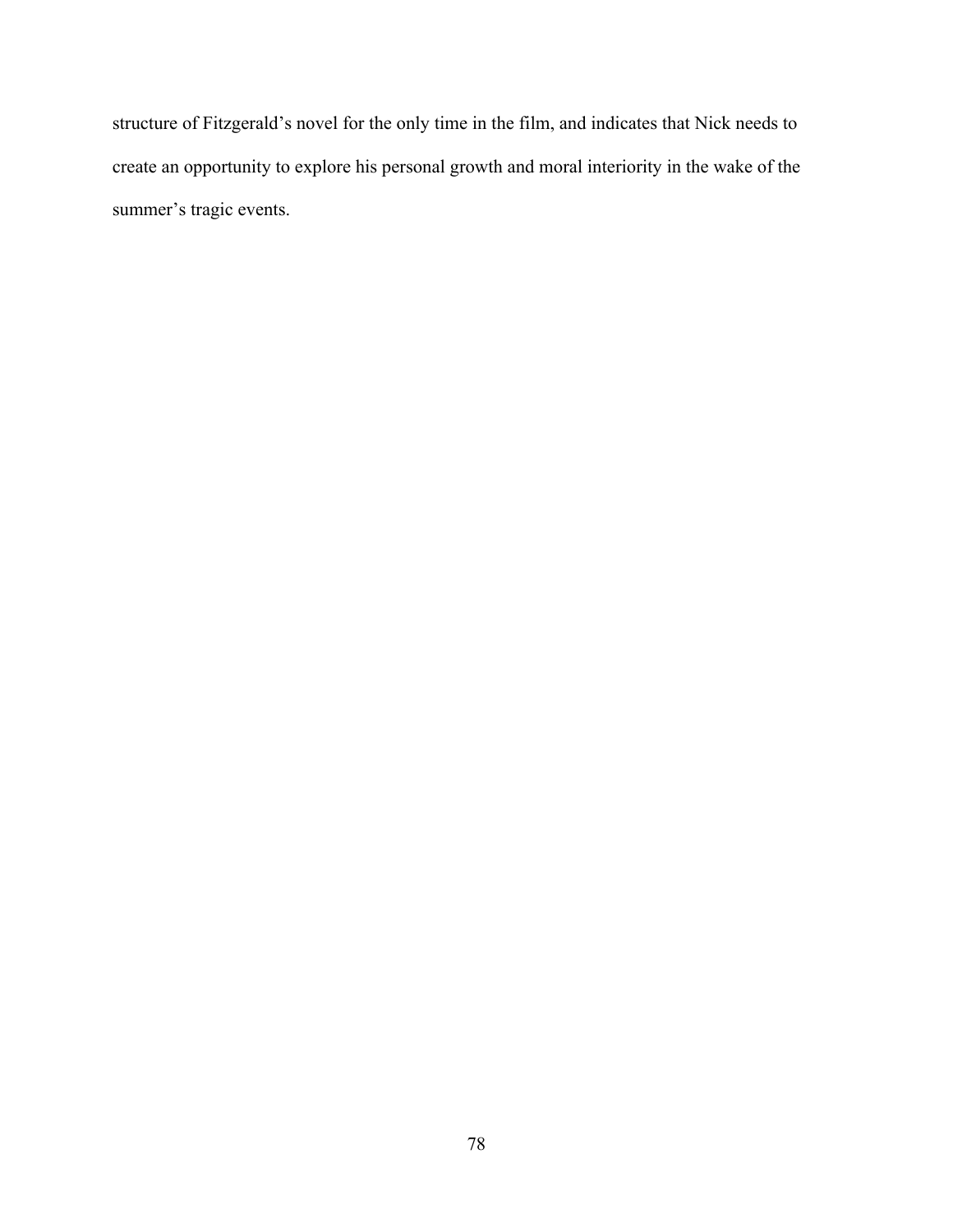# **CHAPTER FOUR – Jay Gatsby in the 1970s**

Robert Redford, with his rugged good looks, peerless deadpan delivery, and convincingly optimistic naiveté, was the definitive cinematic incarnation of Gatsby from 1974 to 2013, when Leonardo DiCaprio gave audiences an updated representation of the character that reaffirmed Fitzgerald's relevance in American culture.<sup>74</sup> Director Jack Clayton's 1974 Gatsby is straightly portrayed as an unrealistic dreamer, a charming but unsettling man with a suspiciously amassed fortune and an immoral obsession with a married woman. Whereas Alan Ladd exercised a great deal of control over his actions and emotions in his 1949 portrayal of the protagonist, Redford's Gatsby gains the sympathy of his audience by playing a vulnerable character that is more sinned against than sinning.<sup>75</sup> Cinematically, the Redford Gatsby reigned for thirty-nine years, and because his performance marks the most enduring portrayal of the character seen on screen to date, it is the centerpiece of any study of the performance history of Fitzgerald's novel.

#### **Clayton's Film: An Overview**

On the surface, the 1974 *Gatsby* film had a lot of promise: a successful 1949 version to build upon; an estimated budget of \$6.5 million; an ambitious marketing team; a cast of gifted actors; and a talented crew. The novel had by this point in time become canonical, and was a

 $74$  The idea that there is a "Robert Redford Gatsby" is rooted in Star Theory, which Joss Lutz Marsh discusses in "Fitzgerald, Gatsby, and the Last Tycoon: The "American Dream" and the Hollywood Dream Factory." Joseph M. Boggs reviews the challenges of casting other characters around a star like Robert Redford, whose performance would need to be well-matched (see *The Art of Watching Films* 270-271).

<sup>75</sup> Gene D. Phillips compares the two films on pages 123-124 of *Fiction, Film, and F. Scott Fitzgerald*, concluding that an individual's tastes determine his or her preference between the 1949 and 1974 adaptations.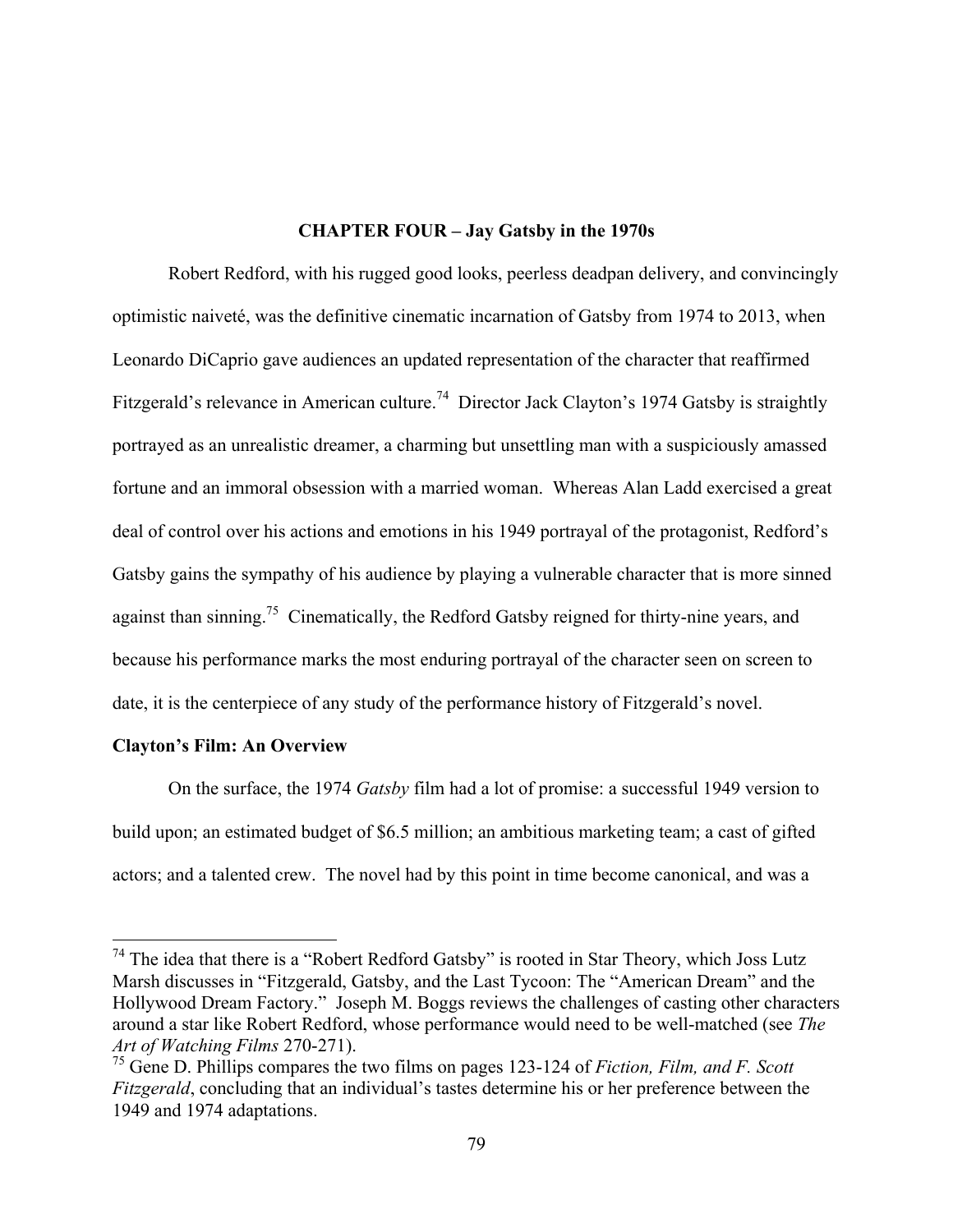staple on syllabi across the country.<sup>76</sup> Paramount Pictures, which had produced both the 1926 and 1949 adaptations, determined that the public was ready for a new representation of Jay Gatsby, and remade the film in color (Severo 36). Clayton (*The Innocents*; *Room at the Top*; *Something Wicked This Way Comes*) was familiar with the process of cinematic adaptation, and had a fine group of colleagues to help him manage the project. Promotions for the adaptation extended beyond the traditional scope of film advertisements, and "Paramount Studio's publicists linked *Gatsby* with the sale of clothing and cooking utensils, and made the word "hype" a concomitant of the film. In spite of, or perhaps because of the supersell, critical judgment when *The Great Gatsby* was shown ranged from lukewarm to devastating;" apparently, the actors could live up to neither the film's hype nor readers' expectations, and the film suffered as a result (Atkins 216).

The film's major actors were either already established in 1974 or would go on to achieve fame shortly thereafter, and although some of their performances were disparaged in the popular press, their collaboration and chemistry accounts for much of the adaptation's success.<sup>77</sup> Casting director Irene Lamb (*Star Wars*; *Titus*) secured several big names for Clayton's *Gatsby*, and the film's young and celebrated cast had the potential to bring Fitzgerald's novel to life in this new adaptation. Redford (*Butch Cassidy and the Sundance Kid*; *The Sting*; *Horse Whisperer*) plays the hopeful Gatsby, with Mia Farrow (*Hannah and her Sisters*; *The Omen*; *Rosemary's Baby*) as

<sup>&</sup>lt;sup>76</sup> In "Gatsby's Long Shadow," Richard Anderson claims that "by 1974 Fitzgerald's publishers could proudly assert that his works were required reading in more than 2,400 American college and university courses;" by the time Clayton's film was released, there had been about fifteen biographical studies published on Fitzgerald and "at least five collections of critical essays" on the author had been published, too (26-27).

 $77$  Cast chemistry, or a lack thereof, might have been responsible for some of the inadequacies of the 1949 and 1974 performances; the major motion pictures featured major stars, but because of their direction or their miscasting, or a combination of both the productions fell flat in some regards. For more on the importance of casting, see Boggs' *The Art of Watching Films*, Chapter 10: "Acting."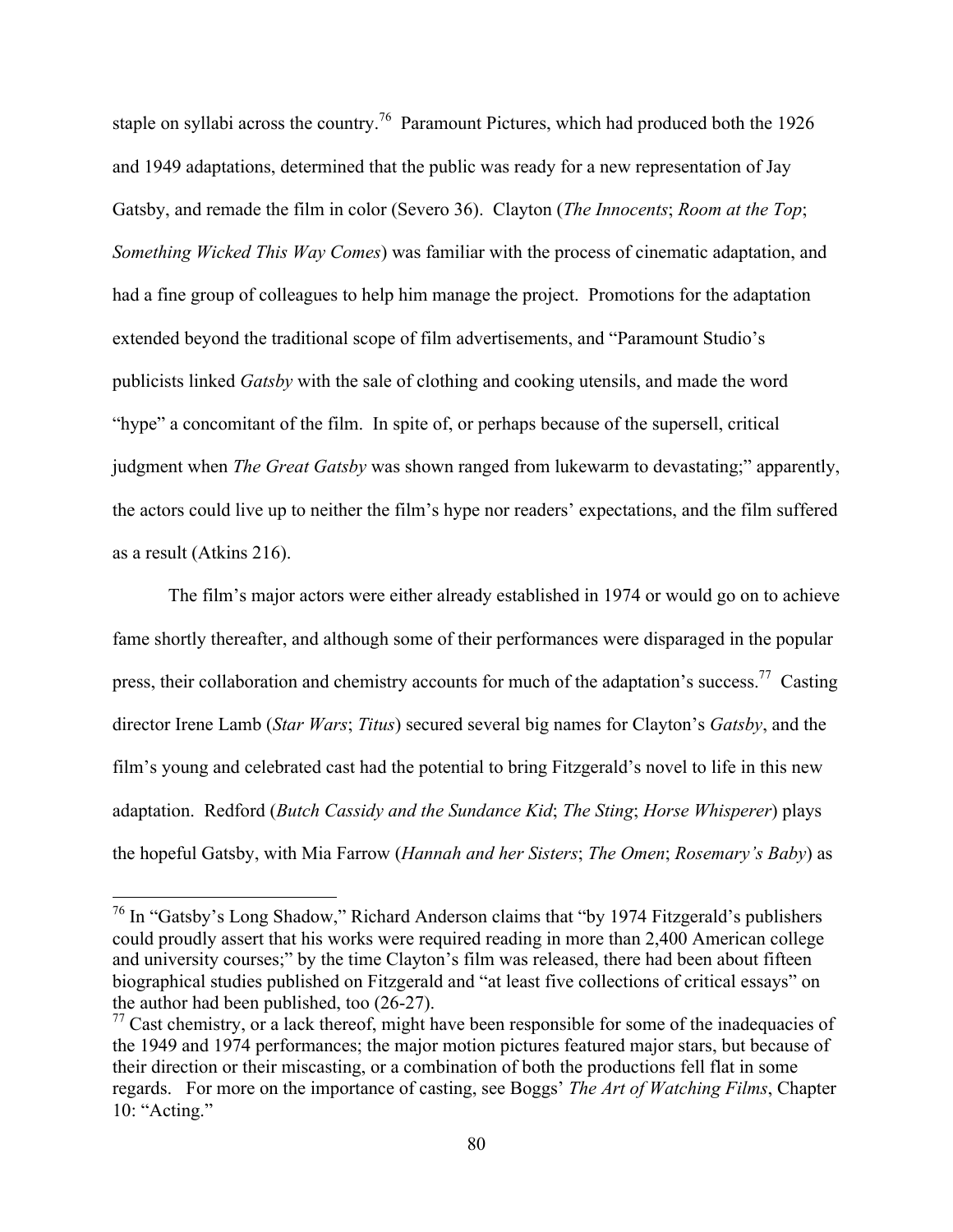the beautiful and selfish Daisy Buchanan. Redford provided the production with the star that it would need to drive the marketing campaign, and in this sense, he recalls Ladd's 1949 performance as Gatsby.78 Sam Waterston (*The Killing Fields*; *The Man in the Moon*; TV's *Law & Order*) plays a pensive Nick, and Lois Chiles (TV's *Dallas*; *Broadcast News*; *Moonraker*), with her seductive voice and unwavering confidence, steals the show as the sexy and aloof Jordan Baker. Bruce Dern (*Last Man Standing*; *Monster*; *Django Unchained*) offers audiences a convincing portrayal of Tom Buchanan, who is particularly unpopular in Clayton's adaptation. Karen Black (*Five Easy Pieces*; *Family Plot*) plays a vibrant and uncouth Myrtle Wilson, with Scott Wilson (*Dead Man Walking*; *Monster*; *In Cold Blood*) as a perfectly pathetic George Wilson. Although some performances falter within the two and a half hour film, the production overcompensated for such deficiencies by amplifying the movie's other major features, including its expensive costumes, elaborate sets, and the employment of talented extras.

Clayton's film won two Oscars and a number of other awards that recognized the adaptation's artistic achievements, calling attention to the aesthetic sensibilities that contributed a gorgeous atmosphere to the big budget production.79 In 1975, Theoni V. Aldredge (*Annie*; *Ghostbusters*; *The First Wives Club*) took home an Oscar for "Best Costume Design." Cartier had loaned the actors their luxurious jewelry, and Ralph Lauren, the style maven who had opened a boutique on Rodeo Drive just years earlier, outfitted the male actors in crisp shirts and

<sup>&</sup>lt;sup>78</sup> "The star system," which was actively in place by the 1960s and 1970s, provides additional challenges for filmmakers, who must balance their desire to cast a star against the risk that the actor's established popularity in Hollywood could interfere with his or her artistic performance. <sup>79</sup> Consequentially, "in his direction of *Gatsby*, Clayton depended solely on the visuals to carry the impact of the story, and perhaps pushed by Merrick, let the film run to 144 minutes, directly in contradiction to the economy and concision of the novel. Jack Clayton knew how to set up and light a beautiful shot, but he seemed surprisingly at a loss with the Hollywood actors the project embraced, all of whom retreated into the various "star personas" with very little variations in their final performances" (Dixon, "A Vision Deferred" 292).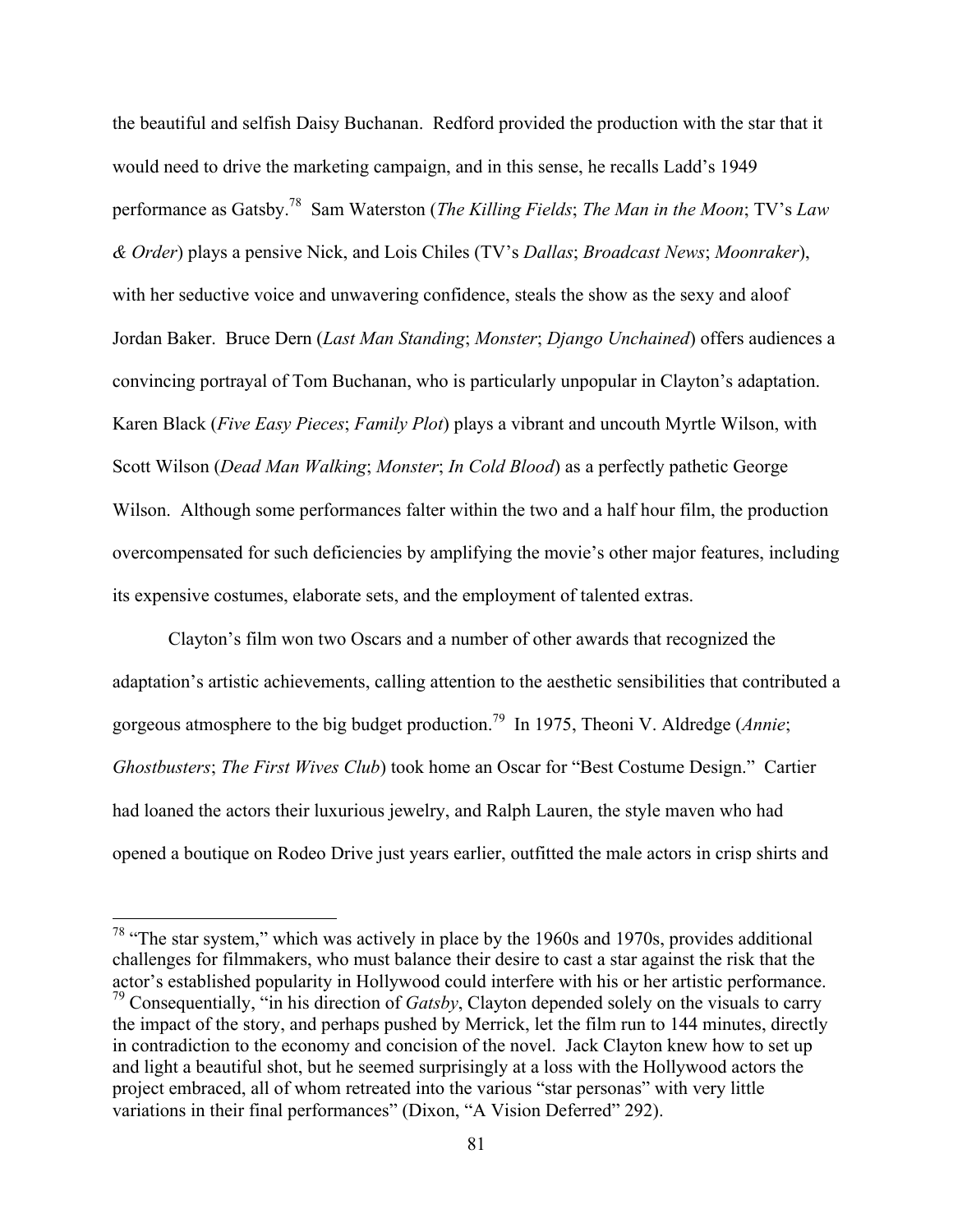three-piece suits.80 Nelson Riddle (*Batman*; *Terms of Endearment*) won the 1975 "Best Music, Scoring Original Song Score and/or Adaptation" Oscar in 1975, with the Academy honoring him for the film's soundtrack, which painstakingly recreated the aural atmosphere of the roaring 1920s for filmgoers. Orchestral music invites girls to dance the Charleston, while Irving Berlin's period song, "What'll I Do?," serves as an appropriate refrain for the film. Nelson worked diligently on the production of the soundtrack, and as Atkins explains, "the authenticity of the music involved a tremendous amount of research. In addition to listening to old records, Riddle found it useful to study photographs of old jazz and popular bands to learn what instruments had been used. The three-saxophone combination is part of the period. So are the tuba, the banjo and the fiddle section" (226). These instruments are featured prominently at Gatsby's parties, and provide a visual and musical verisimilitude between the film's scenes and the historical 1920s. Clayton's film also won three BAFTAs: Aldredge, again for "Costume Design;" John Box (*Lawrence of Arabia*; *Dr. Zhivago*; *First Knight*) for "Best Art Direction;" and Douglas Slocombe (*Jesus Christ Super Star*; *Close Encounters of the Third Kind*; *Indiana Jones*) for "Best Cinematography."<sup>81</sup> Black won a Golden Globe for "Best Supporting Actress," and Dern and Waterston were each nominated for "Best Supporting Actor." Waterston also received a

 <sup>80</sup> See page 121 in Phillips' *Fiction, Film, and F. Scott Fitzgerald* for more on Gatsby's elaborate parties and the film's magnificent sets.

 $\frac{\delta}{\delta}$  Douglas Slocombe's cinematography was perhaps recognized for its masterful handling of the film's fused chronology. In "Knight without Armor: The Three Films of *The Great Gatsby*," Gene D. Phillips describes how cinematography contributes to Redford's portrayal of Gatsby: "The flashback technique is once more employed to depict the wartime romance of Jay (Robert Redford) and Daisy (Mia Farrow), as it was in the earlier film. The flashback to their courtship is adroitly introduced by the camera gliding almost imperceptibly from the present, in which Jay has donned his old army uniform at Daisy's behest, to the past, where we see them on one of the dreamy evenings they spent together before Jay went overseas and Daisy subsequently threw him over for Tom" (118). Phillips' analysis magnifies the impact of Slocombe's cinematography upon the film's representation of Jay Gatsby. For more on Slocombe's camera work, see Phillips, page 121.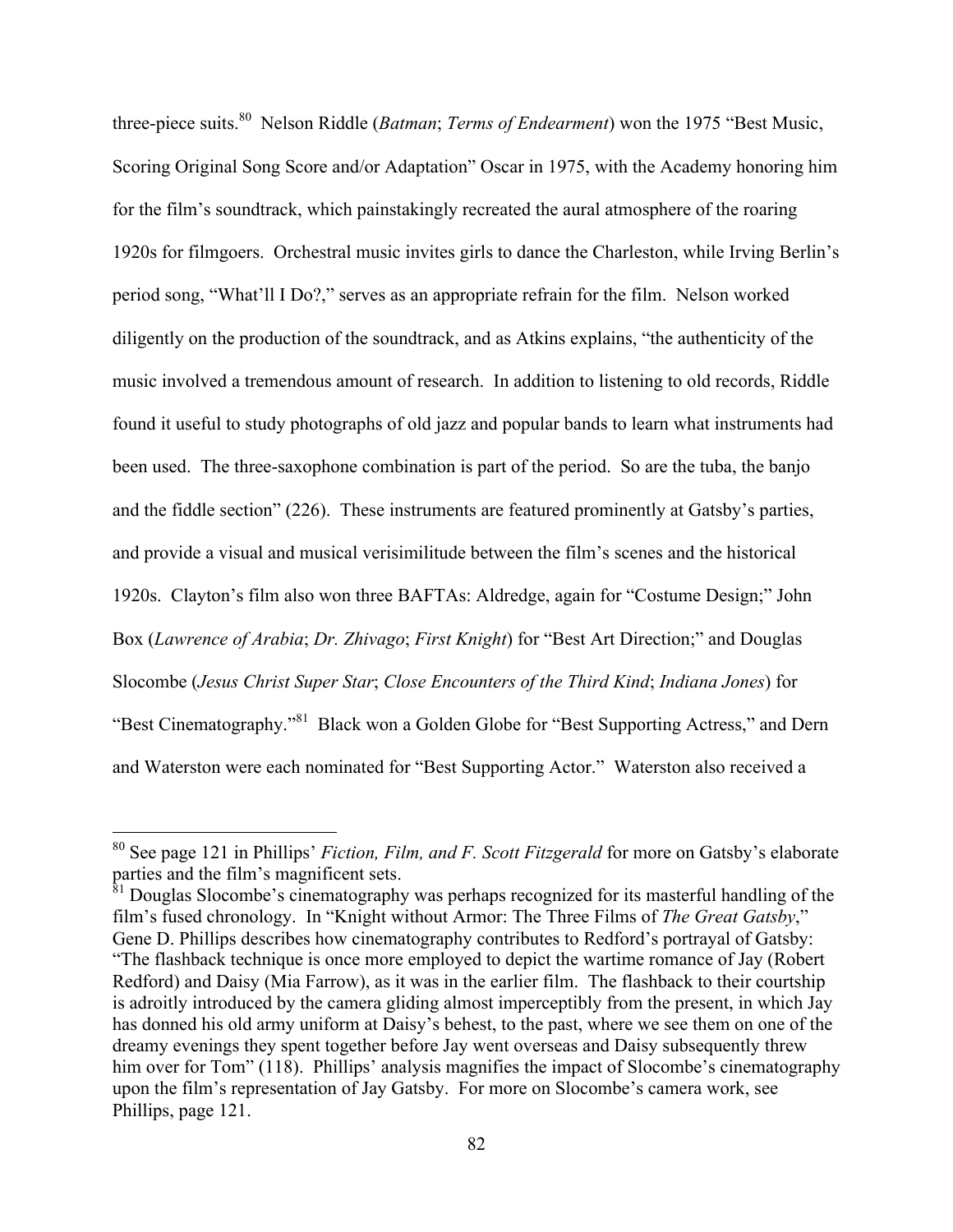nomination for "Most Promising Newcomer" (*IMDbPro.com*). The 1974 collaboration of these major Hollywood figures accounts for the film's gorgeous scenes, which alternately feature the glamor of old money decadence, the glitz of Jazz Age excess, and the modern wasteland that is the valley of ashes. Collectively, these awards signify the popular success of the adaptation and attest to the critical value of the film.

## **Behind the Scenes: Clayton, Coppola, and** *The Great Gatsby*

Nevertheless, the 1974 *Gatsby* film has systemic problems that stem, at least in part, from some of the production team's decisions. 82 Francis Ford Coppola (*The Godfather; Adaptation*; *Lost in Translation*) replaced Truman Capote, the adaptation's original screenwriter, whose script had been rejected. Coppola took on the project to pay the bills, had no particular affinity for the Fitzgerald's novel, and rushed the screenplay while awaiting confirmation of *The Godfather*'s success. Coppola describes his relationship with the 1974 production in a May 2013 *Town and Country* article entitled, "Gatsby and Me," wherein he forthrightly explains, "I was asked if I would be able to do a quick rewrite of *The Great Gatsby* when *The Godfather* was a month or so away from release, in 1972. I was pretty young, with three kids, and I had no money, so, as I was not confident of what results *The Godfather* would have, I accepted" (40). Coppola then concedes that although he "had read *Gatsby*," he honestly "wasn't that familiar with it," providing anecdotal evidence that his screenplay was not composed under the most ideal of conditions (40). Coppola checked into a hotel room in Paris and only took "two or three weeks to complete" the script (40). The screenwriter abruptly ends his reflection of the

<sup>&</sup>lt;sup>82</sup> As Dixon notes in "A Vision Deferred," "the 1974 film is slow-paced, verbose, and lacking in visual innovation, despite the visual potential inherent in the text of the novel. Thus, the reasons for the artistic failure of the 1974 version of *The Great Gatsby* have nothing to do with the novel. In fact, the film violated precisely those features of the novel that were most amenable to filmic adaptation, and it is this fact alone that is responsible for its ultimate downfall" (293).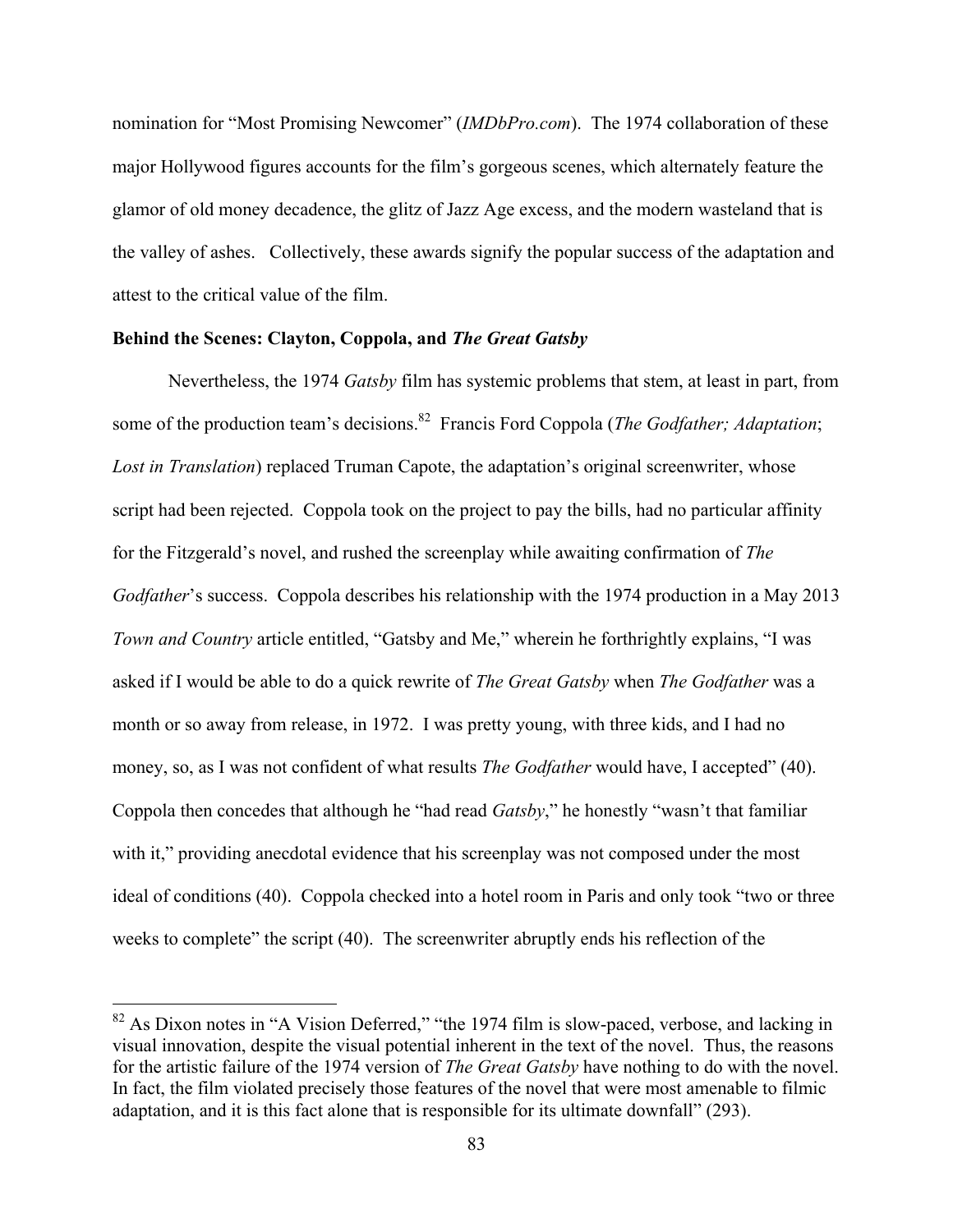adaptation, and to signal his complete disconnect from the production, he acknowledges, "*Gatsby* was the last script I wrote that I didn't direct," and expresses a modicum of disdain for his subordinated and limited role in the production (Coppola 40).<sup>83</sup> Coppola's commentary reveals his detachment from the script, and if his enthusiasm for the production seems underwhelming, the finished product does, too.

Clayton and Coppola are therefore responsible for some of the film's shortcomings, and some of their choices are troubling, including the exclusion of the final line of *The Great Gatsby*, and the length of the film, which was extended from 91 minutes in 1949 to 144 minutes in 1974.<sup>84</sup> Clayton purportedly mishandled the project to some degree, and it is hard to overlook the director's role in the production's poor reception.<sup>85</sup> Vincent Canby questions multiple directorial decisions, concluding, "if reverence is one part of the problem, the other part is a stunning lack of cinematic imagination" (32). In any case, the 1974 film is critically important because of its impact upon the rejuvenated popularity of Fitzgerald and his fiction, and because

<sup>&</sup>lt;sup>83</sup> Coppola's involvement with the project is subordinated in critics' biographical accounts of his career and oeuvre. In David A. Cook's encyclopedic volume, *Lost Illusions*, Coppola's role as the screenwriter of Clayton's *Gatsby* adaptation is reduced to parentheses: "(For the record, it should be noted that in 1974 he had also written—in three weeks—the screenplay for Paramount's disastrous *The Great Gatsby*.)" (136).

<sup>&</sup>lt;sup>84</sup> Atkins describes the production team's 1974 introduction of Gatsby: "Before Jay Gatsby" appears on the screen, Coppola and Clayton, along with establishing the period and introducing the other characters, have teased and tantalized the audiences with references to him, just as Fitzgerald did" (222).

<sup>&</sup>lt;sup>85</sup> As Edward T. Jones acknowledges in "Green Thoughts in a Technicolor Shade: A Revolution of *The Great Gatsby*," "Clayton's *Gatsby* is a sensuous experience which stimulates the "sensory" memory of the audience who waits in vain for the final paragraphs of the novel…At the end of the film Clayton/Coppola choose, correctly I think, to emphasize the carelessness of the rich and their monstrous moral indifference" (236). Roger Ebert writes, "Jack Clayton, having assembled a promising cast, fails to exploit them very well," and more importantly, in spite of emphasizing that the character is not careless, Clayton does not deliver "a Gatsby we care about" (*RogerEbert.com*).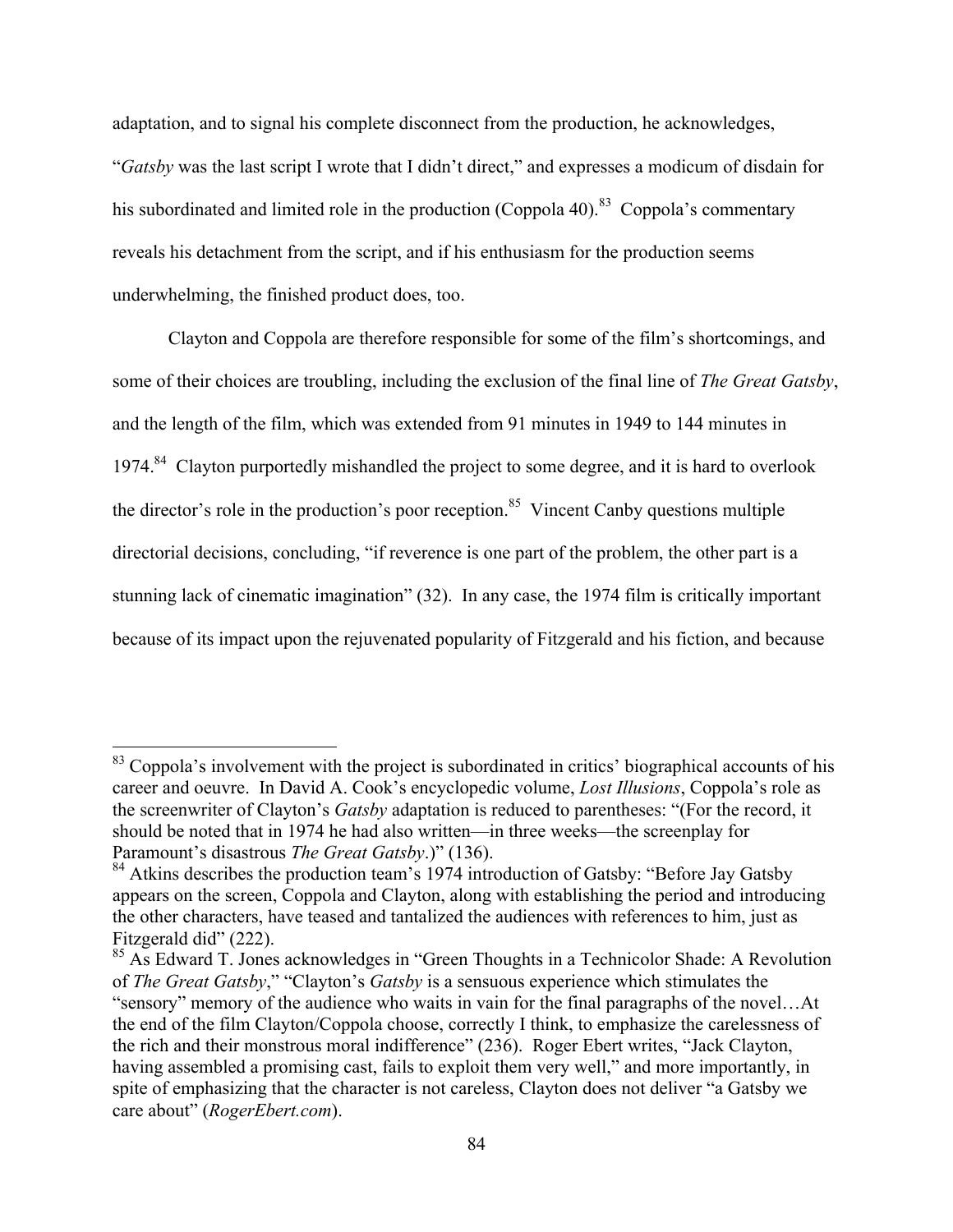the Redford Gatsby defined Hollywood's interpretation of the character for so long.<sup>86</sup> The publicity surrounding Redford's portrayal of Gatsby triggered the biggest revival of interest in Fitzgerald and his fiction since the 1940s, and signaled the reemergence of a larger-than-life literary character whose popularity in American culture was undeniable.

## **The 1970s Fitzgerald Revival**

Clayton's adaptation was partially marketed upon Fitzgerald's reemerging status as a prominent modernist and Jazz Age celebrity who lived hard and died young. Clayton's 1974 *Gatsby* made the masterpiece of modern literature relevant to a new generation of filmgoers, and encouraged some viewers to pick up the book and study Fitzgerald's novel again or anew. The publishing industry recognized the opportunity to capitalize on the successful and extensive media campaign that coincided with the film's release, and preparations to print new editions of *The Great Gatsby* began at once. Publishers projected, "Fitzgerald's books are expected to sell nearly a million copies in the United States alone" in 1974, adding, "the interest in Fitzgerald is by no means limited to the United States or to "The Great Gatsby"" (Severo 36). An increase in sales of Fitzgerald's novel in 1974 represents the symbiotic relationship that is typical within the field of adaptations, and reminds skeptical readers that Hollywood can actually have a positive impact on literary studies.

## **Redford's Gatsby**

Clayton introduces Gatsby to viewers from Nick's first-person perspective, and he narrates a significant portion of the film via voiceovers that incorporate much of Fitzgerald's prose verbatim. Flashbacks also convey anecdotal evidence of Gatsby and Daisy's former

 <sup>86</sup> Jones finds that "Paramount's latest *Gatsby* fulfills itself less as art perhaps but as an entertaining advertisement for F. Scott Fitzgerald," and as with the 1949 production, the 1974 film prompted yet another wave of popular and scholarly interest in the Fitzgeralds and *The Great Gatsby*, a fact that reinforces the literary relevance of the novel's major adaptations (236).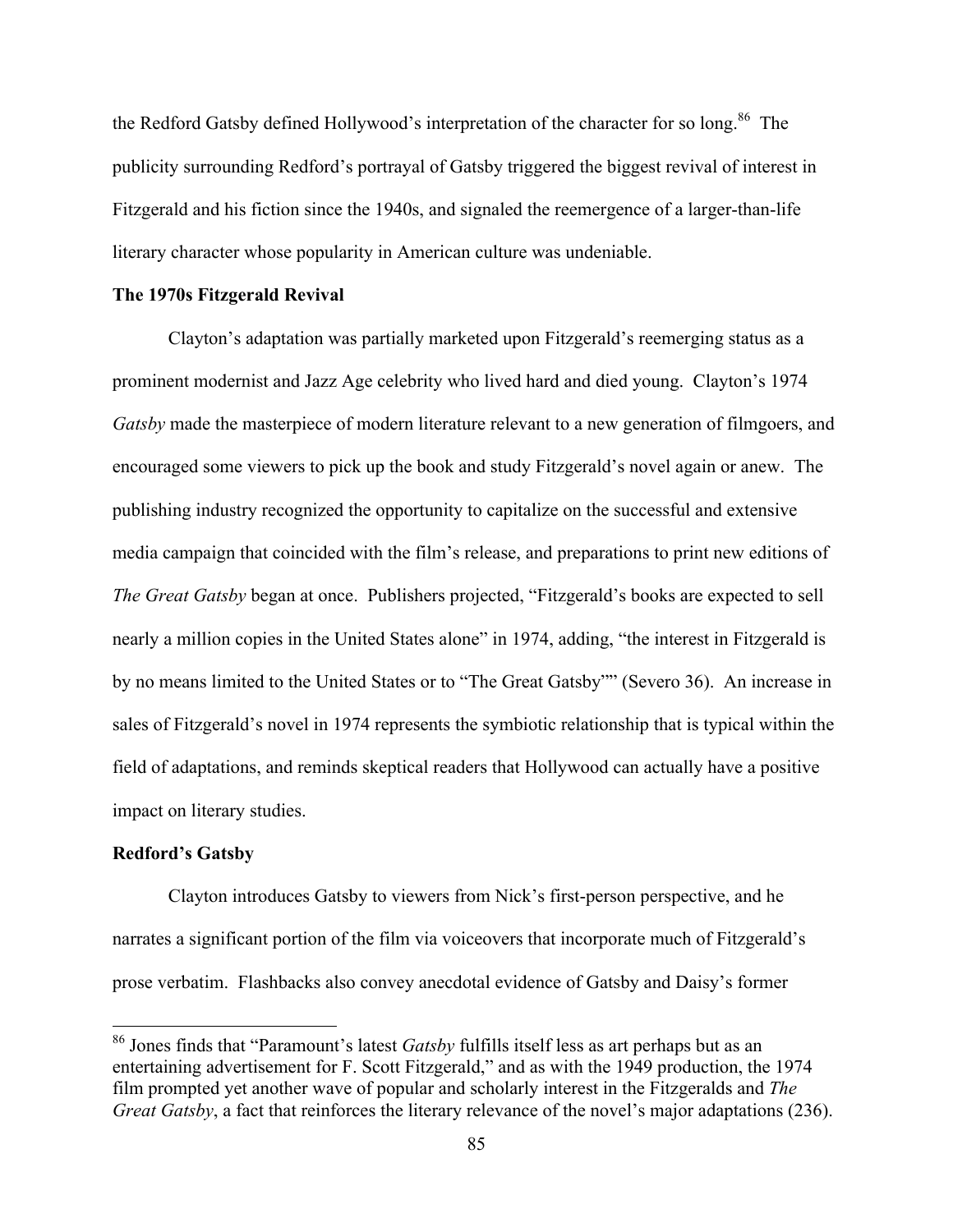romance and his time in the war. The adaptation's reliance on voiceovers allows Nick to seem more introspective than he does in 1949 or 2013, and because the 1974 Nick seems to doubt Gatsby's stories, Clayton's representation of the complex titular character is steeped in suspicion. However, Nick also seems gullible—for instance, when he asks Gatsby if Wolfsheim is a dentist—so the narrator's reliability might be called into question in this adaptation, which presents viewers with a likeable Gatsby who is unable to conceal traces of his true identity from the other characters in the film. The Redford Gatsby is a confident man whose courageous military service is commendable, whose enormous wealth is enviable, and whose sentimental romanticism is peerless.<sup>87</sup> The 1974 Gatsby is, in turn, depicted as a criminal who may have killed a man, a generous host, and a gorgeous home wrecker, but the character is stripped of much of its mystique because viewers never get the sense that Gatsby is, above all else, really an impostor. The film must strike a balance between the more admirable images of Gatsby and the reality of his unflattering occupation as a bootlegger, but curiously, Clayton all but ignores the deceitful character's unrespectable background as an impoverished Jimmy Gatz and his important experience as a skipper on the wealthy Dan Cody's yacht. To do so is to belie the fact that Gatsby's fundamental flaw is that he is trying to be someone he is not—that he is a poor boy from North Dakota who is merely playing the part of the affluent bachelor. Gatsby can emulate the behavior of a dignified gentleman or a gracious host when the film begins, but without a good job, an honest background, or an established family name, his position in society is more than just insecure—it is downright suspicious.

<sup>&</sup>lt;sup>87</sup> In "*Gatsby*: A Vision Deferred," Dixon writes, "Redford, particularly, seems both wooden and unreal as Gatsby, lacking entirely any passion or screen presence in his key sequences with Daisy, Tom, and the others" (292).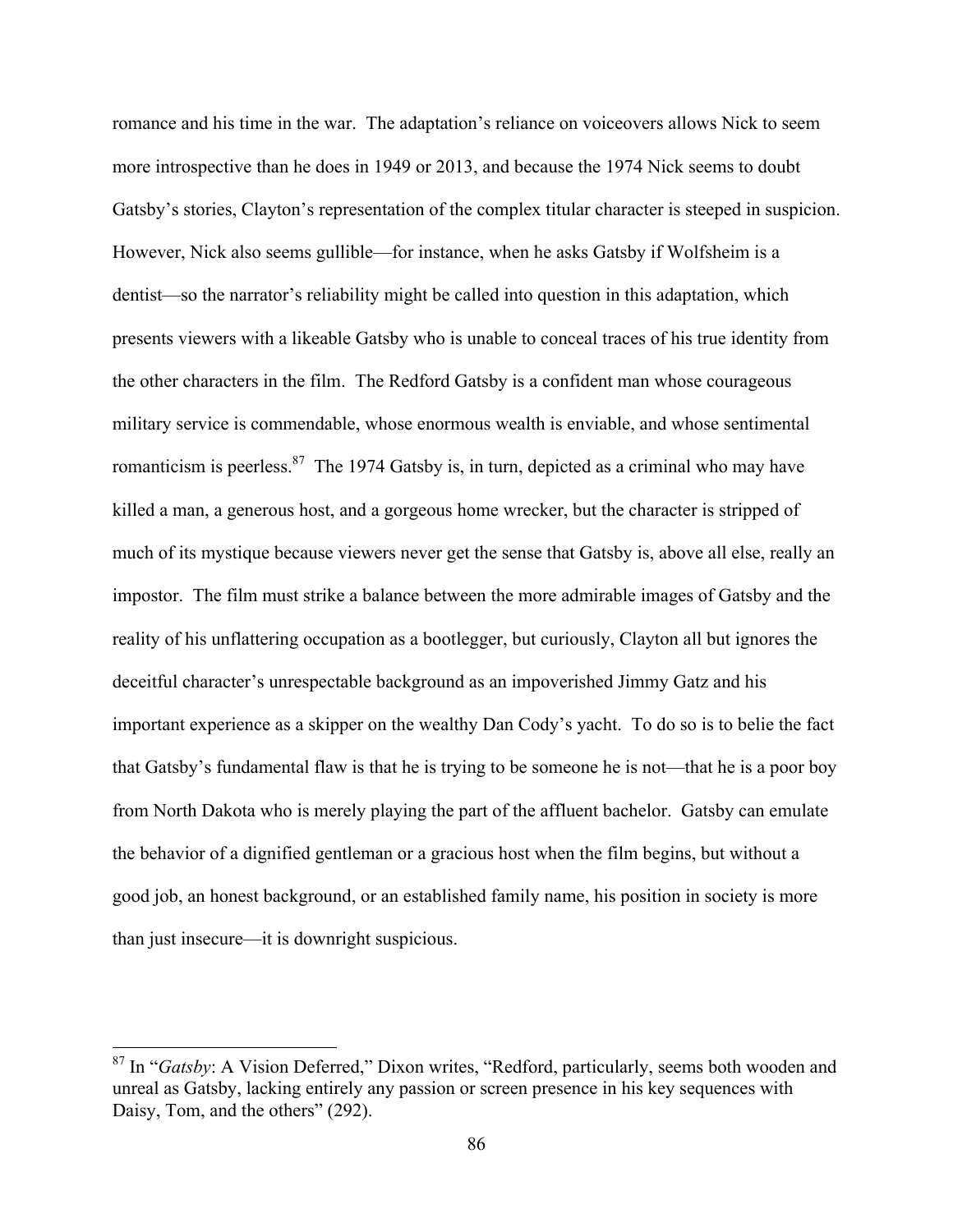The opening credits of Clayton's adaptation suggest that Gatsby is a wealthy man who could quite possibly be stalking a young socialite named Daisy Buchanan.<sup>88</sup> In the film's first montage, the camera focuses in on Gatsby's scrapbooks, filled as they are with clippings about Daisy, before settling its gaze upon a framed picture of her. Daisy's presence in the bedroom, even in absentia, upstages even the finest decor and represents the role the married woman has played in Gatsby's solitary life for nearly eight years. Gatsby's bedroom is noticeably vacant of either the titular character or his beloved, and is populated only by objects that visually reaffirm his presumed position in the world, such as the gold-brimmed, monogrammed rug that sits upon his hardwood floors, or the ornate gold vanity set that rests upon his glossy dresser. These props are obtained with the sole intent of impressing Daisy, as Gatsby hopes that she will one day be in his bedroom and able to appreciate them.<sup>89</sup>

Nick's role as a working man and an outsider is crystalized in Clayton's adaptation, wherein he very rarely fits in with the company he keeps, and seldom seems comfortable in the film's major scenes. Despite his proximity to Gatsby's parties, for a long time, Nick observes them in silence, cooking dinner for himself and eating it alone outside his cottage, marveling at his neighbor's elaborate galas, replete as they are with circus tents, full orchestras, and countless

<sup>88</sup> Thomas Morgan argues that Clayton "conjures a great deal of sentimentality that is not found in the original text. These sentimental aspects of the film are apparent from the opening scenes. Beginning with a haunting tour through Gatsby's empty mansion, the camera lingers on his scrapbook of Daisy with its newspaper society clippings. Gatsby is established as someone trapped in the past and obsessed," and his infatuation with Daisy in this adaptation is almost frightening (21).

<sup>&</sup>lt;sup>89</sup> Although Nick's role as author and narrator is stressed in this adaptation, I still see Gatsby as the biographical subject of the film and consider him the movie's most important character. However, in "In Search of the Greatest Gatsby," Atkins argues that the 1974 film "is also an homage to the book and to F. Scott Fitzgerald. What gives the film its quality of respect and reverence without overtones of flattery or obsequiousness is the restructuring of the drama by means of narration. The central character thus becomes Nick, the narrator, rather than Gatsby" (221).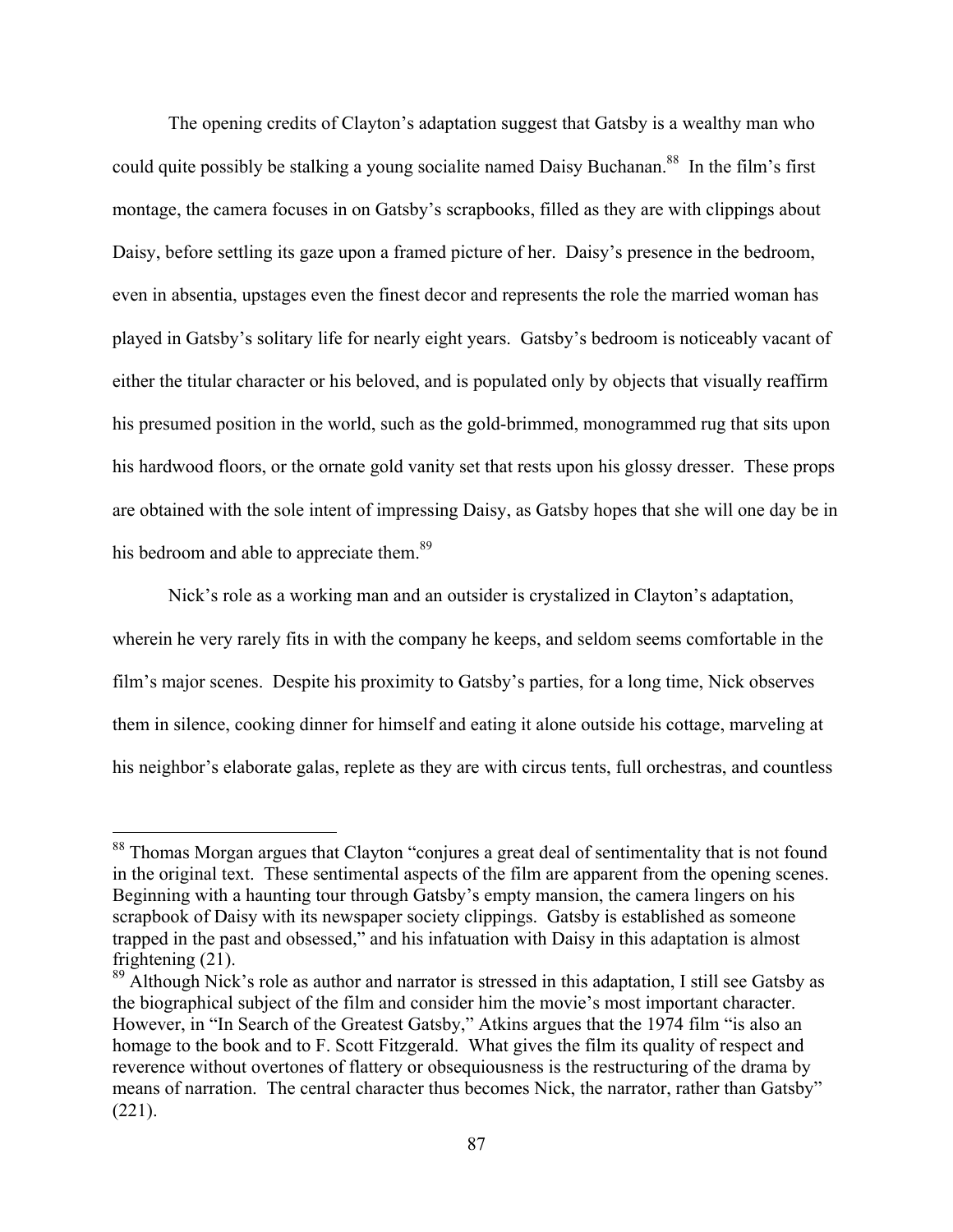revelers. Nick's earliest impressions of the character are therefore collected from afar, allowing Clayton's characterization of the 1974 Gatsby to emerge in fragments. This technique invites the readers to join Nick as voyeurs looking in on an enigmatic stranger's life. Nick first sees Gatsby standing on his balcony, his hand eerily clenched in a fist, but before Nick can introduce himself, his neighbor disappears into the night. Gatsby is not pictured again for some time, and when he does appear, his back is to the camera. It is dusk, and he is staring across the bay at Daisy's mansion, grasping for a dream that never comes true.

Clayton's film skillfully delineates the rich from the poor, and in particular, it distinguishes Tom's upper class wife from his lowly mistress, Myrtle. Nick meets Myrtle early in the adaptation, "beneath the eyes of Dr. T.J. Eckleburg," amid the valley of ashes and the dust of Wilson's garage, and it immediately seems curious that Tom would cheat on Daisy with a woman like Myrtle, whose very efforts to seem sophisticated unveil her base nature (*Gatsby* 1974). The camera zooms in on Myrtle's wedding ring, and when compared with Daisy's Cartier ring, it is quite noticeably nothing more than a simple band. Myrtle's uncouth nature and unappealing traits are also exaggerated as if to emphasize her inferiority to Daisy, who can hold her alcohol and her composure, even around a drunken Tom. The two contenders, as hostesses, for Tom's affection could not be more different. At her small apartment Myrtle's tacky dress, overdone make-up, dramatic behavior, and poor social skills are in stark contrast with Daisy's cultured and confident mannerisms at their manor. When Tom hits Myrtle in front of Nick, however, he compromises his position as a man worthy of devotion or respect. However, since Daisy later hits Myrtle, too, in the end, the Buchanans are equally disgraced. Daisy's affair with Gatsby seems more sympathetic as a result of Tom's brutish infidelity, and despite her lover's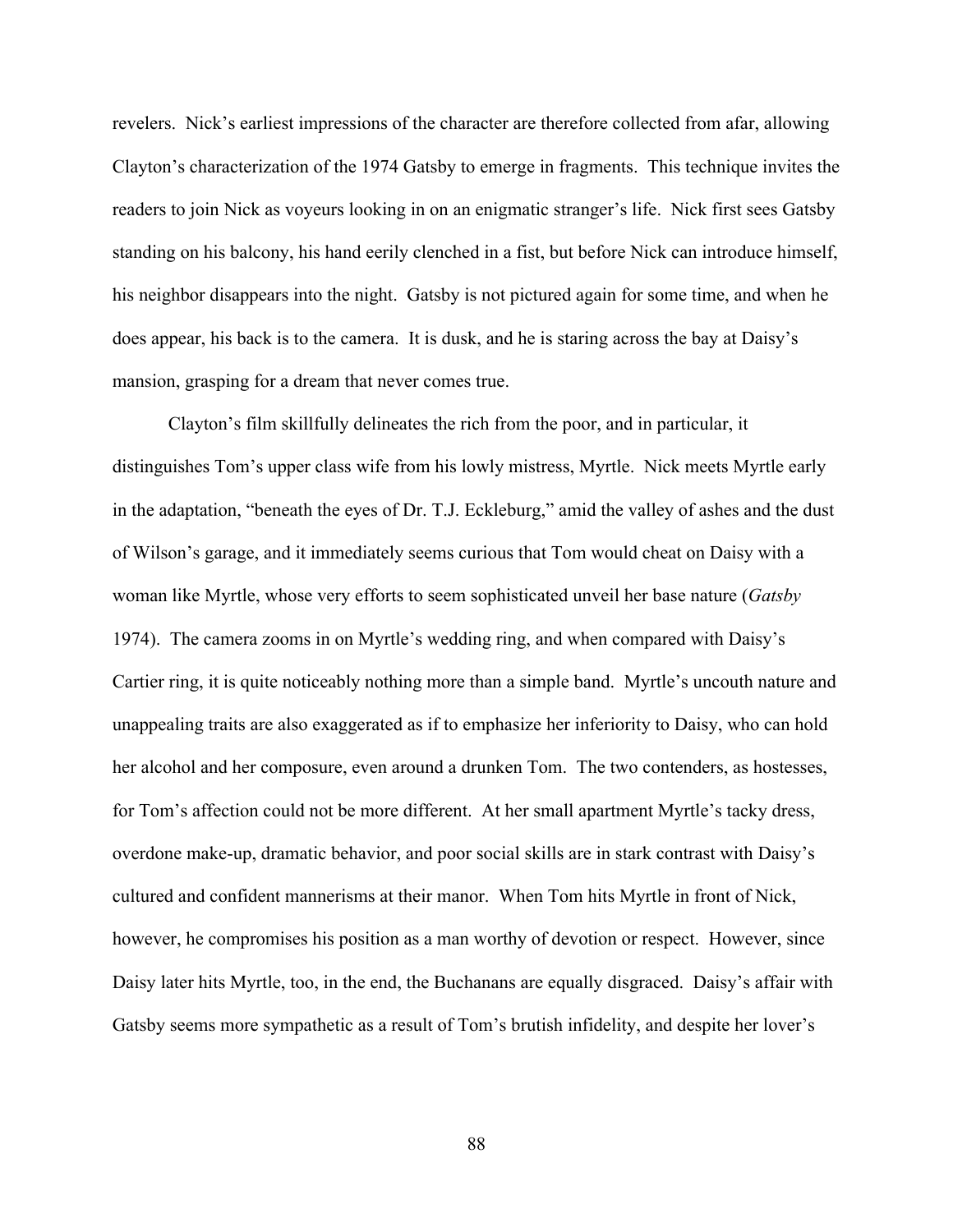unseemly involvement with the underworld, in 1974, Jay Gatsby is the most desirable of Daisy's two romantic options.

#### **The Rumors**

Clayton portrays Gatsby as a moderately unnerving enigma who is obsessed with a betrothed woman—he is also a soldier who has somehow become a celebrated West Egg host, and who hides the source of his wealth. Had Gatsby lived in the more exclusive East Egg, it is unlikely that a character like Myrtle's sister, Catherine, would have been allowed inside his parties in the first place. Instead, it is she who introduces viewers to the mystery that envelopes Redford's Gatsby. Catherine suspects that rather being an extraordinarily successful businessman or a well-bred heir, Gatsby is actually "German. Really. A cousin or nephew or something of Kaiser Wilhelm. That's where all his money comes from. Oh, I'm scared of him…I'd hate to have him get anything on me," she says (*Gatsby* 1949). This conversation hints at the Gatsby's criminality, and more importantly, it initiates the incessant stream of rumors that heighten the curiosity that surrounds the character, rumors that persist after his murder, and that Nick then preserves and perpetuates in his novel*.* Consequentially, Nick appears to be somewhat fearful of his neighbor, especially after the first party.

Gatsby resists definition, and he remains a mysterious man who is concealing his identity from everyone and pursing his goals at all costs. This adaptation emphasizes Gatsby's suspicious generosity and secretive anonymity, and allows his personality to develop organically, with his character taking shape long before he enters the picture. When Nick runs into Jordan at Gatsby's mansion, they sit down among strangers and listen to a sample of the rumors that are circulating about the host. The first guest recounts how, after tearing her gown at one of his parties, Gatsby promptly replaced it with a much more expensive dress. After that relatively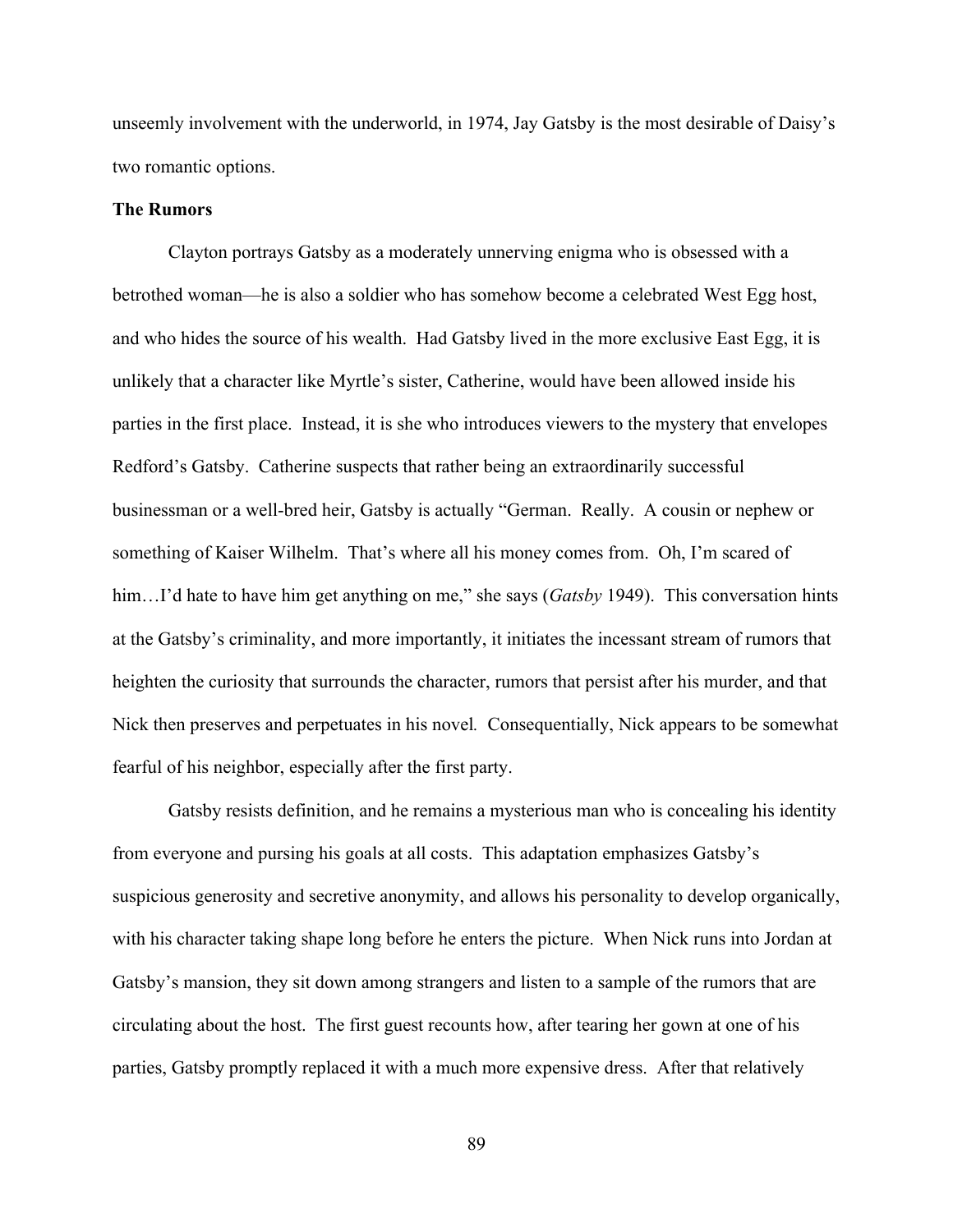flattering anecdote, someone adds, "there's something funny about a fella who'll do a thing like that. He doesn't want any trouble with anybody" (*Gatsby* 1974). Everyone at the table contributes another sordid rumor about the host. One guest declares, "I knew somebody who grew up with him in St. Paul," while another claims, "somebody told me they thought he killed a man once" (*Gatsby* 1974). Yet another minor character chimes in, suggesting, "You can see it in his eyes…I bet he did kill a man" (*Gatsby* 1974). Nick looks as if he might honestly find these rumors unsettling. A fight breaks out, distracting the gossipers from their conversation, and confirming that the party is not exactly a high-class affair. This is West Egg, and since there is no guest list regulating who attends the party, the crowd is comprised of both noted celebrities and notorious criminals.

These rumors are significant because they surface right before Nick meets Gatsby for the first time, and influence the way the narrator and filmgoers receive the character as a result. A butler interrupts Nick's night, summoning him to come meet the host, and representing an important departure from Fitzgerald's account of the pair's introduction. The narrator responds with a noticeable hint of apprehension, defending his presence at the party by explaining, "I was invited. Mr. Gatsby sent a man over this afternoon with an invitation" (*Gatsby* 1974). Nick follows the butler from the garden into the mansion, where he is escorted into an elevator to go meet Gatsby. The servant is noticeably carrying a revolver, an added detail that confirms Gatsby's involvement with the underworld, and heightens Nick's (and viewers') suspicion about the host. The scene also eliminates the awkward confusion that occurs during Nick and Gatsby's first encounter in the novel, when the narrator cannot distinguish the host from any of his guests. In Clayton's film, Nick enters a grand room and Gatsby quickly asks, "How do you do, old sport? I'm Gatsby," flashing his signature smile before admitting, "I'm afraid I'm not a very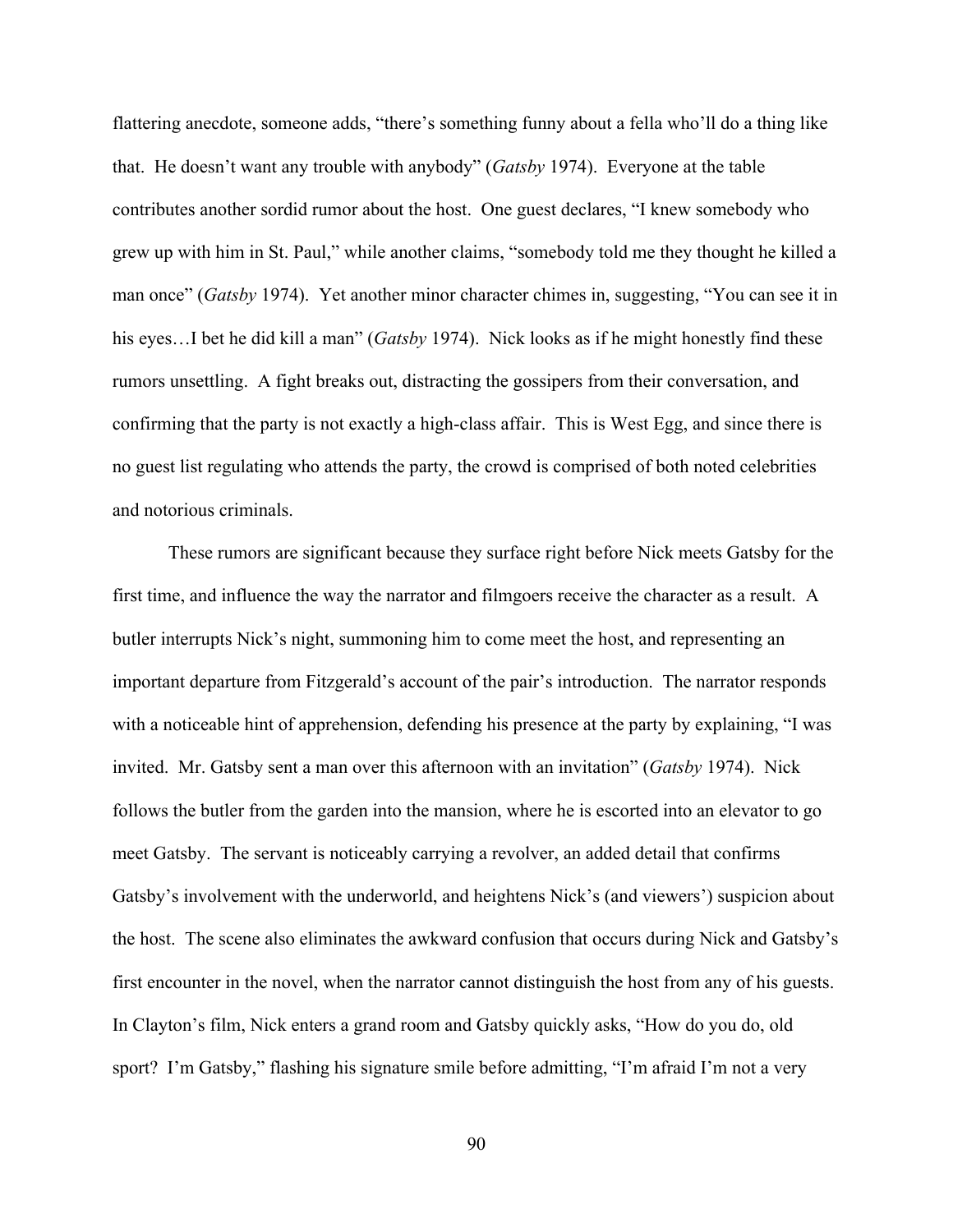good host. The truth of the matter is I don't like parties" (*Gatsby* 1974). In his den, Gatsby situates himself directly beneath an oil painting of a boat, with the scene alluding to Dan Cody's yacht and that important part of his background.

A suspicious Nick hears more about Gatsby's biography on a ride to New York City, where they will, of course, have lunch with Meyer Wolfsheim. The dialogue closely follows Fitzgerald's prose, and although the scene omits some details, it does provide viewers with a sense of the layers that comprise the construct that is Jay Gatsby. The most revelatory part of this scene remains the demeanors of both Gatsby and Nick, who are embarking on a friendship that, despite the lies, outlasts even Nick and Daisy's kinship. Gatsby offers Nick a job in his "side business," saying, "I want you to meet my friend" Wolfsheim, whose function in the 1974 film is two-fold: he attempts to support Gatsby's sterling reputation as a gentleman, and confirms that the titular character is, in fact, connected to a network of criminals (*Gatsby* 1974).

It is therefore uncertain whether Nick's car ride to New York City and the subsequent luncheon with Wolfsheim improve his perception of Gatsby, but the luncheon does reveal that Nick is out of his element in the speakeasy, which is quite literally underground. Nick seems upright and moral in comparison with his companions—and he clearly finds the unfamiliar atmosphere unappealing. Wolfsheim begins lunch by telling Nick, a stranger, about how Rosy Rosenthal was murdered at the restaurant across the street, noting that they were close friends and that he was there when it happened. Wolfsheim signals that it is time for Gatsby to use the telephone, then the dubious character attempts to elevate Gatsby's reputation by providing an unsolicited account of his life. This scene reveals that Nick has grown suspicious of his neighbor, and is curious about his true identity. Nick, however, is still thinking about Rosenthal, and instead of being impressed by the stories, Nick offers his condolences to Wolfsheim, who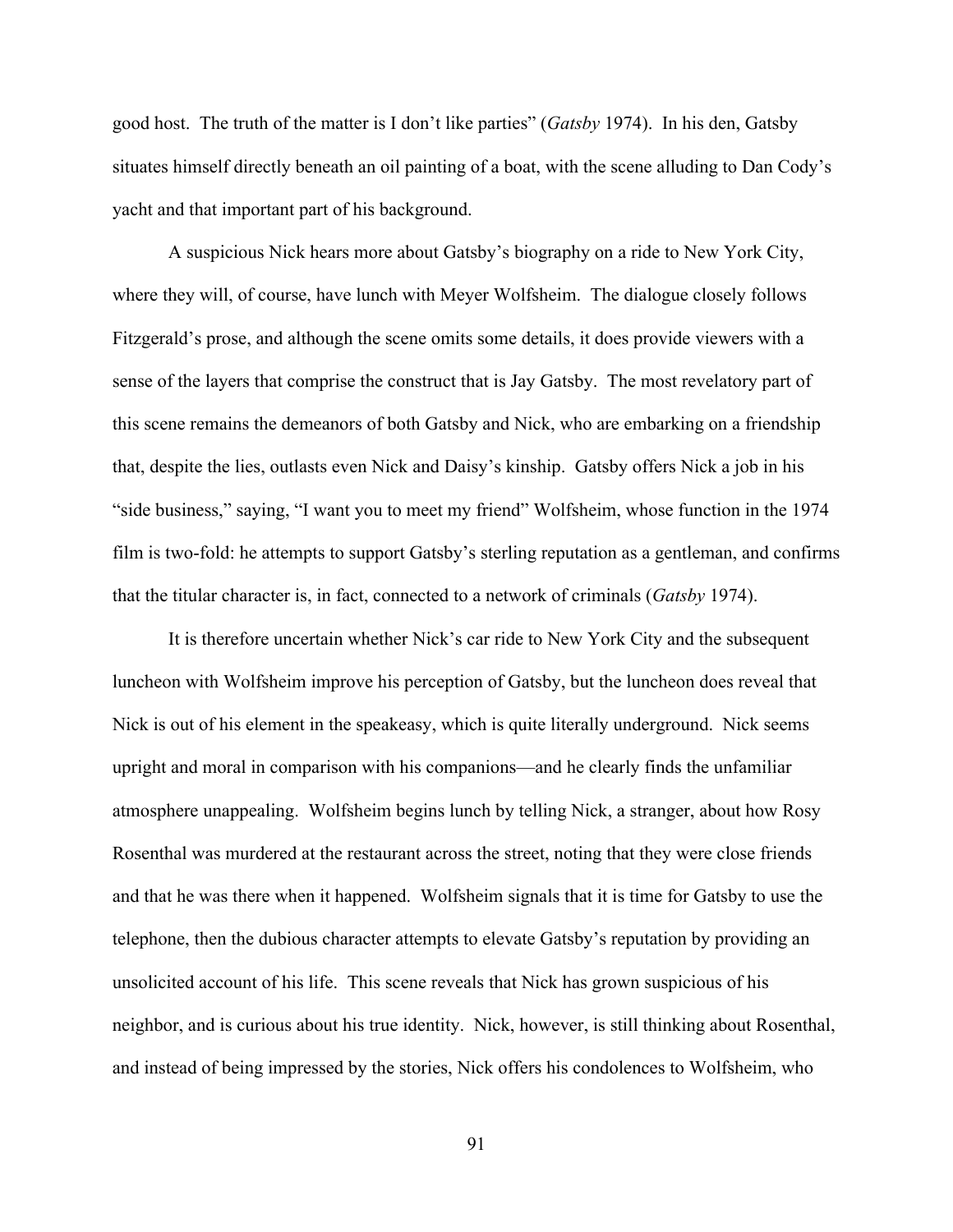tellingly responds: "Sorry? What's there to be sorry about? Let us learn to show our friendship for a man while he is alive and not after he is dead. After that, my own rule is to let everything alone" (*Gatsby* 1974). In the novel, this advice occurs after Gatsby's murder, and when introduced early in 1974 film, the line foreshadows the character's impending doom.

The scene invites viewers to speculate as to whether Gatsby is capable of manipulating other characters' perceptions of him as well, and it also indicates that Nick may be too gullible to be trusted as a reliable narrator. Gatsby returns to the table, as if on cue, interrupting the men's uncomfortable conversation about Wolfsheim's molar cufflinks, and reestablishing his unique role in the group as the interior director of the action. Wolfsheim gets up from the scene at this point, and shortly thereafter, Tom arrives and Gatsby disappears. Because the film pits Daisy's husband against her potential lover in this unsavory location, it is unclear which man, if either, viewers should root for when it comes to winning Daisy's affections. In addition, Clayton downplays the causal relationship between Gatsby's falsified autobiography and the favor he needs from Nick by moving Gatsby's request for a tea date to a later scene.

The Redford Gatsby exhibits the troubling characteristics of a stalker, with the character lying in order to gain the physical access to Daisy that he has hitherto been denied, and waiting patiently for a chance to reenter her life. Jordan interrupts Nick at work one day and informs him that Gatsby wants him to invite his cousin Daisy over for tea, not only so she will go to a safe location without knowing Gatsby will be there, but also so she can see his imposing mansion, which is just next door and directly across the bay from his beloved's house. Jordan describes how Gatsby read the papers obsessively for years just in case he could catch her name in the news, and the anecdote reminds viewers of the somewhat disturbing scrapbooks that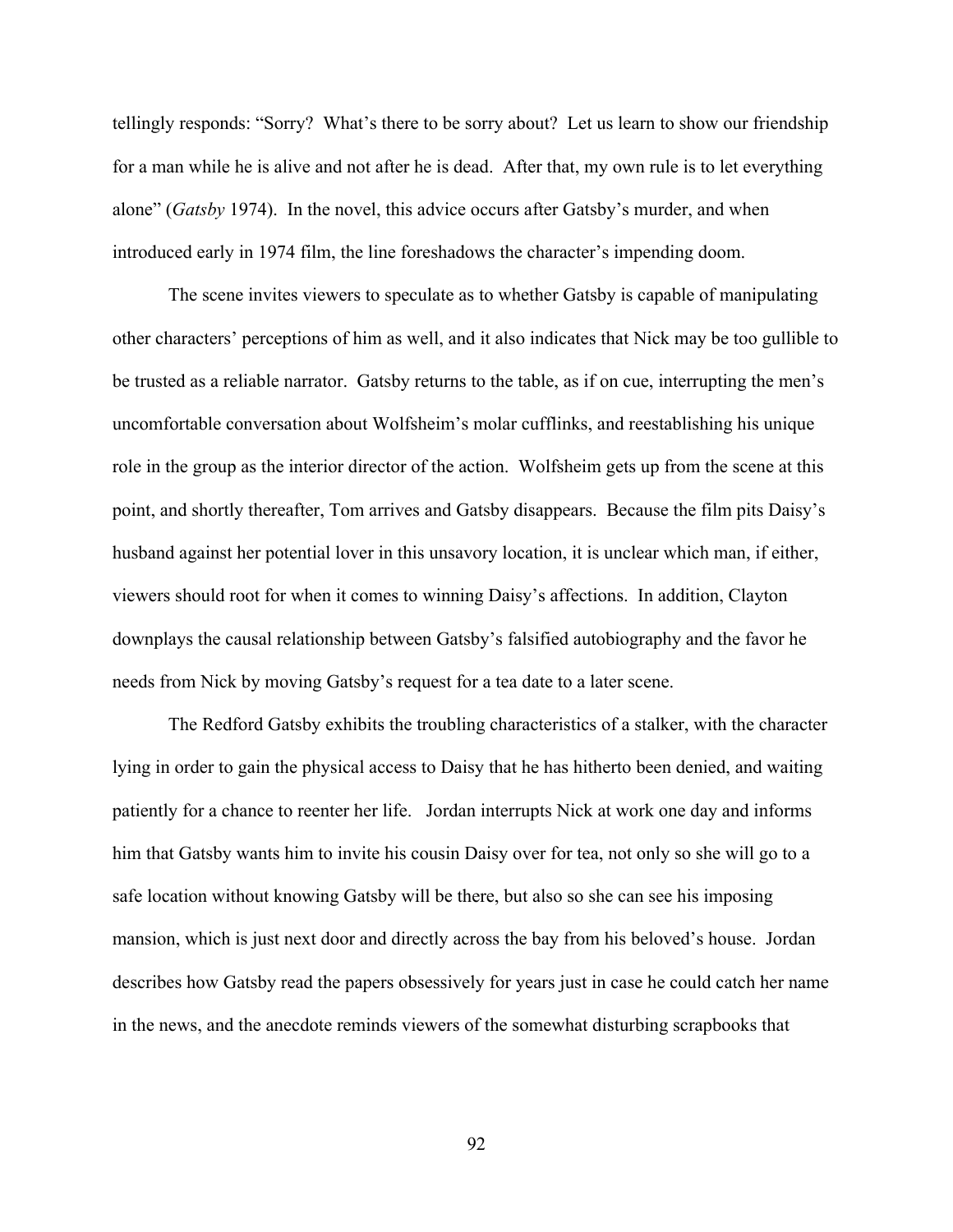appear periodically throughout the film.<sup>90</sup> Jordan finally persuades Nick to host the tea by arguing that "Daisy ought to have something in her life" and reassuring Nick that if he organizes the liaison, Daisy will "thank you, thank you, thank you, thank you" (*Gatsby* 1974). When Nick arrives home from work that day, Gatsby is ridiculously and almost creepily awaiting his arrival in the rain just because he wants to determine a date for the tea. Gatsby then alludes to "our business relationship," but Nick reassures him that a favor is a favor, and that he doesn't "need any payment" in return (*Gatsby* 1974). A drenched Redford is at his best when he portrays an anxious Gatsby asking for Nick's help in arranging the rendezvous, and as a result, Nick agrees to arrange the reunion that inadvertently leads to the deaths of three people and triggers the unhinging of the narrator himself.

On the day of the tea, a nervous Gatsby leaves the comfort of his mansion, and goes over to his neighbor's house overdressed in a crisp white three-piece suit. His servants arrive with enormous flower arrangements and large trays of silver, and although Gatsby may be able to bring some of his possessions over to Nick's house, he cannot seem to gather much confidence outside the perimeter of his property. The introduction of Gatsby's self-doubt in Clayton's adaptation is unexpected. Gatsby abruptly says, "I'm going home. There's nobody coming. This was a mistake. This is a terrible mistake"—but just then, Daisy pulls up with her chauffer (*Gatsby* 1974). The addition humanizes the Redford Gatsby, whose ongoing performance sometimes prevents other characters from understanding him. When Daisy first sees Gatsby, his image reflected in a mirror, she is stunned. Nick watches as the couple stares at one another, and the triad's reaction shots show near paralysis of the actors' features. The formality of the

<sup>&</sup>lt;sup>90</sup> Edward T. Jones recognizes the importance of Jordan Baker in this film: "As a means of introducing Robert Redford, superstar and portrayer of Jay Gatsby, Clayton ignores the casual way Nick meets his host, Gatsby, and substitutes a sequence narrated in the novel by Jordan Baker about her command appearance before Gatsby in his inner sanctum" (233).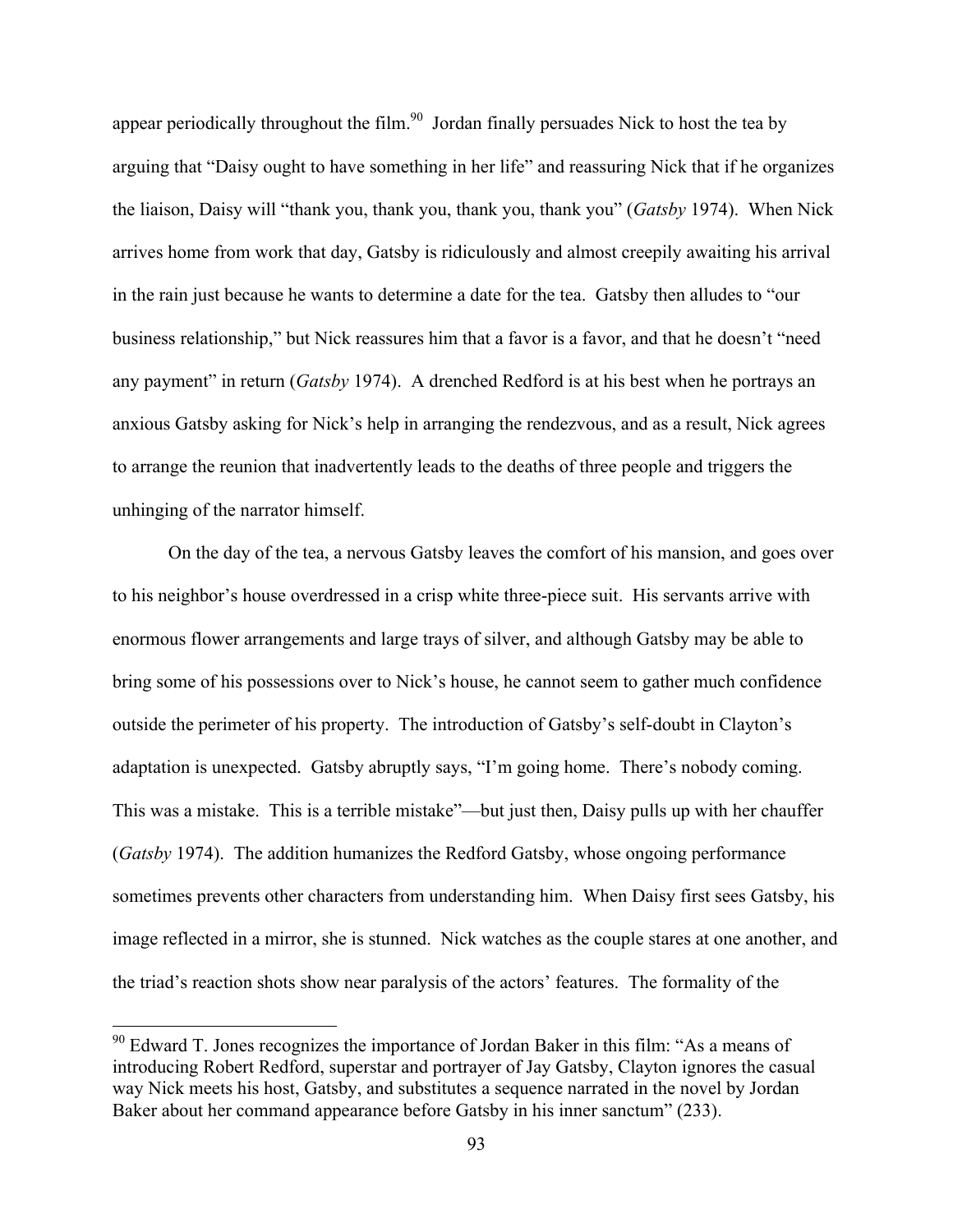reunion between Daisy and Gatsby proves so unnerving that Nick must escape not only the room, but the cottage itself. When Nick returns from smoking a cigarette, Gatsby and Daisy are frozen in the same positions and separated by a distance of several feet. Daisy suggests they have champagne, and once Gatsby regains his composure, he invites Daisy and Nick to come see his house. Gatsby becomes more self-assured as soon as he and Nick are alone outside on the cottage porch, his mansion in sight. A crack in Gatsby's veneer appears when he brags that he earned enough money to purchase the mansion in three months, and Nick says with suspicion, "I thought you inherited your money" (*Gatsby* 1974). The discrepancy introduces a degree of mistrust between the narrator and the titular character, and reminds viewers that Gatsby is concealing part of his background from the other characters in the film. Nick finally asks Gatsby about his profession, and Gatsby hastily replies, "that's my affair" (*Gatsby* 1974). Gatsby realizes too late that his poor response was inappropriate for a respectable gentleman and that Nick is noticing his lies. Instead, Gatsby is focused solely on impressing the object of his affection, and moves the party to his house.

#### **Mrs. Jay Gatsby?**

The 1974 Gatsby projects the image of a rich man who has everything Daisy needs, including champagne, servants, and an on-call pianist. He commands Klipspringer, who is busy exercising, to perform for them at once: "Don't talk so much, old sport," he says. "Play!" (*Gatsby* 1974). This demonstration of authority attracts Daisy's attention, who is equally impressed with Gatsby's collection of shirts, which he tosses about his mirrored wardrobe until she cries out, "I've never seen such beautiful shirts before" (*Gatsby* 1974). In Clayton's film, Daisy provides an illogical reason for her emotions while seated in one of the twin chairs situated in the closet, and the scene is staged to imply that there is enough space for two in the large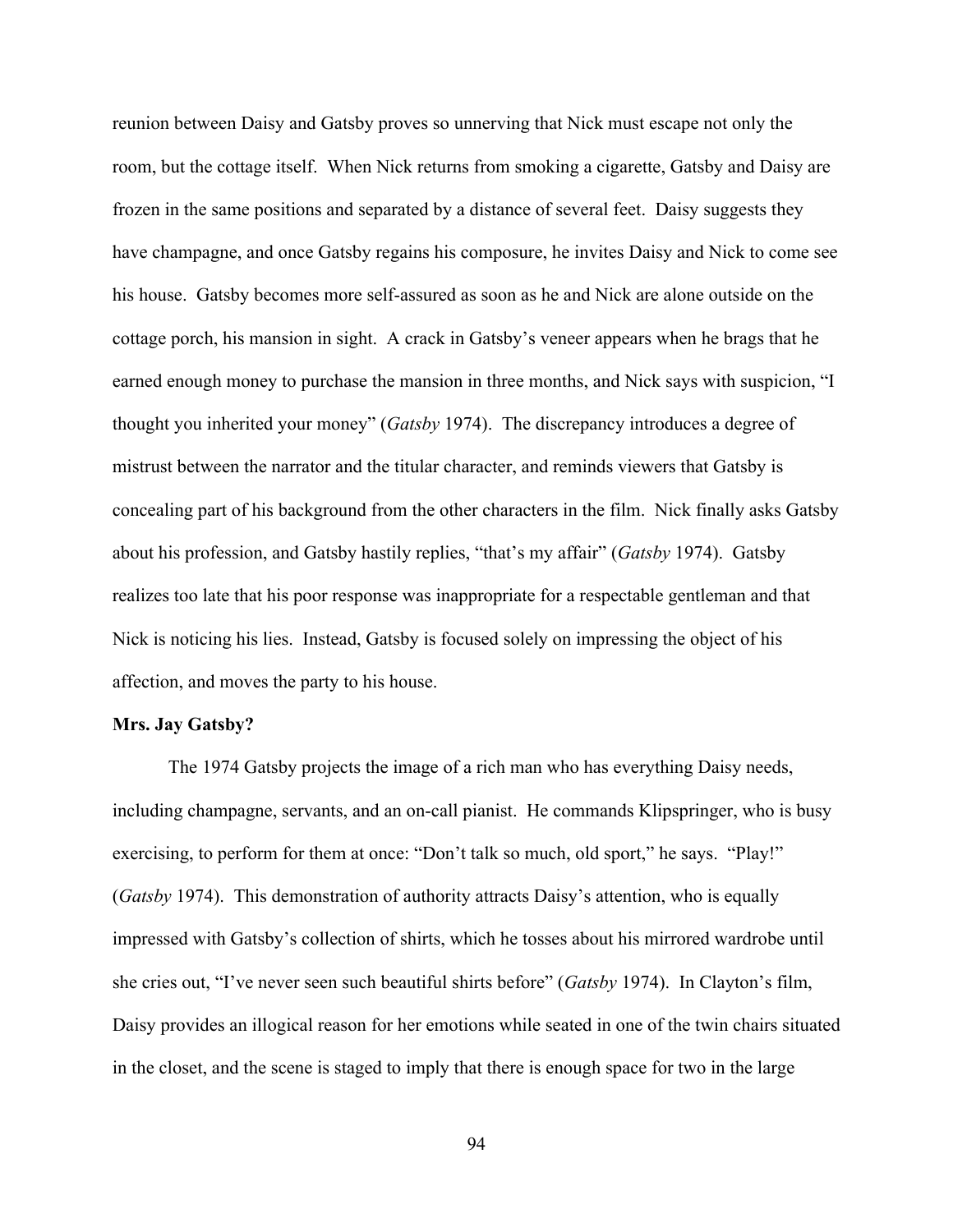bedroom. When a narcissistic Daisy finds the scrapbooks devoted to her, she fawns over them with dismay, indicating that she trusts Gatsby and is not turned off by his interest in "everything that has happened" to her (*Gatsby* 1974). Clayton's film devotes sufficient screen time to Gatsby's thick scrapbooks to ensure that Daisy fully comprehends the extent of his serious and obsessive devotion. Instead of shying away from Gatsby, Daisy embraces his advances, and at least temporarily partakes in his dream that they will start life over again as a couple.

A unique combination of heroism and romanticism makes Clayton's Gatsby seductive, especially when compared to a brash and unfaithful man like Tom, but viewers must wonder if he is realistically a potential mate for a vain and one-dimensional woman like Daisy. Clayton's film soon becomes expository, with Daisy and Gatsby reminiscing about their former love in an extended scene that depicts Gatsby as both a war veteran and a "sentimental man," and restores the film's focus on two of the major characteristics of the Redford Gatsby (*Gatsby* 1974).<sup>91</sup> This scene solidifies Daisy's conception of Gatsby as a soldier, and when she lustfully calls him Major Gatsby, he admits that he still has his uniform. A montage of scenes leads to the conversation wherein Gatsby asks Daisy if she ever loved Tom, begging her to admit that she "didn't love him" at all (*Gatsby* 1974). Moments later, in an invented dialogue that compromises Daisy's sympathetic qualities, she becomes defensive and reveals that Gatsby really had no chance of marrying her in the first place. Daisy explains that as a soldier stationed in Louisville, Gatsby was really just "crowding into" her enchanted life, wearing a "romantic uniform that hid who you were or where you came from," and "breaking my heart with your impossible love" (*Gatsby* 1974). Gatsby recalls their relationship differently, which either

<sup>&</sup>lt;sup>91</sup> Clayton's *Gatsby* is riddled with nostalgia, which situates it within the context of a subset of 1970s films. See David Cook's Chapter on "1974: Movies and Political Trauma" in *American Cinema of the 1970s* for more about this cinematic trend.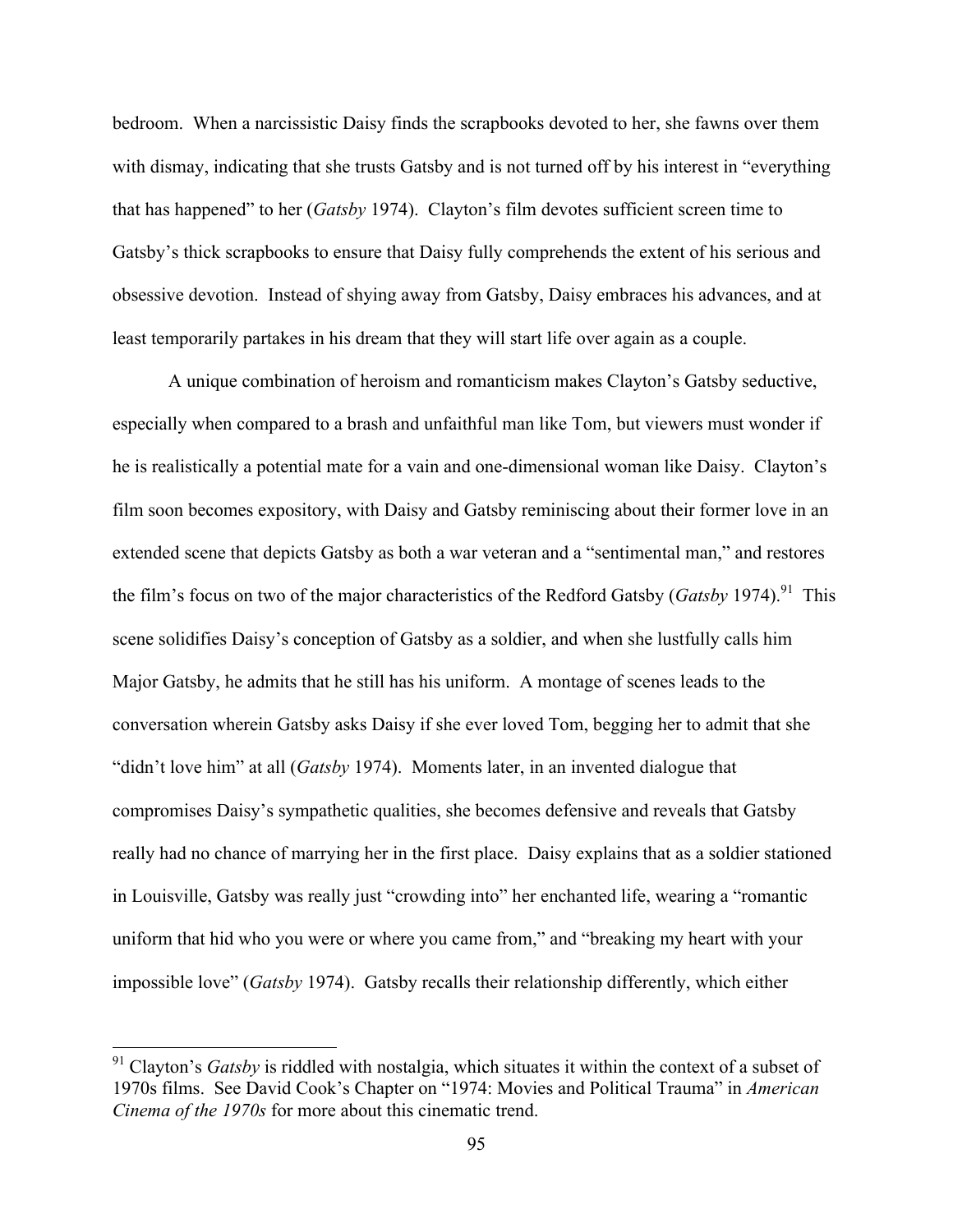reflects his distortion of events, Daisy's manipulation of his feelings, or both. In lines delivered piercingly, the Redford Gatsby painfully reminds Daisy, "I told you I'd come back for you, in my letter. You said you'd wait" (*Gatsby* 1974). Coppola's screenplay enables the couple to elaborate on aspects of their relationship that would normally be limited by Nick's absence from the action. When Gatsby asks Daisy why she married Tom, she explains that he came into her life and "blinded [her] with excitement," all but acknowledging that with old money and an established family name, Tom was simply a better fit for the Louisville debutante (*Gatsby* 1974). Gatsby and Daisy's conversation about the night before the Buchanans' wedding is so formal and drawn out that it unfortunately breaks the film's tension. Daisy admits that she married Tom reluctantly, and in a futile effort to demonstrate her allegiance to Gatsby, broke the \$350,000 string of pearls Tom had given her and cried until Gatsby's letter disintegrated in her bathtub. The scene forces viewers to recognize Clayton's message, which Daisy articulates for viewers: "rich girls don't marry poor boys, Jay Gatsby…Haven't you heard? Rich girls don't marry poor boys," she utters through tears (*Gatsby* 1974). This theme is overtly conveyed through both images and action in the 1974 film.

Clayton emphasizes the contrast between Gatsby's former status in society as Gatz and his newfound role as an extraordinarily wealthy man who is finally fiscally ready to marry a rich girl like Daisy. The difference between Daisy's suitors is stressed in these scenes, with Gatsby likely emerging as more desirable than Tom, not only physically, but emotionally as well. Daisy and Jordan arrive at Gatsby's next party with an obnoxious Tom, who acts cocky but seems insecure. Looking around in mesmerized disdain, he collectively criticizes the party's guests, determining, "this is mixed company. West-Eggers," implying that he and Daisy are obviously better than the other partygoers (*Gatsby* 1974). Once Gatsby finds the Buchanans, he takes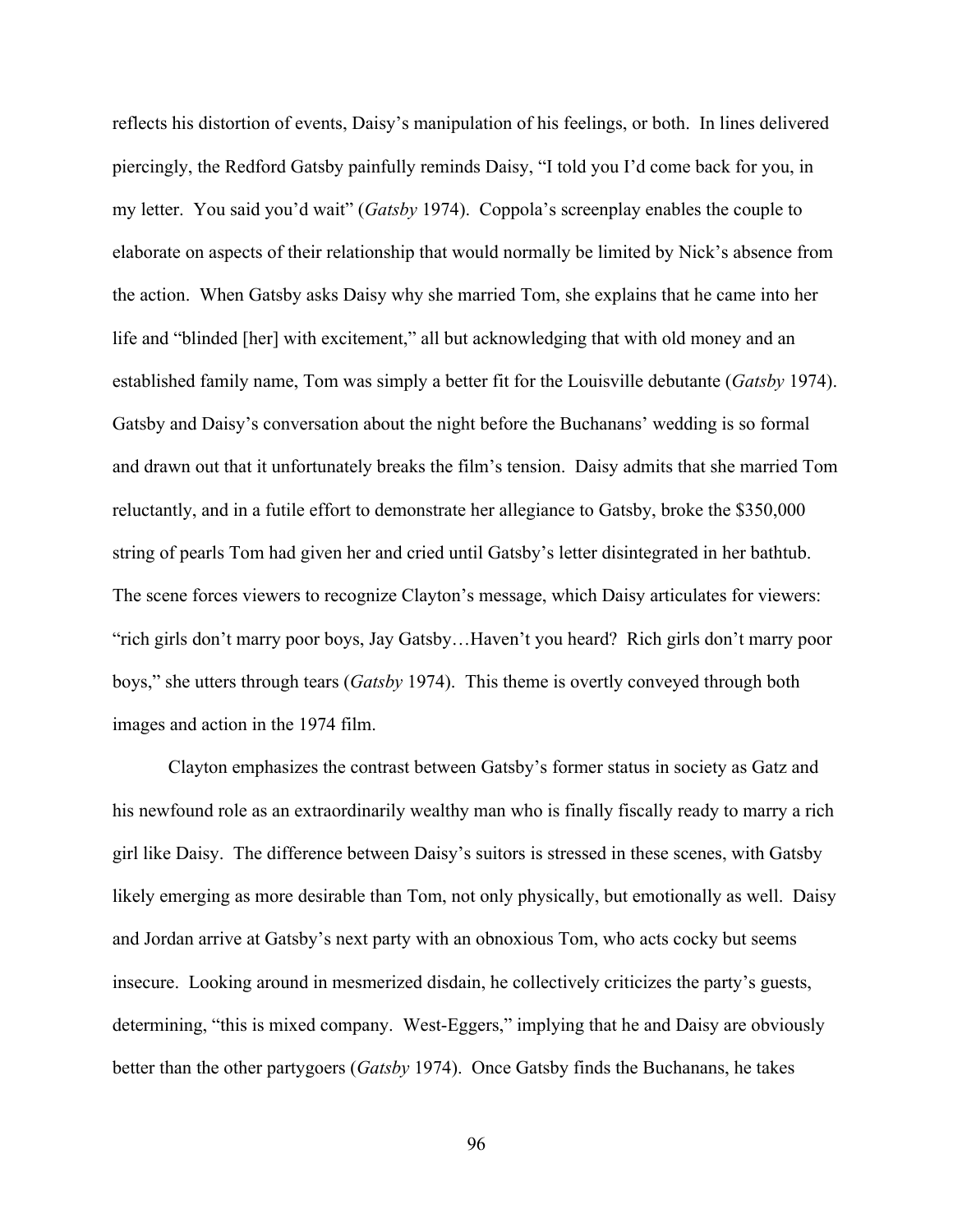complete control of the conversation, dominating the scene with the confidence he derives both from having the couple inside his mansion and being the host of the grand event. He talks directly to Daisy, and derisively introduces Tom to other guests as "the polo player" (*Gatsby*  1974). Gatsby captivates Daisy at once, and now that he is successful both socially and financially, she finds him irresistible again. They leave the revelers behind, sneaking into the gardens to savor a rare moment of privacy. In their absence, the party scenes consume the action, illustrating the magnitude of Jazz Age indulgence. When Daisy returns from "dancing" with Gatsby, she finds that Tom is asking Nick if the host isn't just "some big bootlegger" like a lot of the other "newly rich" (*Gatsby* 1974). Nick firmly says, "not Gatsby," and instead of being turned off by the host's rumored profession, Daisy defends her lover, countering that he owns "a lot of drugstores" and is a successful businessman (*Gatsby* 1974). Tom wants to know "who he is and what he does," but now that he is wealthy enough to support her lifestyle, Daisy happily overlooks any of Gatsby's potentially illegal business deals so as to continue enjoying her fantasy of being with him in the future. Yet as the debutante from Louisville, Daisy can never be Mrs. Jay Gatsby, because after all, Jay Gatsby is really just Mr. Nobody from Nowhere.

An invented scene provides additional background about Gatsby and Daisy's earlier relationship, balancing out any suspicion that Gatsby is a criminal by returning the focus to his role as a sympathetic and sentimental soldier who is madly in love with Daisy Buchanan. Gatsby admits that he bought his mansion to be across the bay from her, and then gives her an emerald ring to signify his love. Daisy says, "Oh, Jay," and kisses the ring before lamenting, "you know I can't wear it. You wear it for me" (*Gatsby* 1974). The maudlin scene continues, with Clayton depicting Gatsby's sappy but sincere devotion to Daisy in a fairly sympathetic light. Gatsby promises to love Daisy "forever," prompting Daisy to say, "kiss me. Be my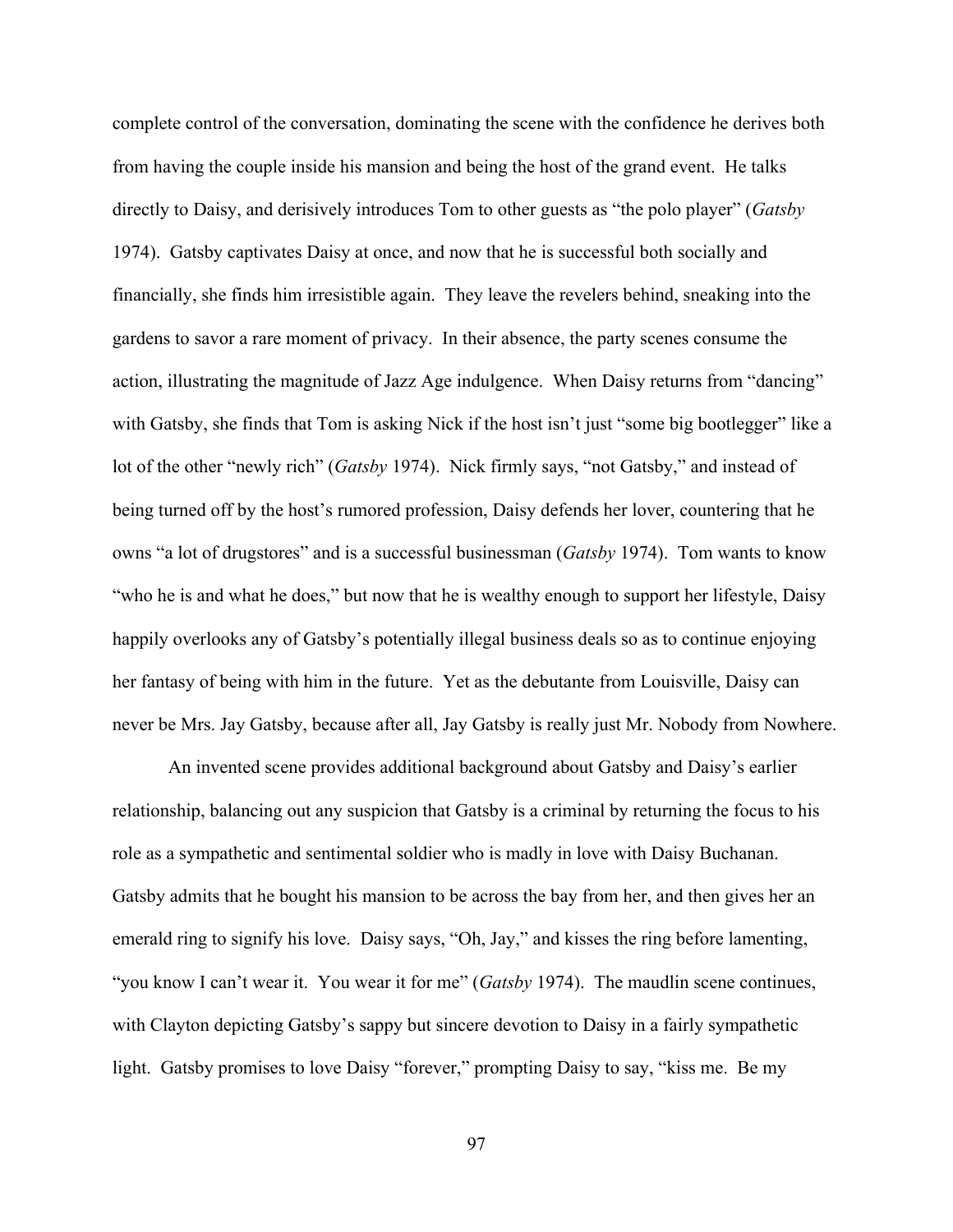lover." Gatsby honorably replies, "I'll be your husband." She consents, countering "husband and lover," and implying that the combination is something she does not already have at home with Tom (*Gatsby* 1974). Although Gatsby may seem great, because of his real identity and his unseemly lifestyle, he is not a suitable match for Daisy in the end.

Gatsby's notoriety spreads to the point that a reporter stops by Nick's cottage so as to inquire about his neighbor's business with Wolfsheim. This flurry of attention causes Gatsby to end his career as Trimalchio, fire all of his servants, and urge Daisy to tell Tom about their relationship. He does much of this because he "doesn't want her to go home to him anymore," and feels that he has secured his beloved and can settle into a normal relationship with her in his mansion (*Gatsby* 1974). Gatsby's involvement with the underworld, however, is undeniable, and when the topic of gossip comes up yet again in the 1974 film, Nick finally asks Gatsby outright about a rumor he heard, the one claiming that he killed a man. Gatsby smiles, and ambiguously asks, "just one?" (*Gatsby* 1974). While the Redford Gatsby is suspiciously wealthy, Clayton downplays the character's criminality, especially in comparison with the 1949 characterization of Ladd as a gangster. In Clayton's film, Gatsby's immorality is best exemplified by his unrelenting desire to marry the betrothed Daisy Buchanan, an act that would break up a family in the process. But money and lust are not enough to seduce Daisy away from her respectable life as Mrs. Buchanan, and Gatsby's goal of starting over with Daisy is impeded not only by her marriage to Tom, but also by her role as the mother of a young daughter. When Gatsby meets Pammy in the 1974 adaptation, he is forced to acknowledge the extent of Daisy's entanglement with Tom. Tom is joyfully bantering with his daughter within earshot of Gatsby, Daisy, and Jordan, and suddenly, when Gatsby is in the Buchanans' home, Tom does not seem so easily replaceable.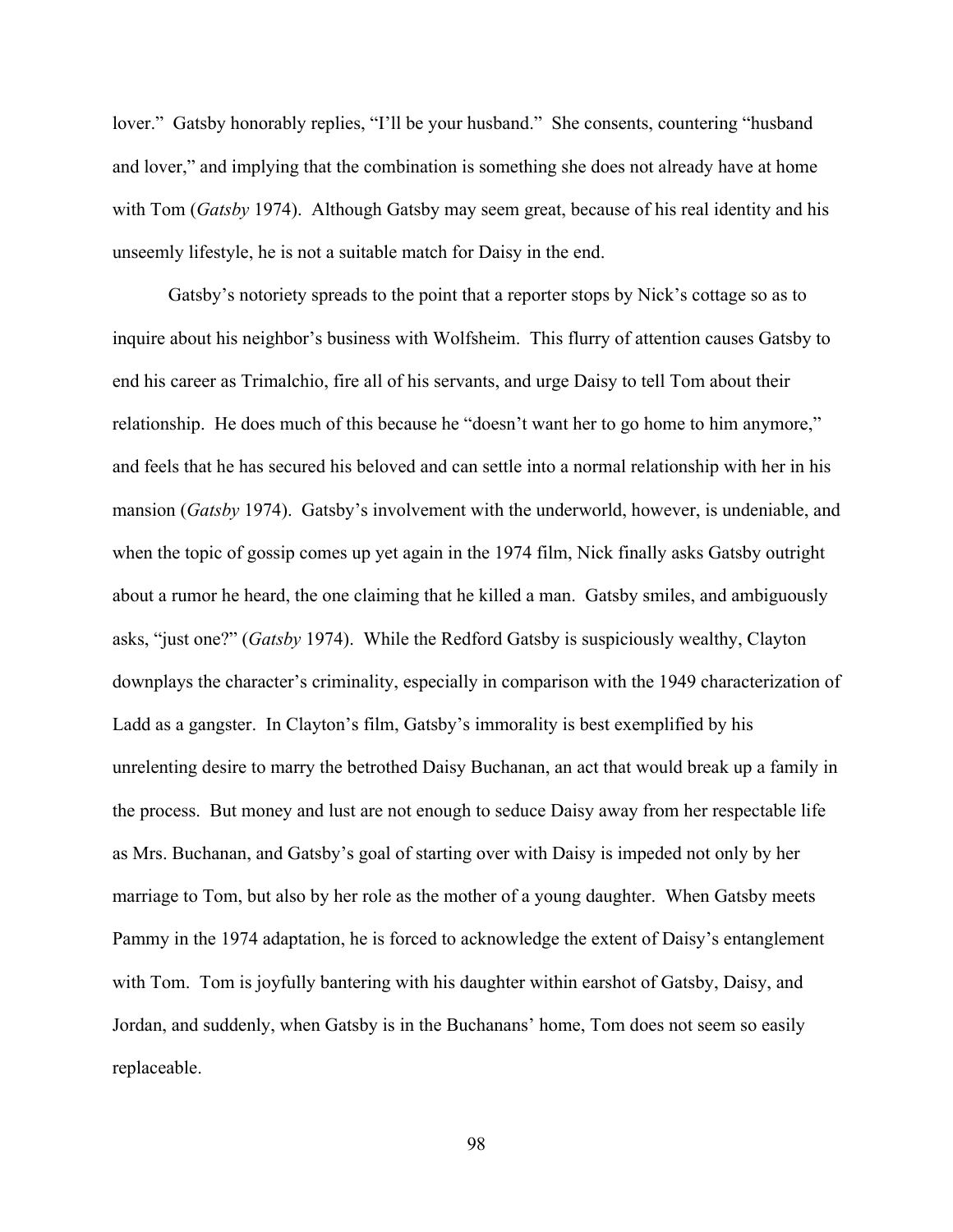# **Gatsby's Personas**

The most prominent portrait of Gatsby that emerges in Clayton's film is therefore that of a pathetic man whose irrational worship of the selfish Daisy Buchanan costs him everything. After the accident, it is not the Buchanans' marriage that is in jeopardy, but rather it is Gatsby's life. At his mansion, Gatsby tells Nick the truth: that Daisy was driving, and that he has agreed to take responsibility for the accident that killed Myrtle.<sup>92</sup> He rationalizes his decision by explaining, "Daisy's never really needed me before. Don't you see?" (*Gatsby* 1974). Gatsby has convinced himself that Daisy has always loved him more than Tom, never considering the fact that for eight years, she has lived without Gatsby, mostly as a married woman, and perhaps without thinking about her former lover at all. Meanwhile, Gatsby has been amassing a fortune and making scrapbooks devoted to her memory in hopes of one day winning her back from Tom. Nick, who listens to his neighbor's fantasies in disbelief, suggests that Gatsby ought to go away for a bit to avoid getting into trouble with the police. When Gatsby rejects the good advice and naively counters that Daisy will be coming over soon, his stubborn confidence becomes the most damning feature of the 1974 Gatsby. The conversation ends just as it does in the novel, with Nick complimenting Gatsby by saying, "they're a rotten crowd. You're worth the whole damn bunch put together" (*Gatsby* 1974). Gatsby then relaxes in his swimming pool, and upon hearing someone in the house, he utters Daisy's name twice—and her name is his final word. After his murder, Nick can only think of Gatsby's "extraordinary gift for hope, a romantic readiness such as I have never found in any other person and which it is not likely that I shall ever find again"

 $92$  Edward T. Jones explains how "Clayton and Coppola make quite clear why Nick respects Gatsby for his willingness to assume responsibility for an action which is not his own in contrast to the rampant carelessness of the Buchanans and Jordan Baker (the latter, for example, we see cheat in a golf tournament), and the moral center of the novel is thereby left intact with the audience ready to accept Nick's lone compliment to Gatsby that he's worth the whole damn bunch of them" (235).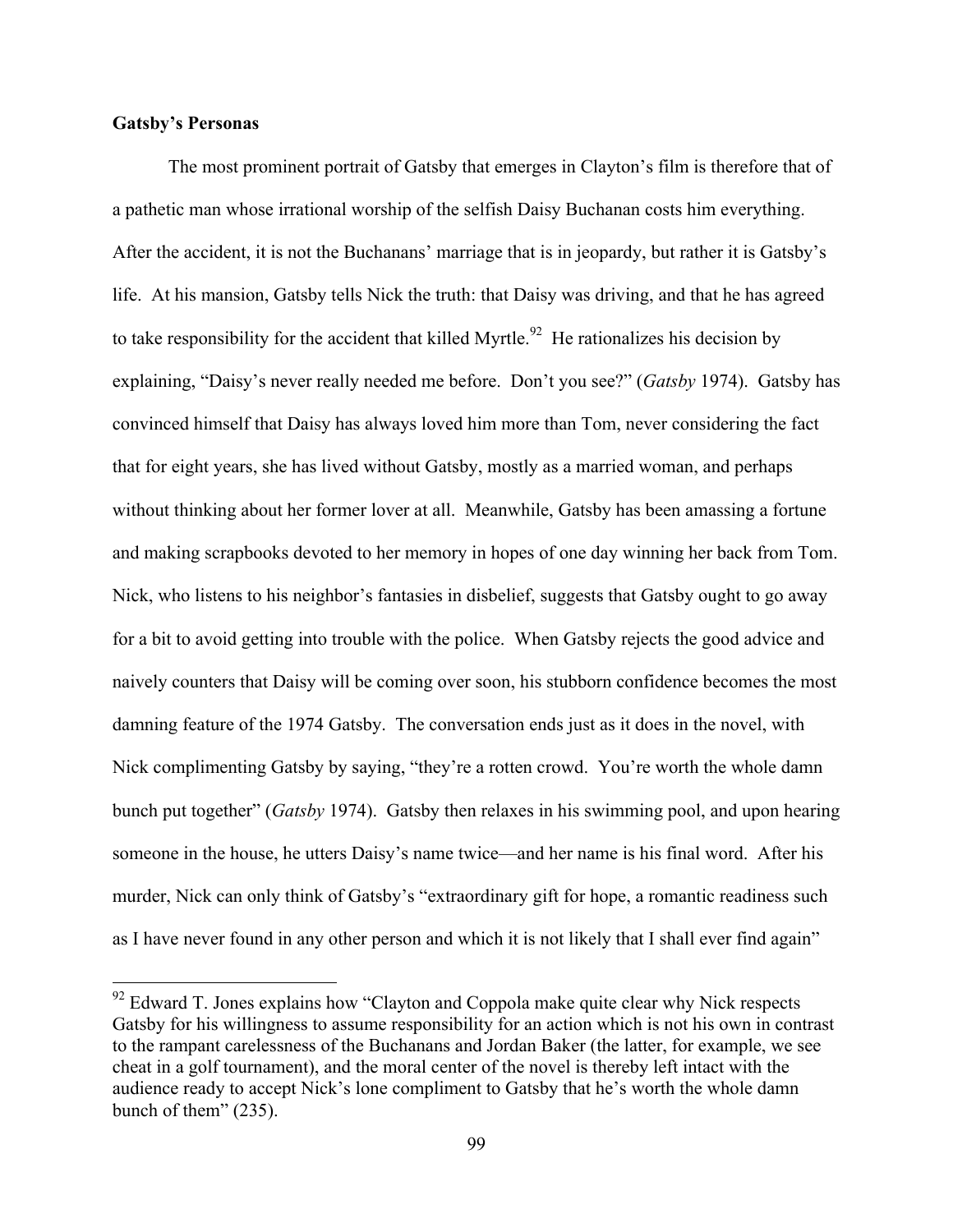(*Gatsby* 1974). Much like Fitzgerald's Gatsby, Clayton's Gatsby is a sentimental optimist whose detachment from reality leads to his unraveling.

Gatsby's hopeful naiveté is not just a part of his performance—it is one of the few character traits he retains from his former life as James Gatz, an identity that is not fully explored in Clayton's adaptation. It is only when his father surprises Nick by arriving for his son's funeral that his true identity as Jimmy Gatz is revealed.<sup>93</sup> The screenplay therefore deprives viewers of comprehending one complex dimension of Fitzgerald's character, and denies Gatsby the opportunity to explain his background to Nick for himself. Instead, Mr. Gatz shares his side of the child's story, recalling how his family "was broke up when he run from home. But I see now that there was a reason for it. He knew he had a big future in front of him. Ever since he made a success, he was very generous with me. He was only a young man, but he had a lot of brain power" (*Gatsby* 1974). Clayton frames the film for viewers by returning the camera's focus to the framed photo of Daisy on Gatsby's bureau, a prop that is prominently featured in the opening scenes of the adaptation as well. In the end, Nick cannot answer Mr. Gatz' simple question, "who is this girl?," because in reality, Daisy nothing more than a married woman who was briefly involved with his son twice in her life. Clayton therefore avoids defining Gatsby purely in terms of his relationship with Daisy, and viewers are instead left with the impression that the

 <sup>93</sup> In *Fiction, Film, and F. Scott Fitzgerald*, Phillips explains that "on the one hand, Coppola had included in his script the scene from the novel in which Gatsby's father, Henry Gatz, comes to town for his son's funeral, although it was left out of the earlier 1949 remake altogether. He did so because he thought it important for the viewer to see that, ironically enough, little Jimmy Gatz had really grown up to be the great Gatsby...on the other hand, Coppola did not believe that the film should continue on to depict the funeral itself, in spite of the fact that the scene too is in the book, because he felt that by the time such a scene were played out in detail on the screen, it would needlessly protract the running time of a film he was hoping could be kept down to a manageable length" (119). Phillips reminds readers of the multi-faceted nature of film adaptation, wherein textual and editorial decisions are influenced by both aesthetic and practical considerations.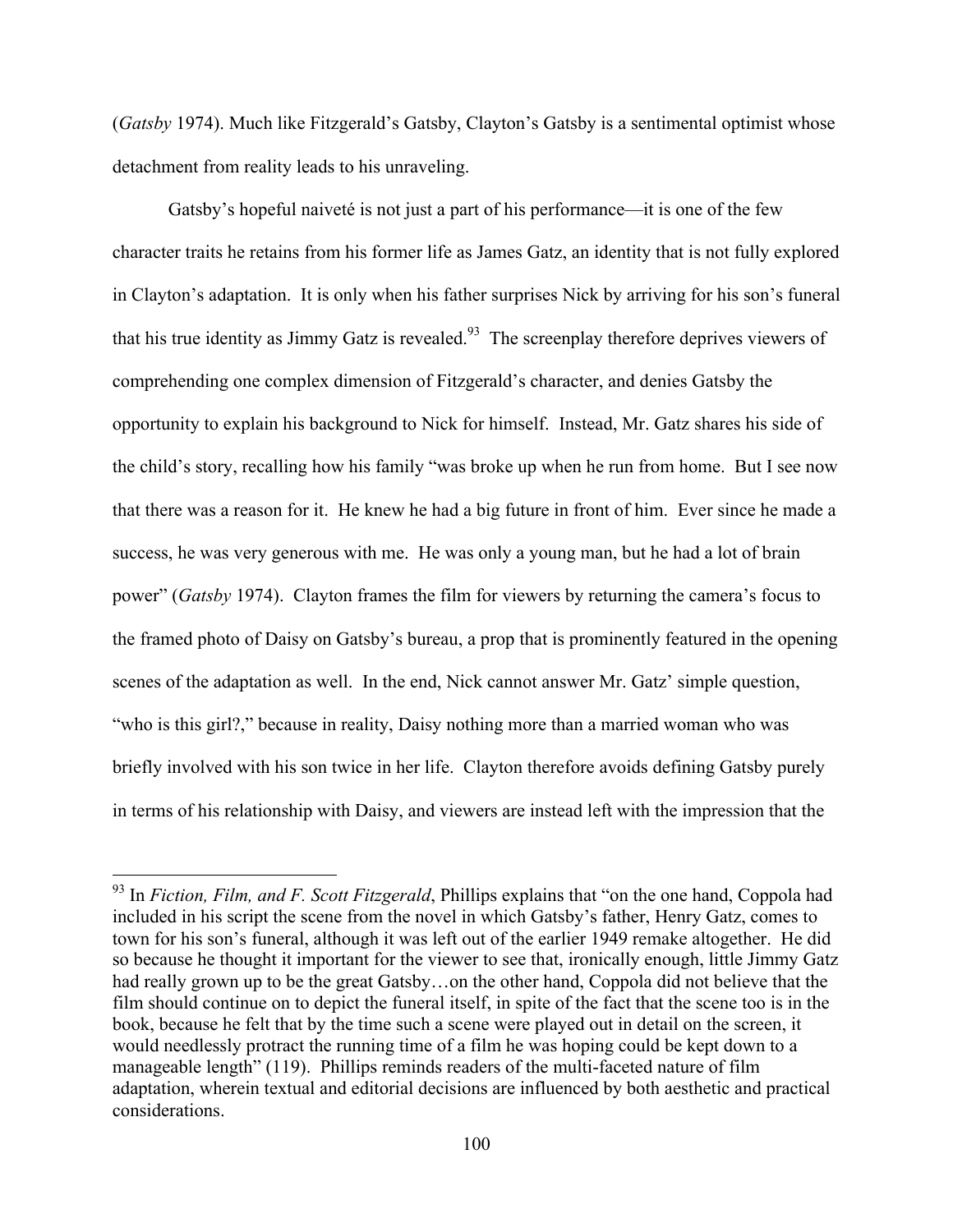1974 Gatsby is a self-made man whose illusions about heritage, wealth, and love lead to his demise.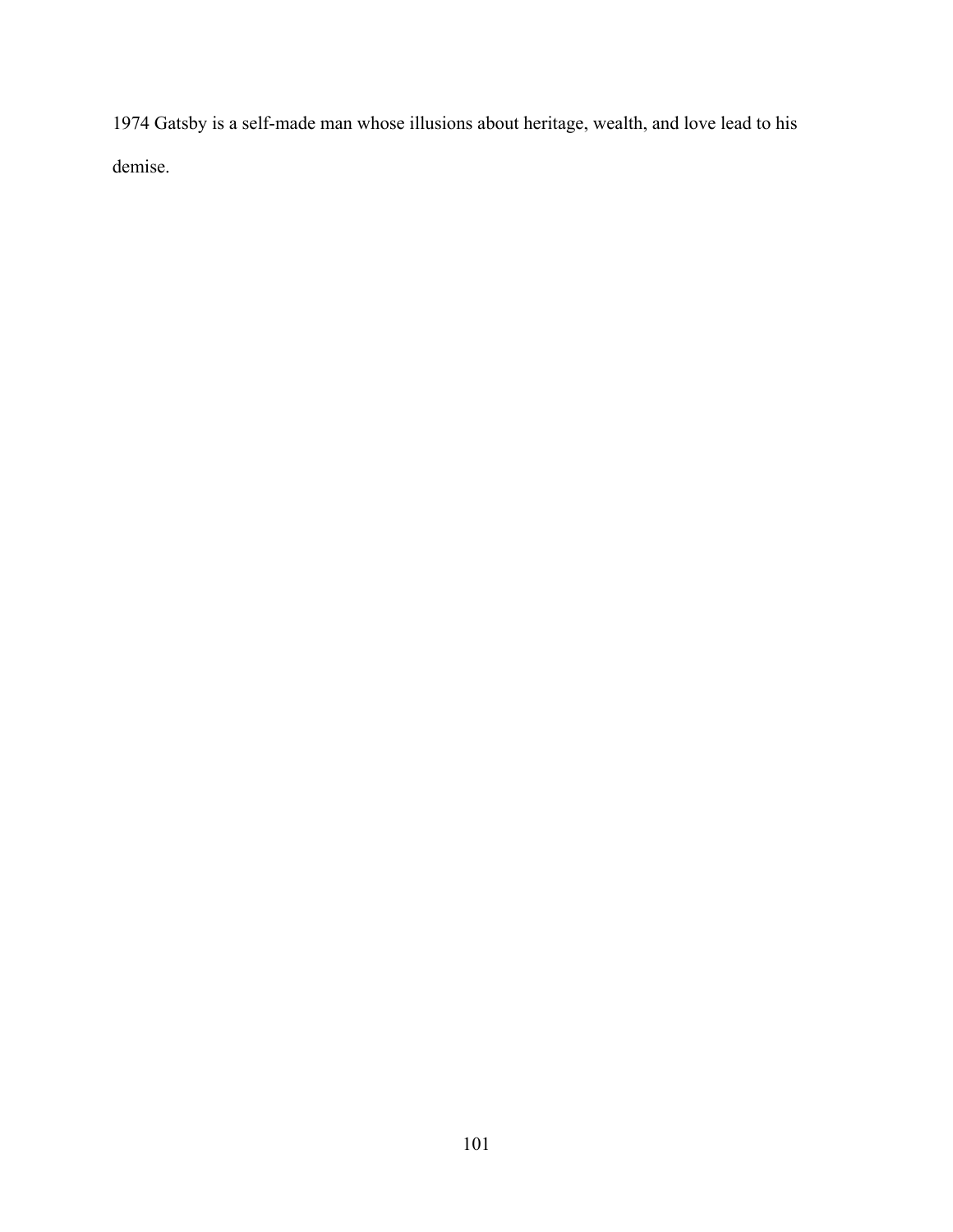#### **CHAPTER FIVE – Jay Gatsby in the New Millennium**

Adaptations of *The Great Gatsby* explore the boundaries of the novel and its characters, underscoring the challenges and advantages of various art forms, and testing or exploding the limits of prosaic fiction. The differences between theater and cinema account for some of the distortion of the Gatsby character that we see in the major adaptations, and these portrayals are simultaneously enhanced and impeded by their production modes. Herbert Brenon's silent film adaptation (1926) and John Collins' stage adaptation, *Gatz* (2006; 2010; 2012) model the two extremes of a production's potential linguistic fidelity to the literary text itself, with Brenon's film omitting all of Fitzgerald's prose and *Gatz* including all of it. The 1949, 1974, and 2013 films inevitably fall somewhere in the middle of the spectrum, with Baz Luhrmann's 2013 adaptation retaining a remarkable amount of Fitzgerald's language and innovatively imitating the novel's narrative structure. In silent film adaptations, the visual qualities of the medium necessarily take primacy over any concerns of linguistic fidelity to the source material. In stage adaptations, directors are limited by the properties of dialogues, asides, sets, and props. In big budget film adaptations, however, the risk becomes submitting to the seductive powers of overproduction. The new millennium has ushered in a series of *Gatsby* adaptations, and an opera, a ballet, Robert Markowitz' TV movie (2000), several plays, and Luhrmann's featurelength film were all produced within the first thirteen years of the Twenty-First Century. It is remarkable that so many recent productions rely on Fitzgerald's *Gatsby* for inspiration, and that each can develop a creative new way to represent the text for viewers.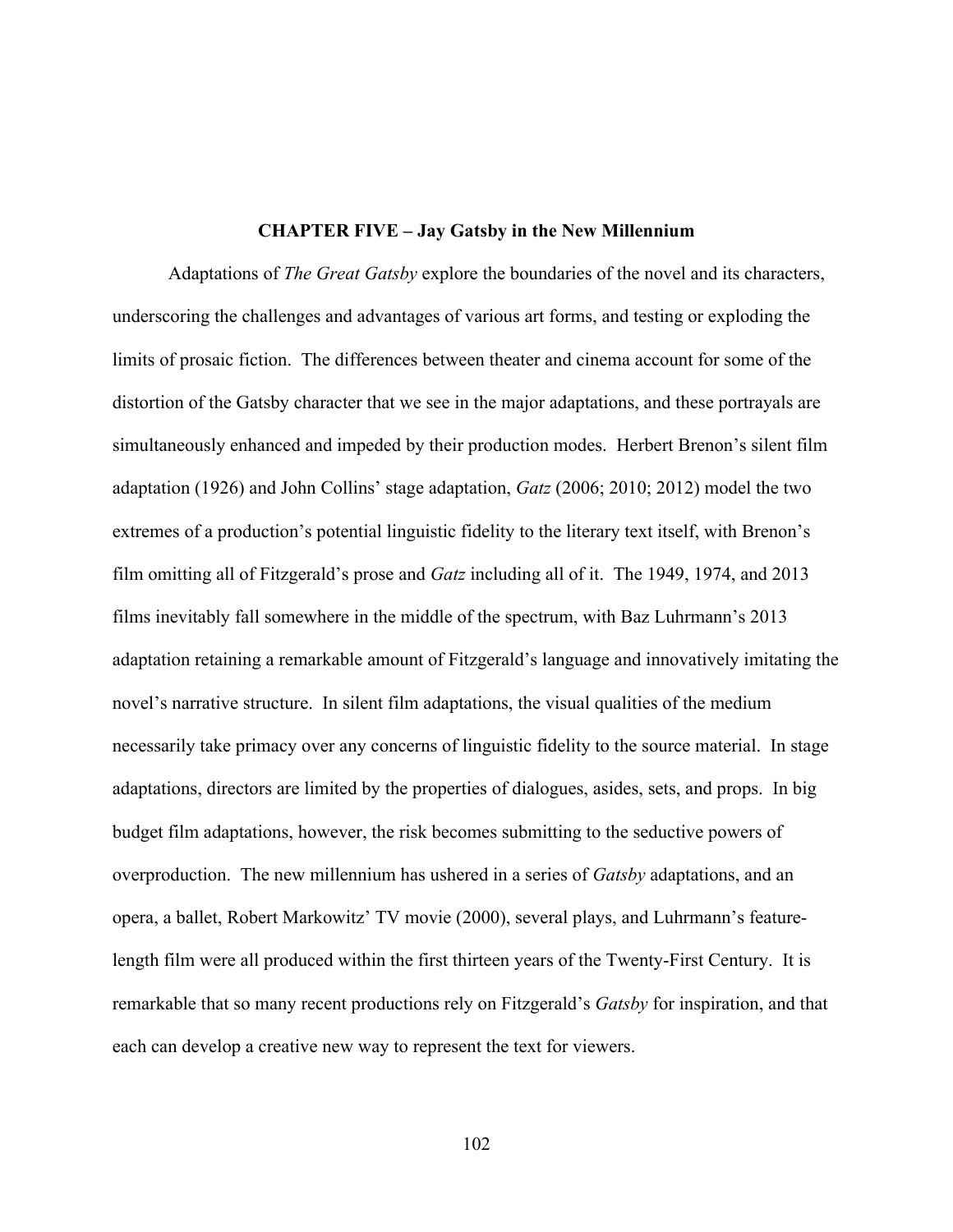This Chapter examines how the most important productions of the new millennium, John Collins' staging of *Gatz* and Baz Luhrmann's cinematic adaptation of *The Great Gatsby*, fuel Americans' sustained curiosity with Fitzgerald's novel and its protagonist. These adaptations render *The Great Gatsby* fascinatingly relevant to contemporary readers and viewers, and present distinct portraits of Gatsby to a new generation of theater and film audience members. *Gatz* is a theatrical experience that allows viewers to envision a Gatsby that at least partially reflects their own virtual conceptions of the character, whereas Luhrmann's Gatsby invites filmgoers to interpret Gatsby as an actor—Jimmy Gatz—at work on a set. Together, these two adaptations of Fitzgerald's masterpiece signify the persistence of his most famous and slippery character, and in keeping with tradition, the productions initiated another wave of popular and scholarly interest in the author and his literary masterpiece.

#### **John Collins'** *Gatz***: An Overview**

The first notable adaptation of *The Great Gatsby* in the new millennium was *Gatz,* the Elevator Repair Service's popular and contemporary dramatization of the novel. Its very title suggests an appreciation of Jay Gatsby's original identity, and its unique approach to the process of adaptation enables the production to claim bona fide fidelity to the language of the text, something traditional adaptations can never achieve. Director John Collins, however, has found a "wildly imaginative" way to preserve all of Fitzgerald's prose yet still bring it to life for theatergoers, who witness as Fitzgerald's entire novel is read aloud by actors on a stage (Gritten). The impetus for the project was simple: Collins, who wanted to work with the text, thought Fitzgerald's novel is "beautiful…so easy to read…but impossible to adapt…[then] we hit upon simply reading it" (Allfree). In theory, the project *is* simple, yet in actuality, Collins' approach is ingenious: *Gatz* follows an ordinary employee, played by Scott Shepherd, who is reading an old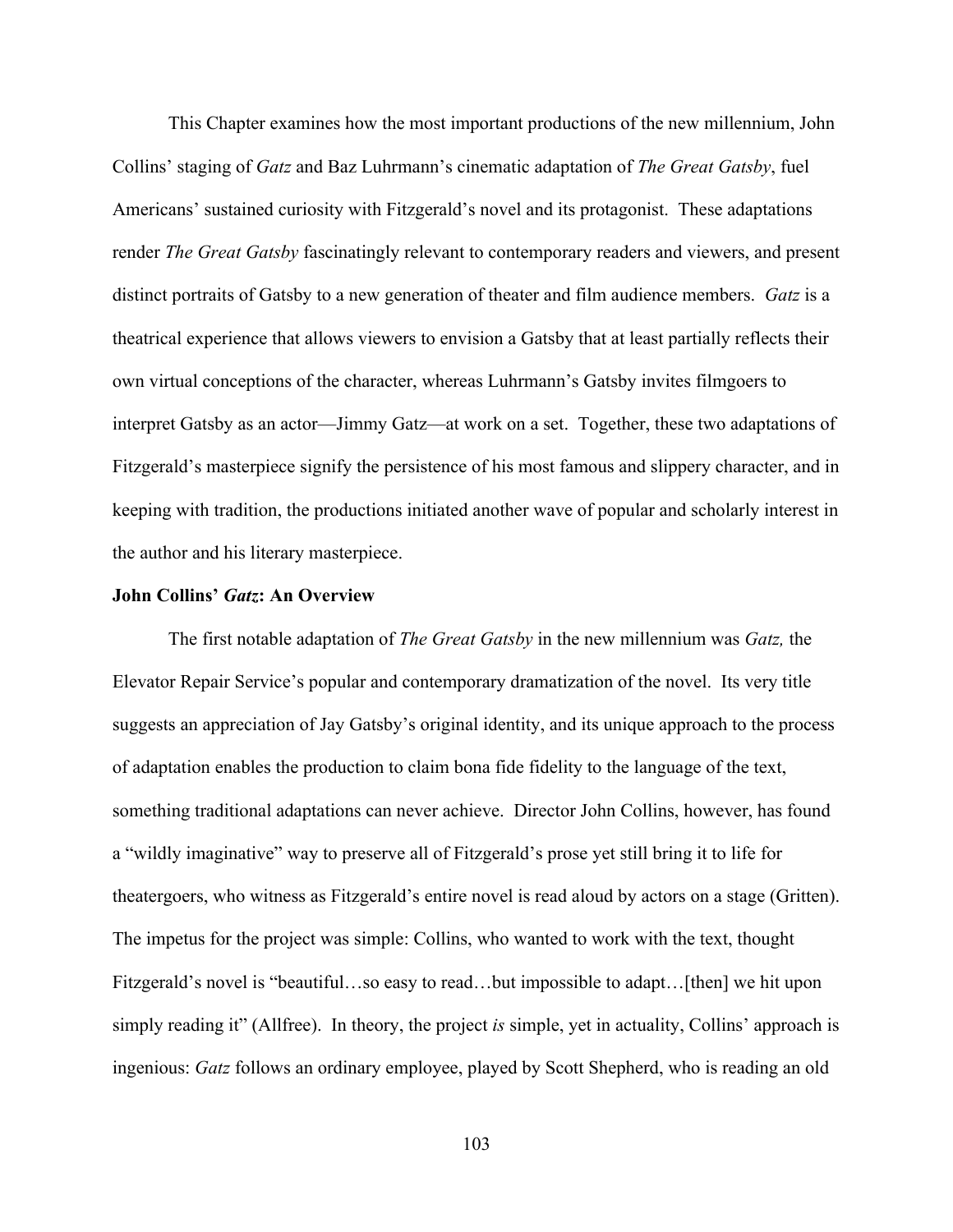copy of *The Great Gatsby* aloud in his office, which functions as the play's only set. His colleagues, who become absorbed with the narrative, participate in the production as the plot unfolds in front of audiences in real time. The unique production "is, in effect, a recital of Fitzgerald's entire 50,000-word text, extending over an afternoon and evening, with necessary meal and comfort breaks. Hardened theatre critics in New York and London have been unanimous in calling its eight-hour span the greatest theatrical tour-de-force they've ever witnessed," which is quite the feat indeed (Norman). Outstanding reviews are even more interesting given that the play, while imaginative, is not very elaborate; for example, the cast is largely relegated to wearing whatever outfit they picked out for work that day. The glitz and glamor of Hollywood productions is nowhere to be found—instead, ordinary people breathe life into *The Great Gatsby* using inflection and gesture alone. The approach allows Fitzgerald's fiction to take center stage, offering viewers an unusual aural and visual experience, and satisfying critics around the world with its production.

*Gatz* fulfills a missing link in the adaptation history of *The Great Gatsby*, and as a result of its singularly faithful presentation of Fitzgerald's novel, Collins' play enjoyed sold-out runs on Broadway in 2010 and in the West End in 2012. Critics' reviews of the performance confirm what fans of *Gatsby* adaptations have known all along—that a certain portion of readers are so loyal to the text that they cannot bear to see any alterations to it at all.<sup>94</sup> Ben Brantley, The *New York Times'* theatre critic, applauded its exceptional creativity and its anti-adaptation spirit, declaring *Gatz* "the most remarkable achievement in theatre not only of this year but the

 <sup>94</sup> *Gatz* is credited with influencing new readings of *The Great Gatsby*. After seeing the performance, for instance, Veronica Makowsky formed a different conception of Jordan Baker, prompting her to write the article, "Bad Driving: Jordan's Tantalizing Story in *The Great Gatsby.*" *Gatz* is a significant theatrical adaptation of the novel, and its unique relationship with Fitzgerald's novel makes it in interesting case study in the art of experimental adaptation.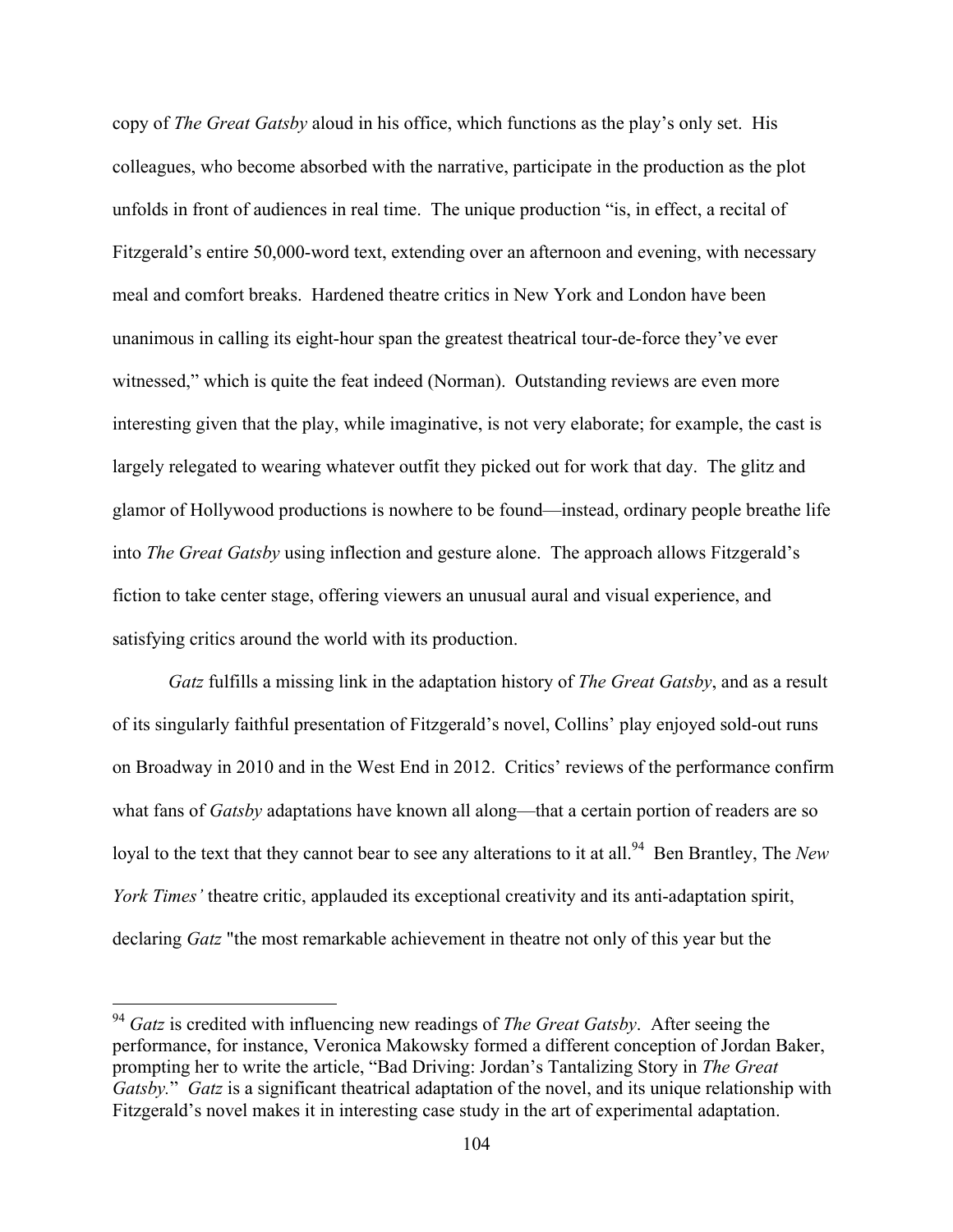decade," and deeming it "one of the most exciting and improbable accomplishments in theater in recent years" (Brantley). Reproducing the novel on stage in this fashion is both impressive and ambitious, for *Gatz* attempts to capture and project the beauty of the typically solitary act of reading, and since "what happens between a novel and a consenting reader is usually a deeply personal activity, occurring behind the closed doors of individual mind," it is traditionally protected from both voyeurism and outside influence (Brantley). In addition to managing the novel's point of view, this phenomenon has become one of the most challenging aspects of filming *The Great Gatsby*: readers are sometimes disappointed with actors' performances because the characters they see on the screen are inherently different from the ones they create in their own minds.95 Fitzgerald's most faithful fans can therefore embrace *Gatz* without experiencing a modicum of the reader's guilt that might prohibit some people from endorsing or even seeing adaptations of the novel. Because of its unique format, *Gatz* resists artistic classification, and by reading Fitzgerald's novel to audiences verbatim, it avoids the routine criticism that plagues film adaptations, complaints that tend to lament a given production's textual changes, artistic embellishments, inexcusable omissions, or miscast characters. Directors such as Nugent, Clayton, and Luhrmann must suppress some of Fitzgerald's well-crafted narrative and bury some of the characters' interiorities within their feature-length films, and of course, each production struggles, in its own way, to accommodate Nick's first-person narrative and *Gatsby*'s book-within-a-book structure. The methodology of *Gatz,* on the other hand, emphasizes Nick's integral part in the plot, highlighting his dual roles of raconteur and participant, and constantly reminding readers that the narrator is also the author of the text. The cast delivers Fitzgerald's fiction exactly as it was written, free of the screenwriting and editing

<sup>&</sup>lt;sup>95</sup> Reception Theory supports this idea.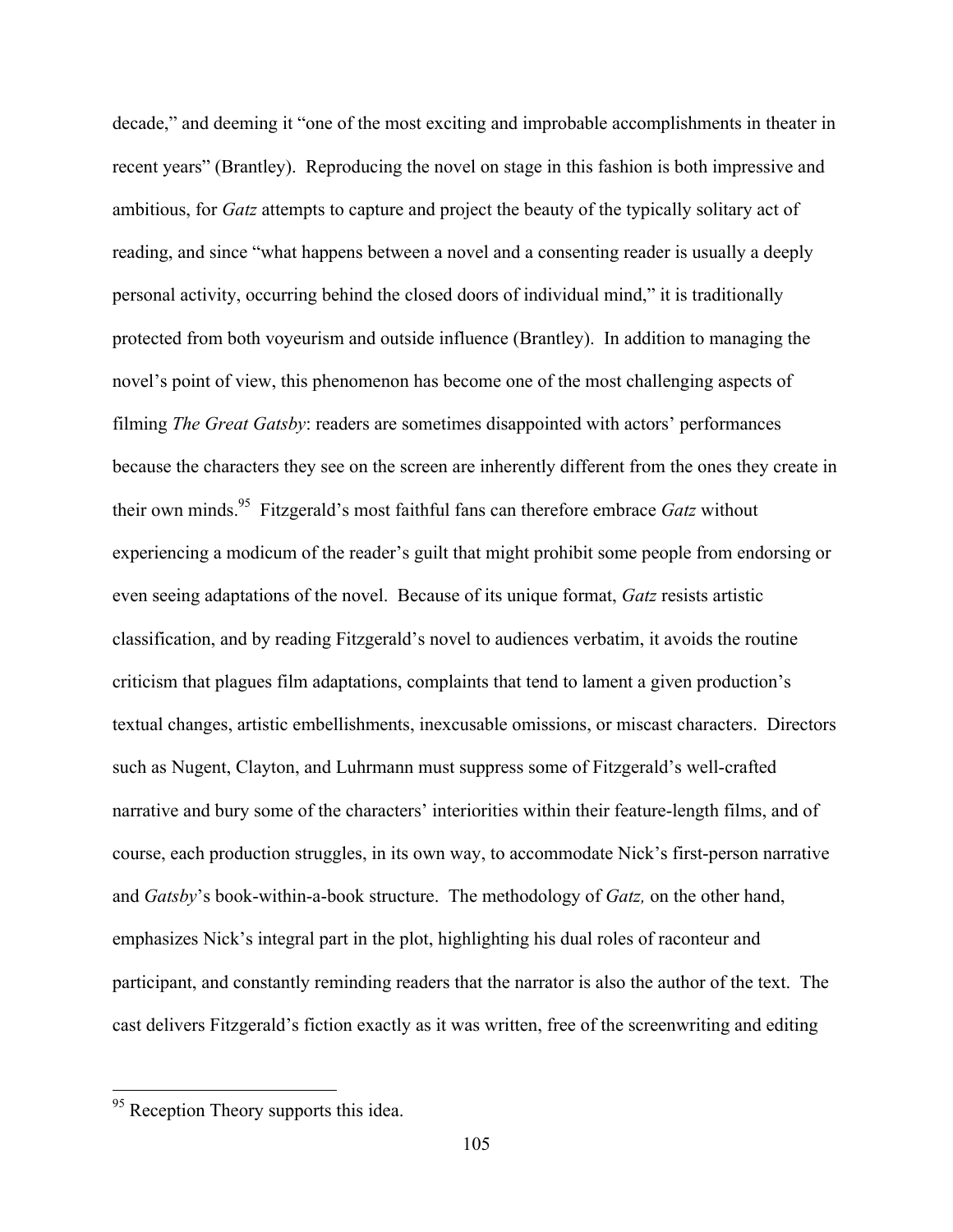that interferes with traditional adaptations. Collins' vision and actors' performances admittedly color this representation of the novel, but in *Gatz*, such outside influence remains subordinated to the language of Fitzgerald's novel.

Readers who are wary of *Gatsby* adaptations can appreciate *Gatz* as a production wherein the author's prose completely dominates the performance—after all, the book is the production's chief prop and it is visibly on display throughout the play. This special scenario guarantees that audience members will acknowledge Fitzgerald and his novel sometime during the long and unusual adaptation, one that honors the text at the expense of everything else. Brantley describes the surprising allure of the play, claiming that *Gatz'* seductive nature owes as much to the performative act of reading the novel aloud as it does to Fitzgerald himself, explaining, "what's most purely dramatic about it isn't in Fitzgerald's plot. It's in that elusive chemistry that takes place between a reader and a gorgeous set of sentences that demand you follow them wherever they choose to go" (Brantley). A reader who expects to locate the same "chemistry" he or she shares with a novel within a film adaptation of *The Great Gatsby* is therefore unlikely to find a production worthy of adoration. Fitzgerald's readers sometimes boast an allegiance to the novel that somehow precludes them from enjoying any of its adaptations. The comparison between fiction and production is uneven, of course, and because *Gatz* blurs the border between literature and theater, it offers its audience a hybrid adaptation that balances the power of the written word against the power of a physical performance. *Gatz* invites the skeptics who shun an adaptation before it even goes into production to appreciate a rendering of *The Great Gatsby* without compromising one's commitment to the author and his work. Collins' verbatim staging of Fitzgerald's novel collapses any concrete definitions of fiction and adaptation, and because of his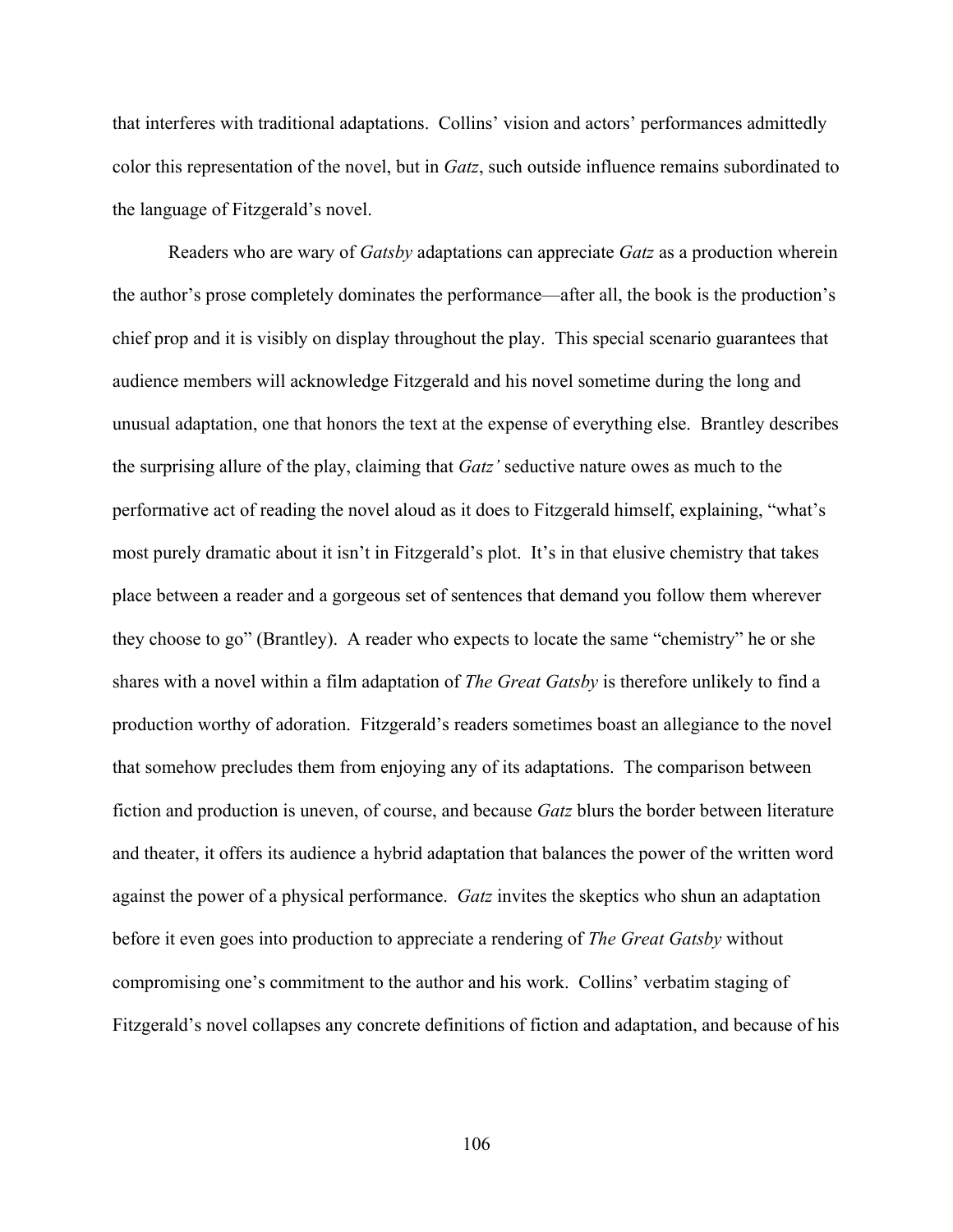fidelity to the text and the audience's adjusted expectations, *Gatz* was received more favorably than the 1949, 1974, and 2013 *Gatsby* films.

## *Gatz* **and** *Gatsby***'s Readers**

The production's innovative presentation of *The Great Gatsby* taps into readers' connections with the novel and unveils the intimacy of the reading experience, wherein a reader and a text form a relationship that cannot easily be explained in a conversation or a film. *Gatz* succeeds because it portrays this intimate relationship on stage without the interference of an intermediary. Audiences observe the private act of reading in a way that rarely surfaces in adaptations, and together, theatergoers become voyeurs who are able to participate in the development of the story as it unfolds on stage.<sup>96</sup> In turn, Collins need not attempt to create *The* Great Gatsby because he is not directing a genuine adaptation of the novel; instead, Collins' only task is to depict the world of the book as imagined by one character on stage, a process that liberates him from being subject to routine comparison between readers' own interpretations of the character and the representations they encounter in cinematic adaptations. In 2012, Charles McNulty writes of the relief certain readers must feel upon seeing *Gatz*, explaining how "illustrative sketches accompany the narration but full-scale dramatization is curtailed" in the production (McNulty). This interesting mode of a partial-production permits viewers to

<sup>&</sup>lt;sup>96</sup> Brantley discusses how Collins' adaptation avoids the traditional challenges of casting the roles altogether: "It's unlikely that these actors, except possibly Mr. Wilmes [Tom Buchanan], would be cast in these parts in a full-dress, conventional "Gatsby." But Nick's vision magically bestows upon them all the traits they require. And because it is the reader's [the office employee's] idea of them (and you come to identify with the reader the way he identifies with Nick Carraway), you don't get that disappointment that so often comes when actors fail to live up to your expectations of a character. Who, ultimately, could satisfyingly incarnate Gatsby, in any literal way? (Robert Redford sure couldn't in the 1974 film, nor do I think Leonardo DiCaprio)" (Brantley). This sort of attitude plagues many of the negative reviews of the 1949, 1974, and 2013 film adaptations of the novel, and this interview, which was published three years before Luhrmann's film was released, reveals the proclivity of some readers to dismiss an actor's potential performance before it even comes into fruition.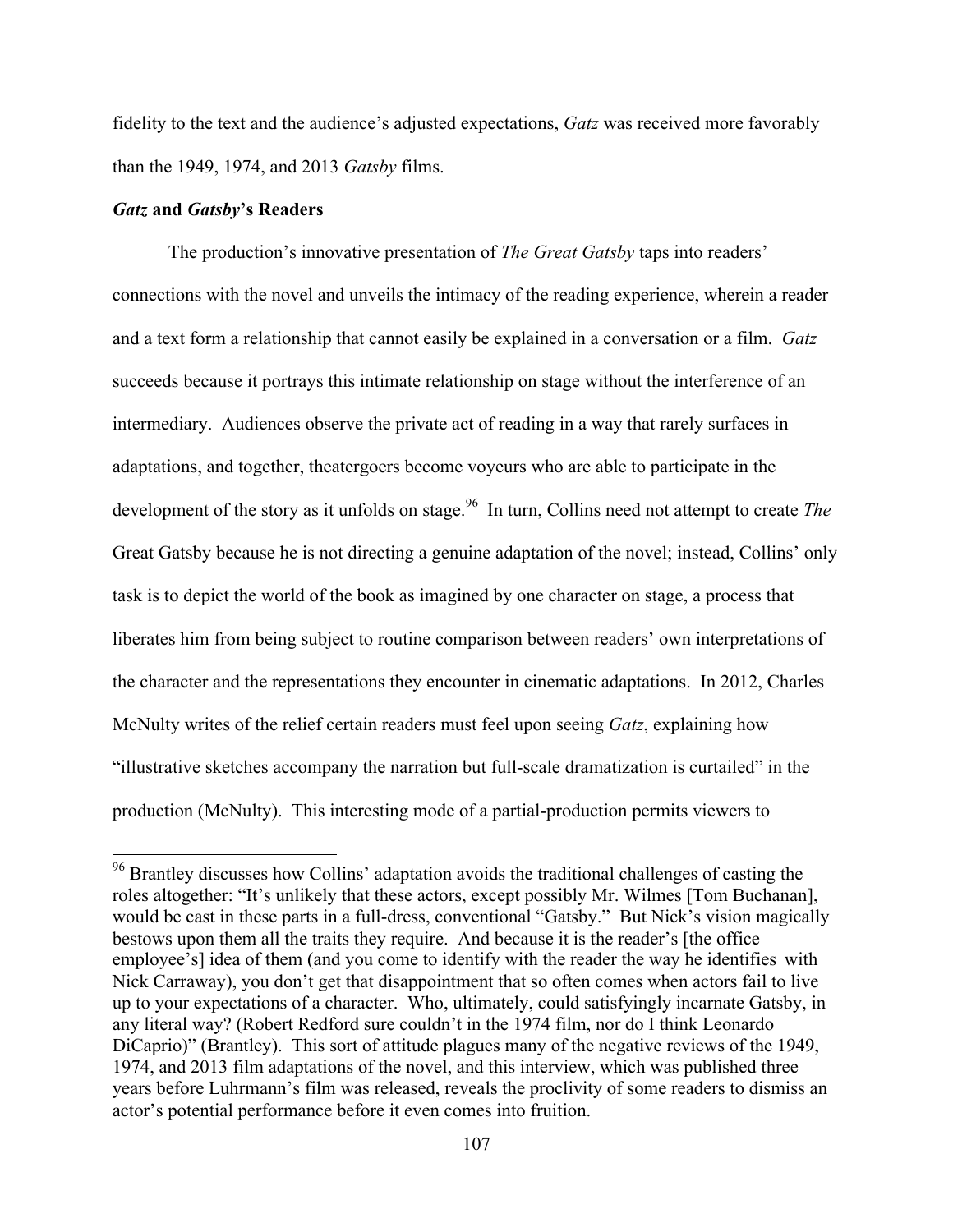participate in the creation as the hours pass, blending that which they see in *Gatz* with their own thoughts about the novel and its protagonist.

# **Luhrmann's Film: An Overview**

The 2013 *Gatsby* film, which opened the Cannes Film Festival that year, offers viewers a Twenty-First Century cinematic reading of the novel that benefits from an imaginative production team and a vibrant young cast.<sup>97</sup> Luhrmann focuses attention on Fitzgerald's writing and the craft of writing itself, and directly incorporates more of the author's language than any other production to date.<sup>98</sup> He provides a new context for the film's first-person point of view by situating Nick within a mental institution, where he is writing the novel that becomes *The Great Gatsby* in hopes of a therapeutic catharsis*.* Nick is shown typing the manuscript in several scenes, and much of the film's exposition comes through in the form of narrative voiceovers, monologues that closely match Fitzgerald's novel, and that are sometimes complemented by the physical appearance of the letters and words on the screen. The innovative technique invites readers to witness Nick's creative process, although some critics deem the special effects too distracting to serve their narrative purpose.

The announcement of Luhrmann's upcoming production prompted an undercurrent of critical reluctance based upon the director's trademark directorial flamboyance and his controversial and untraditional adaptation of *Romeo + Juliet*, also starring Leonardo DiCaprio.<sup>99</sup>

 $97$  For more on cinema in the early Twenty-First Century, consult Timothy Corrigan's Introduction to *American Cinema of the 2000s.* Corrigan explains, "as the movie industry entered its third century, movements between old and new realities and between consistency and change informed especially the institutional forces behind the movies as they adjusted to increasingly expanding markets and more actively discriminating viewers" (7). <sup>98</sup> If fact, the 2013 production is sometimes criticized for its inclusion of so much of Fitzgerald's prose.

<sup>99</sup> Thomas Morgan describes Luhrmann's influence as an *auteur*, as evidenced in *The Great Gatsby* (2013), *Moulin Rouge!* (2001), *Romeo + Juliet* (1996), and *Strictly Ballroom* (1992). He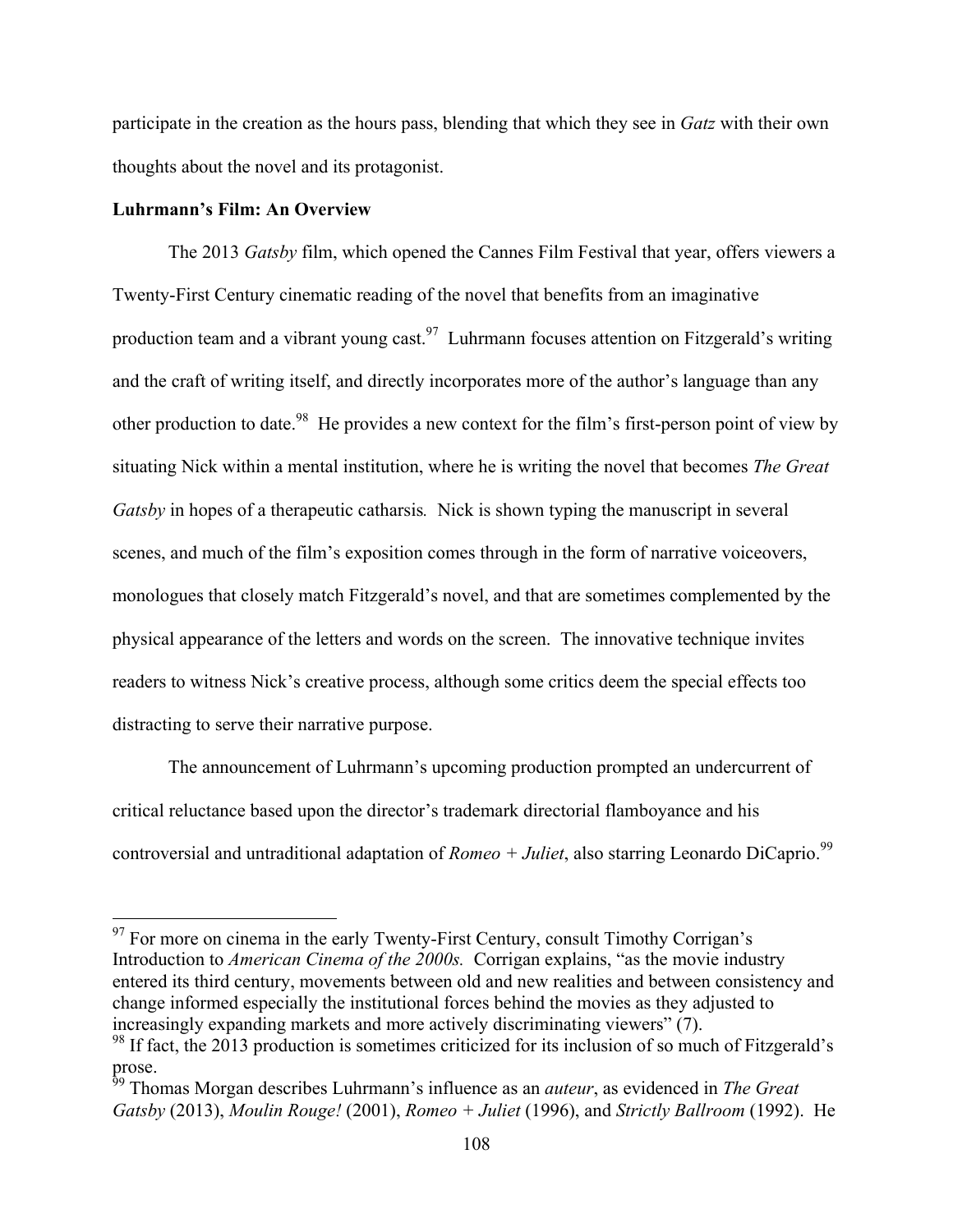Yet there is something magical about that film, and it gave Luhrmann the experience he needed to provide audiences with a new adaptation of *The Great Gatsby* in 2013. Luhrmann acknowledged the challenges of adapting of such a famous work of literature, and the self-aware director admitted in an interview that a sense of creative responsibility came alongside the professional opportunity:

'I can hear the chorus: 'Oh, my God, what's he done to it now!,' he said. He added that he wasn't bothered by the book's reputation for unfilmability. 'I'd have been more worried if there had been a successful one,' he said, referring to past film versions, 'or if I was trying to remake 'Citizen Cane.' I guess I try to medicate my terrors by throwing myself into impossible tasks.' (McGrath)

Luhrmann, perhaps unsuccessfully, defends some of his aesthetic choices by deferring to Fitzgerald's artistic sensibilities, noting that the author confronted stagnation with novelty, and propelled an entire lost generation forward with a singularly modernist momentum, one that transcended his fiction and influenced the author's contemporaneous society. Luhrmann argues:

Fitzgerald was a pioneer, famed and controversial for using the then new and explosive sound called jazz in his novels and short stories – not just as decoration, but to actively

<u>.</u>

writes, "this aesthetic utilizes pastiche, incorporating modern music and pulp culture references with classic love stories. His films seek to create new associations and provoke a new appreciation for the source material by using anachronism and bravura filmmaking techniques. Most Hollywood films strive for a naturalistic technique that allows viewers to suspend their disbelief and immerse themselves in the story. Luhrmann revels in the artifice, however, and his style is characterized by exaggerated acting more often seen on the stage than screen, fast cutting between images, swooping camera movements, a saturated color palate, elaborate set design, lavish costuming, special effects, and the use of wide shots whose deep-focus lens work allows both the foregrounded actors and their background tableaux to be displayed simultaneously in focus. This non-naturalistic style can be very jarring to audiences not familiar with his work. Luhrmann's *The Great Gatsby* was shot 3D, which heightens this style even further. As a result of this style, critics are most likely to fall into one of two camps—either disparaging Luhrmann's artifice or praising his refreshingly postmodern sensibility" (Morgan 26-27).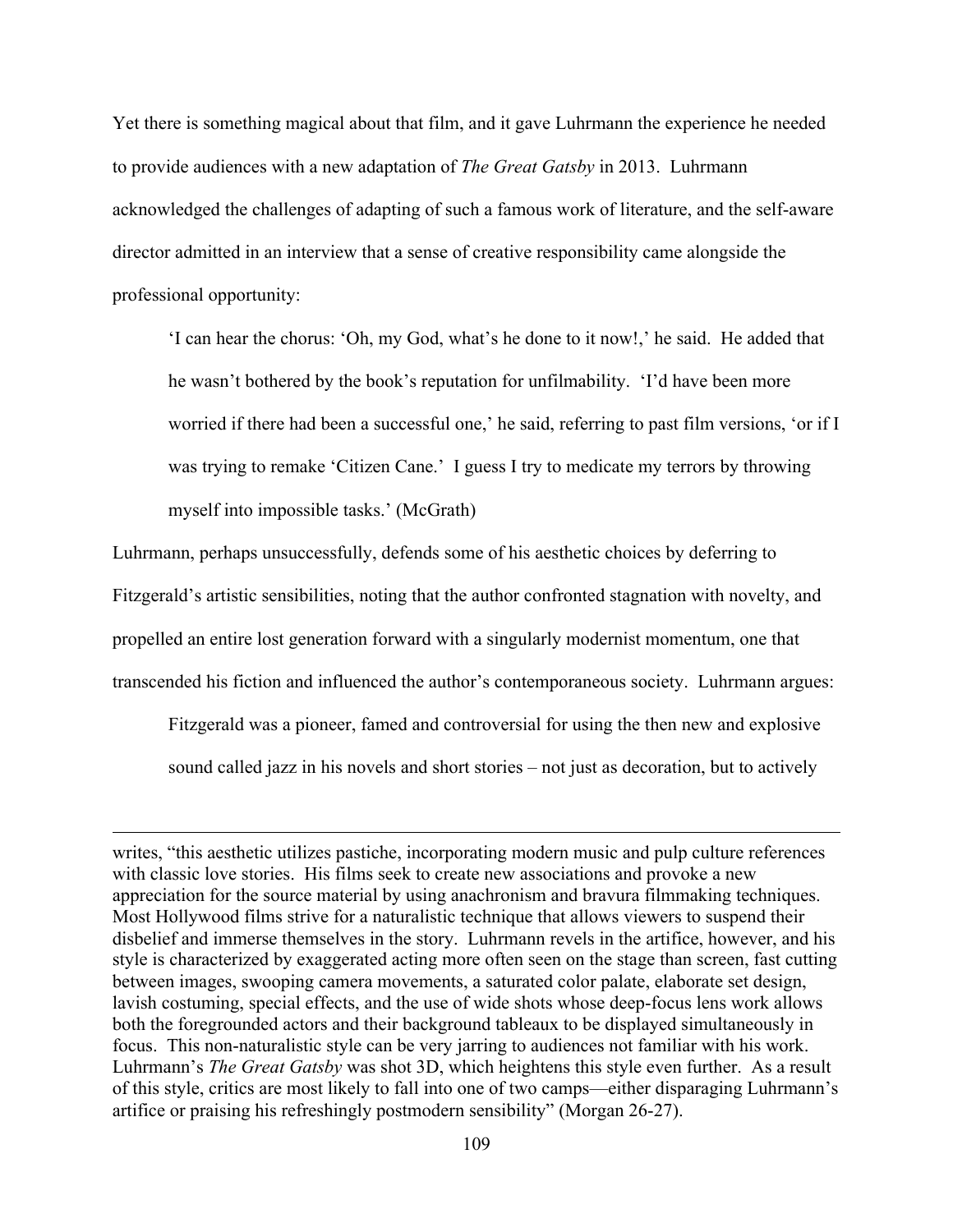tell a story using the immediacy of pop culture. He coined the phrase "the jazz age". So the question for me in approaching *Gatsby* was how to elicit from our audience the same level of excitement and pop-cultural immediacy toward the world that Fitzgerald did for his audience. And in our age, the energy of jazz is caught in the energy of hip-hop.

# (*TrailerTrash.com*)

By including interesting anachronisms, Luhrmann's *Gatsby* pays homage to Fitzgerald while providing filmgoers with an experience that feels altogether fresh.

The illustrious cast of Luhrmann's film reflects the magnitude of the production and accounts for a measure of its success. Leonardo DiCaprio (*Titanic*; *Inception*; *The Wolf of Wall Street*) stars as Jay Gatsby in a performance that many exalt: "That DiCaprio lives up to the billing, and the part—lovelorn lapdog, social climber, bootlegger extraordinaire, obsessive romantic—is one of the main reasons Luhrmann's version clicks" (Doherty 46). Carey Mulligan (*An Education*; *Never Let Me Go*; *Drive*) plays a self-absorbed Daisy Buchanan that seems seductive enough to sustain Gatsby's romantic interest for all of those years. Luhrmann, however, anticipated the problems that are inherent in adaptations of popular texts: ""Everyone has their own Gatsby, their own Daisy," Mr. Luhrmann said. He added that [Gatsby] is more mercurial than many readers think—or than you would ever know from the Ladd and Redford performances—and that this was something Mr. DiCaprio had caught singularly well" (McGrath). Tobey Maguire (of the *Spider-Man* series) plays outsider Nick Carraway with a combination of apprehension, moralism, and disbelief, and an interesting dimension of this performance is that Maguire seems star-struck when he is around DiCaprio and Mulligan. Luhrmann also directs gifted actors for the minor parts in his adaptation of *The Great Gatsby*: Joel Edgerton (*Warrior*; *King Arthur*) provides audiences with a particularly haughty Tom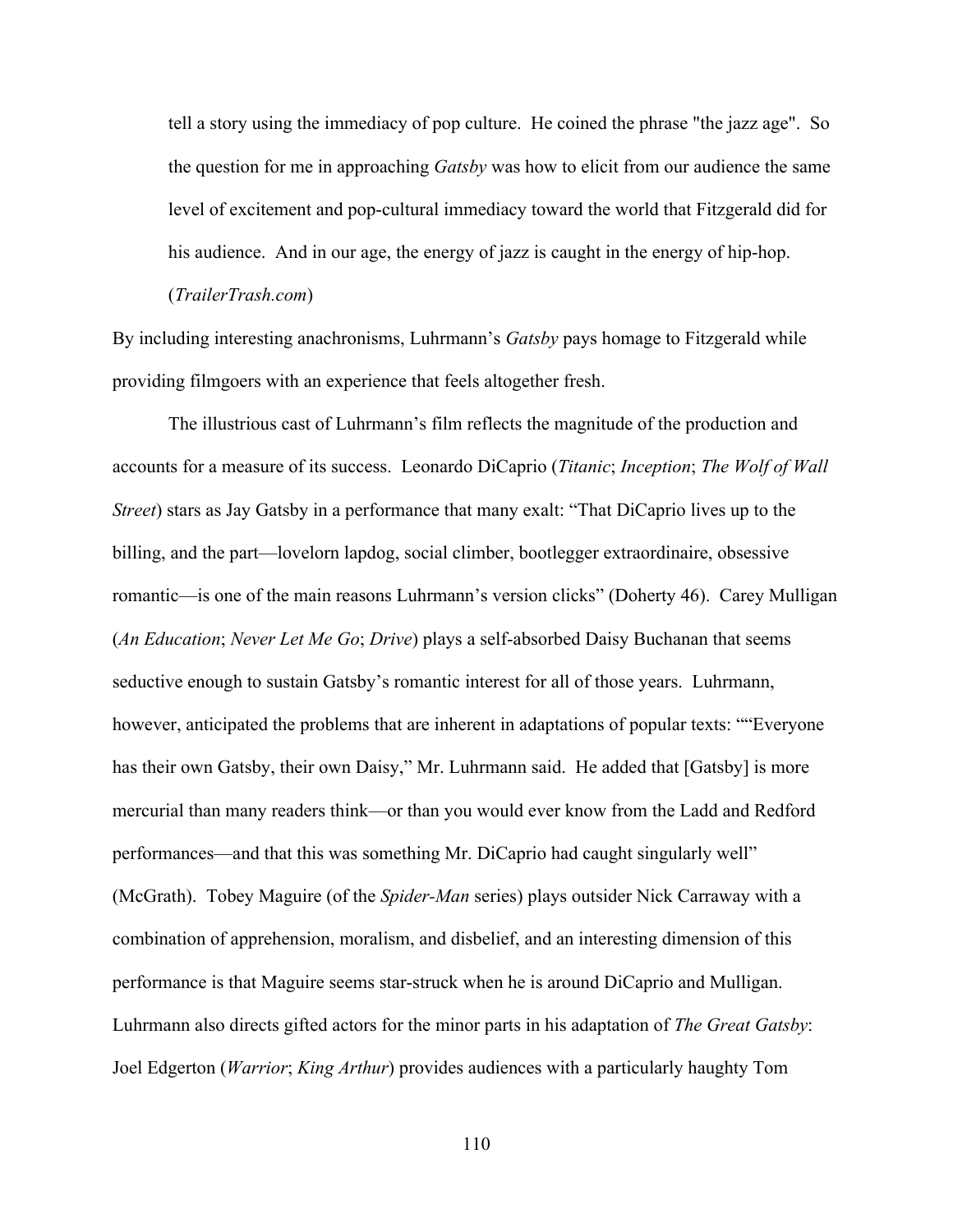Buchanan, while Isla Fisher (*Home and Away*; *Rango*) represents a solid foil for Mulligan's sophisticated Daisy as Tom's low life mistress, Myrtle. Jason Clarke (*Zero Dark Thirty*; *Dawn of the Planet of the Apes*) plays a cuckolded Wilson, who becomes the most sympathetic character of all. Elizabeth Debicki (*A Few Best Men*; *Gödel Incomplete*) plays Jordan Baker in a performance that recalls the seductive nature of 1974's Lois Chiles.

Luhrmann collaborated on the *Gatsby* script with Craig Pearce, a longtime friend who also contributed to the screenplays of *Romeo* + *Juliet* and *Moulin Rouge!* Luhrmann and Pearce borrowed a good deal of dialogue and prose from Fitzgerald's novel and other writings to fill in gaps in dialogue or exposition, with the end result being a script that represents slightly more than the novel alone. Luhrmann and Pearce conflate several texts from Fitzgerald's oeuvre so as to remain loyal to him, sometimes at the expense of the film.<sup>100</sup> The art of adaptation is tricky, and as Jacob Mertens notes, "an adaptation does not belong to the original author, it belongs to the screenwriter, and with a change in the guard comes a responsibility to do bold new things. After all, the point of writing is to write, to literally or figuratively put a pen to paper and move it across a page. Whether the story moves too is a choice left to whosoever holds the pen" (152). Again, one of the most obvious and controversial additions to the film involves the plastering of words from the film's script onto the screen, which can either be interpreted as an effective visual reminder of Nick's role as writer of *The Great Gatsby* or an inescapable reminder of Luhrmann's presence in the production.<sup>101</sup> Although the tactic slightly reduces the 2013 film's

<sup>&</sup>lt;sup>100</sup> David Shumway argues, "Baz Luhrmann's adaptation of the novel, while presenting a superficially realistic picture of the "Jazz Age," diminishes the narrative's historical validity through its treatment of narrator Nick Carraway. Ironically, Luhrmann might have been able to make a much better picture had he not tried so hard to be faithful to the novel" (132). <sup>101</sup> Critics respond to this tactic differently. In "The 'Great American Novel,' as Pop-up Book: Baz Luhrmann's *The Great Gatsby*," Dana Polan writes, "just as the film treats the words of the novel literally as quotations that float across the surface of the screen, the visuals also have a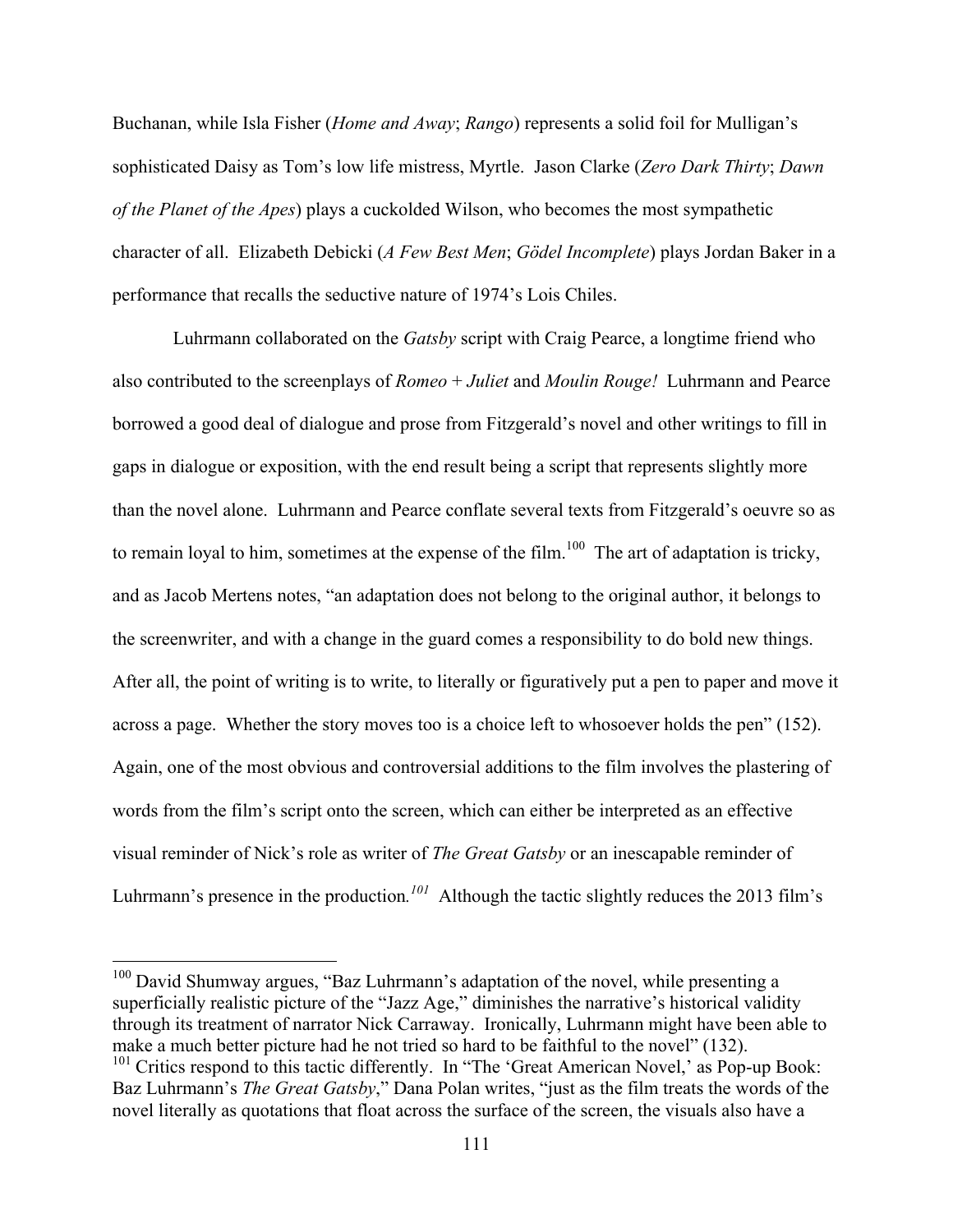reliance on narrative voiceovers, it does not shorten the languorous film, which runs for 143 minutes.<sup>102</sup>

The production team also conducted a significant investigation into the novel and its socio-historical milieu during the writing process, and as a result, the 2013 *Gatsby* "isn't just an adaptation of the novel, but of the footnotes, too," a dimension of the film that troubles many viewers (N. B.). Researching the novel and its author was important to the filmmakers because "Mr. Luhrmann and his wife [Production Designer Catherine Martin] are obsessive researchers...[and] between them they have a textual or historical justification for just about everything in the movie" (McGrath). While some critics fault the film for overproduction, *The Great Gatsby* is the sort of story and adaptation that benefits from such an approach.<sup>103</sup> Thomas Doherty sums it up best when he muses, "whether by calculation or dumb luck, the high-tech updates so feared by literary purists—the format and the CGI terraforming—have ended up well serving the novel's vision"  $(47)$ .<sup>104</sup> Luhrmann manages to reconcile the extravagance of the Jazz

<u>.</u>

quotational quality: we're not so much seeing 'real life' on screen but a set of notations that refer us back to the novel and stand as rote citations of it. This film of *The Great Gatsby* is not so much adaptation as taxidermy" (399). Steve Chibnall interprets the film as "far from a nuanced adaptation that represents the complexities of the original novel. Instead, it is a polemical work that marries Fitzgerald's paradoxical text to the dynamic romanticism that is Luhrmann's established stock-in-trade" (97).

 $102$  Luhrmann defends his artistic decision (in an interview for the film's DVD) by deeming the visuals a sort of "poetic glue" that holds the production together and reinforces certain moods or motifs. Thomas Morgan notices how, "in several sections, we see floating text superimposed over the scenes. This text is often used as a transition device and corresponds to Nick's writing in his journal using cursive, or typing up his journal into a novel using keystrokes…Luhrmann's use of "poetic glue" was intended to convey the eloquence and emotion of Fitzgerald's original text visually" (28).

<sup>&</sup>lt;sup>103</sup> Luhrmann's film was arguably "the biggest, brightest, most thrilling movie of the year," and the resulting critical "disapproval it has provoked has revealed that people harbor some fascinating, wrongheaded fantasies about Fitzgerald's novel," and recalls Iser's theory about the reader's role in determining the meaning of a text (Daisley; Taylor 190).

 $104$  For more on the merits and disadvantages of 3D technology, see Timothy Corrigan's collection entitled, *American Cinema of the 2000s: Themes and Variations.*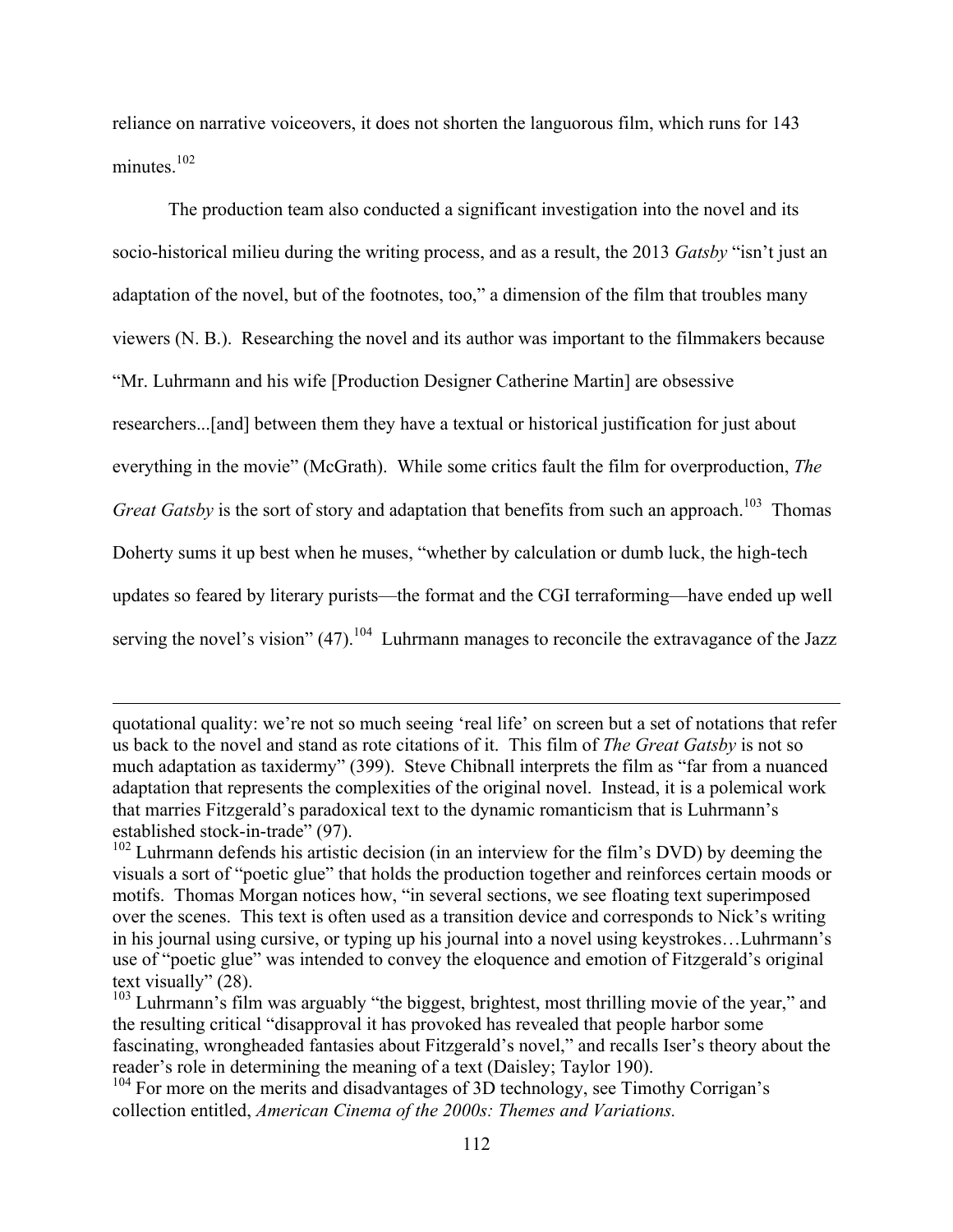Age with the potential extravagance of today's cinematographic modes within his adaptation of the novel.

The 2013 *Gatsby* film was successful at the box-office and earned a degree of critical respect as well, rendering the film an entertaining contribution to the lineage of cinematic interpretations of the novel. The film won two Academy Awards and grossed an estimated \$346 million, and with an estimated budget of \$105 million, no expense was spared when it came to the adaptation's sets, costumes, and soundtrack. Catherine Martin (*Moulin Rouge!*; *Romeo* + *Juliet*) and Karen Murphy (*Moulin Rouge!*; *The Matrix Reloaded*) worked together as the film's Production Designers, depicting the Jazz Age with a meticulous attention to detail, and illustrating the era with dazzling displays of opulence and excess. Martin won two 2014 Academy Awards for "Best Achievement" in both "Costume Design" and "Production Design," and as a team, Martin and Murphy also won the 2014 Art Directors Guild award for "Excellence in Production Design." As with the 1974 production, the film attracted prominent designers, with Brooks Brothers and Prada handling the 2013 wardrobe and Tiffany furnishing the actresses' luxurious jewelry. Jay-Z, who was an Executive Producer and also contributed to the soundtrack, paid respects to Jimmy Gatz by returning to his roots and going by his original name, "Shawn 'Jay-Z' Carter," in the credits. The film's composer, Craig Armstrong (*Love Actually*; *Moulin Rouge!*; *Kiss of the Dragon*), made edgy decisions that elicited a great deal of both praise and criticism from reviewers, although he was recognized for his efforts by his peers. Armstrong won the Australian Film Institute's 2014 award for "Best Original Musical Score" and was nominated for a Grammy the same year. Armstrong defends his musical selections, much like Luhrmann, by surmising that Fitzgerald would likely have approved of his ground-breaking work: "Fitzgerald coined the phrase, 'the Jazz Age,' and I think Baz wanted to make a very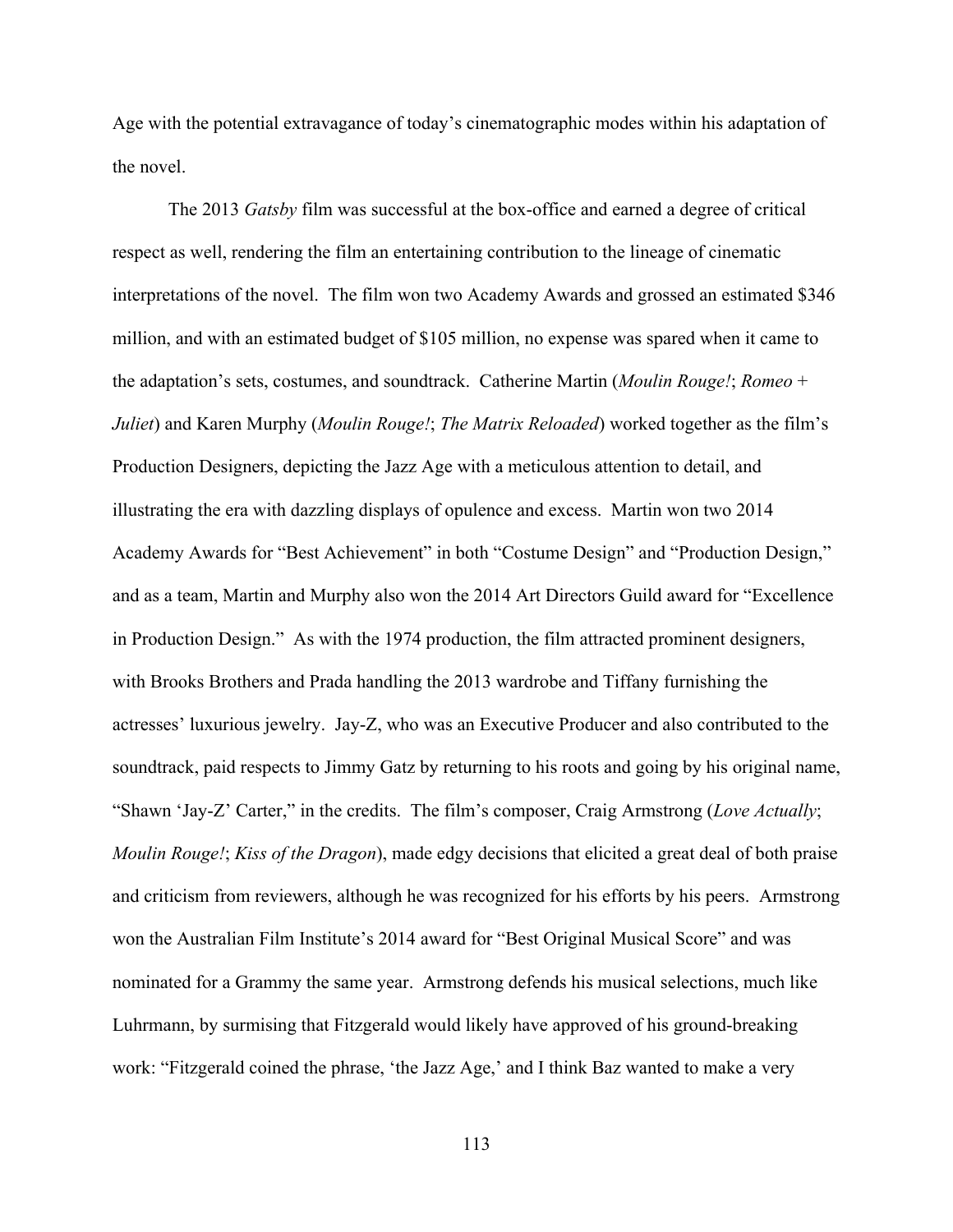specific point for the audience to say if that was the Jazz Age then we are very much living in the hip-hop age" (Chagollan 71). The soundtrack features a mix of old sounds and new, with orchestral arrangements of Bach and Gershwin juxtaposed against the modern music of artists such as Jay-Z, Beyoncé, Florence and the Machine, Jack White, and Lana Del Ray. Cinematographer Simon Duggan (*I, Robot*; *Live Free or Die Hard*), who innovatively shot the film in 3-D, won the Australian Film Institute's award for "Best Cinematography" in 2014. Collectively, this production team harnessed enough creative energy to generate a cinematic adaptation of Fitzgerald's masterpiece that, in effect, recreates the past, bringing the 1920s to the silver screen like never before.

## **The Novel's Revival**

Luhrmann's film resurrected the extracurricular life of Fitzgerald's *The Great Gatsby*, and in the wake of this adaptation, the novel has reaffirmed its enduring presence in and impressive influence on Twenty-First Century American popular culture. After Cannes announced it would open its 2013 Festival with *Gatsby*, hardly a day passed without the movie, its trailers, or its related trends surfacing in the mainstream press and its glossy magazines. Art, at least in some sense, helps shape reality, and in the years surrounding the release of the 2013 film, Jazz Age fashion became very popular, with designer flapper dresses temporarily being easier to find than inexpensive flapper costumes. Luhrmann's film also ushered in a new appreciation for the iconic story of Jay Gatsby, and although the adaptation was met with a certain degree of critical resistance, the 2013 film revived interest in the novel and its author, the author and his wife, and the Fitzgeralds and the Jazz Age itself. The spike in sales of the novel is perhaps the film's crowning achievement: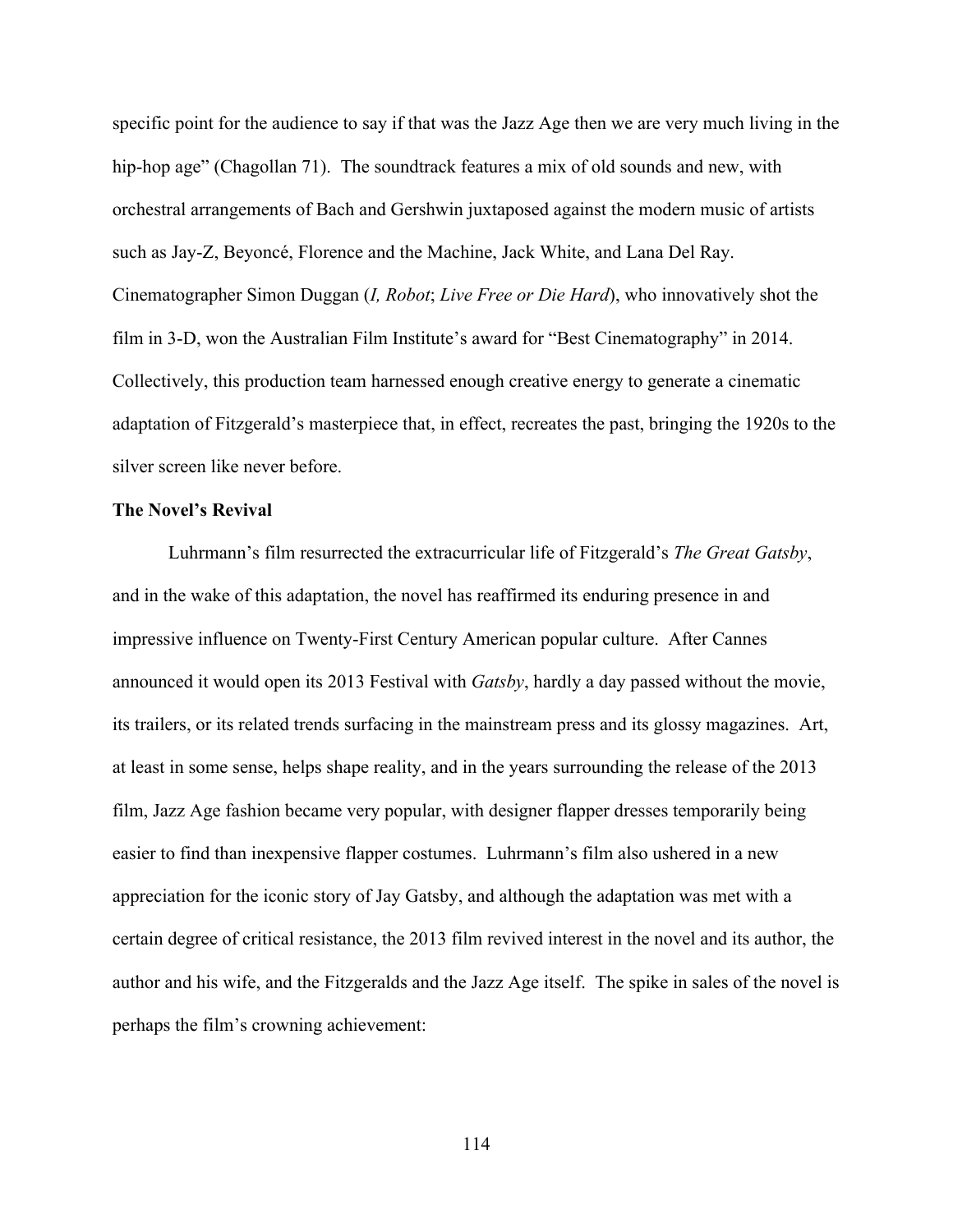Nothing topped the reaction that came when the novel was reissued in a movie tie-in edition (as is usually done when a moved based on a novel is released)...that reached number 1 on Amazon—and anyone who cares about the endurance of great books in the fractured attention span of the digital age should take a minute to savor that: an eightyeight year old novel, the one most often cited as the Great American Novel, reaches number 1 on Amazon. (Taylor)

Again, the surge in the novel's popularity is perhaps the bottom line when it comes to appreciating cinematic adaptations of Fitzgerald's *The Great Gatsby.*

### **An Institutionalized Nick's Narration**

These varying profiles emerge, as they do in all of the film adaptations, through Nick's limited, first-person perspective, but in addition to relying on voiceovers and dialogic exposition, Luhrmann and Pearce devised a new cinematic channel for connecting Nick's dual roles of narrator and writer. The 2013 narrative strategy captures *Gatsby*'s structure by inventing a stylized series of forced confessionals wherein Nick is actually a patient in a psychiatric hospital, and must share the experiences that led to his breakdown with his doctor using both written and verbal expression. Although the method "is hardly a blasphemous indulgence; still, it's one more buffer between viewer and story in a movie that already has more than its share," and it introduces a new screen between the action of the summer and the film's viewers (Seitz). Yet such "buffers" are acceptable in an adaptation of Fitzgerald's novel, which separates past action from the present moment and resists providing readers with any absolute definition of its titular character, a figure shrouded in mystery. Nugent and Clayton struggled to effectively translate Nick's sophisticated narrative maneuvers from fiction to film, and although Luhrmann's stylistic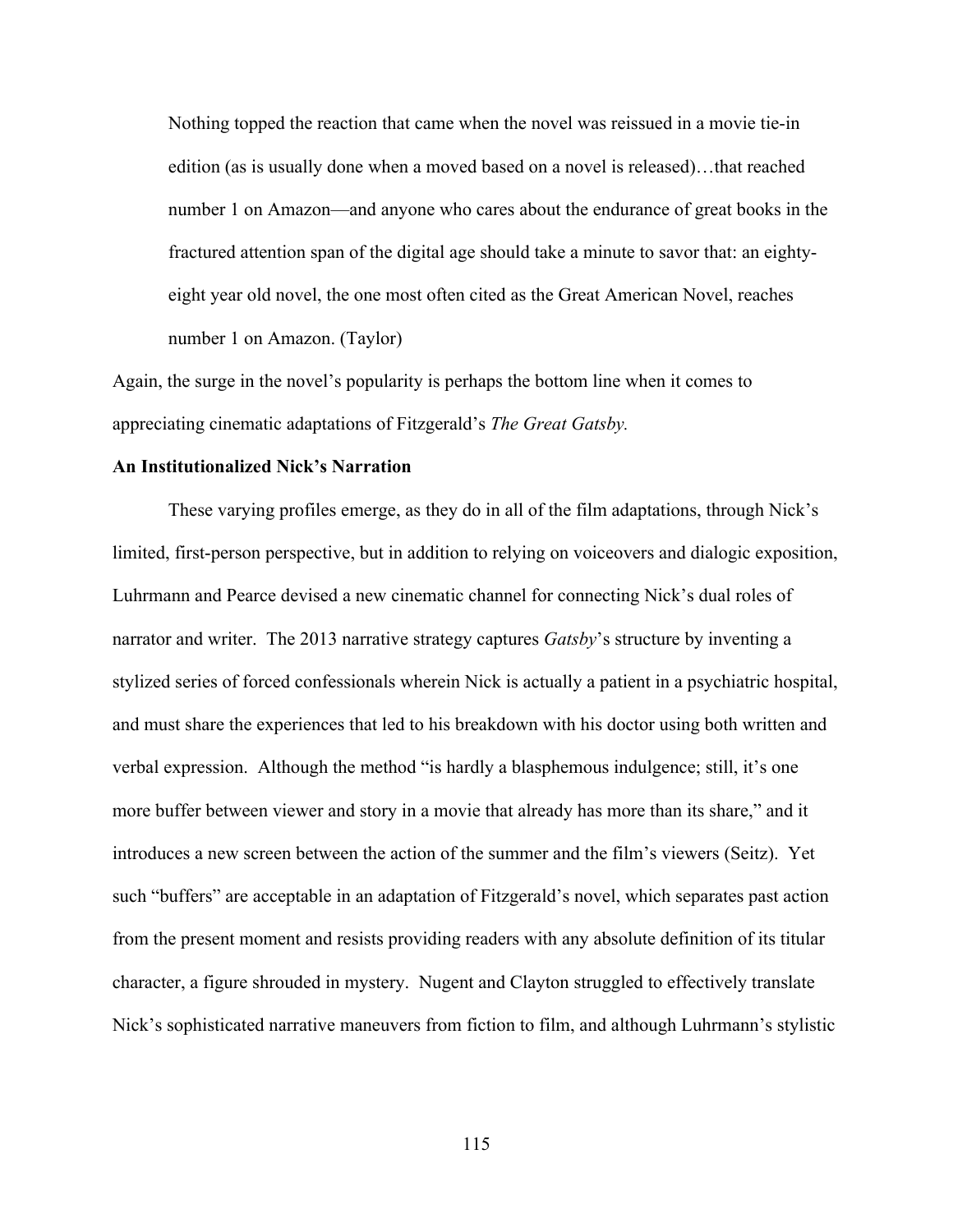decisions are dicey, the 2013 production team recreates Fitzgerald's narrative mode in a way that has not been done before.

Luhrmann's film adaptation periodically features Nick's current residence, the Perkins Institute, a move that reminds viewers that all of the action is really a flashback, and that Nick has Nick has been institutionalized as a result of his time in West Egg.<sup>105</sup> Because of its eccentricity, some find that this "framing device" is "the least successful element of the movie," but by staging Nick's composition of *The Great Gatsby* within a sanitarium, Luhrmann not only recognizes the decades of psychological support Fitzgerald received from his longtime editor, Maxwell Perkins, he also pays a subtle tribute to Zelda Fitzgerald, who was institutionalized for much of her adult life, and whose mental illness was a heavy burden for herself and her husband (Taylor 198). Viewers rightfully question the reliability of a narrator who is writing from a sanitarium, but since readers often interrogate the accuracy of Nick's accounts in Fitzgerald's novel, the addition is an inventive strategy for conveying not only the narrator's role as author of the film's literary source, but unfortunately, the emotional toll that the summer had upon Nick's psyche as well.

Nick opens the 2013 film with what sounds like a calm voiceover, but it immediately becomes clear that rather than willingly sharing his story, he is instead answering a doctor's pointed questions in the aftermath of a mental collapse. After a short interview, the doctor urges Nick to write about his murdered neighbor, Gatsby, "the single most hopeful person" he has ever known (*Gatsby* 2013). The scene soon dissolves into an extended flashback, wherein Nick

<sup>&</sup>lt;sup>105</sup> In "Film in Review," Charles Taylor remarks, "Luhrmann can wear you out...it's easy to feel as if everything were whizzing by…the miraculous thing is that his stays in our head. I've had nearly the same experience every time I've seen a Baz Luhrmann movie. My initial dazed dismay that what's good gets lost in the kaleidoscope of Luhrmann and art director Catherine Martin's design soon gives way to the realization that ever since seeing the movie I haven't been able to stop thinking about it" (195).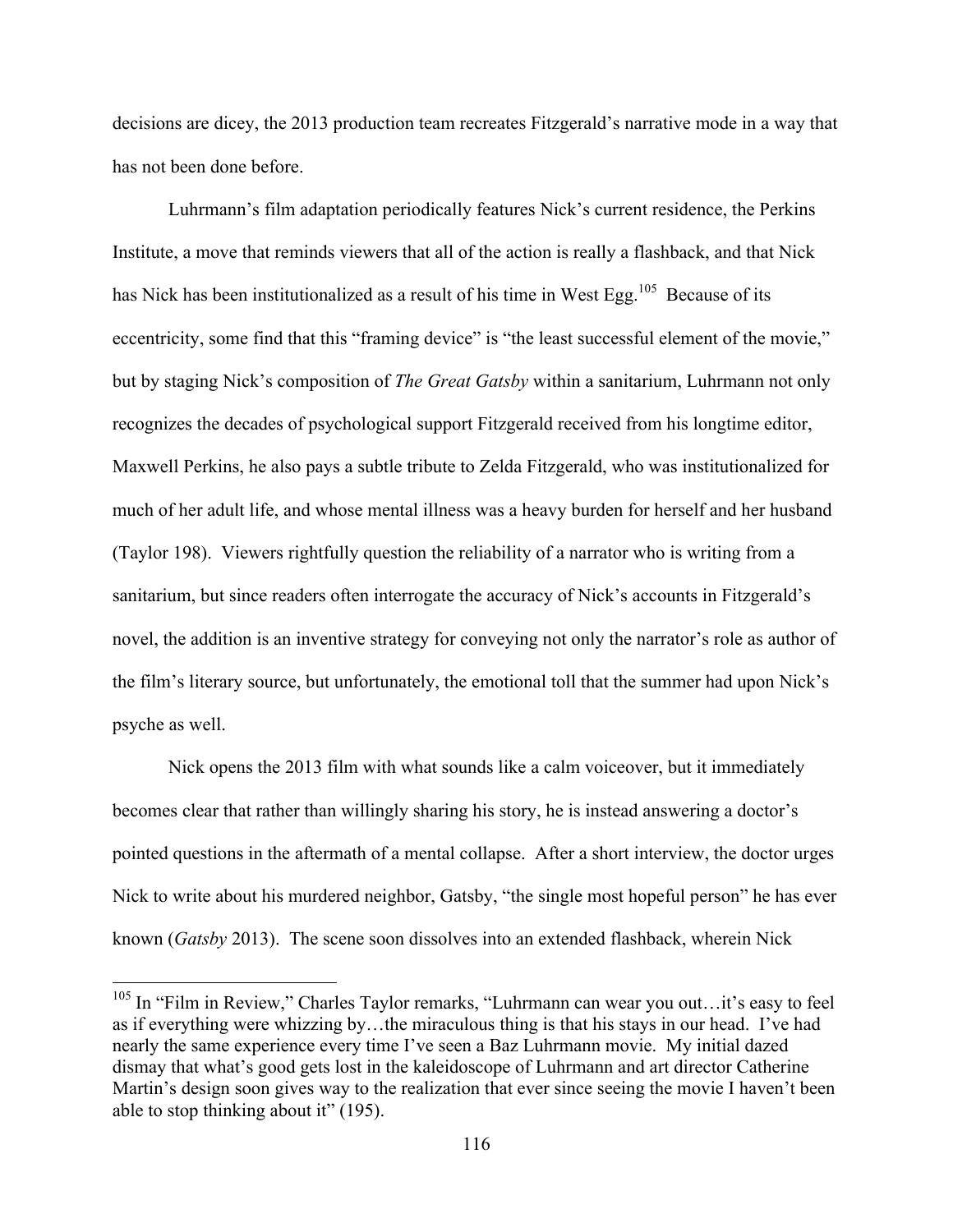presents himself as a man who is minding his own business and working hard as a bonds salesman when he first meets Gatsby. Gatsby's first appearance, which occurs some thirty minutes into the film at the first party, is accompanied by fireworks and choreographed to Gershwin. Amid the exhilarating confusion, Gatsby is presented as the perfect host, a man who presumably has it all—including "one of those rare smiles" that DiCaprio convincingly displays (*Gatsby* 2013). The neighbors' relationship begins on uneven footing, with Gatsby physically elevated above Nick on his mansion's steps, and the narrator, who lives in small eyesore next door, seeming mortified, confused, drunk, and out of place. Gatsby, however, is totally in control in this scene, the first in which he has any lines.

Phrases from Nick's novel begin to appear on the screen at this point in the film, recalling the wordy intertitles in Brenon's 1926 silent film, and drawing the critical ire of many reviewers.<sup>106</sup> As Nick writes his manuscript, the letters drift from his page onto the screen, allowing the narrator to seamlessly move between the voiceovers and scenes from the psychiatric hospital and the flashbacks that comprise the bulk of the film's action. At times, "it is as if all Fitzgerald's writing is being shoved into a two-and-a-half hour runtime, committed to screen in a breakneck voice-over that strangles any and all joy of cinematic expression" from Luhrmann's adaptation (Mertens). However, it is this departure from a traditional cinematic voiceover that accounts for a part of the film's narrative ingenuity and separates it from its predecessors. The passages that make it onto the screen draw attention to some of Nick's most poignant observations of Gatsby and emphasize the descriptions that characterize his neighbor as a selfaggrandizing man with a wondrous imagination. Gatsby eventually shares his unrealistic

<sup>&</sup>lt;sup>106</sup> In "For the Love of Gatsby: Fidelity, Voyeurism, and Baz Luhrmann's Rose-Coloured Glasses," Blair Mahoney argues that the "visual representation of the writer at work…goes a small way towards compensating for the reduced level of narration that we get in the film" (Mahoney).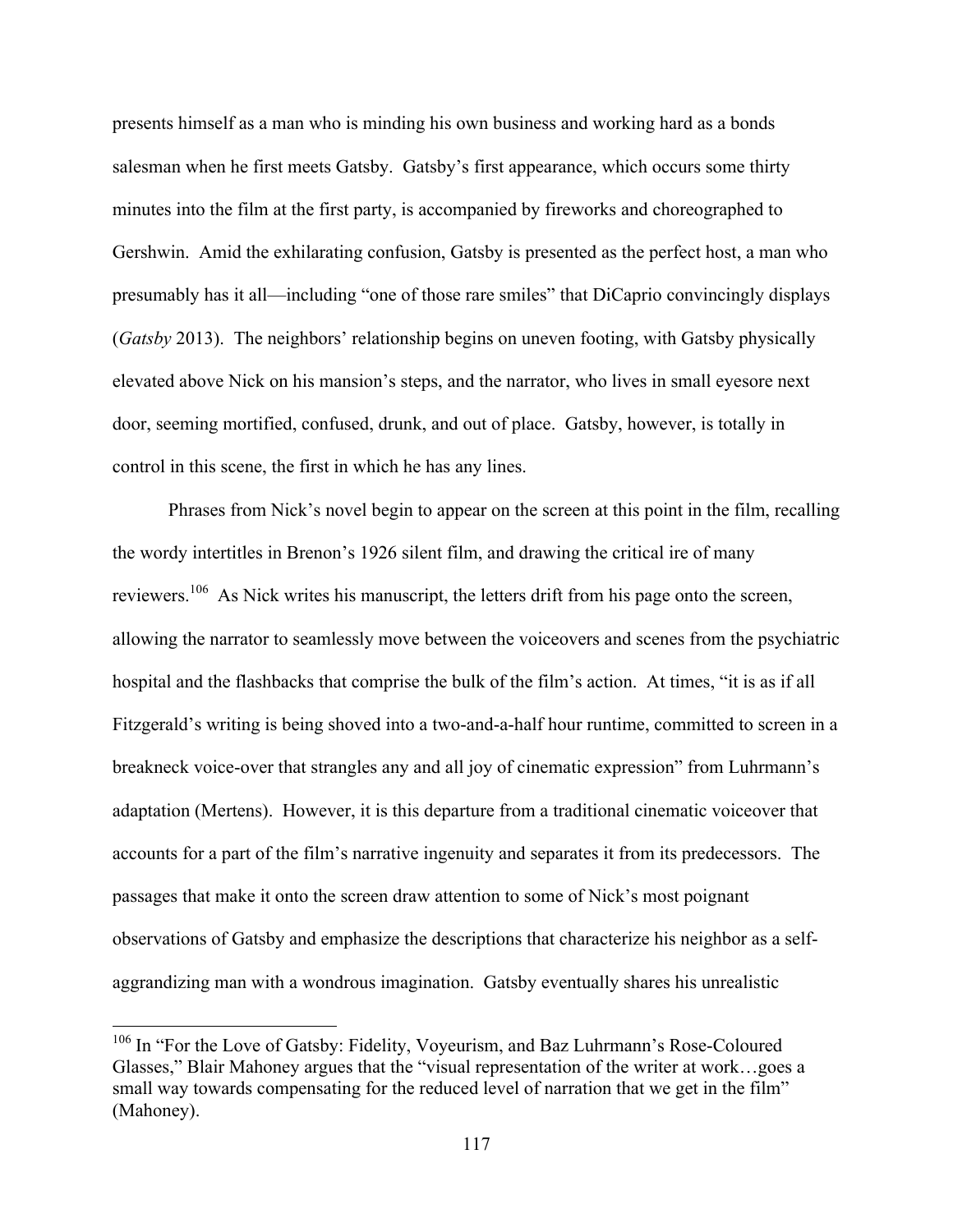Weltanschauung with a depressed Nick, explaining, "my life, old sport my life…my life has got to be like this…it's got to keep going up" (*Gatsby* 2013). This line, which sounds cheesy when paired with a shooting star in Luhrmann's film, is actually extracted, with the replacement of the word "life" for "career," from an early draft of *Gatsby* entitled, *Trimalchio* (Crain). Gatsby's struggle against the reality of his existence surfaces as one of his most damning characteristics in the 2013 adaptation, and as in Fitzgerald's novel, his illusions about Daisy and the moneyed class ruin him in the end.

## **DiCaprio's Gatsby**

Luhrmann creates the most duplicitous representation of the titular character since Fitzgerald's, offering audiences an intense portrait that is simultaneously Gatz and Gatsby. In this sense, the 2013 Gatsby is the most performative of them all, and his proclivity for acting troubles Nick throughout his account of the summer.<sup>107</sup> Nick's unstable personality and his role as a raconteur are given precedence in the 2013 *Gatsby* adaptation, and his institutionalization provides viewers with a laboratory wherein the narrator's growth can proceed unhindered. Yet Nick's acute mental illness indubitably colors his narrative, and his disillusionment and unbalance calls his first-person perspective into question. The film devotes ample screen time to the development of both Jimmy Gatz and his robust creation, Jay Gatsby, and Leonardo

<sup>&</sup>lt;sup>107</sup> The obstacles and delights of filming first-person narratives in adaptations of literature are covered at length in film studies. One dimension of this perspective that becomes important in *Gatsby* adaptations, and in particular, in Luhrmann's 2013 adaptation, is how the nature of the narrator can influence an audience's reception of the adaptation. The film's unique narrative technique represents the production team's efforts to dramatize the interior turbulence of our naïve but introspective narrator. Boggs' assessment of the first-person point-of-view in film addresses this challenging component of translation in his Chapter on "Adaptations" in *The Art of Watching Films.* Boggs argues, "the unique personality of the narrator is often extremely important in the first-person novel. Much of this personality, however, may be impossible to show in action of dialogue, for it is the aspect of personality revealed by the way the narrator tells a story, not the way the narrator looks, acts, or speaks in dialogue, that comes across in the novel" (356).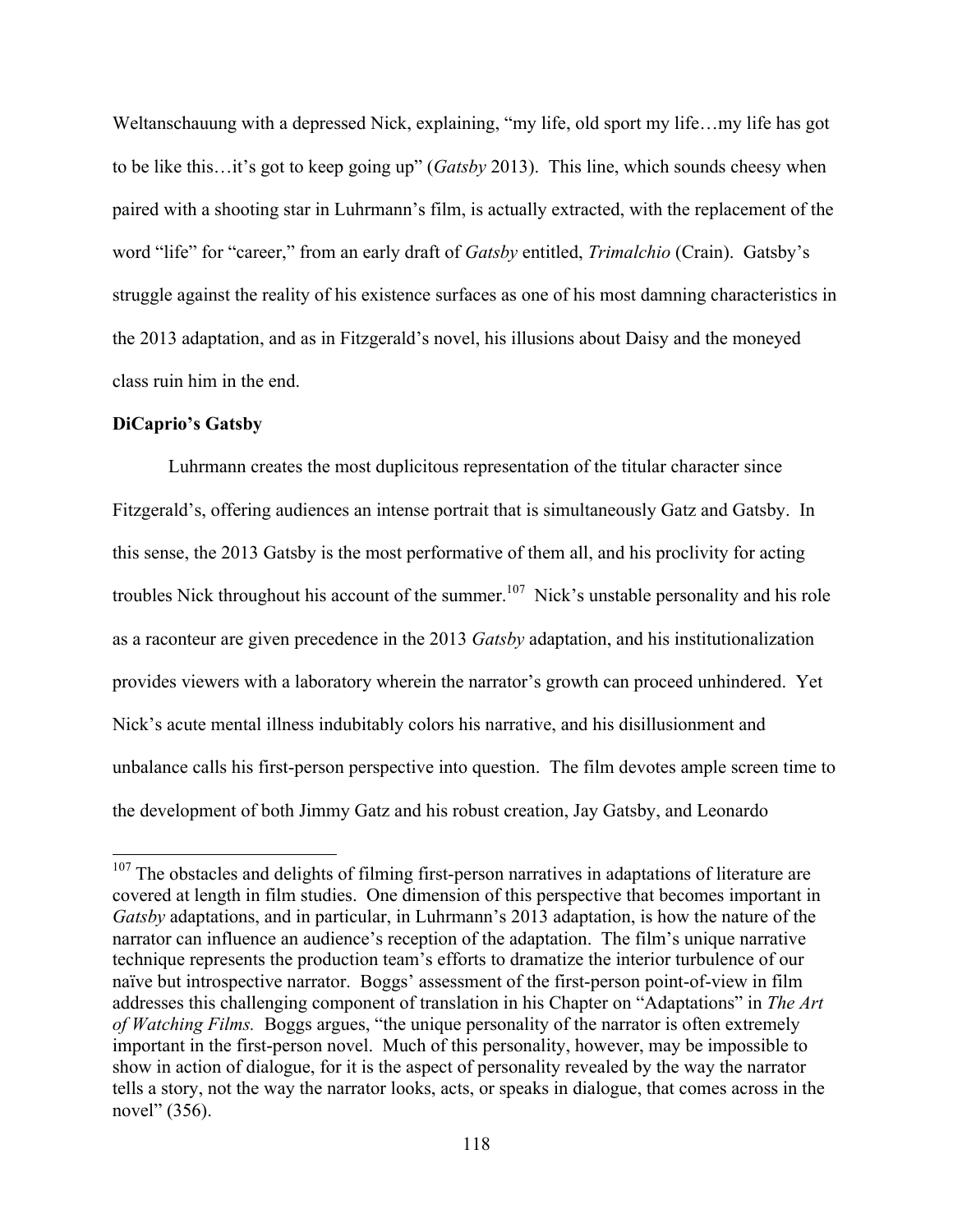DiCaprio aptly captures the character's duality in this adaptation.<sup>108</sup> Flashbacks depict Gatsby's impoverished childhood in North Dakota, where he lived in a tent amid a dusty, rural wasteland. Unfortunately, Mr. Gatz does not play a part in the  $2013$  film<sup>109</sup>; his arrival for Gatsby's funeral could have reinforced the image of Gatsby as a fraudulent man who abandoned his family in pursuit of a fortune, and rendered him less sympathetic as a result. Gatsby's final autobiographical divulgences to Nick and the flashbacks that depict his life as both Gatz and the skipper on Dan Cody's yacht confirm that the character is staging an elaborate performance. However, in taking on a role he cannot play, Gatz miscasts himself disastrously, and the denouement will be fatal.

In addition to Gatz acting the part of Gatsby, the character also functions as the film's interior director, manipulating people and plot alike as he pursues his lustful and greedy goals without ever considering the consequences.<sup>110</sup> The DiCaprio Gatsby must manage his various roles in the film carefully, and "one reason *The Great Gatsby* is so difficult to film" is because "the book shifts between two views of Gatsby, portraying him as both a corrupt bootlegger—a "common swindler," as Tom Buchanan calls him—and a grand visionary," and that is what makes the 2013 adaptation interesting—Luhrmann's Gatsby *is* both simultaneously (Giles).

<sup>&</sup>lt;sup>108</sup> Stephen Daisley agrees: "DiCaprio is dazzling to behold, a cool presence that anchors Gatsby's adolescent romanticism" (Daisley).

 $109$  The lengths of the 1974 and 2013 film adaptations are often criticized, with reviewers faulting the productions for their slow pace and stubborn attempts at achieving a sense of linguistic fidelity. Boggs highlights "the problems of length and depth" in adaptations and excuses any omissions because, "at best, the film version can capture a small fraction of the novel's depth. It is doubtful that it can ever capture much of what lies beneath the surface. The filmmaker, nevertheless, must attempt to suggest the hidden material. The filmmaker's task is eased a bit if he or she can assume that viewers have read the novel. But we still must accept that some dimensions of the novel are inaccessible to film" (367).

<sup>&</sup>lt;sup>110</sup> Joss Lutz Marsh also sees Gatsby as an interior director: "Within the world of the novel that bears his name, Gatsby imagines himself, in film terms, the director of the action. First, he has constructed Jay Gatsby. More, the marvelous set scenes of the novel are precisely that—set" (Marsh).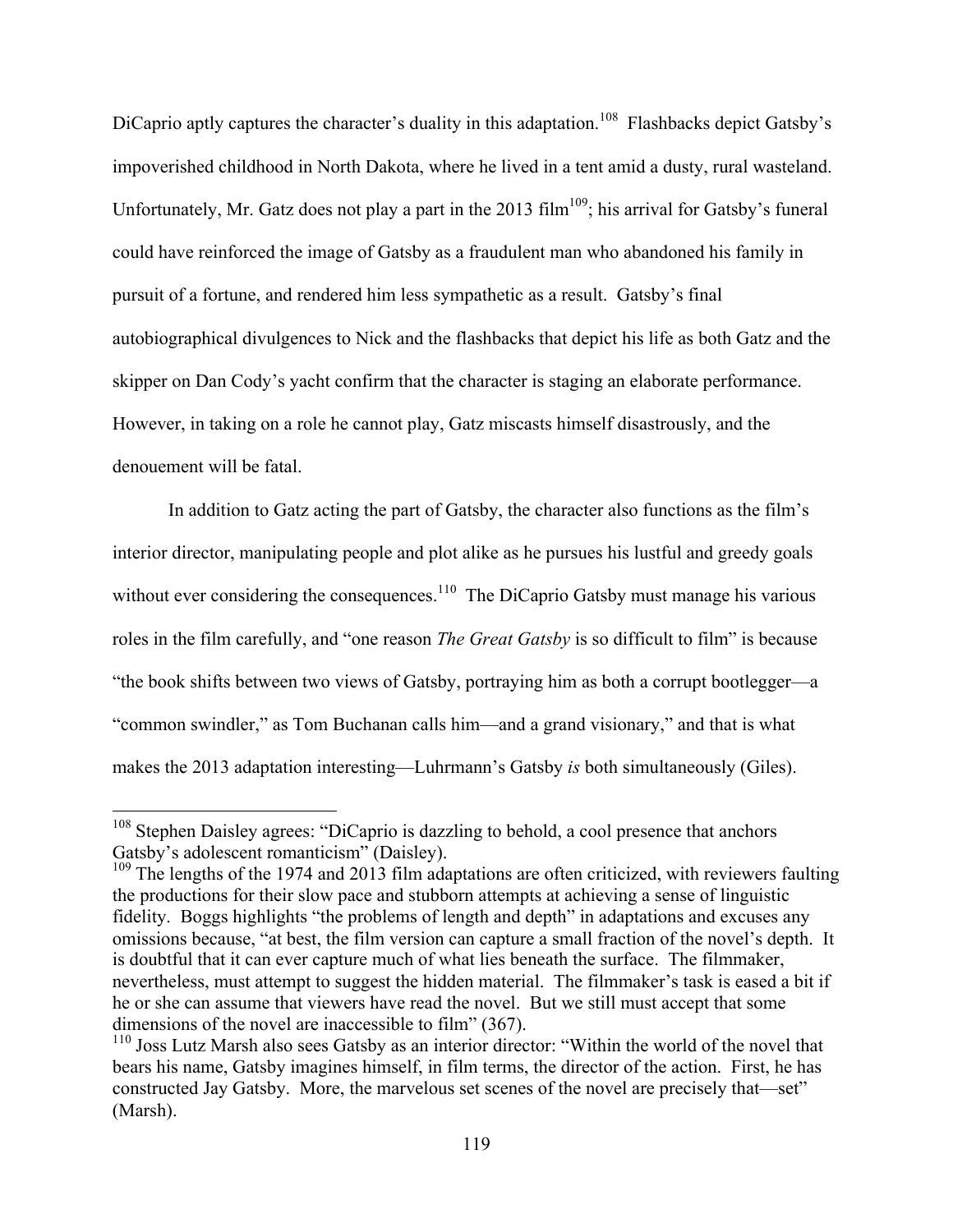Moreover, Luhrmann also portrays Gatsby as a decorated war veteran, and to emphasize this part of his history, the director "integrates World War I newsreels to highlight the shared military background of Gatsby and narrator Nick Carraway," a strategy that is perhaps more effective than Clayton's technique, which involves Gatsby wearing his old uniform and dancing with Daisy in an extended and invented scene (Giles). Luhrmann describes how "the title character is a sort of cipher. There's not much actual description of him in the book…so readers tend to project their own versions," which presents a significant challenge for filmmakers, whose audiences will be at least somewhat familiar with the novel (McGrath). Luhrmann also describes Gatsby's personality as cyclic: he is first "nervous and psychotic, and then he's dark and intense. He changes the character constantly because Gatsby picks stuff up. He's performing the character of Jay Gatsby" and is everything and nothing at once (McGrath). Gatsby's role as a wealthy man of import, then, remains one portrait of the character in Luhrmann's film, but because he conceals his identity as Jimmy Gatz from everyone but Nick, he is a fraud first and foremost.

Gatsby first appears in the 2013 picture as a solitary and silent figure looking down on Nick from a window high up in his mansion in a scene that introduces viewers to the enigmatic character. He is next pictured from afar, with Nick noticing him standing upon his magnificent dock, and staring across the bay towards Daisy's house. Despite these sightings, the character remains out of focus, his face either obscured by distance or hidden from view. When Nick finally goes over to Gatsby's house for his first party, Gatsby claims to recognize him from the war, but Nick, in turn, does not recognize his neighbor. He does, however, find that the party is an unparalleled event that is dizzyingly stimulating. It is an orgy of the senses, and when Nick stumbles into the library with Jordan, Owl Eyes informs them that the house and everything in it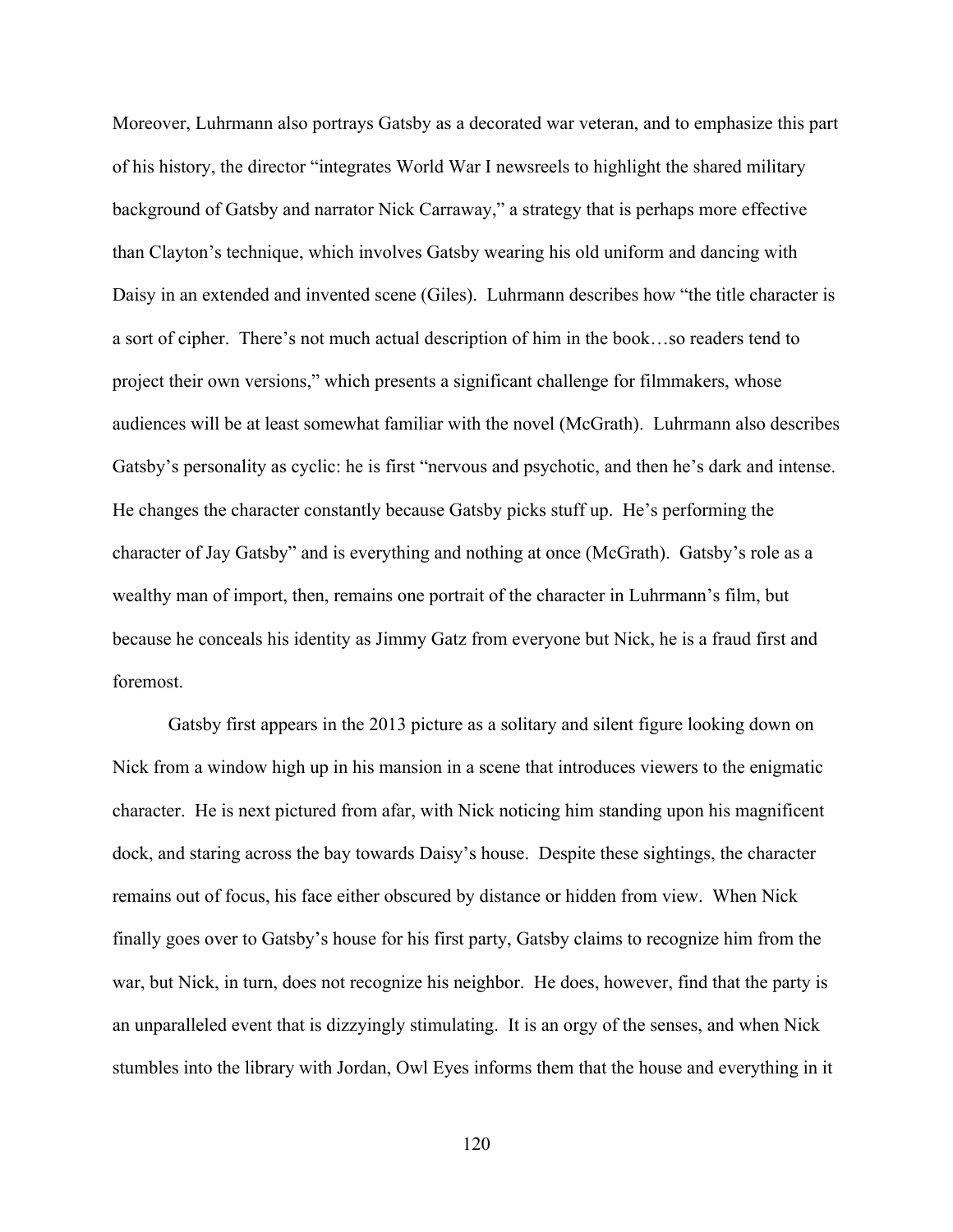is just "an elaborate disguise…Mr. Gatsby doesn't exist," which is one rumor that actually has some truth to it (*Gatsby* 2013). Jordan counters, "I've met him," but Owl Eyes responds by asking, "Which one? The prince? The spy? The murderer? I cannot find anyone who knows anything real about Mr. Gatsby" (*Gatsby* 2013). Nick finally asks, "what's this all for?," and old Owl Eyes quickly replies, "that is the question" (*Gatsby* 2013). This question, as it is, shrouds the host in mystery, prompting other characters in the film to speculate about Gatsby's identity and the inspiration for his parties. This invented scene shrouds Gatsby in mystery, and highlights his role as an actor or impostor who is attempting to remain anonymous, even at his own house.

DiCaprio's Gatsby is not surrounded by henchmen like Ladd's—nor is he introduced by a gun-toting servant, as is Redford's—instead, the 2013 Gatsby strives to conceal his criminality from his guests, and rumors about his illicit business affairs become the main indicator that something is amiss. Gatsby's suspicious background actually surfaces earlier, at Myrtle's apartment. Catherine mentions that she attended a party at "a man named Gatsby's" mansion, where she heard that "he's a cousin of Kaiser Wilheim's, you know, the evil German king?" (*Gatsby* 2013). Anachronistic music is blasting in the background, and with women stripping down to their undergarments and everyone spraying champagne on the walls, sexuality pulsates throughout the uncouth party. Catherine has just taken a pill for her nerves, and in all likelihood, has also slipped one into Nick's mouth during a kiss, but the detail is important because it becomes part of Nick's first impression of Jay Gatsby. The scene also challenges the reliability of the narrator, who is intoxicated and perhaps drugged as well. A number of rumors also contribute to Gatsby's ominous aura, and at the film's first party, Nick wonders aloud, "who is this Gatsby?," and the question encourages partygoers to trade tales about their host (*Gatsby*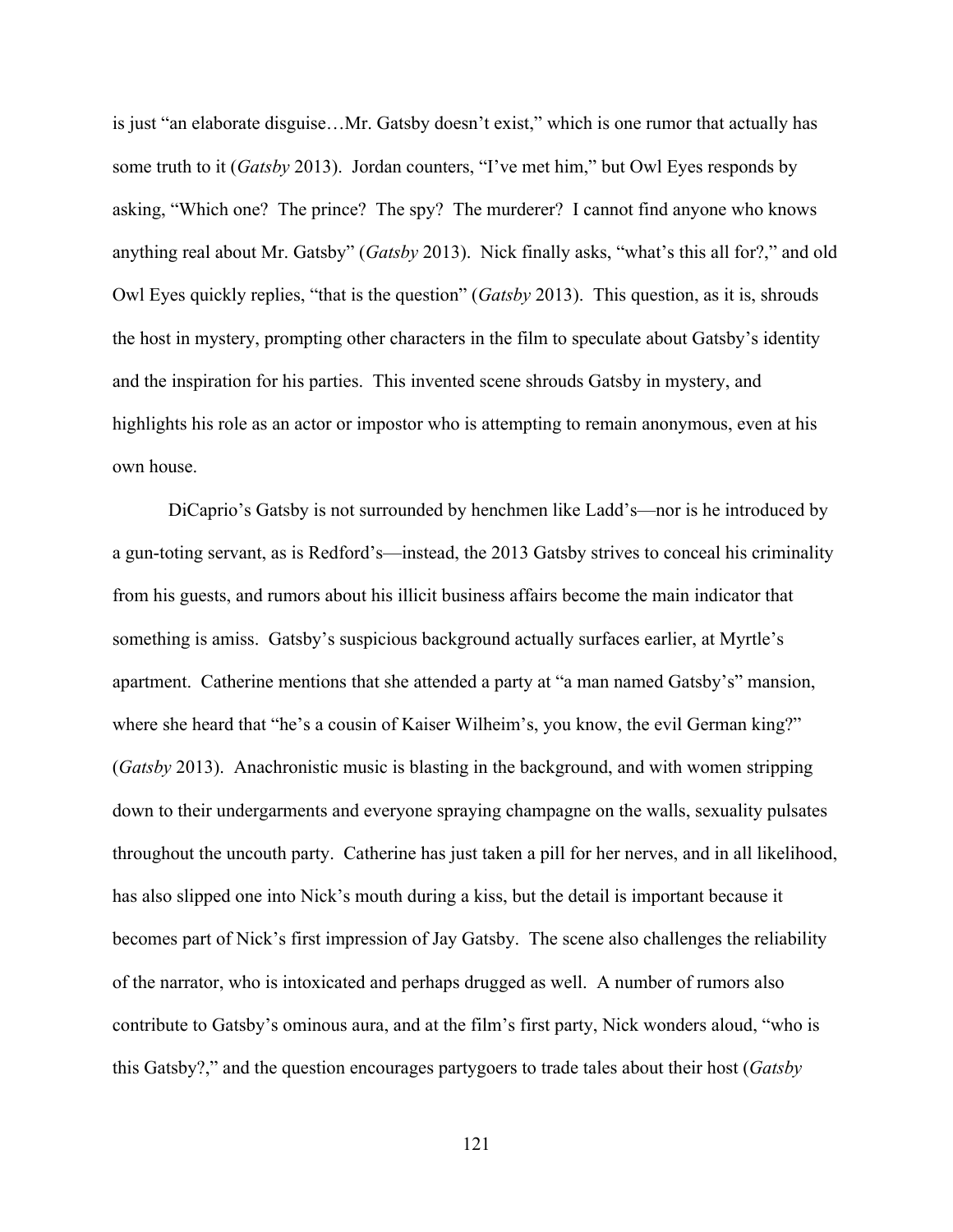2013). He is purportedly "a German spy during the war" and "the Kaiser's assassin" (*Gatsby*  2013). One woman offers, "I heard he killed a man once," while another guest adds, "it's true. He kills for fun, free of charge" (*Gatsby* 2013). Any attempt on Gatsby's part to correct these rumors is only marginally successful, and in Luhrmann's adaptation, Nick remains skeptical of his neighbor for much of the film. Nick admits that although he has spent time with Gatsby on three occasions, he "knew absolutely nothing at all" about him until their disconcerting ride to the City, when Gatsby offers to tell Nick "God's truth" and then provides him with an autobiography that sounds as unnatural and rehearsed as it does in 1949 and 1974 (*Gatsby* 2013).

Luhrmann exaggerates everything in this scene, and with Gatsby, who is speaking almost as quickly as he is driving, is noticeably nervous. His speech matches that of the novel, and while Nick finds his autobiography doubtful, Gatsby hastily assures him that he is about to meet Meyer Wolfsheim, "one of New York's most distinguished businessmen," who will "vouch for [his] good character" and presumably bolster Gatsby's biography, all during lunch at a speakeasy (*Gatsby* 2013). Wolfsheim repeats Gatsby's speech in the car nearly verbatim, and it as if he too has studied a script. Luhrmann makes it clear that Wolfsheim has been primed for lunch, and that his narrative is part of a great scheme devised to convince Nick that Gatsby is a respectable man who can be trusted around his married cousin, Daisy.

# **Jimmy Gatz' Gatsby**

Luhrmann also presents Gatsby as an actor, and with his background as James Gatz getting ample screen time in this adaptation, viewers are able to deduce the depth of Gatz' sustained performance. DiCaprio conveys the complicated meta-performative nature of the character, and the actor secures his position as the most elusive Gatsby to date. As Charles Taylor explains, "Gatsby is always trying to be Gatsby, and so *DiCaprio trying to be Gatsby*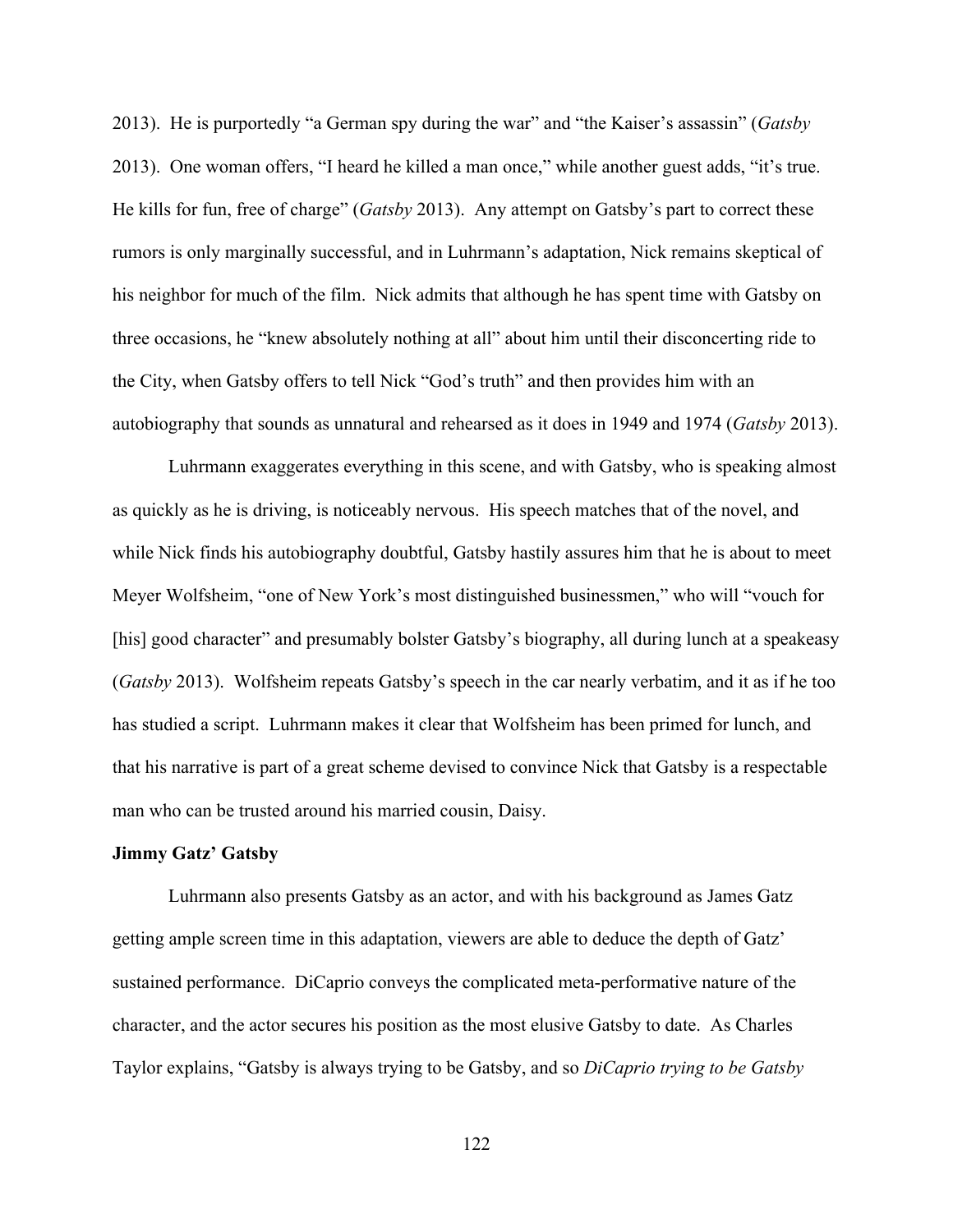becomes unexpectedly touching"  $(202)$ <sup>111</sup> Although Fitzgerald's titular character is deliberately veiled with secrecy, "DiCaprio makes him comprehensible and achingly real. The actor's choices drive home the idea that Gatsby is playing the man he wishes he were, and that others need him to be. We see the calculations behind his eyes, but we also believe that he could hide them from the other characters—most of them, anyway" (Seitz). He certainly fools Daisy, at least until he unravels at the Plaza Hotel, and realizes that Daisy also desperately wants Gatsby's performance to represent his reality. In the end, Daisy is the only person in the audience who matters to Gatsby, and so throughout the film, and before the action even begins, he tailors his act to suit her tastes.

Gatsby's performance requires the perfect set, which is, of course, the mansion he bought for Daisy, and like any professional actor, he must be outfitted in costumes that match the part. The scene wherein Gatsby tosses his shirts at his lover captures the essence of Fitzgerald's passage by emphasizing Daisy's diction. Just as she does at the Plaza Hotel, Daisy resists saying the words Gatsby wants to hear, and although she might be muted by Nick's presence in the bedroom, if she does want Gatsby, she does not have the courage to follow her own heart—and if she does not want him, she does not have the heart to break his. The film then exhibits Gatsby's shrine to Dan Cody, although he does not share details about their relationship in this scene. Daisy jokes that she "never knew [Gatsby] had a "pompadour…or a yacht," confirming that she knows little about Gatsby's experiences before the military, and that he has hidden his childhood as Jimmy Gatz and his apprenticeship with Dan Cody from her all along (*Gatsby* 

<sup>&</sup>lt;sup>111</sup> The performative nature of James Gatz is emphasized in this adaptation, and "Gatsby's greatest role is perhaps simply to assure his audiences—within the book and without (in the domain of readers, critics)—that there is meaning, and a self to encompass it, even if we, like Nick Carraway, cannot pin down what "incommunicable" quality of his it was that held such promise (112)" (Marsh).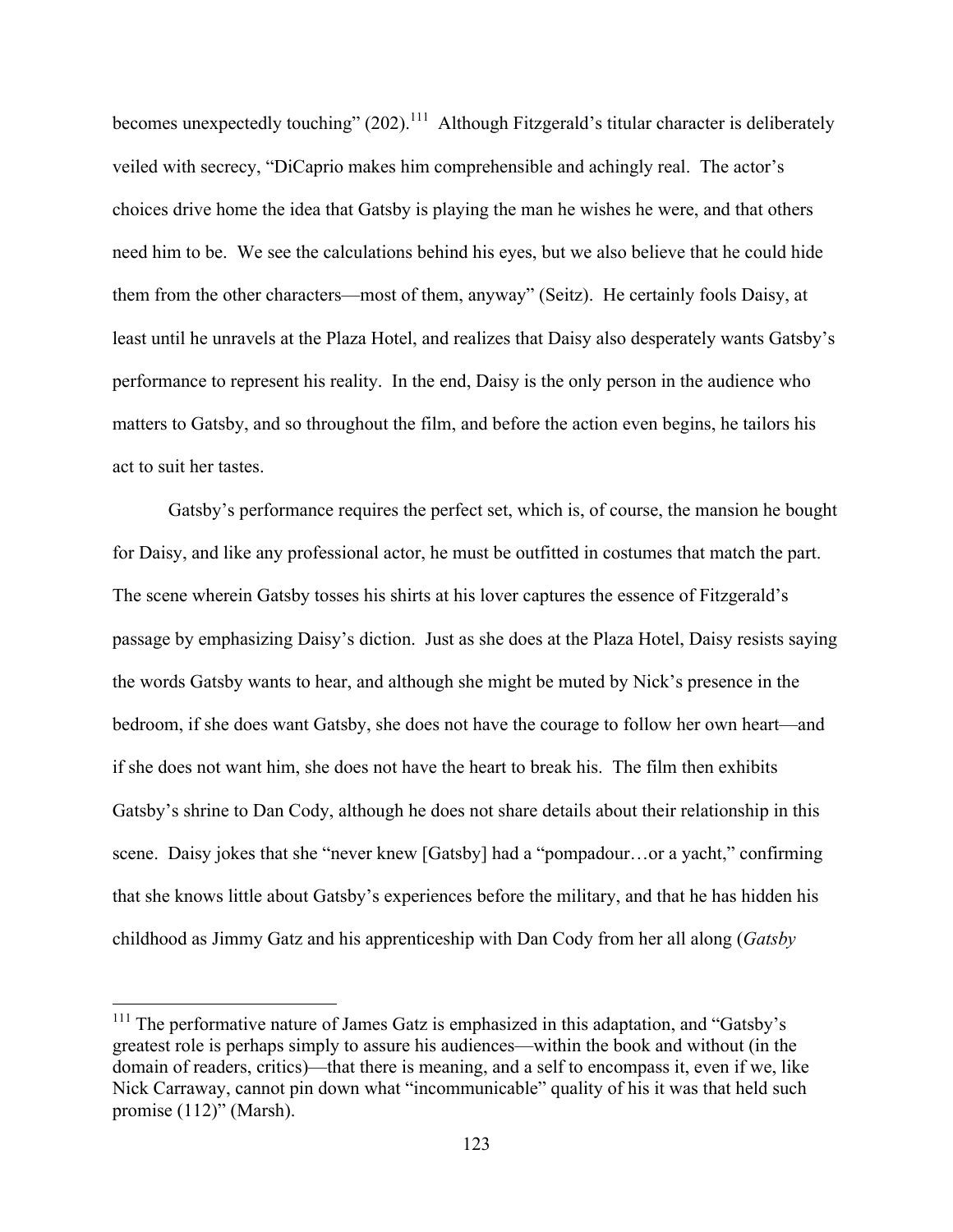2013). When Gatsby takes a curious and intense business call, Nick observes him breaking character, and Gatsby—who notices Nick noticing him—is suddenly reminded of his audience, and quickly hangs up so as to resume his act. When Daisy exits the scene, Gatsby and Nick have an intimate conversation wherein the DiCaprio Gatsby seems completely delusional, detached from not only his true identity, but from reality itself.

## **Gatsby and the Buchanans**

To make Gatsby seem more flattering, Luhrmann takes care to render Tom unsympathetic from the beginning. For instance, the director "pays more attention than Clayton did to Tom Buchanan's racism," and he emphasizes the differences between Daisy and Myrtle in an effective effort to minimize any of Tom's more tender or redeeming qualities (Giles). Although Gatsby is actively pursuing a married woman and lying about his true identity throughout the entire film, he is more likeable than Tom, who seems like a poor companion for Daisy in comparison.<sup>112</sup> Nevertheless, as a social climber without a respectable background, Gatsby is still not a suitable suitor for a Southern debutante like Daisy Fay Buchanan, and although his fortune and his good looks may be enviable, his happiness depends solely upon his attainment of an unattainable beloved.<sup>113</sup>

In the film's opening scenes, the Buchanans' estate looms even larger than Gatsby's, although it soon becomes obvious that Gatsby is separated from East Egg by more than just a

<sup>&</sup>lt;sup>112</sup> Scott Foundas concludes that the DiCaprio Gatsby may be too sympathetic: "Baz Luhrmann identifies far more strongly with Gatsby than Nick, and instead of a tragic figure undone with false optimism and unrequited yearning, the character becomes an object of envy" for nearly everyone he meets (79).

<sup>113</sup> In "If you Build it, She Will Come: An Appreciation of Baz Luhrmann's *The Great Gatsby* (2013)," Steve Chibnall argues that "Luhrmann is less interested in the critical sociology of *Gatsby* than in its universal power as myth, and that is less the myth of the American Dream than of the magnificent obsession: the story of the man who has everything except what he wants most: the lack that drives his search for meaning" (95).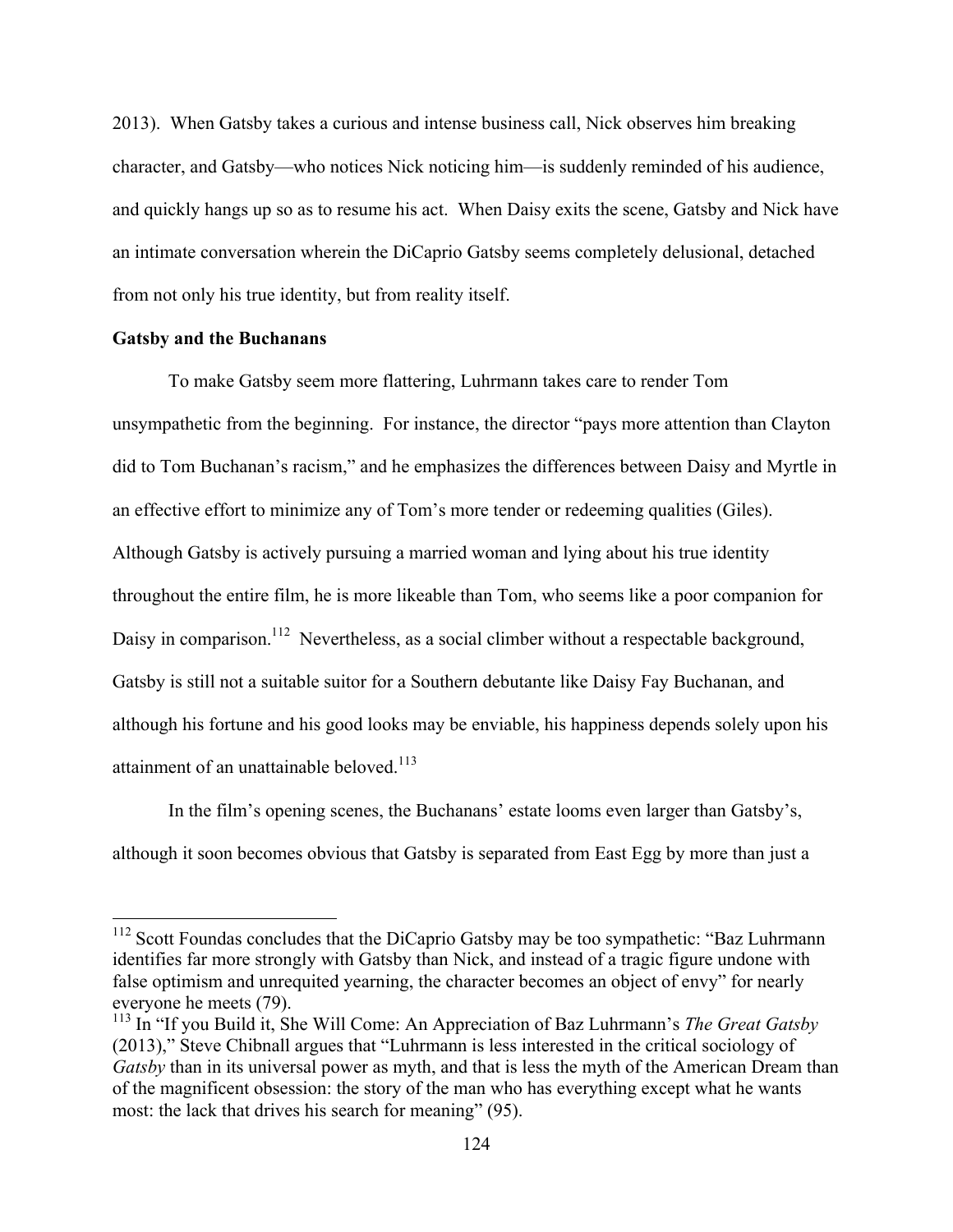bay. Later in the film, when Gatsby and Daisy sneak into the garden during one of his parties and she stands passively as Gatsby kisses her, she says that she wishes they could just "run away" together and start over someplace new (*Gatsby* 2013). The DiCaprio Gatsby is both shocked and hurt by this suggestion—his dream, of course, hinges upon the couple continuing their lives together in West Egg in the mansion he has purchased and prepared just for her. This misunderstanding defines the couple's impossible love and suggests that it will take more than money to seduce Daisy away from her respectable position in East Egg, which is populated with socialites and heirs, well-bred people with family names that summon images of the American aristocracy and inheritances that grant them the priceless admission into the upper echelons of high society. Gatsby, with his newly acquired wealth and dishonorable profession, will never be able to live among the old money residents of East Egg, where the Buchanans' mansion has enough room on the lawn for Tom to play polo. At the same time, a woman like Daisy can really only live in a place like East Egg, and it would be unlikely that she would settle for—or could even be able to adjust to—a life with Gatsby if it meant that she had to live among the nouveau riche in West Egg. Instead, she would prefer to escape the confines of the binary although, rejecting both Eggs in favor of a location better suited for their particular situation.

A demarcation between the lovers' social strata implies that neither Daisy nor Gatsby could transition seamlessly from living on one Egg to the other, and because they are unable to realistically occupy space in one another's realms, their love affair is doomed. Luhrmann's reliance on synecdoche begins at the Buchanans' dinner party, where Daisy's gigantic Tiffany wedding ring appears before she does, symbolically representing her status as a married woman and obviously representing her high status in society. Mulligan's Daisy is a self-absorbed and sarcastic woman, but she is also an absorbing and gracious host, a Southern Belle with perfect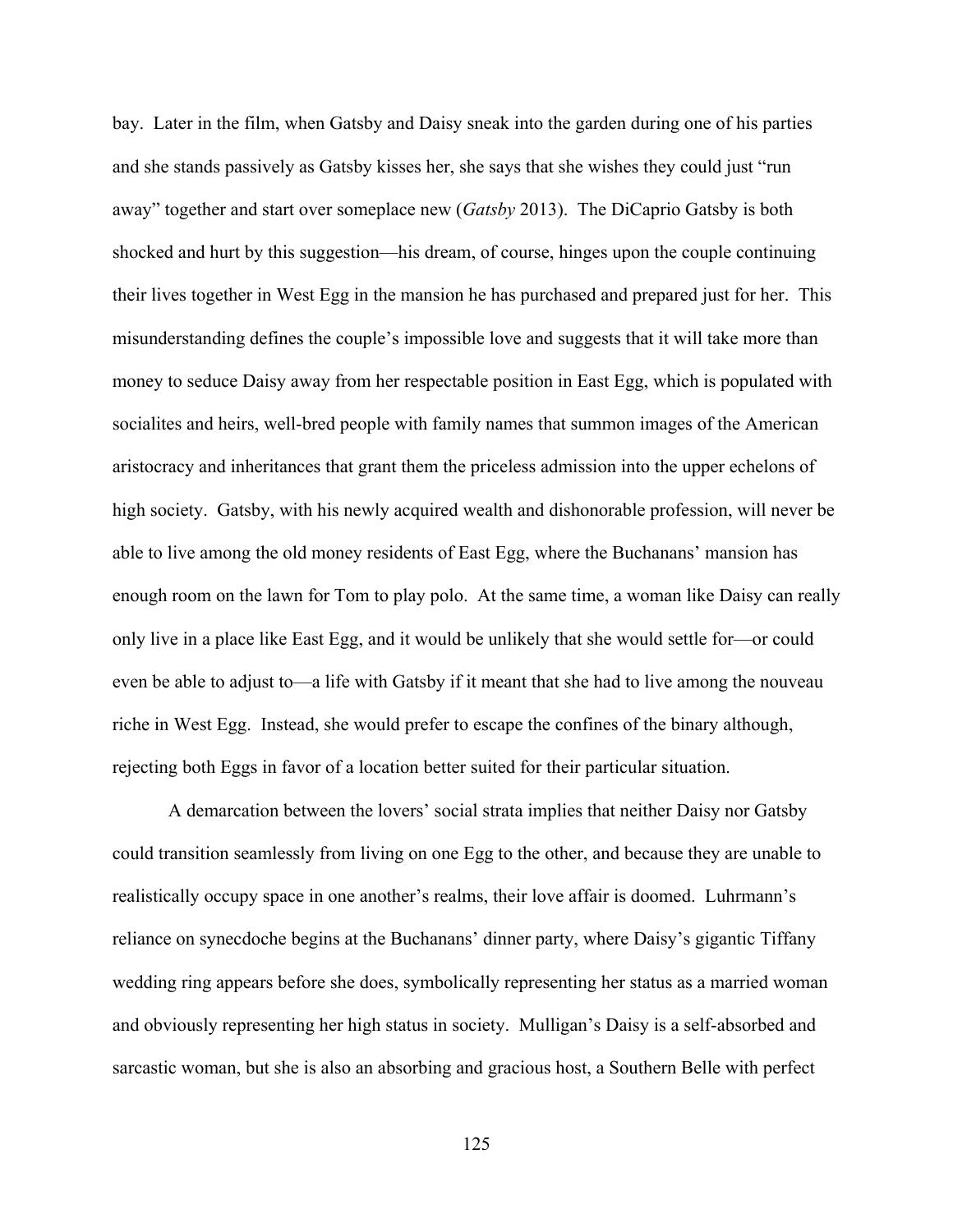manners. She too seems to be performing a part, however, and her airiness evaporates only once in the opening scene, and that is when she hears Jordan mention a man called Gatsby. Daisy's entire demeanor changes, and in an instant she becomes very serious, transfixed by the mere mention of his name. Mesmerized by his memory, she asks, "Gatsby? What Gatsby?" (*Gatsby* 2013). With this signature question, Daisy reveals that her interest in the man is sincere and that her romantic attraction to him is real. She also piques the curiosity of Gatsby's neighbor, Nick, and filmgoers as well, who spend the rest of movie trying to determine exactly who Gatsby is, how he has earned his money, and why he throws outlandish parties for such a "menagerie" of strangers (*Gatsby* 2013). As an audience member, Daisy's opinion is the only one that matters to Gatsby, although a number of mutual friends must have a good impression of him in order to bring the affair into fruition.

Gatz' performance as Gatsby begins to suffer when he is pitted directly against Tom Buchanan, whose financial and sexual affairs are already documented for viewers, and who therefore has the distinct advantage of having nothing to hide. At the Plaza Hotel, Tom asserts his superiority over Gatsby once and for all by exposing his illicit business endeavors and reducing him to a role defined by lies and criminality. The damage is irreparable, and "when Gatsby's deceptions are revealed and his illusions shattered, DiCaprio becomes at once terrifying and pathetic, a false idol toppling himself from his pedestal" (Seitz). Gatsby has waited to see Daisy for years, but suddenly, he cannot wait another minute to secure her commitment to him. He falters and says Tom, "your wife doesn't love you" (*Gatsby* 2013). Functioning as an interior director, Gatsby then attempts to coach Daisy into saying she never loved Tom and denying her feelings for him, feelings that have developed over the course of their marriage. He feeds her lines and tells her exactly how to act before eventually calling cut, and declaring that he needs to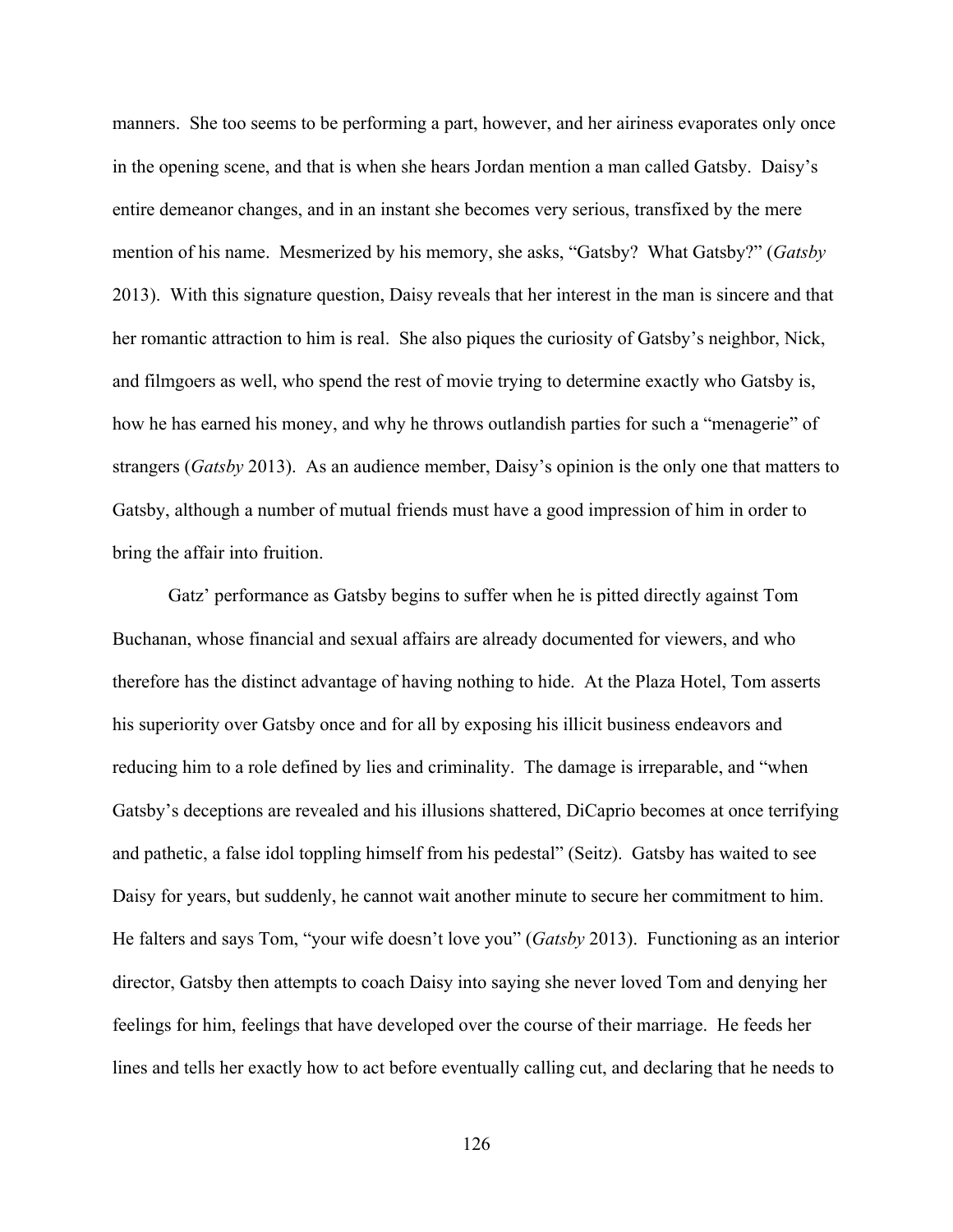take five and talk to Daisy alone. Yet Gatsby is slowly realizing that he is no longer in control of the action, and if he cannot control himself anymore, he certainly cannot control his lover, either. The confrontation ultimately confirms that Tom is the only respectable choice for Daisy's hand in marriage because Gatsby is just a bootlegger, "a front for Wolfsheim, a gangster" who is not worthy of her affections, and who certainly cannot provide an upright life for her and her daughter (*Gatsby* 2013). Tom dominates the conversation as he explains to Gatsby how he will never be able to fully participate in the Buchanans' world: "We're all different from you. You see, we were born different. It's in our blood," and as a result, it can neither be bought nor transmuted, and as a result of his upbringing and occupation, Gatsby is permanently excluded from their social realm (*Gatsby* 2013). Gatsby loses his temper and reacts by seizing Tom physically; in doing so, he abandons both his act as a well-heeled gentleman and his "fine Oxford manners," and since his involvement in the underworld is confirmed, Gatsby loses Daisy forever to Tom, who laughs at him (*Gatsby* 2013).

Yet DiCaprio's Gatsby never loses hope that Daisy will leave her husband to join him in his mansion, and his reaction to the scene at the Plaza Hotel and the accident with Myrtle highlights his role as a naïve romantic with an indefatigable and idealistic hope.<sup>114</sup> Gatsby, however, reveals to Nick that he was not driving the car, and that, in reality, it is Daisy who killed Myrtle, and then fled the scene of the accident. The film quickly cuts to the next scene,

<sup>&</sup>lt;sup>114</sup> Luhrmann crafts his film in a way that supports Gatsby's illusions about his future. One important omission in this film is the physical incarnation of the Buchanans' daughter, Pammy. Thomas Morgan draws attention to "Luhrmann's decision to remove the Pammy scene from chapter 7 of the novel so that Gatsby is never faced with evidence of Daisy's having consummated her marriage vow to Tom Buchanan…[which] enables Gatsby's delusion that he can go back to the way things once were. Gatsby returns to claim a young girl, unchanged, not a fully mature woman with family responsibilities; Daisy never mentions her daughter to Gatsby" (27). In this sense, Daisy contributes to Gatsby's delusions by downplaying her current familial entanglements in favor of fueling the lovers' fantasy of being together again in the future.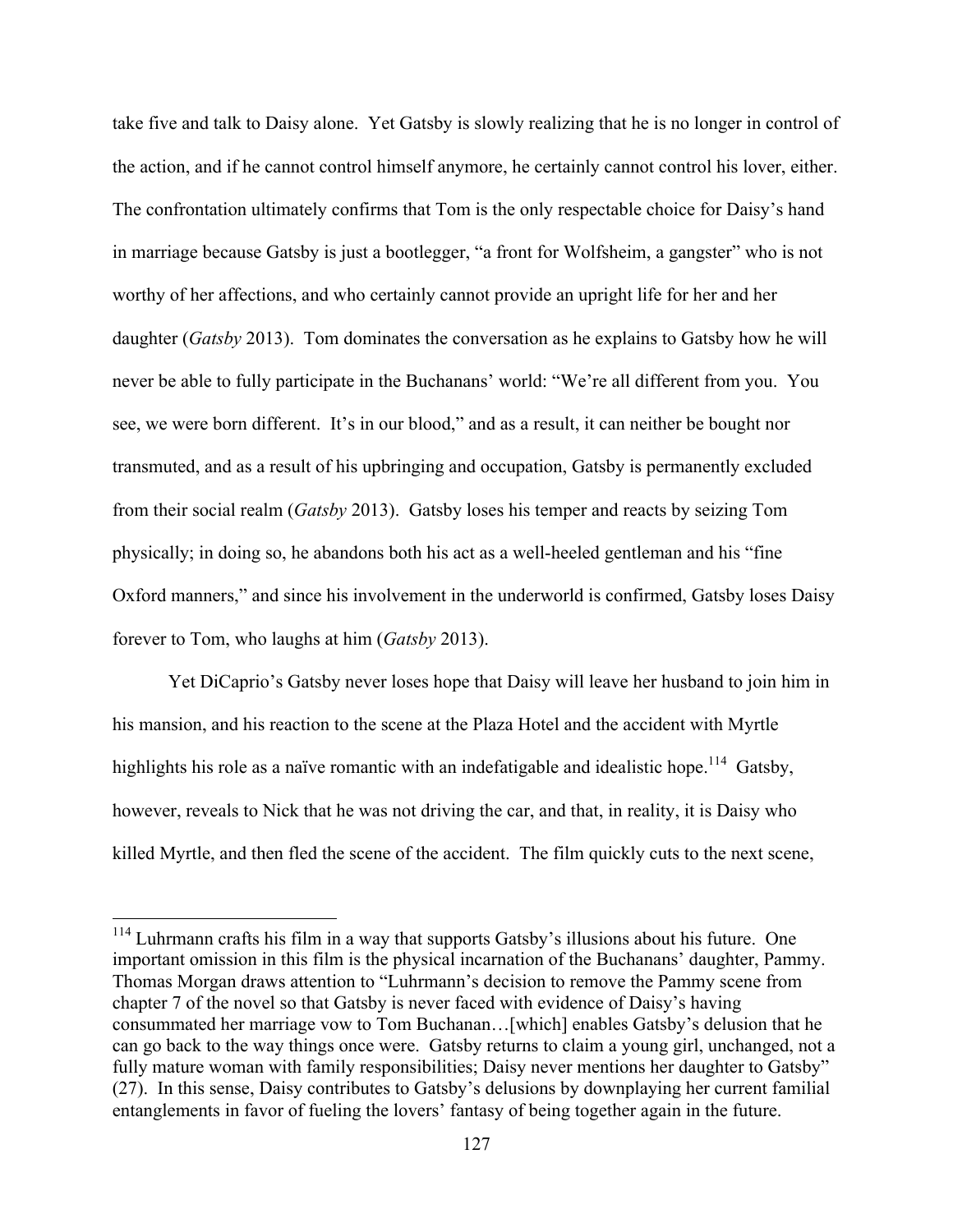which shows Gatsby scrubbing his car in a manner that looks as if he has done it professionally in the past, intimating that he has not always been the wealthy proprietor he appears to be now, and that in reality, he comes from a background of hard work. The scene also signals the end of Gatz' performance as Gatsby, with Nick divulging, "that was the night he finally told me the truth—all of it," truths Nick withholds from his audience until the end of the film (*Gatsby* 2013). Gatsby still believes that Daisy "just needs time to think"—that she is going to "call in the morning" and that his dreams of being reunited with her will finally be fulfilled (*Gatsby* 2013). Nick now knows that he cannot convince Gatsby to believe otherwise, so he does not even bother trying. In their final scene together, when Nick shouts his first and only compliment to Gatsby, the host is physically elevated on his balcony, and Nick is situated below him on his lawn, their positions mirroring that of the scene wherein they first meet. Luhrmann allows Gatsby to remain on his imaginary pedestal until the very end. The phone is ringing when Gatsby is shot, and while viewers are aware that it is Nick calling on the phone, Gatsby dies with the name "Daisy" on his lips.

Luhrmann offers audiences a more pitiable portrait of Gatsby than Nugent or Clayton, and he portrays the character as a lost man who was "concealing an incorruptible dream" (*Gatsby* 2013). Since Mr. Gatz does not arrive for his son's funeral in this adaptation, DiCaprio's Gatsby is spared from being defined as a fraudulent orphan, and that part of his deception remains obscured. Gatsby's pathetic yet heroic love for an unattainable Daisy Buchanan prevents him from appreciating that which he has achieved in his short life. Although he has accrued great wealth and is very popular, Gatsby's happiness is tethered to an impossible dream. The film concludes with the novel's last line, "so we beat on, boats against the current, borne back ceaselessly into the past," and the final scene of Luhrmann's film, which features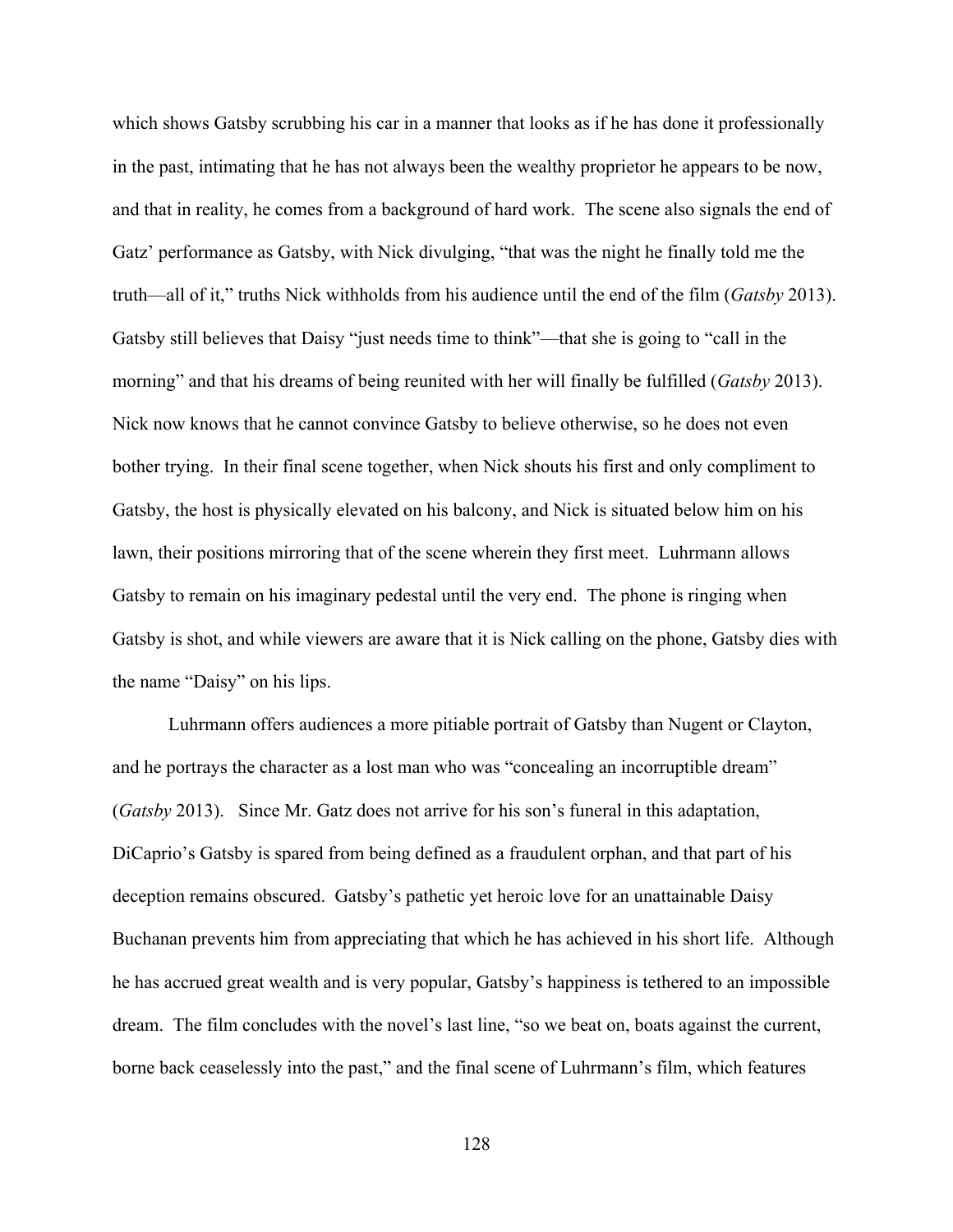Nick standing at the end of Gatsby's dock, suggests that Gatsby's underestimation of his own self worth proves his fatal undoing. However, the scene also reminds viewers that it is important to strive for our goals despite the unavoidable obstacles that may stand in the way. Of course, the biography of Jimmy Gatz is the most impressive one in the novel—he is, after all, the only self-made character in *The Great Gatsby*—but by obliterating his past instead of using it as a barometer of success, Gatsby forfeits his opportunity to enjoy all that he has in fact achieved. He literally goes from being "Mr. Nobody from Nowhere" to being the most popular host in Long Island, a gorgeous, wealthy, and well-connected man who, in reality, could find dozens of single golden girls that would happily fulfill his romantic dreams if only he could give up on his illusions about Daisy. However, by rejecting his true identity and trying to be someone he is not, Gatsby misses out on the bounty of his adult life, needlessly sacrificing absolutely everything for absolutely nothing, tragically mistaking a nightmare for a dream, and in Luhrmann's adaptation, literally going from dust to dust without ever pausing to enjoy the glitter.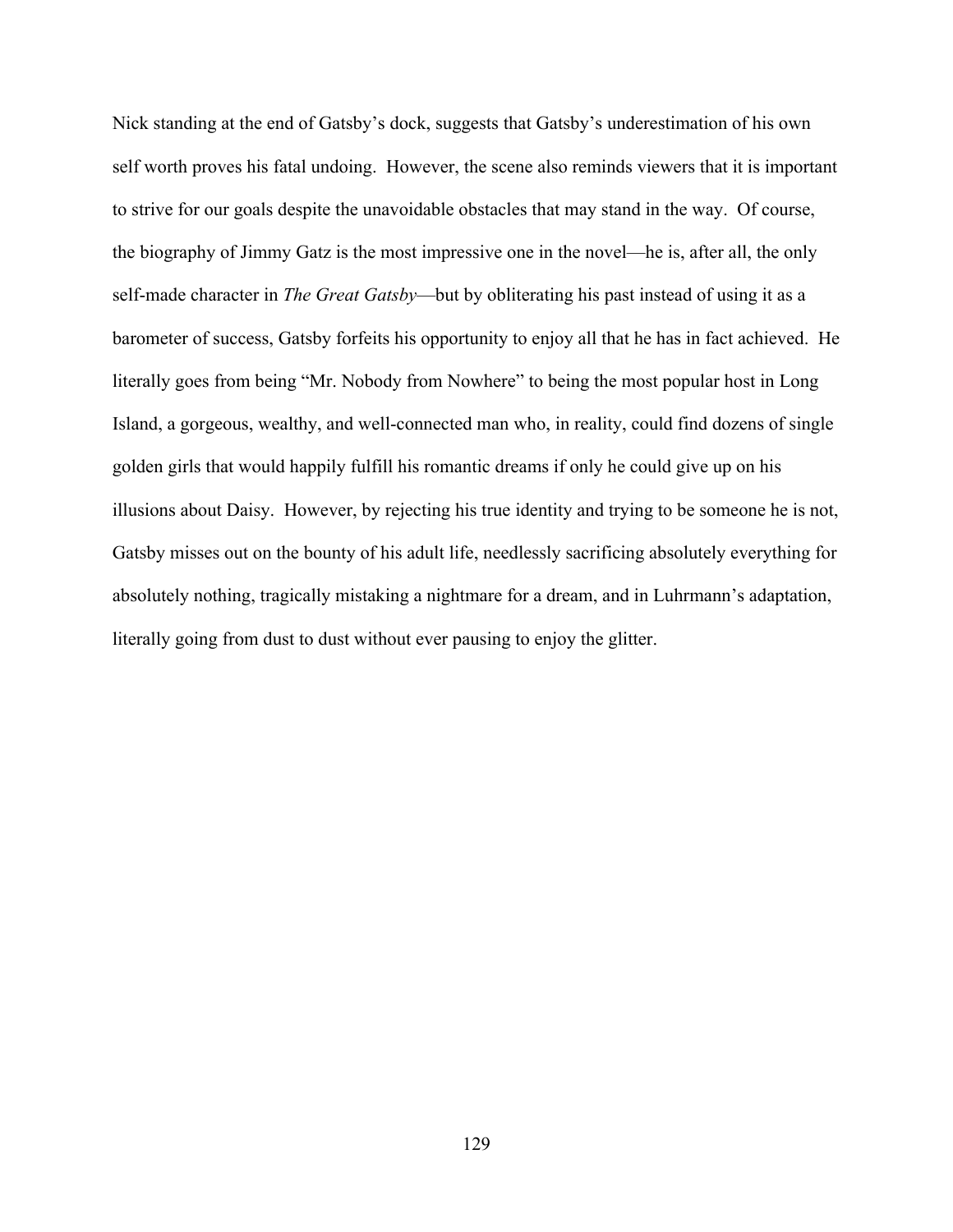#### **CONCLUSION – Jay Gatsby: From Film to Fitzgerald**

These six productions offer distinct representations of the Gatsby character, and an overview of the performance history of *The Great Gatsby* reveals that its protagonist has been able to captivate audiences' attention in the ninety years since the novel's publication. Although each portrait of Gatsby is shaped according to a given director's interpretation of his uncertain nature, each one also brings out new dimensions of the character by projecting different aspects of his personality. In this sense, the adaptations encourage viewers to reconsider their own conceptions of Jay Gatsby and revise it as needed. The adaptations addressed in this dissertation are important to literary studies because they encourage moviegoers to read or reread the novel, and since their collective impact on the sales of Fitzgerald's novel is undeniable, their intrinsic value and cultural influence cannot be underestimated. This is not to say that the adaptations are therefore worthy of critical and scholarly praise, but rather that readers might consider major productions of *Gatsby* positive contributions to literary studies because they spawn an extracurricular interest in *The Great Gatsby*. Adaptations of *Gatsby* not only renew public fascination with the F. Scott Fitzgerald and his fiction, they also set trends, making Jazz Age fashion and design chic once again and inspiring theme parties, hotel suites, and even mansion decor. Fitzgerald's position in the canon is now secure, so the real worth of the adaptations is that they boost the author's popularity outside of the classroom and confirm his posthumous influence in society to this day. Despite the popularity of these six adaptations of *The Great Gatsby*, some literary scholars and film critics maintain that the novel should not be adapted into another medium at all—that nobody can really *be* Jay Gatsby, and that the nuances of the novel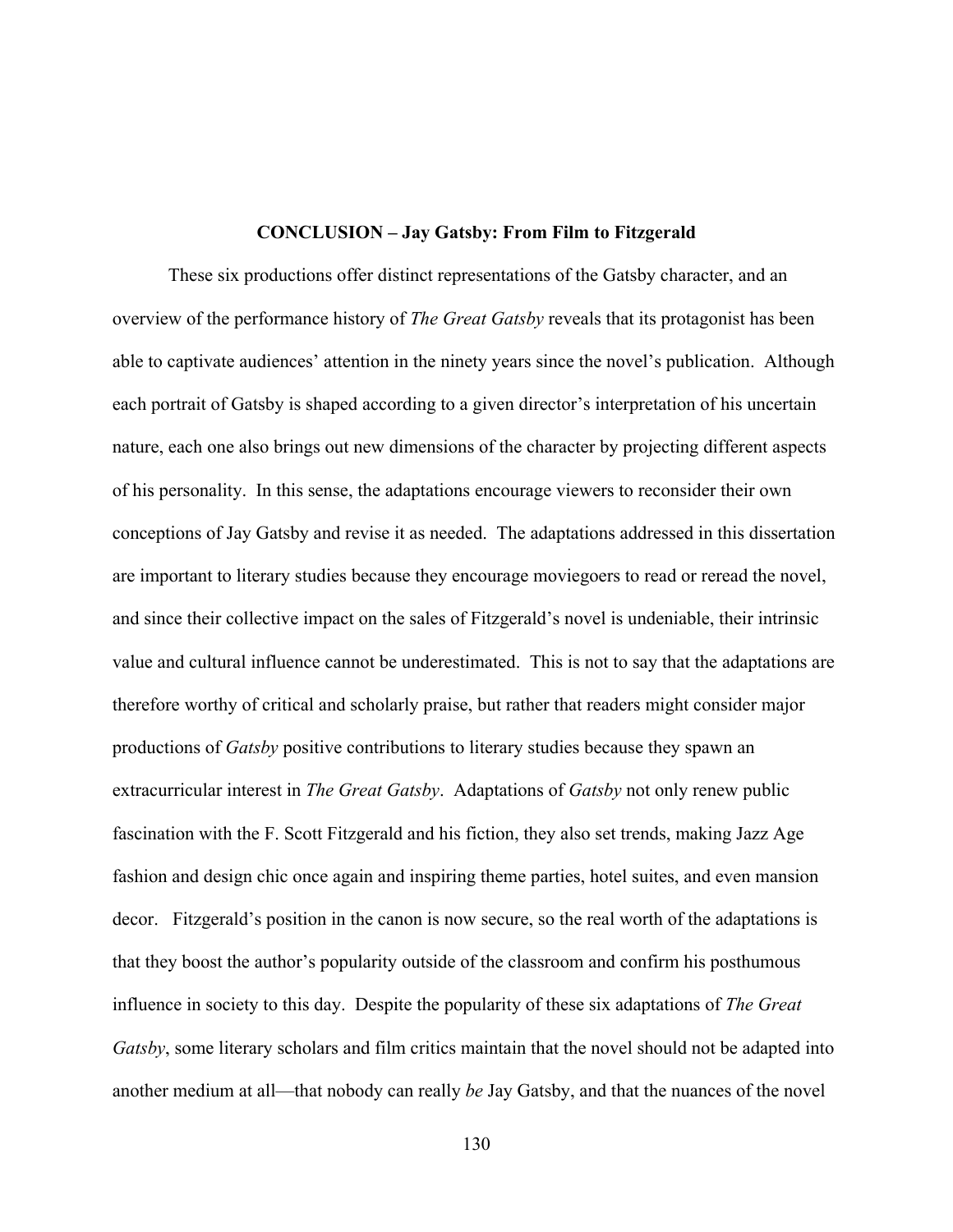will be lost in the process of translation—and some readers worry that such productions might interfere with serious studies of the novel, or even damage its reputation by distorting the plot or characters beyond recognition.

Readers who worry that books and films are in competition with one another are in good company, however, for Fitzgerald himself once worried that films might replace novels as a form of entertainment, predicting that they might even render paperback writers obsolete. In his 1936 "Crack Up" essays, a self-disparaging non-fiction series published in *Esquire*, Fitzgerald writes:

I saw that the novel, which at my maturity was the strongest and supplest medium for conveying thought and emotion from one human being to another, was becoming subordinated to a mechanical and communal art that, whether in the hands of Hollywood merchants or Russian idealists, was capable of reflecting only the tritest thought, the most obvious emotion. It was an art in which words were subordinate to images, where personality was worn down to the inevitable low gear of collaboration. As long past as 1930, I had a hunch that the talkies would make even the best selling novelist as archaic as silent pictures. People still read…but there was a rankling indignity, that to me had become almost an obsession, in seeing the power of the written word subordinated to another power, a more glittering, a grosser power. (Fitzgerald, "The Crack Up" 78)

Although Fitzgerald's fears were legitimate, they were perhaps magnified because he was working in Hollywood at the time, and was struggling to churn out enough fiction to make a living. In addition, much of his work was out of print when the author died in 1940, suggesting that he might have had every reason to presume that the cinema was slowly replacing literature. Fortunately, major adaptations of Fitzgerald's fiction have proven themselves to be reliable contributions to the author's legacy and estate over the last ninety years, and since they fuel a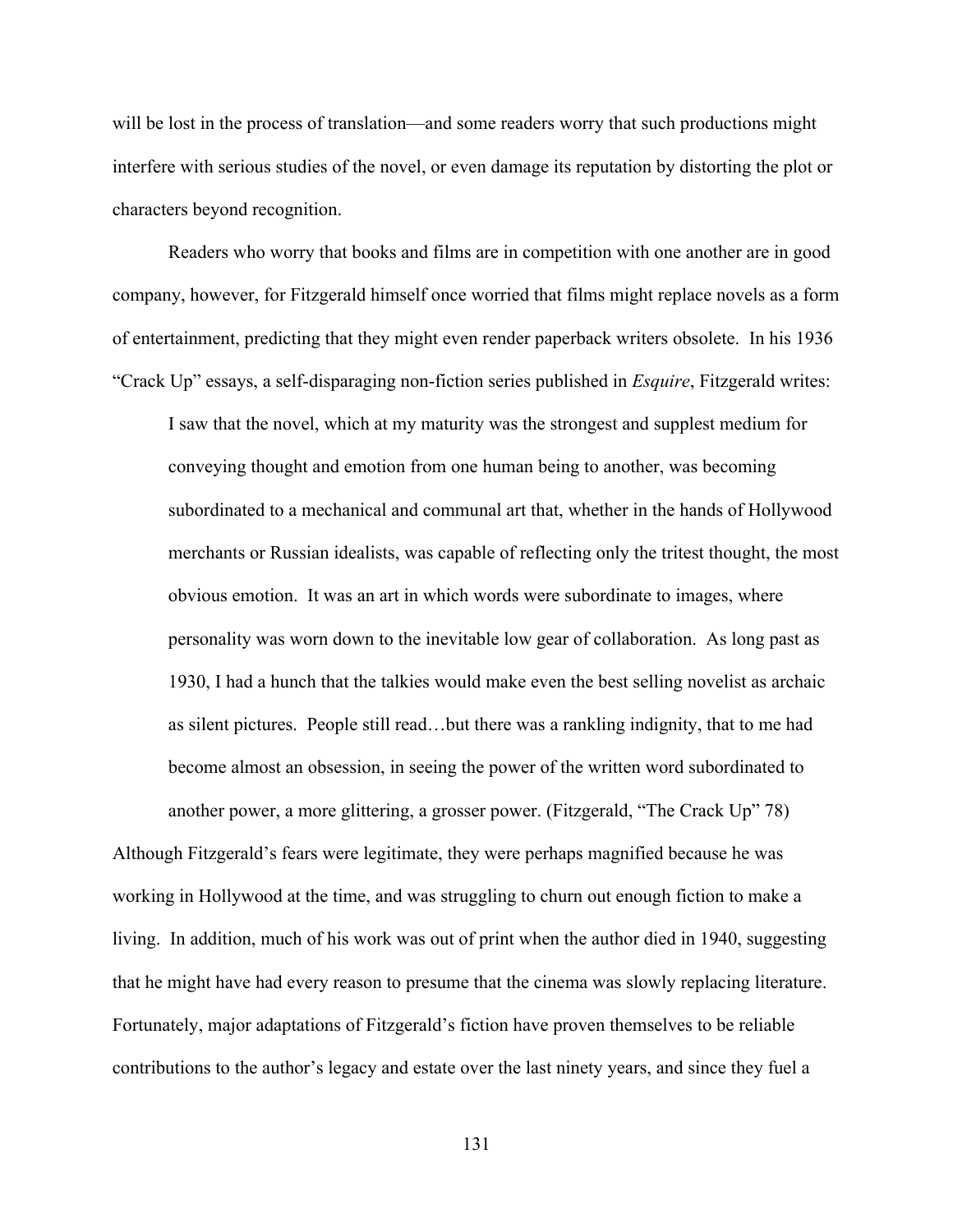surge in the novel's popularity outside of the high school or college bookstore, they confirm *Gatsby*'s status as an accessible masterpiece of modern literature that is ripe for adaptation. Part of what makes this novel a desirable text for adaptation is the complex nature of Jay Gatsby, an iconic character that is molded differently by each production team that adapts *The Great Gatsby* into another medium. Directors seize the opportunity to depict Gatsby on stage or film because of the many profiles of him that emerge in the tome. James Gatz becomes a number of things as he transitions into playing the part of Jay Gatsby, and the resulting figure means different things to different characters. As Nick demonstrates in his narrative, Gatsby is simultaneously a poor nobody from North Dakota, a courageous veteran, a sentimental romantic, a generous host, a lousy criminal, and a strange neighbor, but in the end, Gatsby is deemed great by the narrator, who considers the ambiguous character intriguing enough to comprise the substance of his novel, *The Great Gatsby.*

Gatsby's unmistakable multiplicity is latent in Fitzgerald's novel, wherein Nick resists telling readers whether he believes Gatsby's dreams are worth pursuing, and does not admit whether he thinks Gatsby's delusions are okay or not. Each adaptation approaches this dilemma differently, and directors' interpretations of Gatsby's intentions influence their respective representations of the robust character. In the novel, Nick remains conflicted about the character, and although he becomes Gatsby's most loyal friend, the unreliable narrator also concludes that his neighbor "represented everything for which I have an unaffected scorn" (Fitzgerald *Gatsby* 2). Nevertheless, Nick's final assessment of the subject of his biography is that "Gatsby turned out all right at the end; it is what preyed on Gatsby, what foul dust floated in the wake of his dreams that temporarily closed out my interest in the abortive sorrows and shortwinded elations of men" (Fitzgerald *Gatsby* 2). The novel opens with this brief description of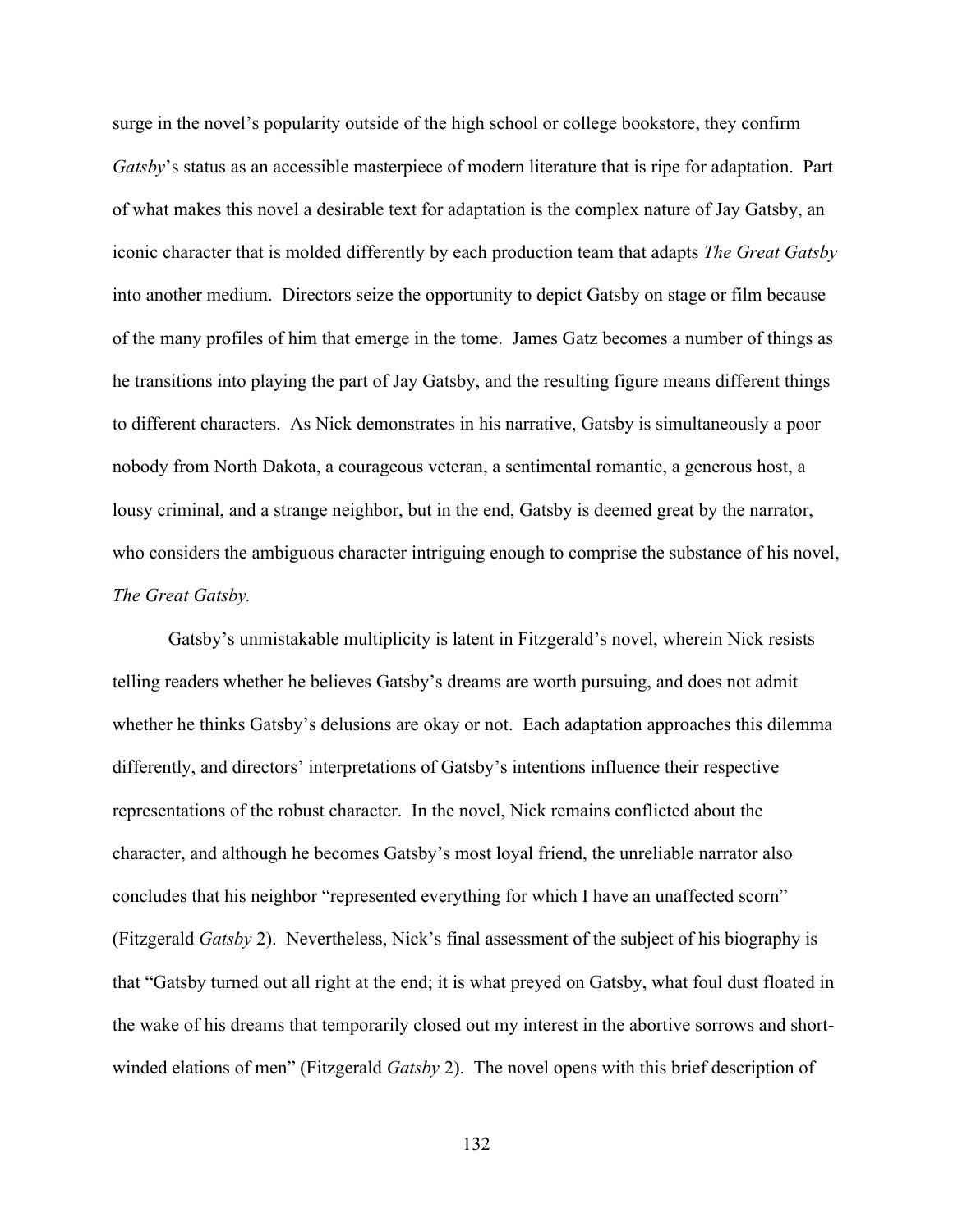Gatsby, but because Nick manipulates the chronology of the story, readers accrue fragments of information about the protagonist's life story over the course of the novel instead of hearing it all at once. Nick soon shares more about Gatsby's dreams and the "foul dust" that clouded his judgment and prevented him from finding contentment in the present moment, but his presentation of the character in *The Great Gatsby* is colored by the methodology of these staggered revelations. Yet at the end of the novel, when Nick recounts Gatsby's most complete autobiography for his audience, the titular character seems sympathetic and even pathetic, and the narrative approach complicates readers' reception of the slippery character. Directors combine the various parts Gatz plays into one representation of Gatsby when projecting their respective portraits of this round character on stage or screen. Gatsby's complexity renders Fitzgerald's novel an attractive candidate for adaptation because, as an actor and an imposter, the rich character can be portrayed in a variety of ways without being rendered unrecognizable.

## **Gatsby's Evolution**

The major adaptations' Gatsbys showcase different attributes of a performative character that is hard to define, and actors' portrayal help viewers assemble a more complete picture of the novel's protagonist as a result. Like Nick, directors control the flow of information to viewers, and as such, they can distort, downplay, highlight, omit, or invent details about the adaptation's plot and characters as they wish—and as demonstrated in this dissertation, they certainly do. Each resulting adaptation of *The Great Gatsby* suits its given socio-historical context and reflects the production modes of its times, demonstrating not only the cultural development of the character over time, but technological developments as well. The major motion pictures are particularly important to the evolving legacy of Jay Gatsby because of their reliance on the reputation of the novel and its author and their relationships with the text.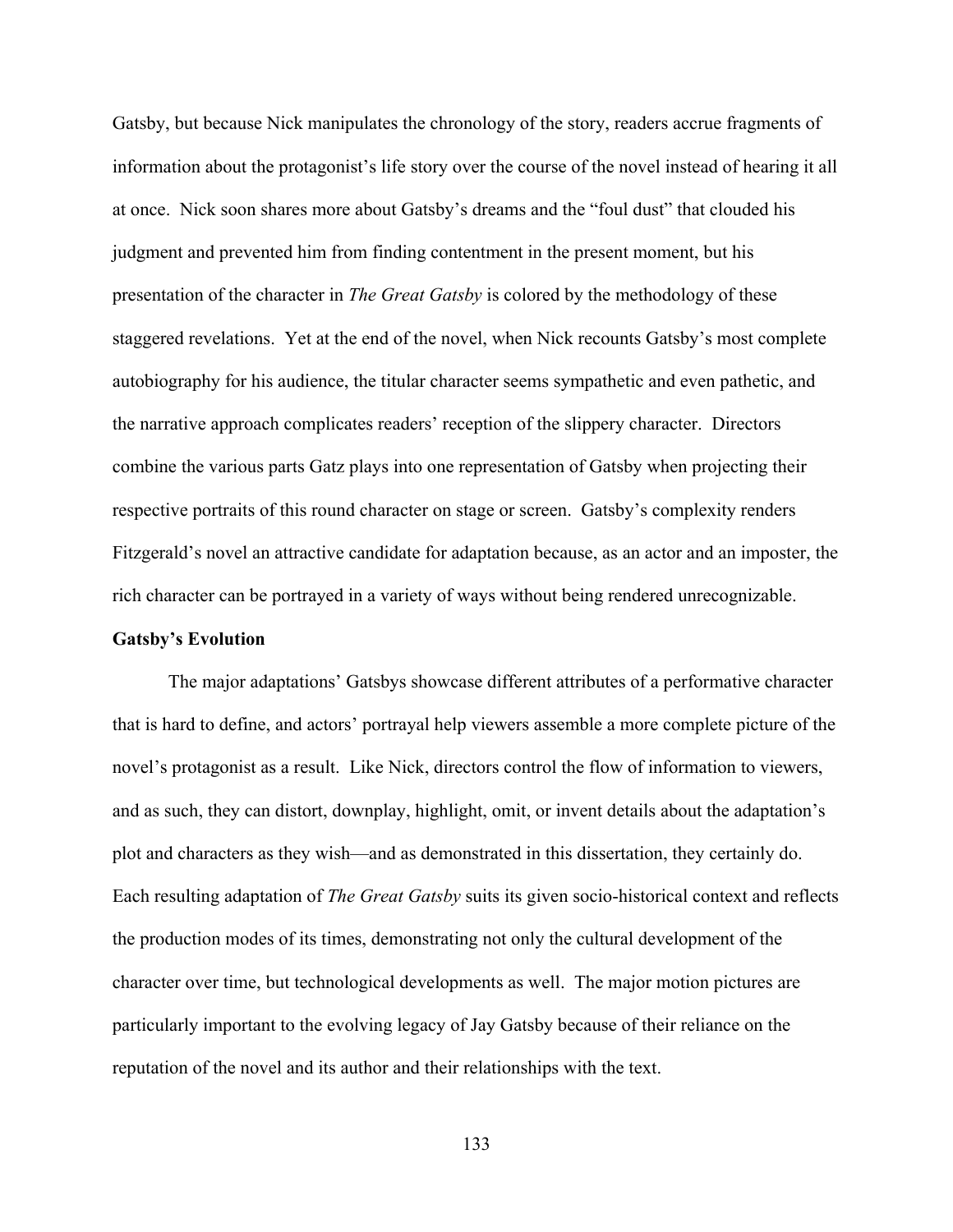Every adaptation provides a slightly different interpretation of the mythical character, and each portrayal is certainly grounded in the source material, production teams collaborate to generate highly distinct depictions of the novel's titular character. Although Brenon's 1926 silent film is lost, its very production signals the popularity of Fitzgerald's story and sets the stage for subsequent adaptations. In 1949, Elliot Nugent present moviegoers with the Alan Ladd Gatsby, who is introduced in the opening scenes as an unseemly gangster who has amassed a fortune since the war. This film in particular invites viewers to consider Gatsby's early experiences as Jimmy Gatz, a skipper aboard Dan Cody's yacht who receives some bad advice: money is the only thing that matters in the world, especially when it comes to attracting women. In Nugent's 1949 adaptation, Gatsby is an honorable romantic who undergoes a significant amount of personal growth before experiencing a redemptive epiphany wherein he recognizes the folly of his ways, and the moralizing forces of the film industry's Production Code are undeniable. Jack Clayton's 1974 film offers viewers the Robert Redford Gatsby, which was the signature cinematic portrayal of the character for 39 years. Redford's Gatsby is a charming but deceptive man who is carefully controlling his speech and behavior. Clayton does not treat the Gatz backstory at all in his film, and Mr. Gatz does not appear for his son's funeral; these omissions make the Redford Gatsby seem more like a social outcast than an outright impostor, and the alteration stifles much of the general curiosity about the character's background that arises in other adaptations. The most interesting aspect of the 1974 Gatsby is that Clayton depicts him as a delusional character that is apparently stalking his betrothed beloved, Daisy Buchanan, who does not mind the attention. The Redford Gatsby, who is often depicted as a heroic war veteran, is seen primarily through Daisy's eyes, and the result is a sentimental and overreaching man who is absolutely living in the past. Baz Luhrmann's 2013 adaptation stars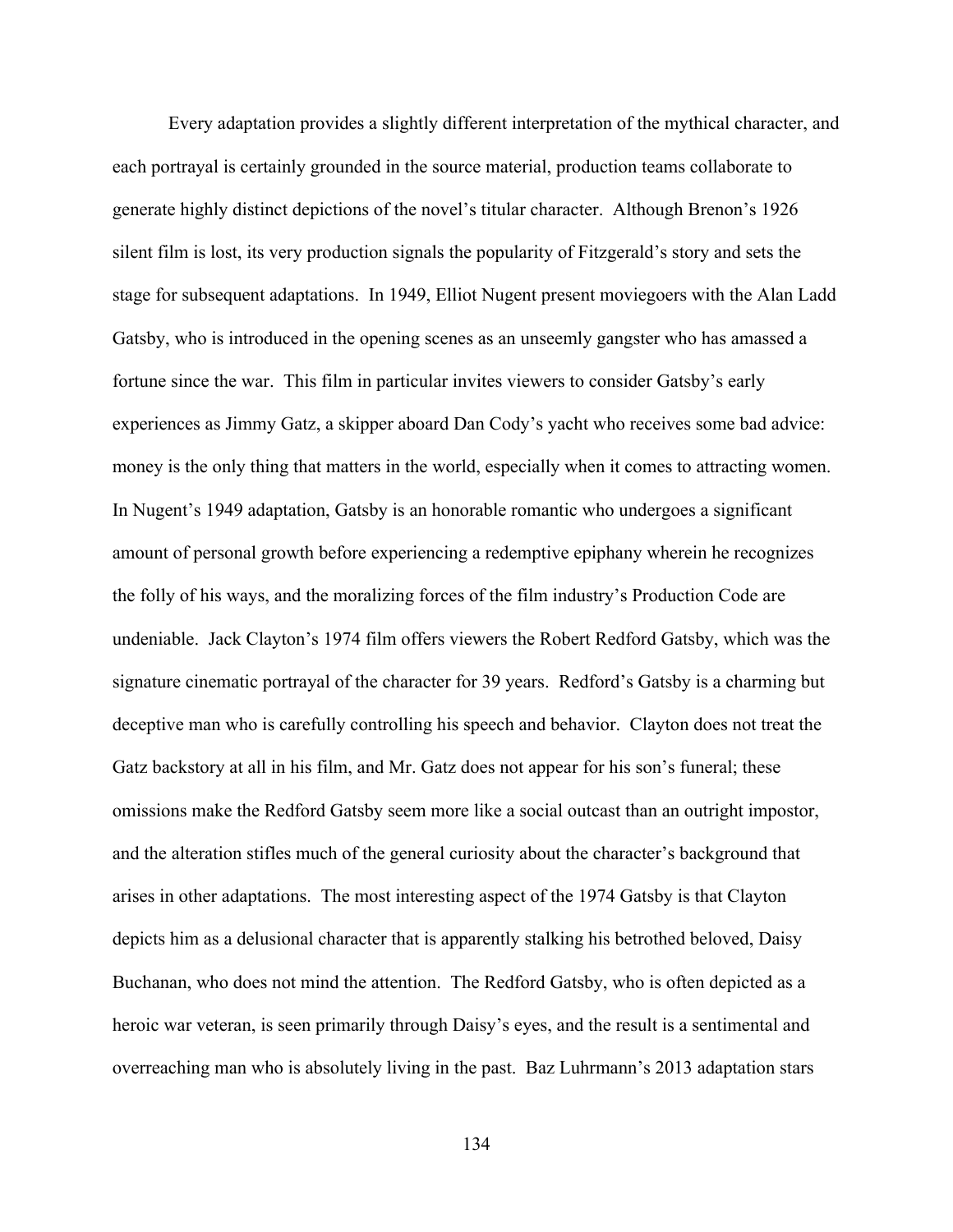Leonardo DiCaprio as a sensitive and performative Gatsby who is clearly the center of the film and the subject of Nick's biography. Luhrmann includes many indications of Gatsby's former identity as James Gatz, such as flashbacks that depict his poor rural upbringing and the disclosure that upon meeting Dan Cody, a young Gatz decided to call himself Jay Gatsby. The DiCaprio Gatsby is an insecure loner, and his veritable belief in his impossible dreams can make this representation of the character particularly sympathetic for viewers, who watch helplessly as he ruins his life. These coexisting profiles complement two stage productions: the 1926 *Gatsby*  Broadway play and *Gatz*, the early 2000s Broadway and West End stage adaptation of the novel, both of which were wildly successful and refocused attention on Fitzgerald and his novel as well. These six adaptations chart the performance history of a fictitious cultural icon that has achieved great fame on stage and film, and they are significant to literary studies because they function as free marketing for the novel and return readers to Fitzgerald's prose.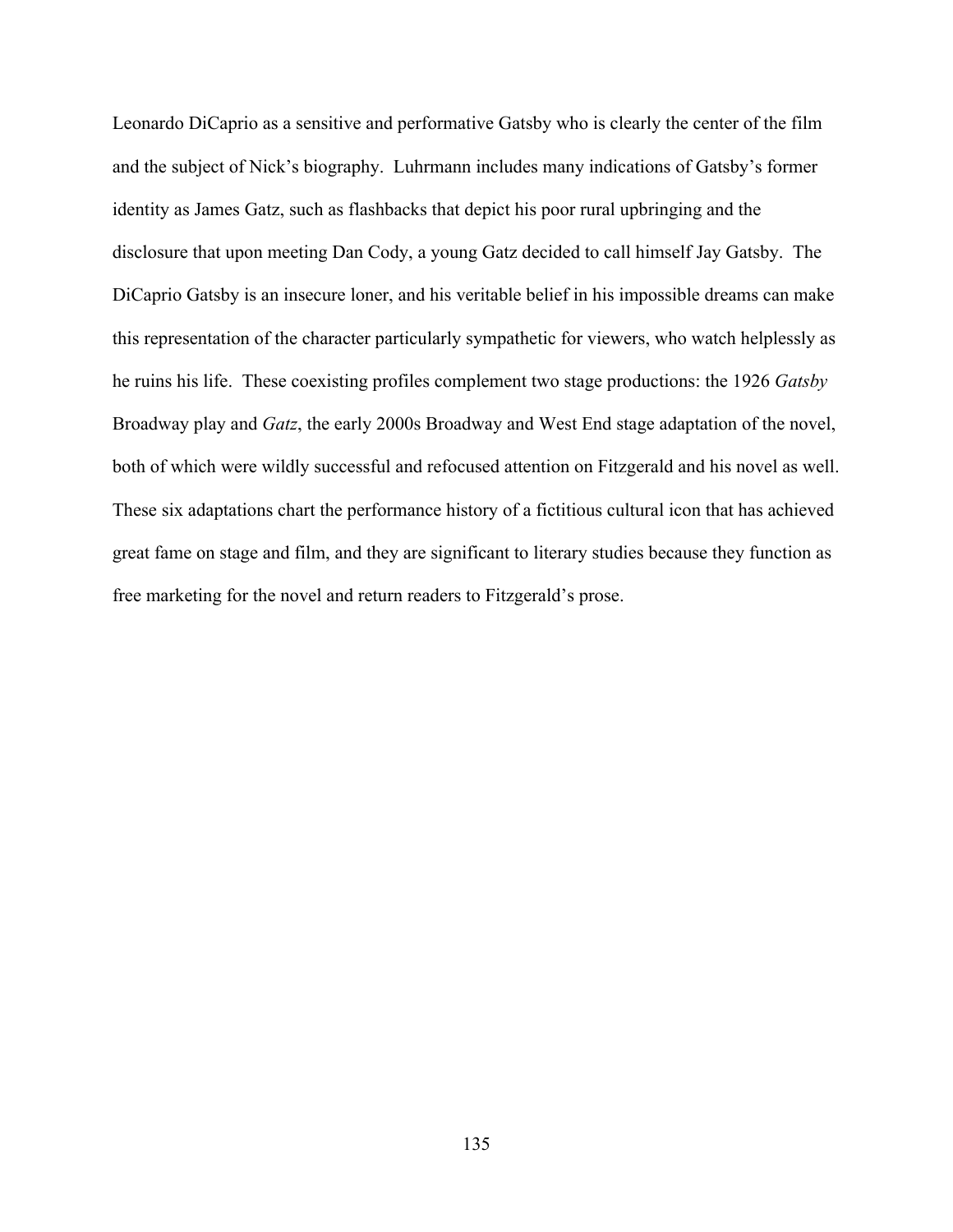#### **REFERENCES**

- Allen, Jessica. "What Would Gatsby Wear? An Orgy of Merchandise for a Film Based on the Loneliest Book Ever Written." *Maclean's* 2013: 81. *Opposing Viewpoints in Context.*  Web. 29 Dec. 2014.
- Allfree, Claire. "*Gatz* Director John Collins: *The Great Gatsby*'s Characters are like Celebrities." *Metro.co.uk.* 11 June 2012. Web. 6 June 2013.
- Anderson, Richard. "Gatsby's Long Shadow." *New Essays on The Great Gatsby.* Ed. Matthew J. Bruccoli. Cambridge: Cambridge UP, 1985. Print.
- Atkins, Irene Kahn. "In Search of the Greatest Gatsby." *Literature/Film Quarterly* 2.3 (Summer 1974): 216-228. Print.
- Atkinson, J. Brooks. "The Play: Careless People and Gatsby." *New York Times* 3 Feb. 1926: 22. ProQuest Historical Newspapers: The *New York Times* (1851-2010). Web. 29 Dec. 2014.

Barson, Michael. "Elliott Nugent." *Encyclopedia Britannica Online.* 2015. Web. 14 Jan. 2015.

- Barthes, Roland. "The Death of the Author." Lietch, Vincent B., gen. ed. *The Norton Anthology of Theory and Criticism.* New York: W. W. Norton & Co., 2001. Print.
- Batchelor, Bob. *Gatsby: The Cultural History of the Great American Novel.* Lanham: Rowman & Littlefield Publishers, 2013.
- Bayles, Martha. "What Makes Gatsby Great?" *Claremont Review of Books* XIII.3 (Summer 2013): 94-96. Print.
- Bewley, Marius. "Scott Fitzgerald's Criticism of America." *The Sewanee Review* 62.2 (April-June 1954): 223-246. Print.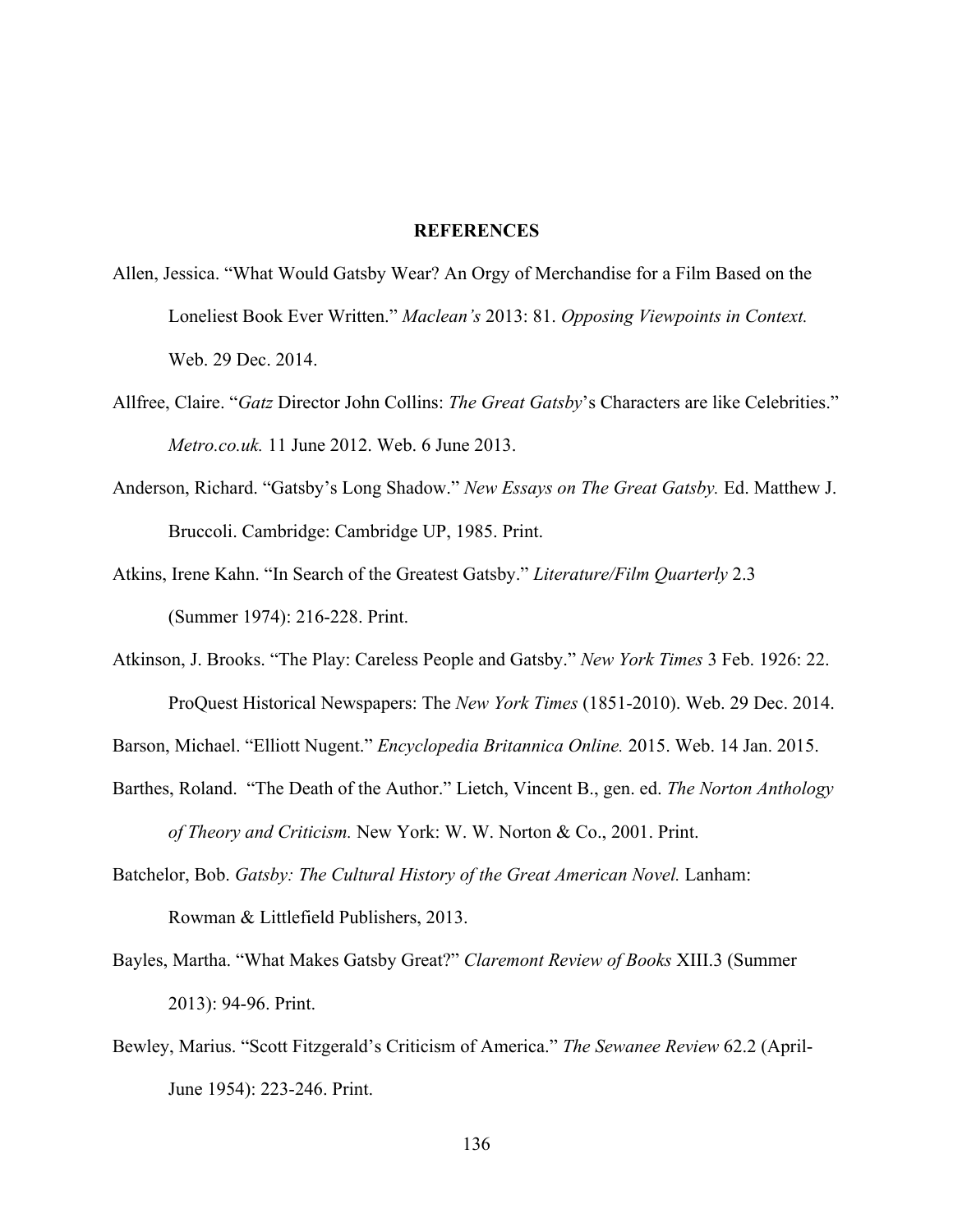- Birchard, Robert S. "*The Great Gatsby*: Now (and then) a Major Motion Picture." *American Film* 14. May 2013. Web. 20 Jan. 2015.
- Bloom, Harold, ed. *Major Literary Characters: Jay Gatsby*. Philadelphia: Chelsea House, 2004. Print.

Bluestone, George. *Novels into Film.* Baltimore: Johns Hopkins UP, 1957. Print.

- Bodeen, DeWitt. "Hollywood and the Fiction Writer." Preface. *Fiction, Film, and F. Scott Fitzgerald.* Gene D. Phillips, S.J. Chicago: Loyola UP, 1986. xv-xix. Print.
- Boggs, Joseph M. *The Art of Watching Films*. 4th ed. Mountain View, CA: Mayfield Publishing Co., 1996. Print.
- "Books and Authors." *New York Times* 13 Dec. 1950: 33. ProQuest Historical Newspapers: *New York Times* (1851-2010). Web. 22 Jan. 2015.
- Bosman, Julie. "Judging a Classic Novel by Two Covers: "The Great Gatsby" Tries to Draw New Readers as Movie Hits Theaters." *The International Herald Tribune.* Finance 8. 27 April 2013. Web. 12 Dec. 2014.
- Boyle, Thomas E. "Unreliable Narration in "The Great Gatsby."" *The Bulletin of the Rock Mountain Modern Language Association* 23.1 (Mar. 1969): 21-26. Print.
- Boyum, Joy Gould. *Double Exposure: Fiction into Film*. New York: Universe Books, 1985. Print.
- Brantley, Ben. "A Novel 'Gatsby': Stamina Required." *NewYorkTimes.com.* 5 Jan. 2010. Web. 8 Feb. 2015.
- Brauer, Stephen. "Jay Gatsby and the Prohibition Gangster as Businessman." *The F. Scott Fitzgerald Review* 2 (2003): 51-71. Print.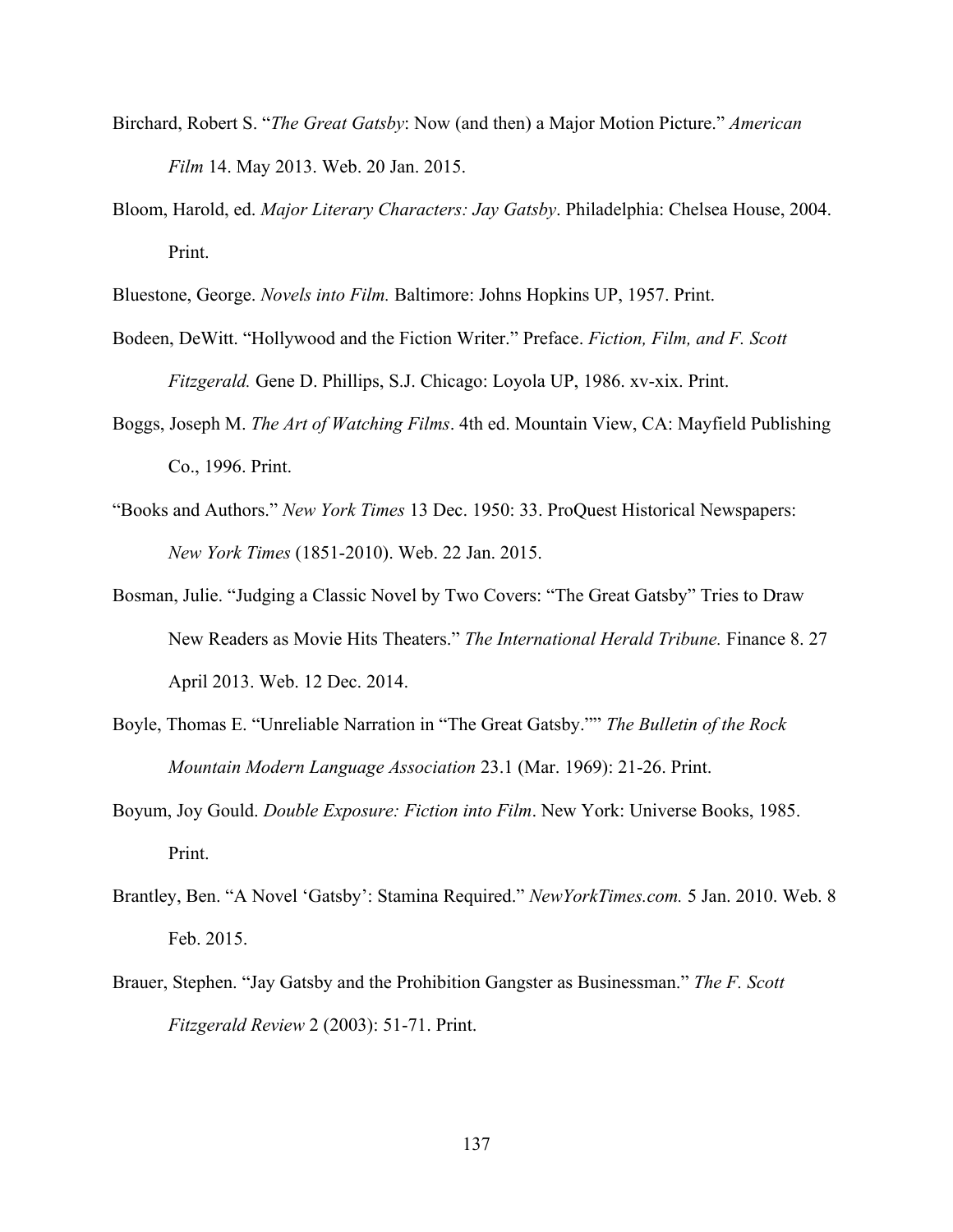- Bruccoli, Matthew J. and Judith S. Baughman, Eds. *Conversations with F. Scott Fitzgerald*. Jackson: UP of Mississippi, 2004. Print.
- Bruccoli, Matthew J. and Margaret M. Duggan, with Susan Walker, Eds. *Correspondence of F. Scott Fitzgerald.* New York: Random House, 1980. Print.
- Bryer, Jackson R. "The Critical Reputation of F. Scott Fitzgerald." *The Cambridge Companion to F. Scott Fitzgerald.* Ruth Prigozy, Ed. Cambridge: Cambridge UP, 2002. Print.
- Cartmell, Deborah and Imelda Whelehan, Eds. *The Cambridge Companion to Literature on Screen*. Cambridge: Cambridge UP, 2007. Print.
- Chagollan, Steve. "Gatsby's Great Music Collection." *Variety.com.* 17 Apr. 2013. Web. 9 Nov. 2014.
- Chamberlain, John. "Books of the Times." *New York Times* 13 April 1934: 17. ProQuest Historical Newspapers: The *New York Times* (1851-2010). Web. 29 Dec. 2014.
- Chang, Justin. "Glitzy *Gatsby* Remains Book-Bound." *Variety* 319.7 (April 30-May 6, 2013): 78-79. Print.
- Chibnall, Steve. "If You Build it, She will Come: An Appreciation of Baz Luhrmann's *The Great Gatsby.*" *Adaptation* 7.1 (2014): 94-97. Print.
- "A Christmas Guide for the Reader." *New York Times* 4 Dec. 1949: BR45. ProQuest Historical Newspapers: *New York Times* (1851-2010). Web. 22 Jan. 2015.
- Coleman, Dan. ""A World Complete in Itself": Gatsby's Elegiac Narration." The Journal of Narrative Technique 27.2 (1997): 207-233. Print.
- Conrad, Mark T. *The Philosophy of Film Noir.* Louisville: UP of Kentucky, 2006. Print.
- Cook, David, A. *Lost Illusions: American Cinema in the Shadow of Watergate and Vietnam, 1970-1979.* New York: Charles Scribner's Sons, 2000. Print.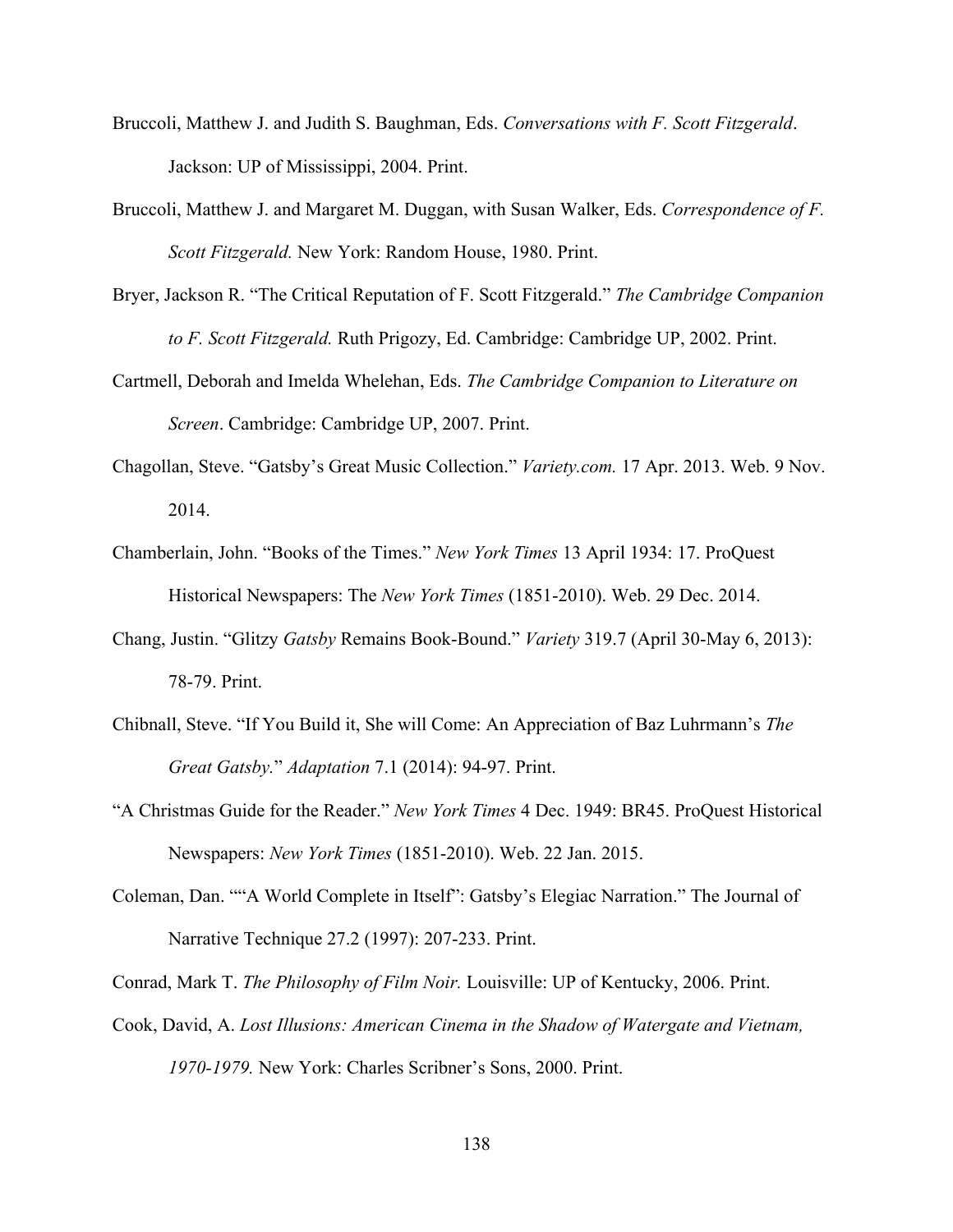Coppola, Francis Ford. "Gatsby and Me." *TownandCountry.com.* May 2013. Web. 1 Feb. 2015.

- Corrigan, Timothy and Patricia White. *The Film Experience: An Introduction.* Boston: Bedford/St. Martin's, 2009. Print.
- Crain, Caleb. "Scott Fitzgerald was Different." *NewYorkTimes.com.* 24 Dec. 2000. Web. 20 Jan. 2015.
- Crowther, Bosley. "The Screen in Review: "The Great Gatsby," Based on Novel of F. Scott Fitzgerald, Opens at the Paramount." *NYTimes.com.* 14 July 1949. Web. 22 Jan. 2015.
- Cunningham, Frank E. "F. Scott Fitzgerald and the Problem of Film Adaptation." *Literature/Film Quarterly* 28.3 (1 Jan. 2000): 187-196. Print.
- Cutchins, Dennis. "Adaptations in the Classroom: Using Film to "Read" *The Great Gatsby*." *Literature/Film Quarterly* 31.4 (1 Jan. 2003): 295-303). Print.
- Daisley, Stephen. "American Dreamer: A Great Gatsby." *Commentary* 1 (2013): 77. *Expanded Academic ASAP.* Web. 29 Dec. 2014.
- Davis, Todd F. and Kenneth Womack. *Formalist Criticism and Reader-Response Theory.* New York: Palgrave, 2002. Print.
- Davis, Owen. *The Great Gatsby*: A Play. 1926. Performance.
- Debruge, Peter. "Luhrmann Makes a Classic his Own." *Variety* 319.7 (April 30-May 6, 2013): 78-79. Print.
- "Display Ad 29-No Title." *New York Times* 12 Jul 1949: 31. ProQuest Historical Newspapers: *New York Times* (1851-2010). Web. 22 Jan. 2015.
- "Display Ad 113-No Title." *New York Times* 10 Oct. 1926: X5. ProQuest Historical Newspapers: *New York Times* (1851-2010). Web. 29 Dec. 2014.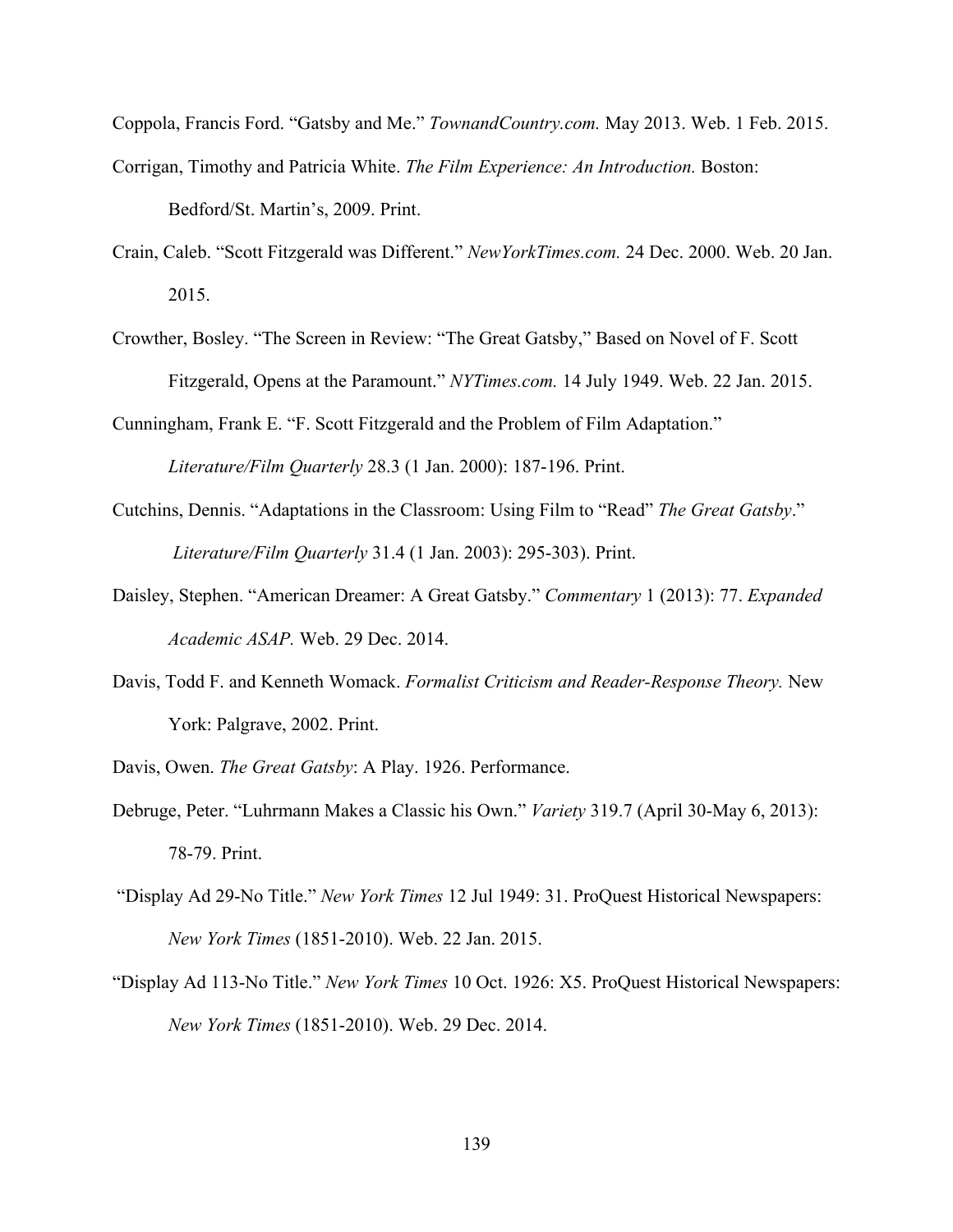- Dixon, Winston Wheeler, Ed. *American Cinema of the 1940s: Themes and Variations.* New Brunswick, New Jersey: Rutgers UP, 2006. Print.
- ---. "The Three Versions of *The Great Gatsby*: A Vision Deferred." *Literature/Film Quarterly*  31.4 (2003): 287-294. Print.

Doherty, Thomas. "The Great Gatsby." *Cineaste* (Fall 2013): 45-47. Print.

Douglas, Ann. *Terrible Honesty.* New York: Farrar, Straus and Giroux, 1995. Print.

- Ellis, James. "The "Stoddard Lectures" in "The Great Gatsby."" *American Literature* 44.3 (Nov. 1972): 470-471. Print.
- Elmore, A. E. "Color and Cosmos in "The Great Gatsby."" *The Sewanee Review* 78.3 (Summer 1970): 427-443. Print.
- "Fashion in the 1940s: Clothing Styles, Trends, Pictures & History." *RetroWaste.com.* n. d. Web. 11 Feb. 2015.
- Fischer, Lucy. *American Cinema of the 1920s: Themes and Variations.* New Brunswick: Rutgers UP, 2009. Print.
- Fitzgerald, F. Scott. *The Crack-Up*. New York: New Directions, 1945. Print.
- ---. *The Great Gatsby*. 1925. New York: Scribner's, 2004. Print.
- ---. *The Notebooks of F. Scott Fitzgerald.* Ed. Matthew J. Bruccoli. New York: Harcourt Brace Jovanovich, 1980. Print.
- Foundas, Scott. "The Good, the Baz, and the Ugly." *Variety* 319.7 (April 30-May 6, 2013): 78- 79. Print.
- Frye, Northrop. *The Well-Tempered Critic.* Bloomington: Indiana UP, 1963. Print.
- *Gatz*. Dir. John Collins. Perf. Scott Shepherd, Jim Fletcher. Elevator Repair Service (Theatre Company). Public Theater, New York. 2010. Performance.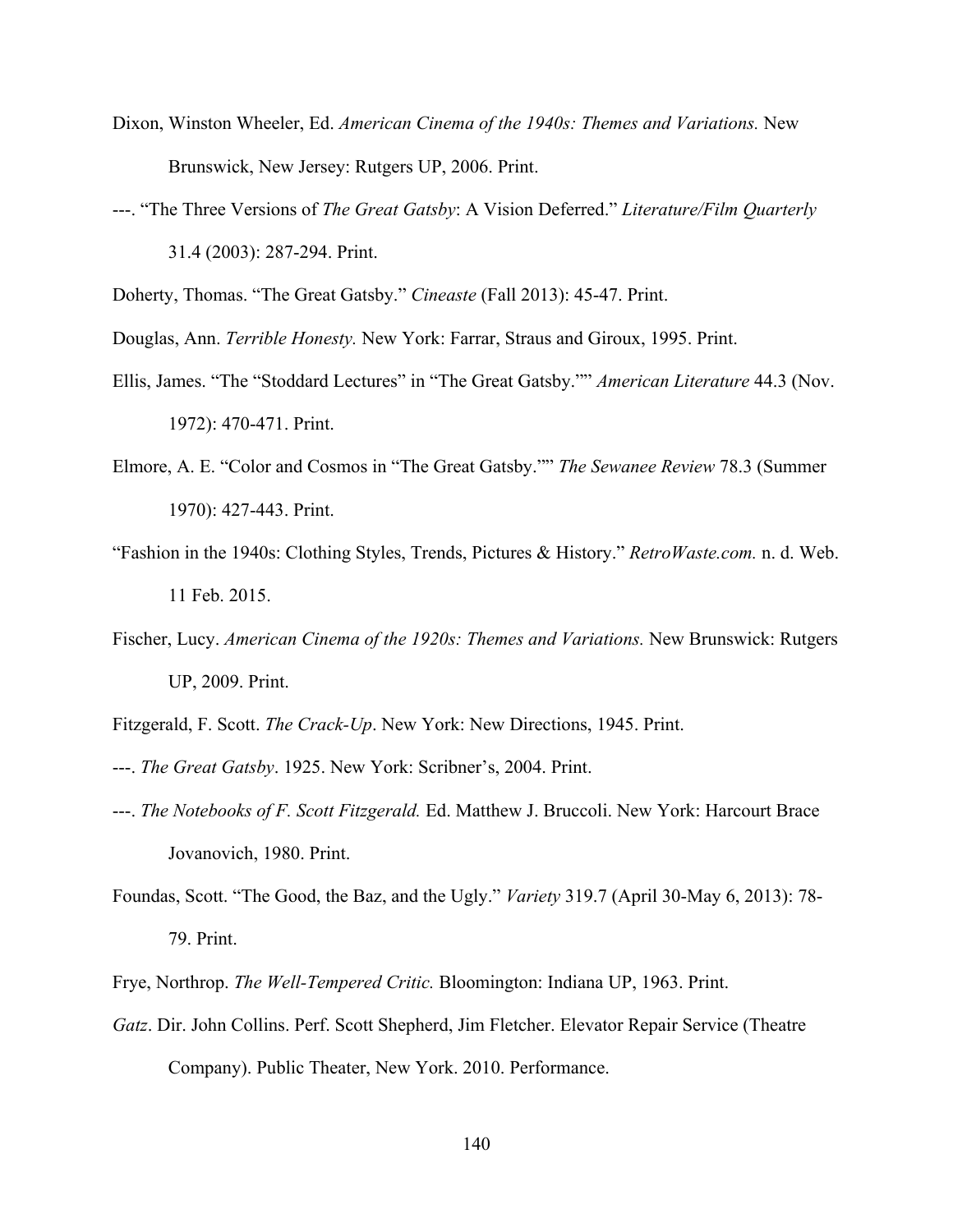- Giles, Paul. "A Good *Gatsby*: Baz Luhrmann Undomesticates Fitzgerald." *Commonweal.com.* 12 July 2013. Web. 8 Jan. 2015.
- Graham, Sheila. *Beloved Infidel: The Education of a Woman*. New York: Bantam Books, 1958. Print.
- *The Great Gatsby*. Dir. Baz Luhrmann. Perf. Leonardo DiCaprio, Carey Mulligan. Paramount, 2013. Film.
- *The Great Gatsby*. Dir. Elliott Nugent. Perf. Alan Ladd, Betty Field, Macdonald Carey. Paramount, 1949. Film.
- "The Great Gatsby, Dir. Herbert Brenon." *AFI.com.* American Film Institute, n.d. Web. 29 Dec. 2014.
- *The Great Gatsby*. Dir. Herbert Brenon. Perf. Warner Baxter, Lois Wilson, Neil Hamilton. Paramount, 1926. Film Trailer. Youtube.com. Web.
- *The Great Gatsby*. Dir. Jack Clayton. Perf. Robert Redford, Mia Farrow, Sam Waterston. Paramount, 1974. Film.
- "The Great Gatsby (Playbill)." *PlaybillVault.com.* 1926. Web. 29 Dec. 2014.
- *The Great Gatsby* Promotional Poster. Paramount Pictures Advertisement*.* 1926. Web. *Stanford.edu*. 31 Dec. 2014.
- "The Great Gatsby" (1926; 1949; 1974; 2013). *IMDbPro.com. n.d.* Web. 24 Jan. 2015.
- "The Great Gatsby #5." *The Pneumatic Rolling-Sphere Carrier Delusion.* n. p. 10 May 2013. Web. 29 Dec. 2014.
- Gritten, David. "A Jazz Age Novel with Eternal Echoes." *Daily Telegraph (England).* 11 May 2013. *Business Insights: Essentials.* Web. 29 Dec. 2014.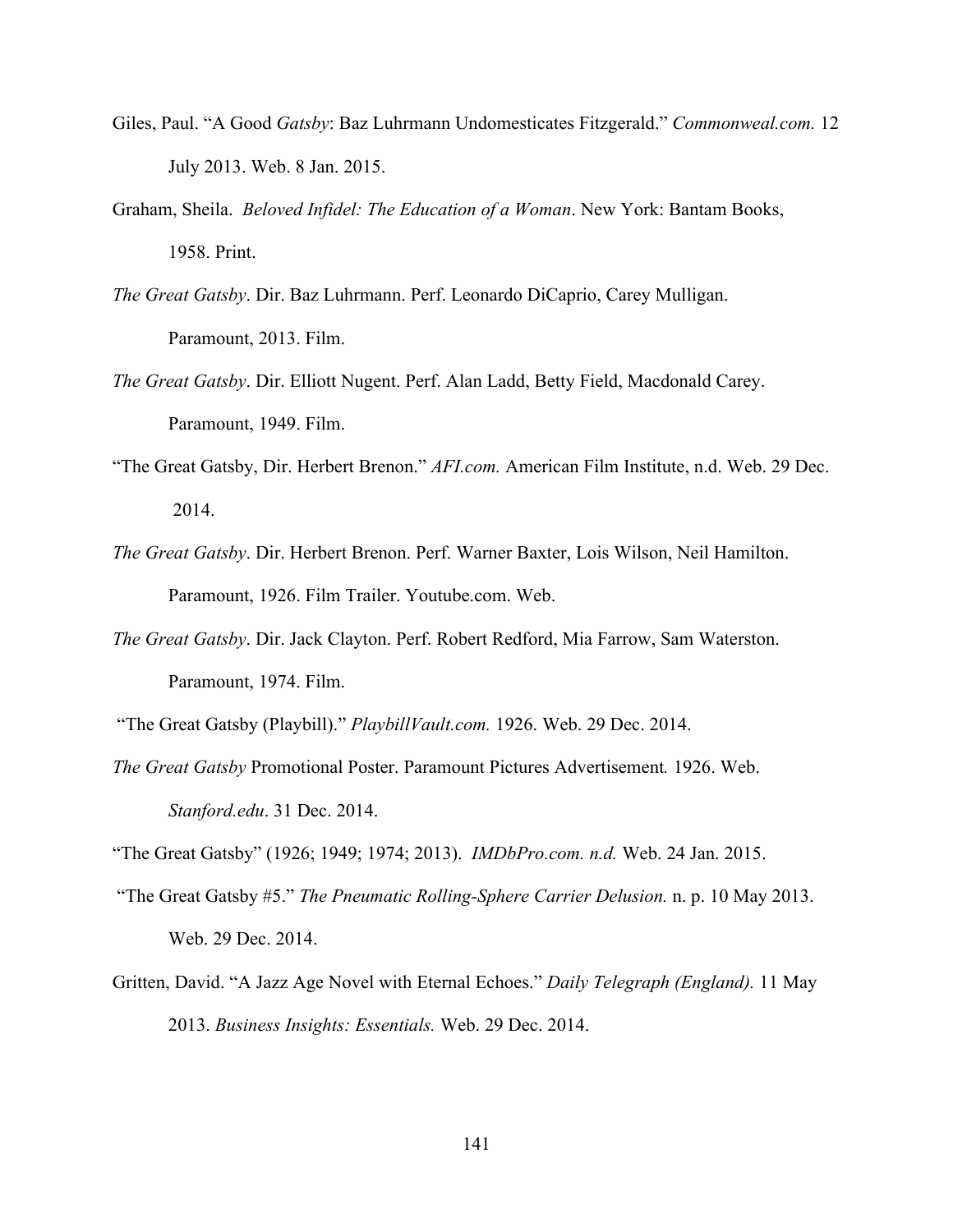- Hall, Mordaunt. "Gold and Cocktails" *New York Times* 22 Nov. 1926. Web. *NYTimes.com.* 29 Dec. 2014.
- Halliwell, Martin. "Modernism and Adaptation." Deborah Cartmell and Imelda Whelehan, eds. *The Cambridge Companion to Literature on Screen.* Cambridge: Cambridge UP, 2007. 90-106. Print.
- Hampton, Riley V. "Owl Eyes in *The Great Gatsby*." *American Literature* 48.2 (May 1976): 229. Print.
- Hatch, Robert. "Films." *The Nation.com.* 6 Apr. 1974. Web. 1 Feb. 2015.
- Hemingway, Ernest. *Ernest Hemingway Selected Letters 1917-1961.* Ed. Carlos Baker. New York: Simon and Schuster, 2003. Print.
- Holub, Robert C. *Reception Theory: A Critical Introduction.* London: Methuen, 1984. Print.

Hutcheon, Linda. *A Theory of Adaptation.* New York: Routledge, 2006. Print.

- Iser, Wolfgang. *The Act of Reading: A Theory of Aesthetic Response.* Baltimore: Johns Hopkins UP, 1978. Print.
- ---. *How to do Theory.* Oxford: Blackwell Publishing, 2006. Print.
- ---. "Intersection between Text and Reader." Trans. *The Norton Anthology of Theory and Criticism.* Ed. Vincent B. Leitch. New York: W.W. Norton & Co., 2001. Print.
- Jackson, Bruce. "Nick's "I"/Nick's Eye: Why They Couldn't Film *Gatsby.*" *Senses of Cinema.com* 52: (September 2009). Sept. 2009. Web. 20 Jan. 2015.
- James, Caryn. "An Endless Infatuation: Getting 'Gatsby' Right." *New York Times* E1. 12 Jan. 2001. ProQuest Historical Newspapers: *The New York Times* (1851-2010). Web. 30 Jan. 2015.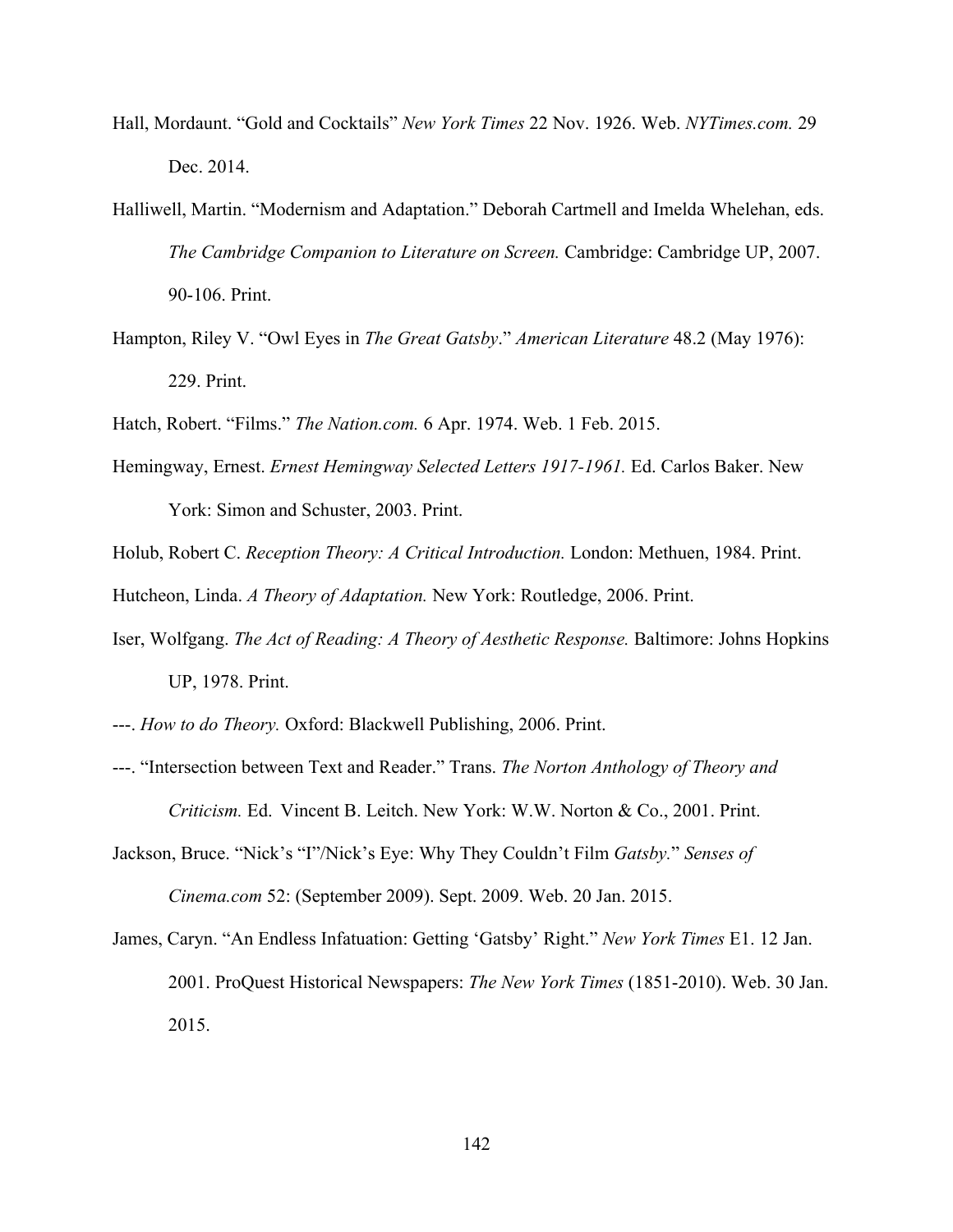- Jones, Edward T. "Green Thoughts in a Technicolor Shade: A revaluation of *The Great Gatsby.*" *Literature/Film Quarterly* 2.3 (Summer 1974): 229-236. Print.
- King, Susan. "Classic Hollywood: A dark "The Great Gatsby."" *Los Angeles Times.com.* 16 Apr. 2012. Web. 22 Jan. 2015.
- Kramer, Fritzi. "Lost Film Files #5: The Great Gatsby (1926)." *Movies Silently: Celebrate Silent Film.* N. p. 6 April 2013. Web. 29 Dec. 2014.

Machiavelli, Niccolò. *The Prince.* New York: Dover, 1992. Print.

- Magistrale, Tony and Mary Jane Dickerson. "The Language of Time in "The Great Gatsby."" *College Literature* 16.2 (Spring 1989): 117-128. Print.
- Mahoney, Blair. "For the Love of Gatsby: Fidelity, Voyeurism and Baz Luhrmann's Rose-Coloured Glasses." *Screen Education* 71 (2013): 94-101. Print.
- Makowsky, Veronica. "Bad Driving: Jordan's Tantalizing Story in *The Great Gatsby.*" *The F. Scott Fitzgerald Review* 9 (2011): 28-40. Print.
- Margolies, Alan. "Novel to Play to Film: Four Versions of The Great Gatsby." *Critical Essays on F. Scott Fitzgerald's The Great Gatsby*. Ed. Scott Donaldson. Boston: G. K. Hall & Co., 1984. 187-200. Print.
- Marsh, Joss Lutz. "Fitzgerald, Gatsby, and The Last Tycoon: The "American Dream" and the Hollywood Dream Factory. *Literature/Film Quarterly* 20.1 (1992): 3-13. Print.

Marshall, Lee. "Gatsby Forever." *Queen's Quarterly* 120.2 (Summer 2013): 194. Print.

McFarlane, Brian. "Reading Film and Literature." Deborah Cartmell and Imelda Whelehan, eds. *The Cambridge Companion to Literature on Screen.* Cambridge: Cambridge UP, 2007. 15-28. Print.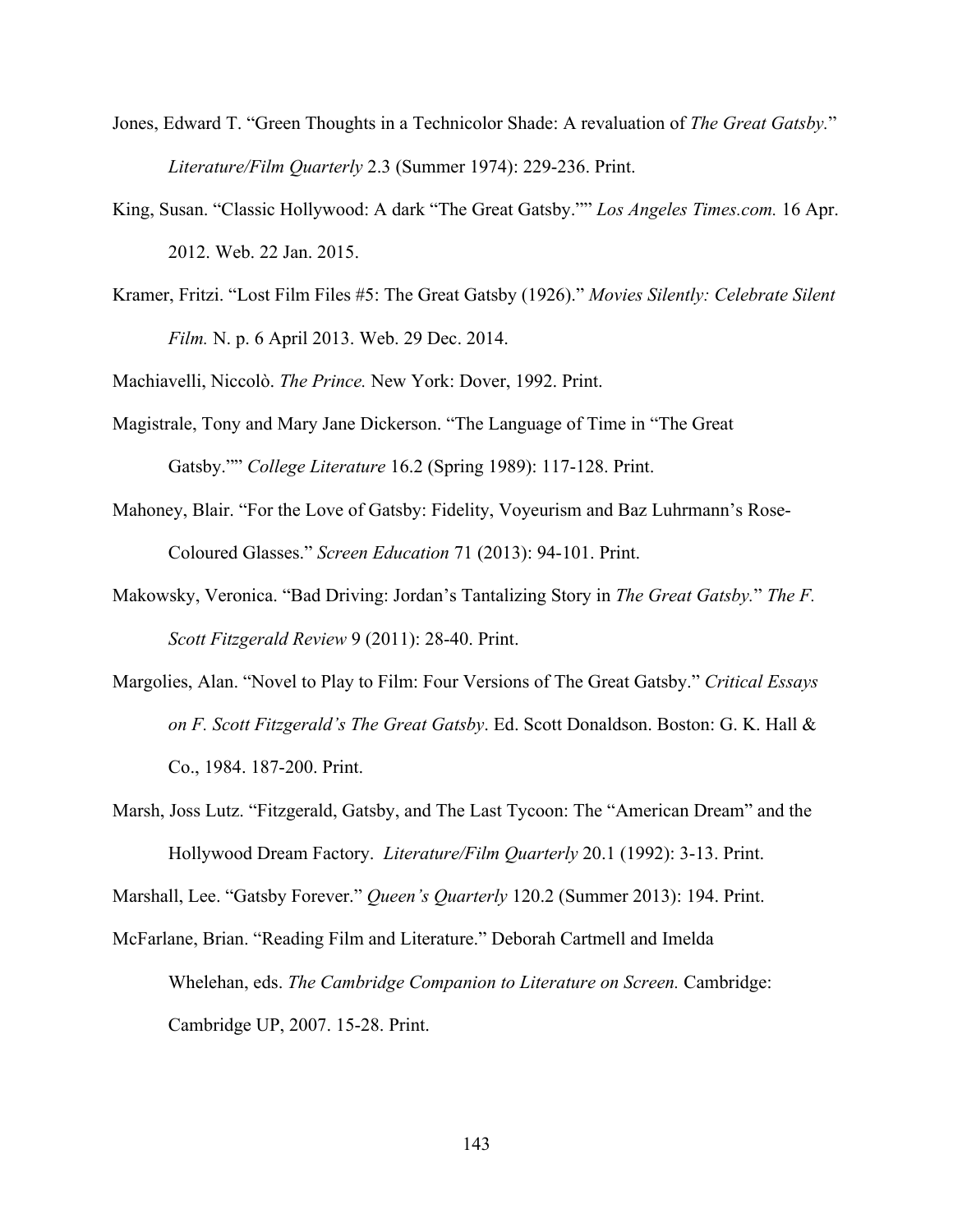- McGettigan, Joan. ""Gatsby? What Gatsby?" Discovering Fitzgerald's Most Elusive Character, in the Novel and the Movies." *Bright Lights Film Journal.com.* 31 Jan. 2013. Web. 20 Jan. 2015.
- McGilligan, Pat, Ed. *Backstory: Interviews with Screenwriters of Hollywood's Golden Age.* Berkeley: U California P, 1986. Print.
- McGrath, Charles. "An Orgiastic 'Gatsby'? Of course." *New York Times* Arts and Leisure Desk. 5 May 2013. Web. 29 Dec. 2014.
- McNulty, Charles. "Review: Elevator Repair Service's 'Gatz' a Rewarding Marathon." *LATimes.com.* 30 Nov. 2012. Web. 6 Mar. 2014.
- Mertens, Jacob. "Parting Words: The Elusive Art of Adaptation." *Filmint.nu.* n.d. Web. 20 Jan. 2015.
- Millgate, Michael. "Scott Fitzgerald as Social Novelist: Statement and Technique in The Great Gatsby." The Modern Language Review 57.3 (Jul. 1962): 335-339. Print.
- Mizener, Arthur. "Gatsby, 35 Years Later." *New York Times* 24 Apr. 1960: BR4. ProQuest Historical Newspapers: *New York Times* (1851-2010). Web. 29 Dec. 2014.
- Monteiro, George. "Carraway's Complaint." *Journal of Modern Literature.* 24.1 (2000): 161- 171. Print.
- Morgan, Thomas. "Sentimentalizing Daisy for the Screen." *The F. Scott Fitzgerald Review* 12 (2014): 13-31. Print.
- Muther, Christopher. "A Fashion History of "The Great Gatsby." *Boston Globe* 1 May 2013. Web. 22 Jan. 2015.
- N. B. "New Film: "The Great Gatsby" Heavy Handed." *The Economist.* 17 May 2013. Web. 10 Nov. 2014.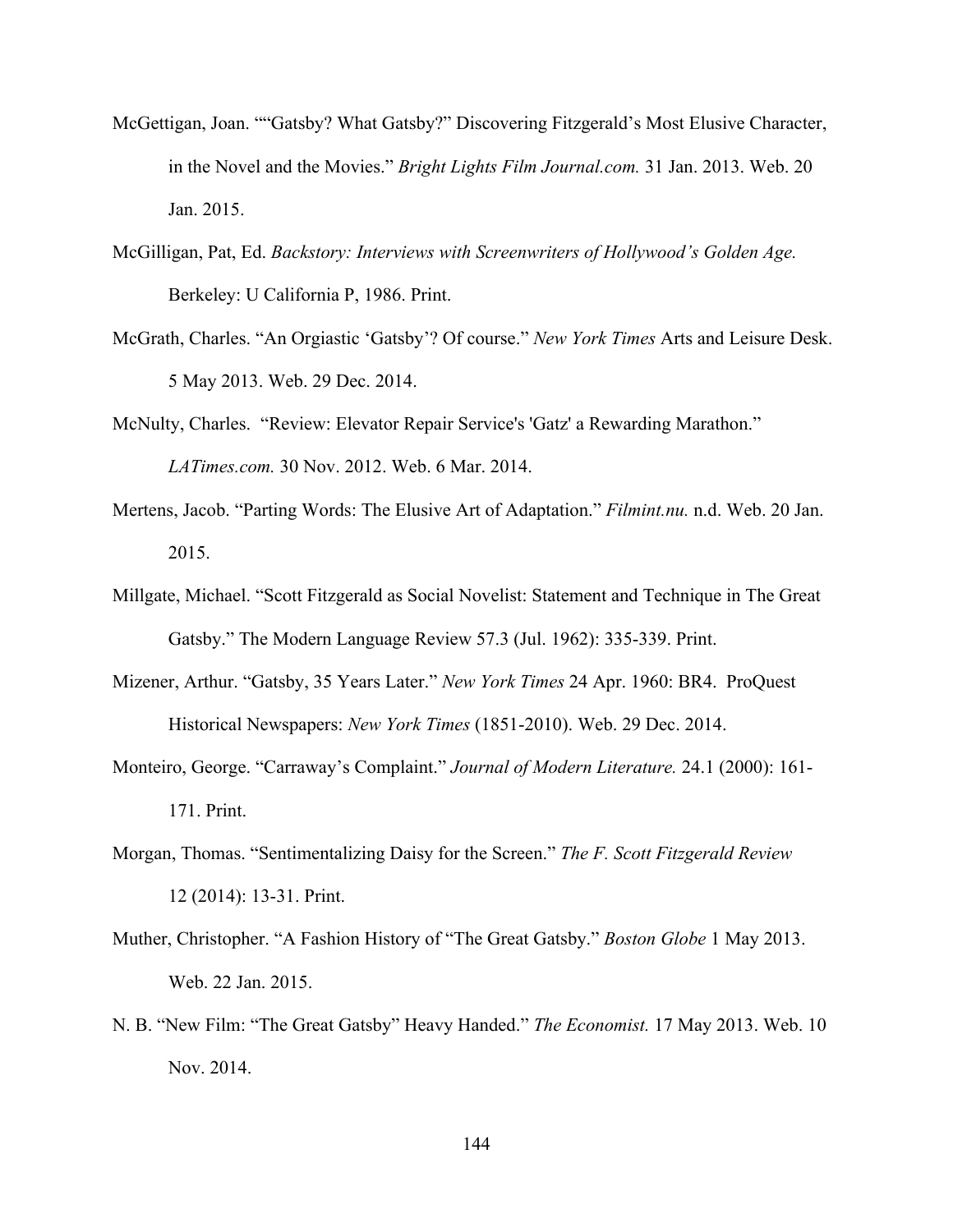"Next Season's Proposed Plays: What the Managers Announce." *New York Times* 26 July 1925:

X1. ProQuest Historical Newspapers: *New York Times* (1851-2010). Web. 29 Dec. 2014.

Nixon, Rob. "Alan Ladd." *TCM.Com. n.d.* Web. 23 Jan. 2015.

Norman, Philip. "The New Great Gatsbys." *DailyMail.co.uk.* 15 June 2012. Web. 10 Nov. 2014.

- "Nugent Replaces Farrow on Movie." *New York Times* 13 Feb. 1948: 26. ProQuest Historical Newspapers: *New York Times* (1851-2010). Web. 22 Jan. 2015.
- Perkins, Maxwell E. "Letter to F. Scott Fitzgerald" (November 20, 1924). Excerpt from *Gatsby*. Ed. Harold Bloom. New York: Chelsea House Publishers, 1991. 5-6. Print.

Phillips, Gene D. *Fiction, Film, and F. Scott Fitzgerald.* Chicago: Loyola UP, 1986. Print.

---. *George Cukor.* Boston: Twayne Publishers, 1982. Print.

Pinkerton, Nick. "The Great Gatsby." *Sight and Sound* 23.7. *Academic OneFile.* Web. 20 Jan. 2015.

Piper, Henry Dan. "*The Great Gatsby*: Finding a Hero." Rpt. in Bloom. 13-26. Print.

Reach, Kristen. "Ten Nights On Long Island: *The Great Gatsby*'s Early Reviews."

*MHPbooks.com.* 9 May 2013. Web. 26 May 2015.

- "Review in Brief." *New York Times* 17 Jul. 1949: X1. ProQuest Historical Newspapers: *New York Times* (1851-2010). Web. 22 Jan. 2015.
- Riesman, David and Evelyn T. Riesman. "Movies and Audiences." *American Quarterly* 4.3 (Autumn 1952): 195-202. Print.
- Samuels, Charles Thomas. "The Greatness of "Gatsby."" *The Massachusetts Review* 7.4 (Autumn 1966): 783-794. Print.

Sanders, Julie. *Adaptation and Appropriation.* London: Routledge, 2006. Print.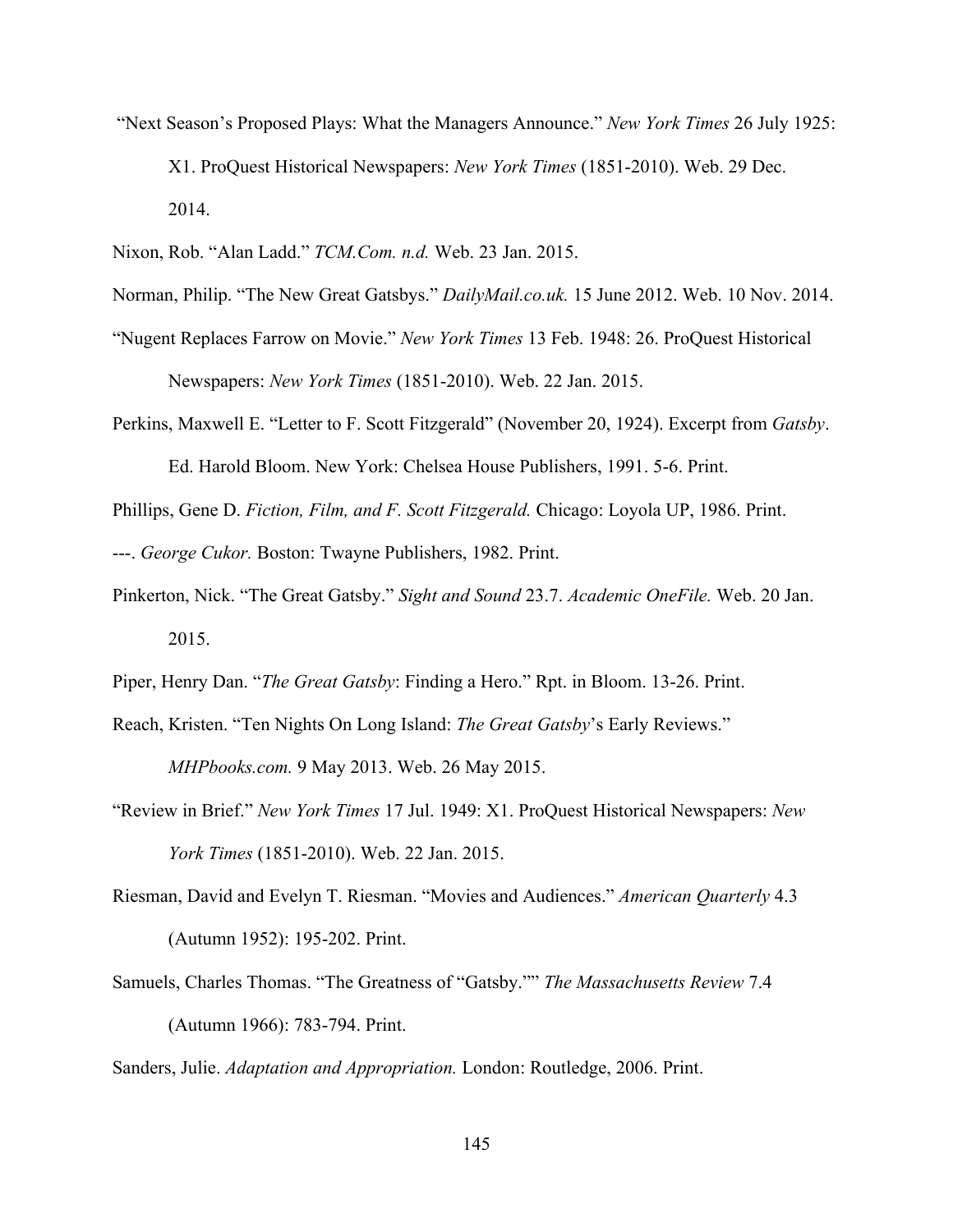- Schatz, Thomas. *Boom and Bust: The American Cinema in the 1940s.* New York: Charles Scribner's Sons, 1997. Print.
- Schillinger, Liesl. "Jay, Daisy, Nick and Cassie: The Women Come and Go, Talking of F. Scott Fitzgerald." *New York Times* A14. ProQuest Historical Newspapers: *New York Times* (1851-2010). Web. 1 Feb. 2015.

"Scott Fitzgerald, Author, Dies at 44." *NYTimes.com.* 23 Dec. 1940. Web. 15 Jan. 2015.

Seitz, Matt Zoller. "The Great Gatsby (2013)." *GoWatchIt.com.* 8 May 2013. Web. 20 Jan. 2015.

- Settle, Glenn. "Fitzgerald's Daisy: The Siren Voice." *American Literature* 57.1 (Mar. 1985): 115-124. Print.
- Severo, Richard. "For Fitzgerald's Works, It's Roaring 70's." *New York Times* 20 March 1974: 36. ProQuest Historical Newspapers: *New York Times* (1851-2010). Web. 29 Dec. 2014.
- Shumway, David R. "*Gatsby*, The Jazz Age, and Luhrmann Land." *The Journal of the Gilded Age and Progressive Era* 14 (2015): 132-137. Print.
- Sipiora, Phillip. "Vampires of the Heart: Gender Trouble in *The Great Gatsby*." *The Aching Hearth: Family Life in Life and Literature.* Eds. Sara M. Deats and Lagretta T. Lenker. New York: Plenum, 1991. 199-220. Print.
- Slater, Peter Gregg. "Ethnicity in *The Great Gatsby.*" *Twentieth Century Literature* 19.1 (Jan. 1973): 53-62. Print.

Sontag, Susan. *Against Interpretation and Other Essays.* New York: Picador, 1961. Print.

Stam, Robert and Alessandra Raengo. *Literature and Film: A Guide to the Theory and Practice of Film Adaptation.* Malden, MA: Blackwell Publishing, 2005. Print.

Taylor, Charles. "Film In Review." *The Yale Review* 101.4 (Oct. 2013): 189-203. Print.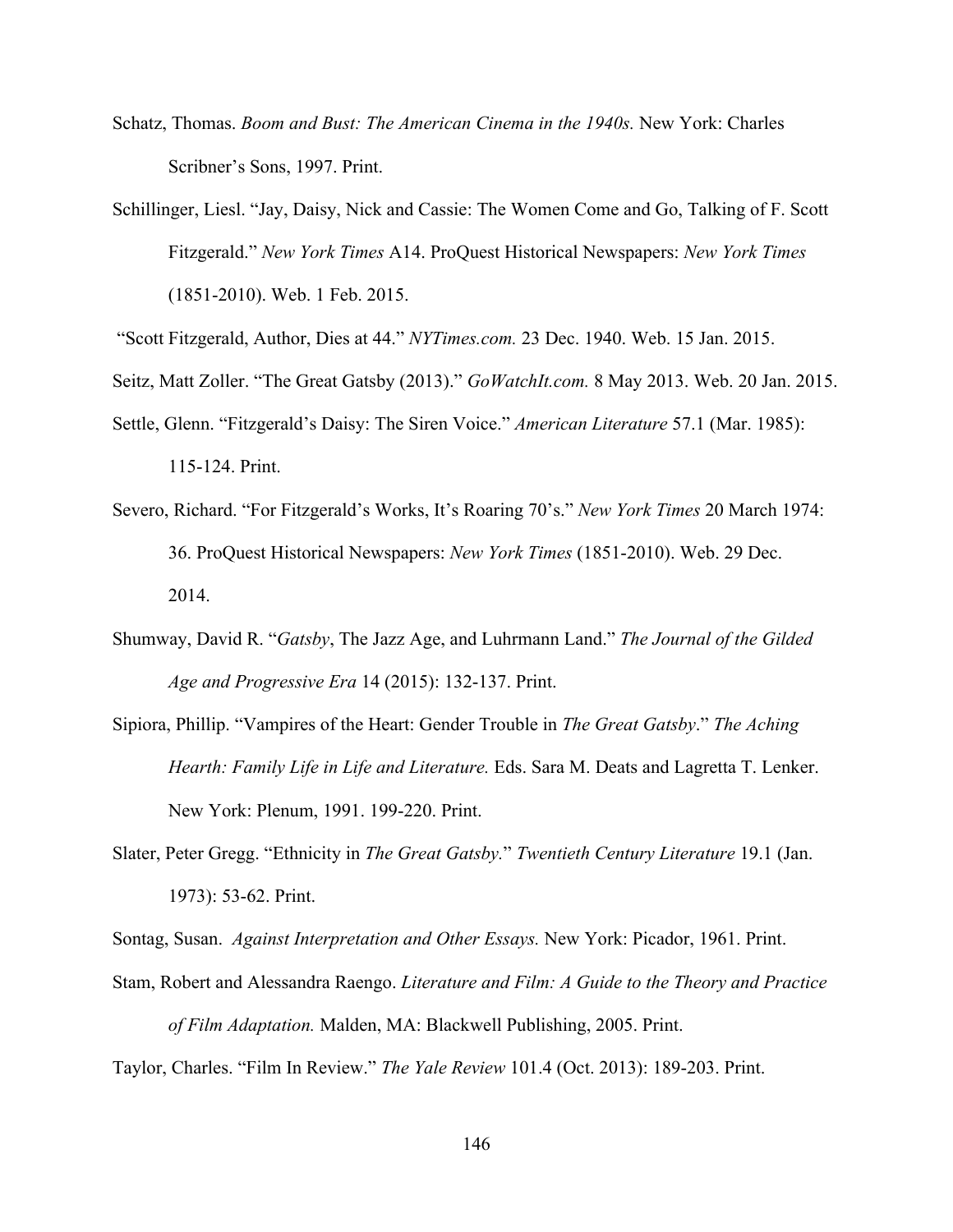- Thompson, Howard. "Purely a Matter of Coincidence." *New York Times* 24 July 1949: X3. Print. ProQuest Historical Newspapers: *New York Times* (1851-2010). Web. 22 Jan. 2015.
- Thompson, Joe. "The Great Gatsby 1927 Review." *NitrateVille.* n. p. 10 May 2013. Web. 29 Dec. 2014.
- Thompson, Kristin and David Bordwell. *Film History: An Introduction, 3rd Ed.* New York: McGraw-Hill, 2010. Print.
- Tibbetts, John C and James M. Welsh, Eds. "The Great Gatsby." *The Encyclopedia of Novels into Film.* New York: Facts on File, 1998: 157-160. Print.
- Tompkins, Jane P. *Reader-Response Criticism: From Formalism to Post-Structuralism.*  Baltimore: Johns Hopkins UP, 1980. Print.
- "Trailer Trash: Baz Luhrmann." *TheGuardian.com.* 16 Mar. 2013. Web. 8 Feb. 2015.
- Tredell, Nicolas, Ed. *F. Scott Fitzgerald: The Great Gatsby.* New York: Columbia UP, 1997. Print.
- Vanderbilt, Kermit. "James, Fitzgerald, and the American Self-Image." *The Massachusetts Review* 6.2 (Winter-Spring 1965): 289-304. Print.
- Variety Staff. "Review: "The Great Gatsby."" *Variety.com* 31 Dec. 1948. Web. 22 Jan. 2015.
- Voigts-Virchow, Eckhart. "Heritage and literature on screen: *Heimat* and Heritage." Eds. Deborah Cartmell and Imelda Whelehan. *The Cambridge Companion to Literature on Screen.* Cambridge: Cambridge UP, 2007. 123-137. Print.
- Way, Brian. "The Great Gatsby." Rpt. in *Bloom's Major Literary Characters: Jay Gatsby*. Ed. Harold Bloom. Philadelphia: Chelsea House, 2004. 39-62. Print.
- ---. "Scott Fitzgerald." Excerpt from *Gatsby*. Ed. Harold Bloom. New York: Chelsea House Publishers, 1991. 25-26. Print.